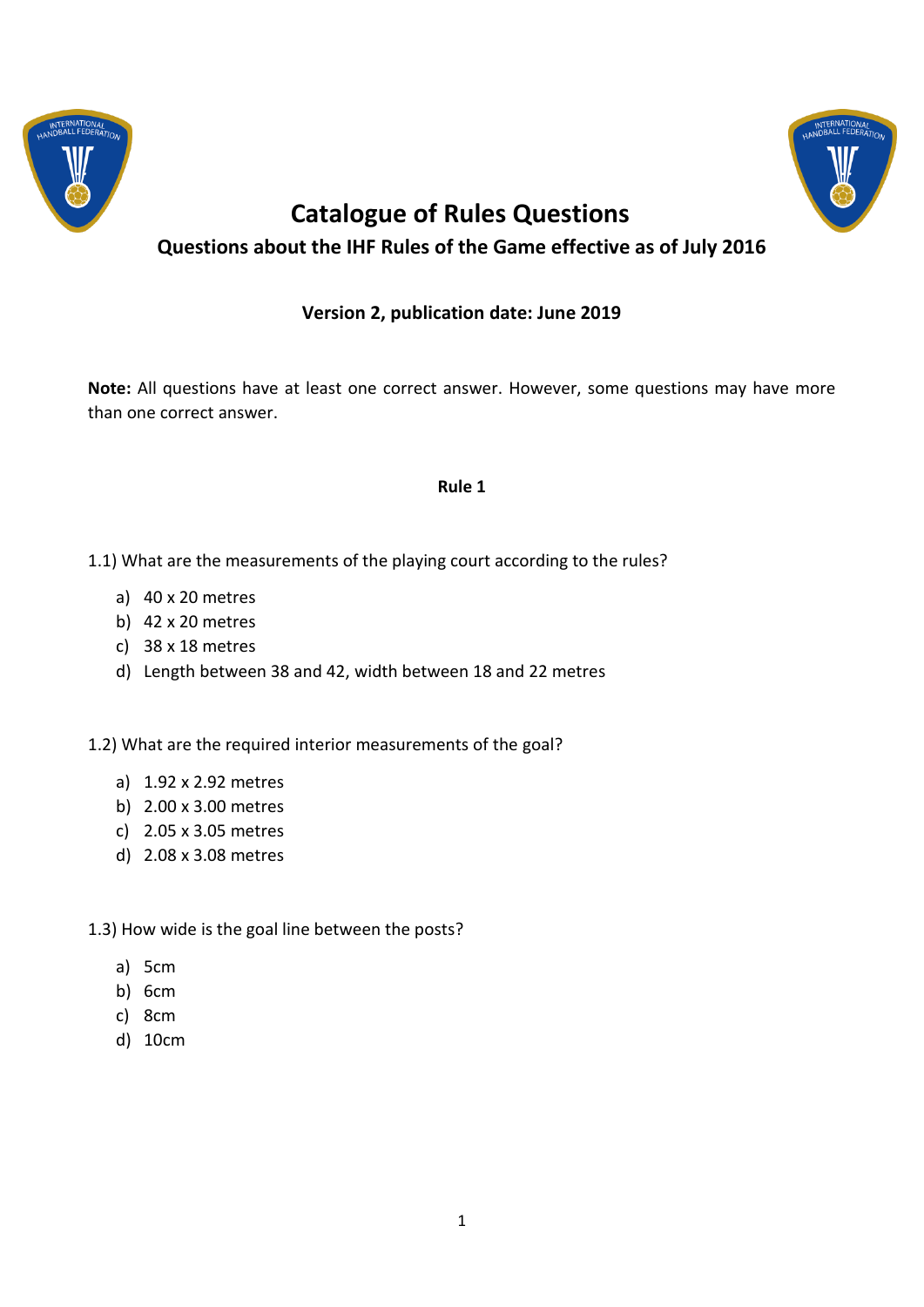### **Rule 2**

2.1) Goalkeeper WHITE 1 deflects a shot, and the ball crosses the outer goal line straight after the automatic final signal from the public clock. The referees realise that the match has ended five minutes early. As the players are still on the court, the game is resumed by:

- a) Goalkeeper throw for WHITE team
- b) Free throw for WHITE team
- c) Without whistle signal
- d) After whistle signal

2.2) After the automatic final signal from the public clock sounds for half-time, the referee immediately realises that the first half ended 1 minute too early. Correct decision?

- a) Prolong the second half by 1 minute
- b) The 1 minute is lost and not made up for.
- c) After the half-time, first play 1 minute on the same sides as in the first half, then change ends and begin second half normally
- d) Keep players on the court and have them play the remaining minute

2.3) WHITE 11 takes a shot on goal. Goalkeeper BLACK 1 catches the ball – just when the final signal from the public clock sounds. The referees point out to the timekeeper that 30 seconds remain in the second half of the game. All the players are still on the playing court. How should the game be restarted?

- a) Free throw for BLACK team
- b) Goalkeeper throw for BLACK team
- c) Free throw for WHITE team
- d) After whistle signal
- e) Without whistle signal

2.4) WHITE team is going to execute a free throw after the final whistle. First WHITE 3 and then WHITE 4 leave the court to be replaced by first WHITE 5 and then WHITE 6, who enter the court. Which of the following statements are correct?

- a) The timekeeper whistles and indicates a faulty substitution of WHITE team.
- b) 2-minute suspension for WHITE 4 because of a faulty substitution
- c) 2-minute suspension for WHITE 6 because of a faulty substitution
- d) There is no reason for the timekeeper to whistle.
- e) Free throw for WHITE team
- f) Free throw for BLACK team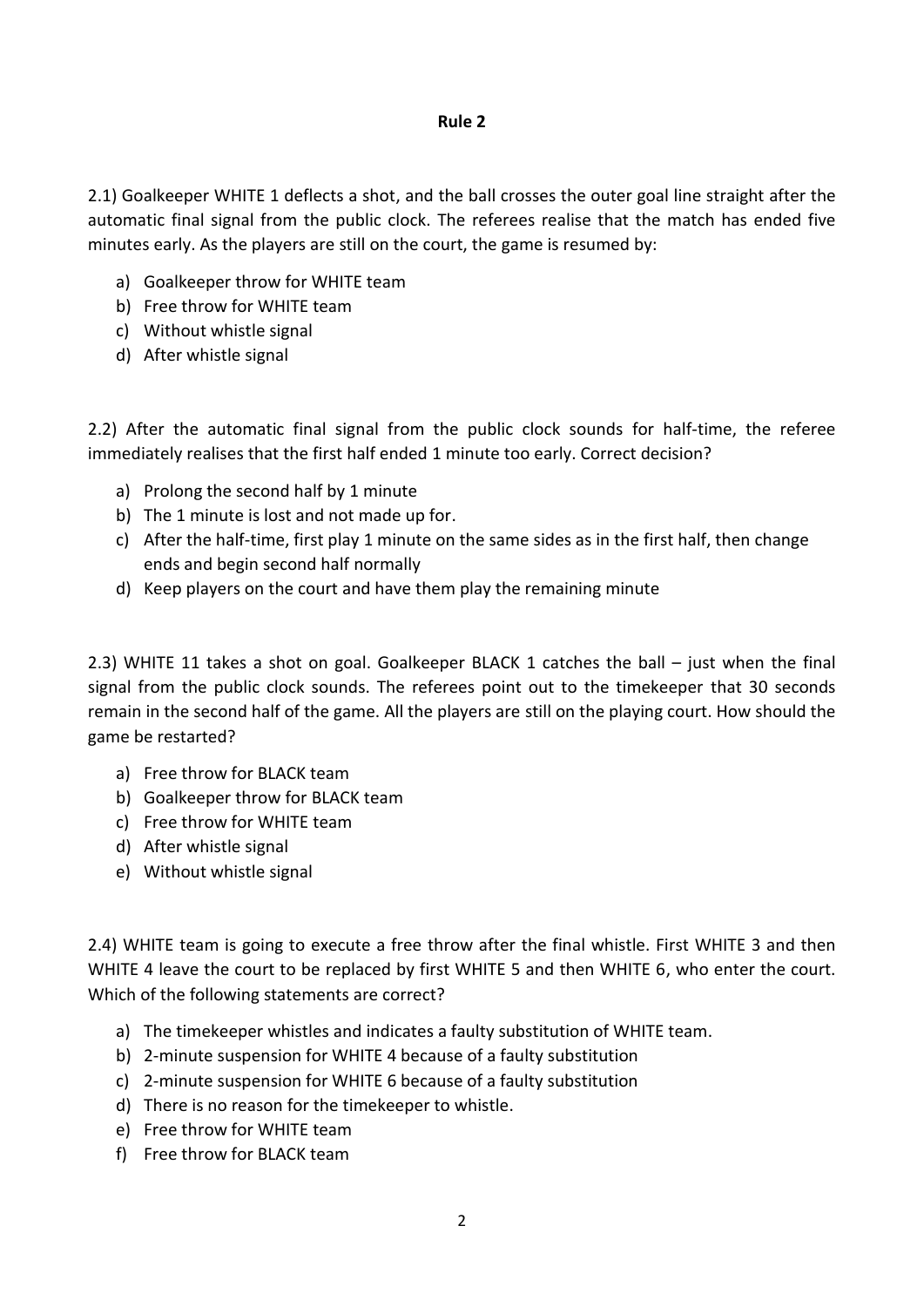2.5) A free throw for BLACK team is taken as a direct shot on goal just before the end of the match. The automatic final signal from the public clock sounds just before the ball enters the goal. Correct decision?

- a) End of the match
- b) The free throw for BLACK team must be retaken without whistle signal.
- c) The free throw for BLACK team must be retaken with whistle signal.
- d) 7-metre throw for BLACK team

2.6) Shortly before the end of the match BLACK 2 receives the ball at the goal-area line of WHITE team and has a clear chance of scoring. He tries to score but is prevented by a foul. Before the ball leaves the hand of BLACK 2, the automatic final signal from the public clock sounds. Correct decision?

- a) End of the match
- b) Free throw for BLACK team
- c) 7-metre throw for BLACK team
- d) End of the match, note in the match report

2.7) Shortly before the end of the first half, a 7-metre throw for WHITE team has not yet been executed. The 7-metre throw of WHITE 9 hits the crossbar, then the back of the goalkeeper, who is standing approximately 3 metres in front of his goal, and then the ball enters the goal. The automatic final signal from the public clock sounds, when the ball is flying from the crossbar to the goalkeeper's back. Correct decision?

- a) Goal
- b) 7-metre throw is to be retaken
- c) Half-time break; no further decision

2.8) After the end of the playing time, a 7-metre throw is still to be executed. The referees wait for the immediate result of the throw. Which referee should then end the game?

- a) The first named referee
- b) One of the two referees
- c) The court referee
- d) The goal-line referee

## 2.9) When does the match begin?

- a) When the first named referee whistles
- b) When the ball leaves the thrower's hand
- c) When the timekeeper starts the stopwatch or the public clock
- d) After the whistle for the throw-off is blown by the court referee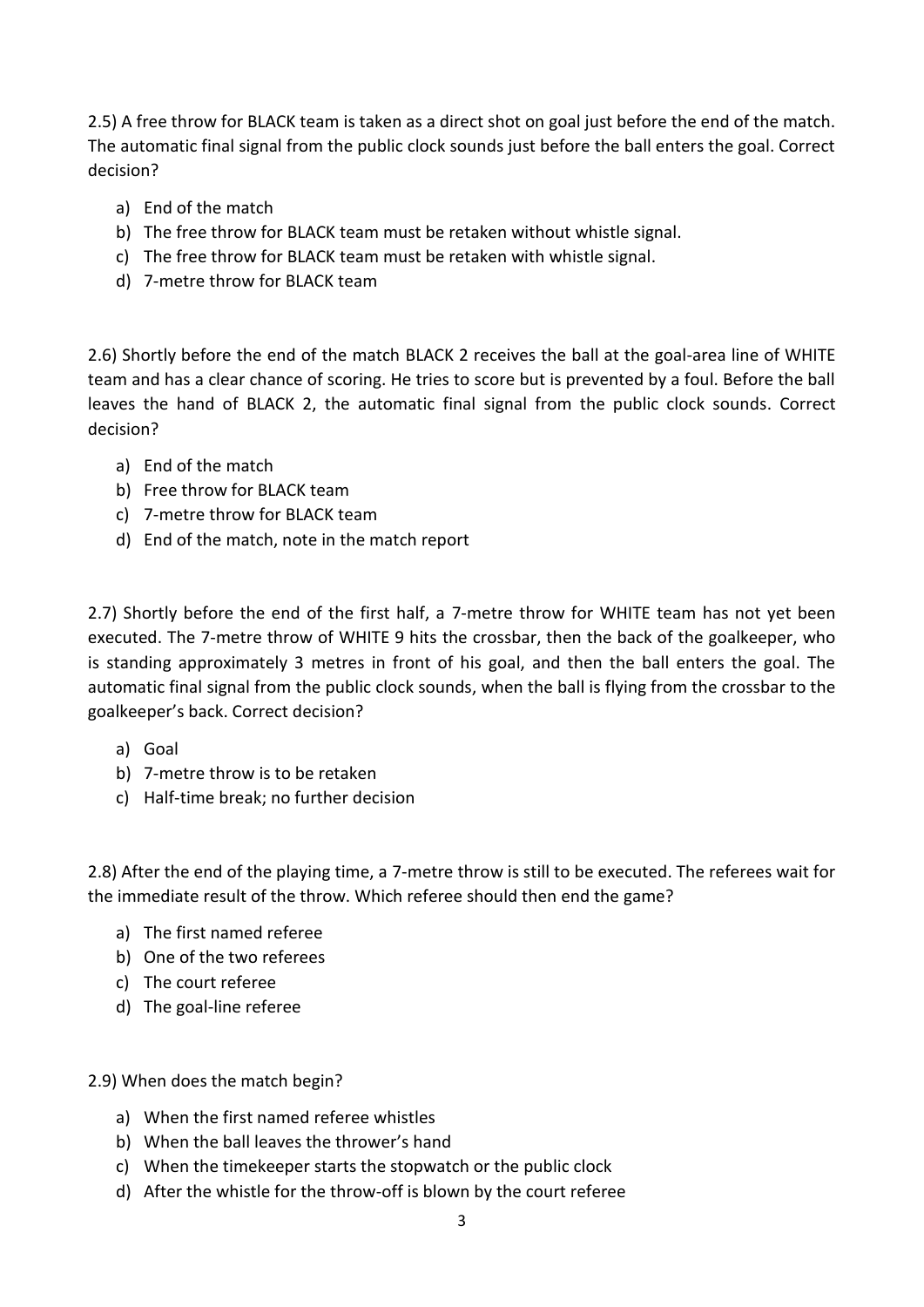2.10) For a 7-metre throwing, who decides which goal should be used?

- a) The team that wins the coin toss
- b) The team that loses the coin toss
- c) The referees
- d) The first named referee

2.11) A free throw for BLACK team is to be executed after the final whistle. Before the execution of the free throw, WHITE 8 and WHITE 9 leave the court at the same time. They are replaced first by WHITE 10 and immediately afterwards by WHITE 11. Which of the following statements are correct?

- a) The timekeeper whistles and indicates to the referees, that there has been a faulty substitution by WHITE team
- b) 2-minute suspension for WHITE 10 due to faulty substitution
- c) 2-minute suspension for WHITE 11 due to faulty substitution
- d) The timekeeper must not whistle, as there is no rule violation.
- e) WHITE 11 must return to the substitution area; either WHITE 8 or WHITE 9 may re-enter the court

2.12) Just before the end of the first half, WHITE 7 assaults BLACK 5 and destroys a clear chance of scoring. The automatic final signal sounds before the referees have time to whistle. Correct decision?

- a) The first half is over; no progressive punishment against WHITE 7
- b) The first half is over; no free throw or 7-metre throw is possible
- c) Disqualification of WHITE 7, written report (red and blue cards shown by the referees)
- d) 7-metre throw for BLACK team
- e) Disqualification of WHITE 7 (red card shown by the referees)

2.13) Up until when can the referees disallow a goal which has been awarded?

- a) Up until the whistle for the throw-off
- b) Up until the final whistle
- c) It must be disallowed if it was scored after the timekeeper interrupted the game or if the throw-off was taken before the interruption was noticed.
- d) It can never be disallowed.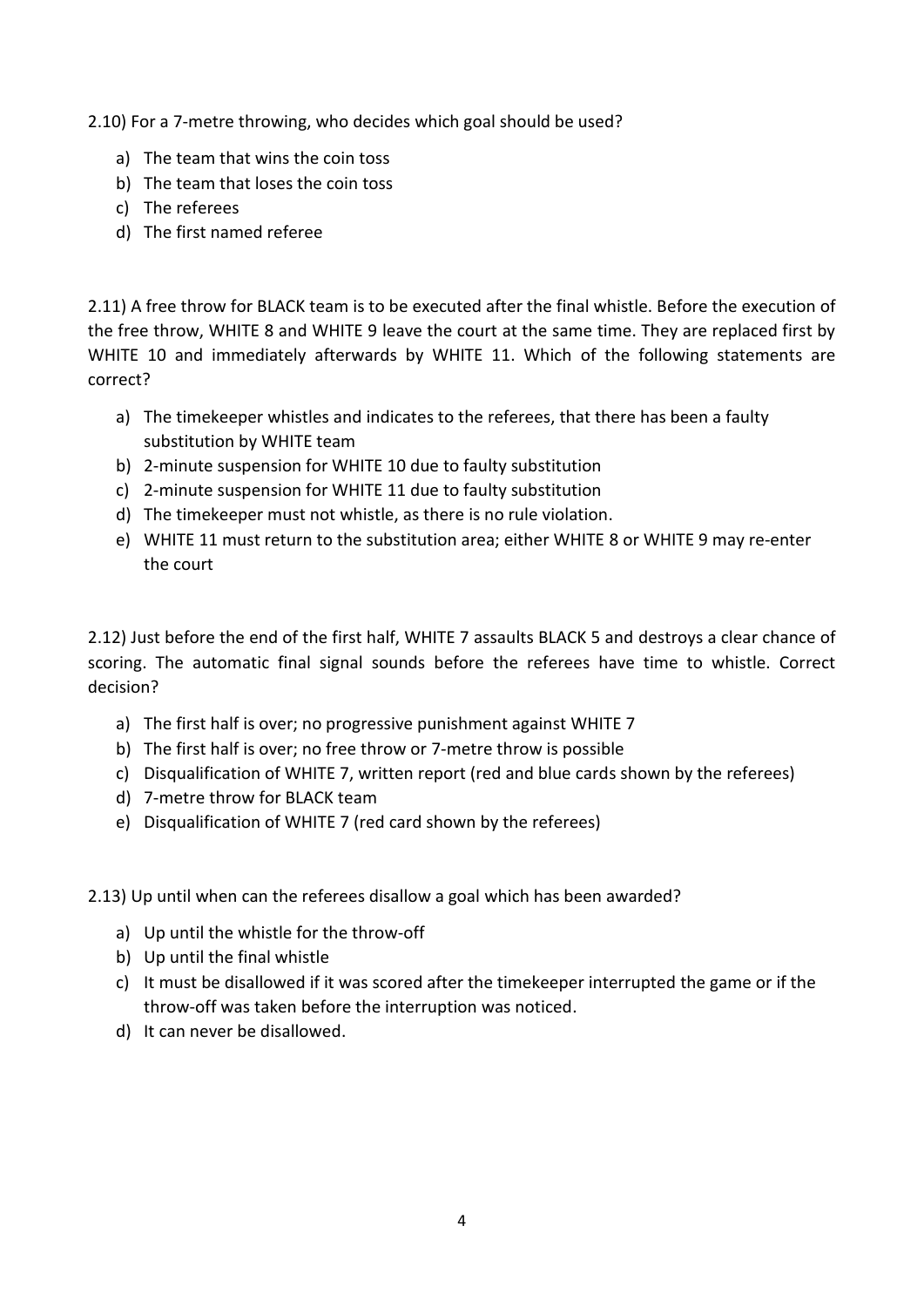2.14) The referees have just awarded a throw-in for WHITE team. At the same time the responsible team official from WHITE team requests a team time-out. Which of the following statements are correct?

- a) Team time-out is not possible, as the ball is out of play
- b) The timekeeper whistles, stops the clock and shows hand signal number 15.
- c) The referees confirm the team time-out for WHITE team.
- d) The scorekeeper enters the team time-out in the score sheet.

2.15) In which of the following situations is a time-out obligatory?

- a) 7-metre throw
- b) 2-minute suspension
- c) External influence
- d) Disqualification

2.16) WHITE 9 shoots on goal. Goalkeeper BLACK 12 catches the ball. At the same time the timekeeper whistles to end the game. The referees point out to the timekeeper that there is 30 seconds left of the second half. All the players have remained on the court. How should the game be restarted?

- a) Free throw for BLACK team
- b) Goalkeeper throw for BLACK team
- c) Free throw for WHITE team
- d) After whistle signal

2.17) After the regular playing time has ended with the result 20:20, the game must be continued until a winner has been determined. Correct decision?

- a) One-minute break before overtime starts
- b) Five-minute break before overtime starts
- c) One-minute break at the end of the first half of overtime
- d) Five-minute break at the end of the first half of overtime

2.18) In which of the following situations is a time-out obligatory?

- a) 2-minute suspension
- b) Free throw
- c) Passive play
- d) Faulty substitution
- e) Warning
- f) Throw-in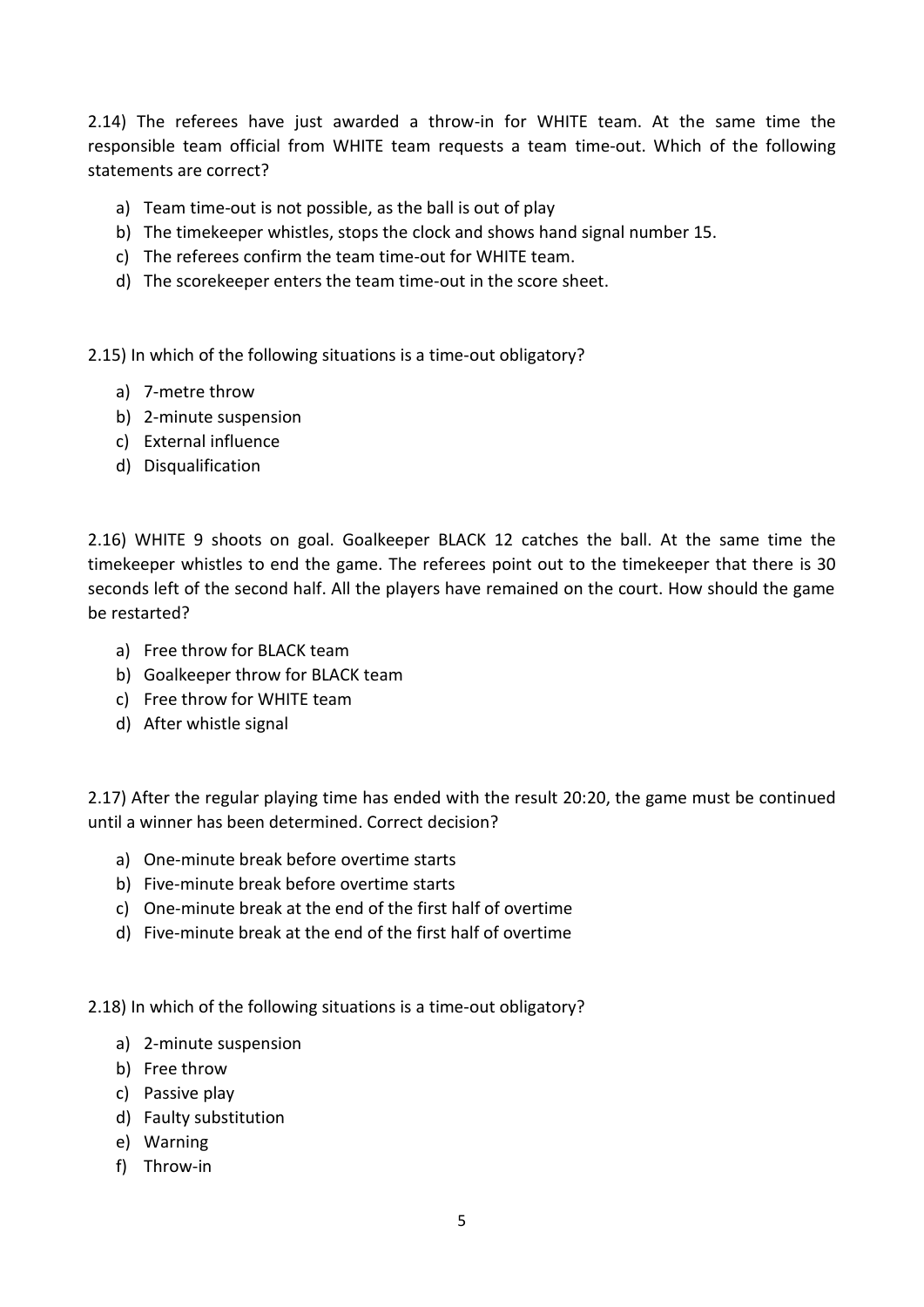2.19) Who is not allowed to participate in the 7-metre throwing, when a game is still tied after overtime?

- a) A player who insults the referees just after overtime has finished
- b) The goalkeepers
- c) A player whose 2-minute suspension had not expired at the end of overtime
- d) A disqualified player
- e) A player, who has received medical care on the court and has not yet served 3 attacks from his team

2.20) Five seconds before the end of the game, goalkeeper WHITE 12 stops a shot. The ball hits the ceiling above the goal area. The automatic final signal sounds immediately before the throw-in is executed by BLACK team. Correct decision?

- a) Throw-in for BLACK team after whistle signal
- b) Time-out
- c) The game is over.
- d) Wait for the result of the throw-in, thereafter the game is over

2.21) BLACK 8 has already received a warning. During a team time-out he sits on the bench and comments on the referees in an unsportsmanlike manner. Correct decision?

- a) Disqualification of BLACK 8 (red card shown by the referees)
- b) 2-minute suspension for BLACK 8
- c) Warning for BLACK 8
- d) No action possible
- e) BLACK team will be reduced by 1 player on the court for 2minutes from the restart of the match after the team time-out.

2.22) Who is entitled to participate in a tie-breaker through 7-metre throws?

- a) All players who are included in the score sheet
- b) Players who have not received a disqualification
- c) Players who were not serving a 2-minute suspension when overtime expired
- d) Players who have received permission from the referees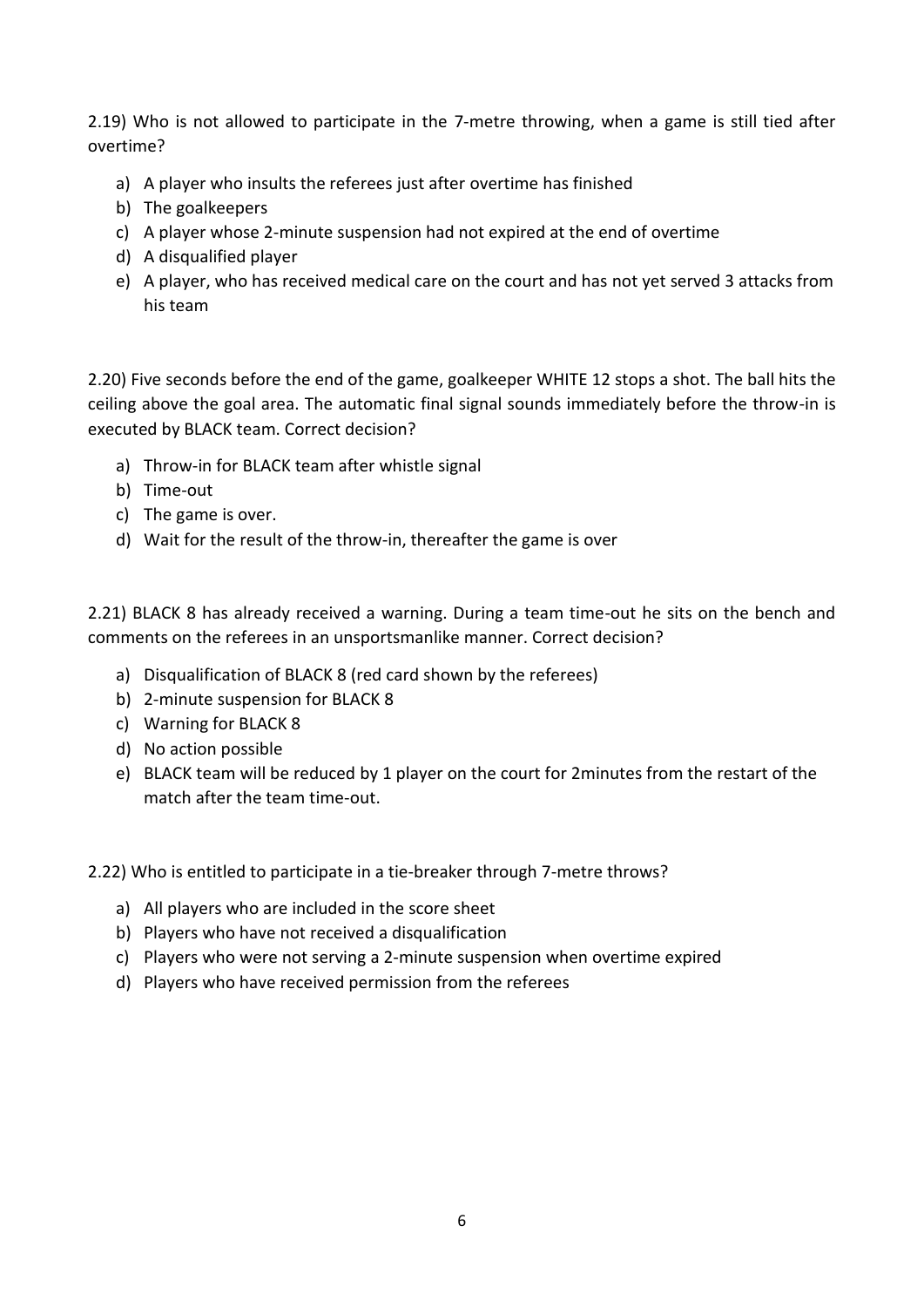2.23) A free throw has still to be executed after the automatic final signal from the public clock. BLACK 9 takes up a correct position and shoots on the goal of WHITE team. When the ball leaves the hand of BLACK 9, there is a whistle signal from the timekeeper. The ball goes into the goal, as goalkeeper WHITE 1 had no chance. The timekeeper informs the referees that WHITE 7, who was on the court in defence during the free throw, had entered the court to substitute WHITE 6, just before the free throw was executed. Correct decision?

- a) 2-minute suspension for WHITE 7
- b) Disqualification of WHITE 7 (red card shown by the referees)
- c) Goal for BLACK team
- d) 7-metre throw for BLACK team
- e) Repetition of the free throw for BLACK team after whistle signal

2.24) The game is still tied after overtime, and the regulations require a decision through 7-metre throws. WHITE 7 was given a 2-minute suspension after nine minutes in the last overtime period. He is nominated by the responsible team official to participate in the 7-metre throwing. Correct decision?

- a) WHITE 7 is allowed to participate.
- b) WHITE 7 is not allowed to participate.
- 2.25) When is a time-out mandatory?
	- a) When a team official has been given a 2-minute suspension
	- b) When a player has been given a third 2-minute suspension
	- c) After repeated unsportsmanlike conduct
	- d) When the referees are required to consult each other to reach a joint decision
	- e) After a seriously unsportsmanlike conduct
	- f) After a yellow card shown to a team official

2.26) Just before the end of the first half, WHITE 7 commits an assault against BLACK 5, who thus misses a clear chance of scoring. The automatic signal from the public clock sounds before the referees have time to whistle. Correct decision?

- a) The first half is over; no further action
- b) Disqualification of WHITE 7 without written report (red card shown by the referees)
- c) 7-metre throw for BLACK team
- d) Free throw for BLACK team
- e) Disqualification of WHITE 7, written report (red and blue cards shown by the referees)
- f) WHITE team will be reduced by 1 player on the court for 2 minutes from the beginning of the second half.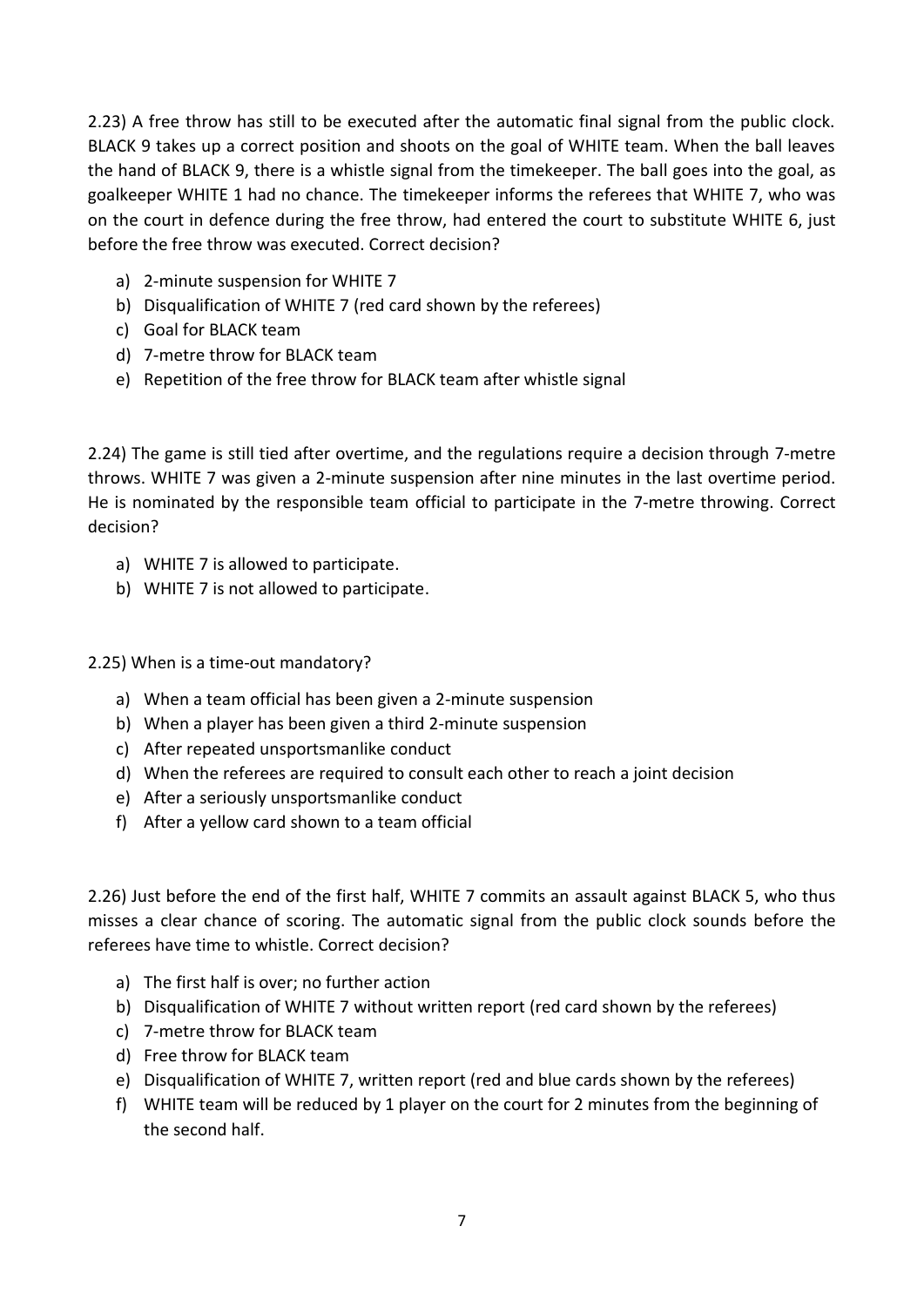2.27) After the whistle signal for half-time, a free throw must still be executed. Which players can still be substituted?

- a) All players of both teams
- b) Only players of the defending team
- c) Only players of the attacking team
- d) 1 player from the attacking team
- e) A court player from the defending team with a goalkeeper, if the team at the time of the final whistle play without goalkeeper

2.28) Which positions must the players assume during the execution of a free throw after the final whistle?

- a) All teammates of the thrower must be outside the free-throw line of the opponents.
- b) All teammates of the thrower must be in their own half of the court.
- c) The opponents must be 3 metres away from the thrower or at their own goal-area line.
- d) All teammates of the thrower must be at least 3 metres away from the thrower.
- e) All teammates of the thrower may stay together with the thrower at the free-throw line of the opponents.

2.29) WHITE 7 passes the ball to WHITE 8. At this moment, the timekeeper whistles for a team time-out for WHITE team. The referees and players do not hear this signal, and WHITE 8 passes the ball to WHITE 10, who has a clear chance of scoring. WHITE 10 is illegitimately stopped by BLACK 5. The referees give a 7-metre throw for WHITE team and a 2-minute suspension for BLACK 5. Now, first the referees perceive that the timekeeper has already whistled because of the team time-out request. Correct decision?

- a) 7-metre throw for WHITE team
- b) 2-minute suspension for BLACK 5
- c) Team time-out for WHITE team
- d) Goalkeeper throw for BLACK team
- e) Whistle signal for restart
- f) Restart with a free throw for WHITE team at the position of WHITE 7 at the time of the whistle from the timekeeper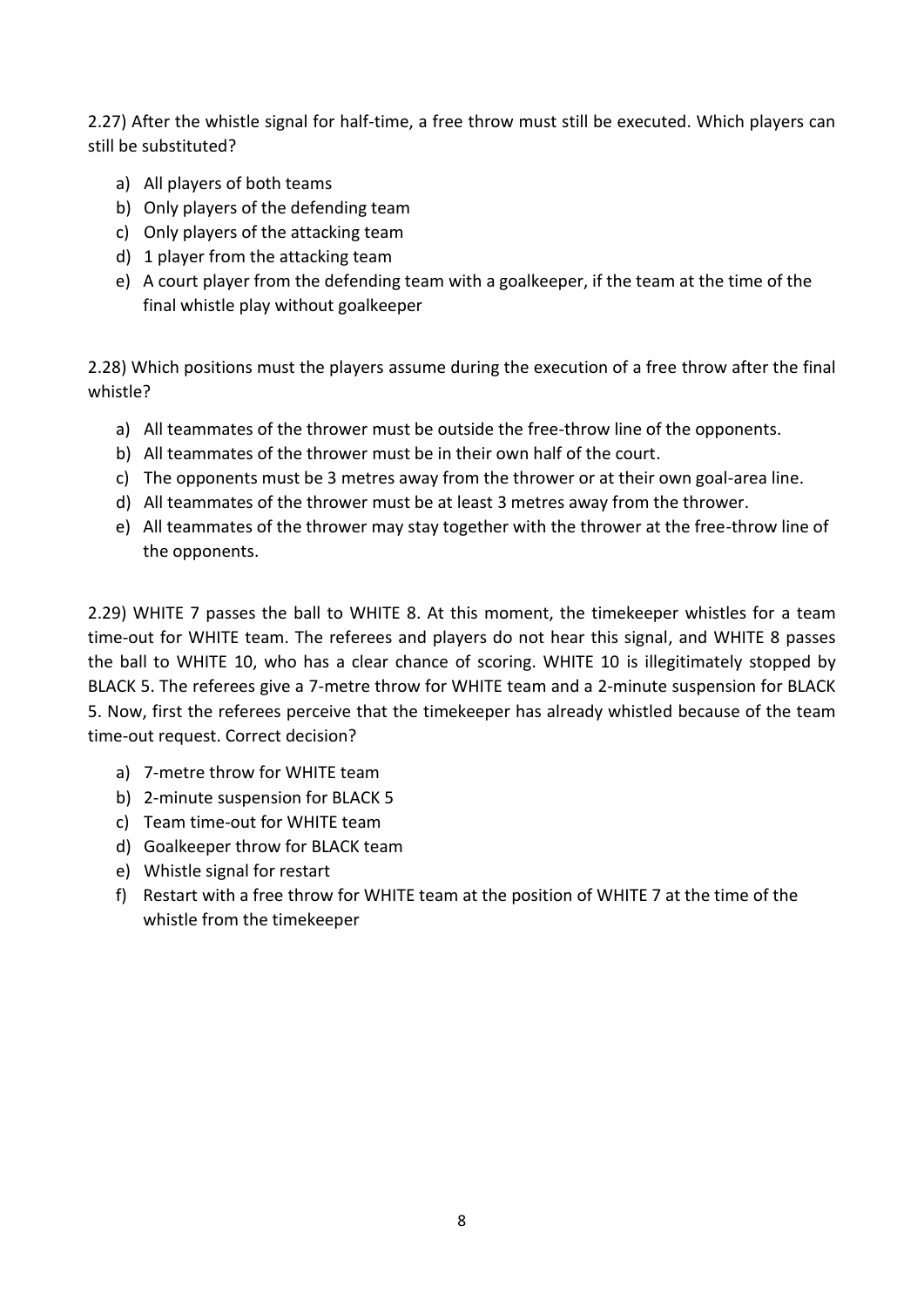2.30) The whistle signal ending the first half has come 1 minute too soon. At the time of the whistle signal, neither of the teams were in possession of the ball, and there was no violation of any rule. The ball was on the floor in the playing area. Both teams are still on the court. Correct decision?

- a) The 1 minute is not played.
- b) The 1 minute is played before the half-time break.
- c) The 1 minute is played after the half-time break before the start of the second half.
- d) The 1 minute is added to the second half.
- e) It is decided through a coin toss which team gets the ball when the 1 minute is played.
- f) The team that last were in possession of the ball get the ball when the game starts again.

2.31) The first half of the game has been stopped 1 minute too soon. There has been no violation of any rule, and the ball was in the air over the goal area. The goalkeeper catches the ball after the whistle signal. Both teams are still on the court. Correct decision?

- a) The 1 minute is not played.
- b) The 1 minute is played before the half-time break.
- c) The 1 minute is played after the half-time break before the start of the second half.
- d) The 1 minute is added to the second half.
- e) The team that last were in possession of the ball get the ball when the game starts again.
- f) The game is restarted with a goalkeeper throw.

2.32) The first half of the match has been stopped 1 minute too soon. There has been no violation of any rule, and the ball was in the air over the goal area. After the whistle signal, the ball went over the outer goal line. Both teams are still on the court. Correct decision?

- a) The 1 minute is not played.
- b) The 1 minute is played before the half-time break.
- c) The 1 minute is played after the half-time break before the start of the second half.
- d) The 1 minute is added to the second half.
- e) The team that last were in possession of the ball get the ball when the game starts again.
- f) The game is restarted with a goalkeeper throw.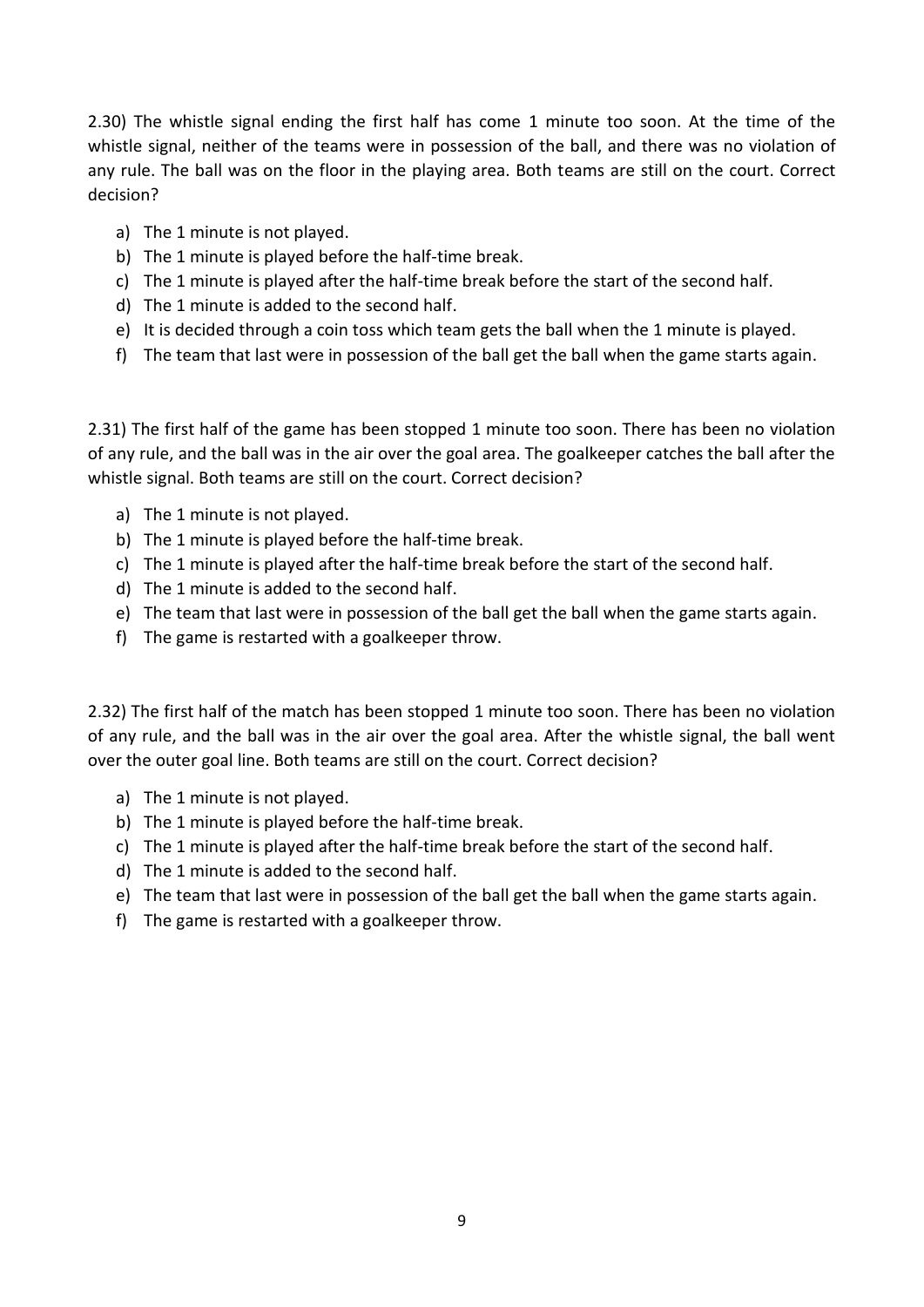2.33) WHITE team have scored a goal, and BLACK team want to take the throw-off quickly. Therefore, BLACK 5 quickly dribbles the ball in the direction of the centre line. He runs past WHITE 3, who uses an open hand to play the ball away from BLACK 5, so that the ball hits the foot of BLACK 5 and rolls far away over the centre line into the half of WHITE team. Correct decision?

- a) Time-out
- b) Throw-off for BLACK team
- c) Progressive punishment against WHITE 3
- d) Free throw for WHITE team

2.34) In which situations is a time-out **NOT** obligatory?

- a) The ball goes far away from the court
- b) The timekeeper whistles
- c) A player seems injured
- d) When the referees indicate different directions, when making a decision
- e) A court player's substitution with a goalkeeper to execute a goalkeeper throw

2.35) Who may request a team time-out?

- a) One of the team officials
- b) A player
- c) Only the responsible team official
- d) The team captain

2.36) Which of the following statements regarding team time-outs are correct?

- a) The team time-out can only be requested by the responsible team official.
- b) If a team time-out is requested while the opponents are in possession of the ball, the timekeeper must give the green card back to the team official.
- c) The one-minute period for the team time-out starts when the timekeeper whistles.
- d) Rule violations during a team time-out have the same consequences as during the playing time.
- e) Following the team time-out, the game is always restarted with a throw for the team that requested the team time-out.

2.37) WHITE team is in possession of the ball. Official C from BLACK team requests a team timeout by placing the green card on the table in front of the timekeeper. Correct decision?

- a) The green card is put up on the table.
- b) The timekeeper whistles as soon as BLACK team gain possession of the ball.
- c) The timekeeper gives the green card back to the official.
- d) Only the responsible team official can request a team time-out.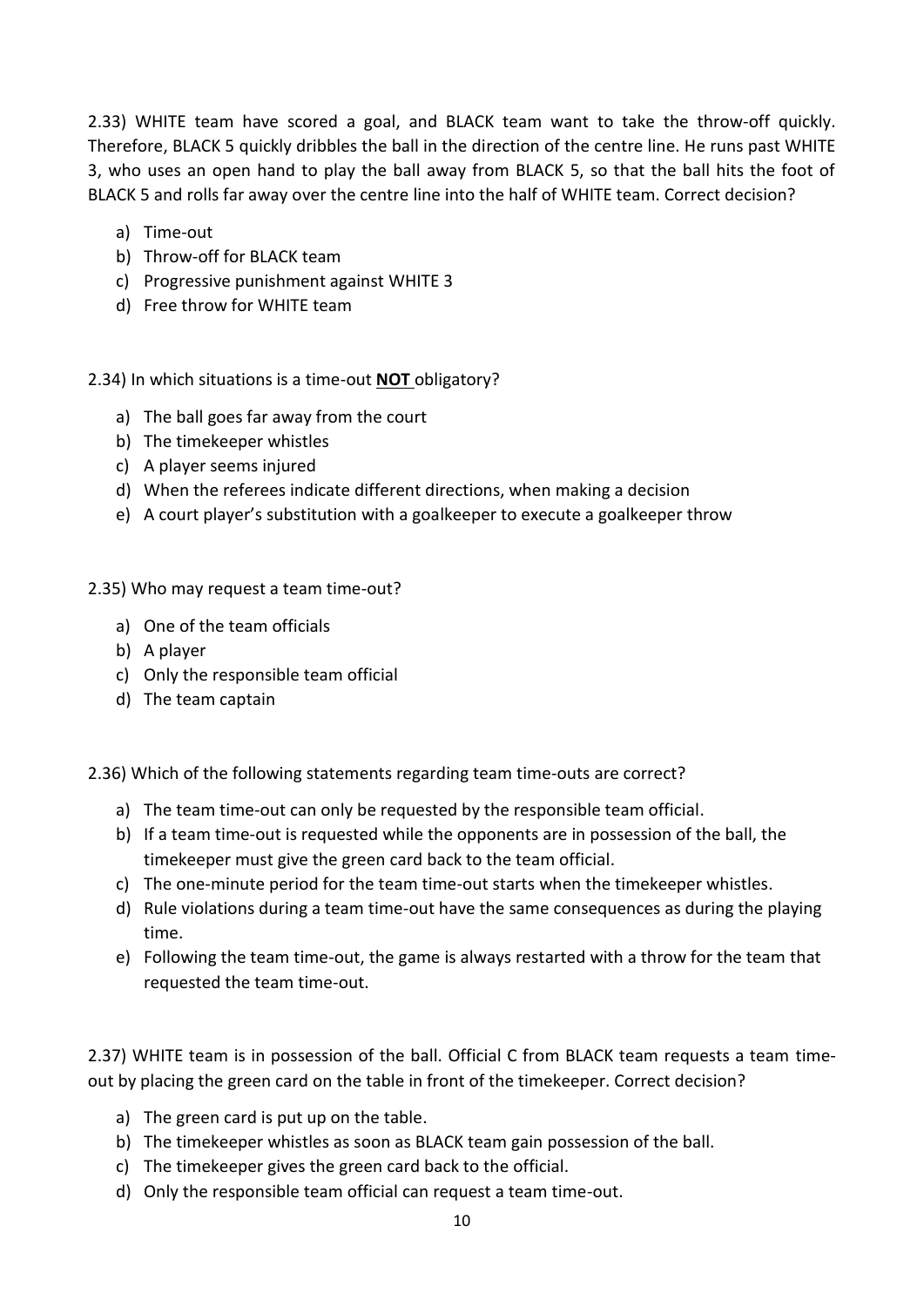2.38) BLACK 3 tries to shoot on goal. However, the ball comes to rest on the floor in the goal area without having been touched by any other player. At the same time, the responsible team official of BLACK team requests a team time-out. Correct decision?

- a) The timekeeper whistles, stops the clock at the same time, and indicates the team time-out for BLACK team to the referees.
- b) The timekeeper gives the green card back to the responsible team official from BLACK team.
- c) The game is restarted with a free throw for BLACK team.
- d) Goalkeeper throw for WHITE team

2.39) Goalkeeper WHITE 1 passes the ball to WHITE 8, who is alone with goalkeeper BLACK 12 near the goal area of BLACK team. Just before the ball gets to WHITE 8, there is a whistle signal from the timekeeper: official A from WHITE team has requested a team time-out. How should the game be continued?

- a) Free throw for WHITE team outside the goal area of WHITE team
- b) Free throw for WHITE team at the substitution area of WHITE team
- c) 7-metre throw for WHITE team
- d) Free throw for WHITE team at the free-throw line of BLACK team

2.40) WHITE 4 blocks a shot from BLACK 11. The ball touches the ceiling above the goal area. Immediately after this, official A from BLACK team puts the green card on the table in front of the timekeeper. Correct decision?

- a) BLACK team immediately receive a team time-out.
- b) BLACK team do not receive a team time-out because the ball touched the ceiling.
- c) BLACK team do not receive a team time-out because WHITE team have possession of the ball when the game is restarted.
- d) BLACK team receive a team time-out, but only after the game has restarted.

2.41) WHITE team are in possession of the ball and request a team time-out. Because of the noise, the referees do not hear the whistle signal of the timekeeper. Only after about ten seconds, when BLACK team are in possession of the ball, the referees hear the whistle. Correct decision?

- a) Team time-out is awarded
- b) The game is restarted with a free throw for BLACK team.
- c) Team time-out is not awarded
- d) The game is restarted with a free throw for WHITE team.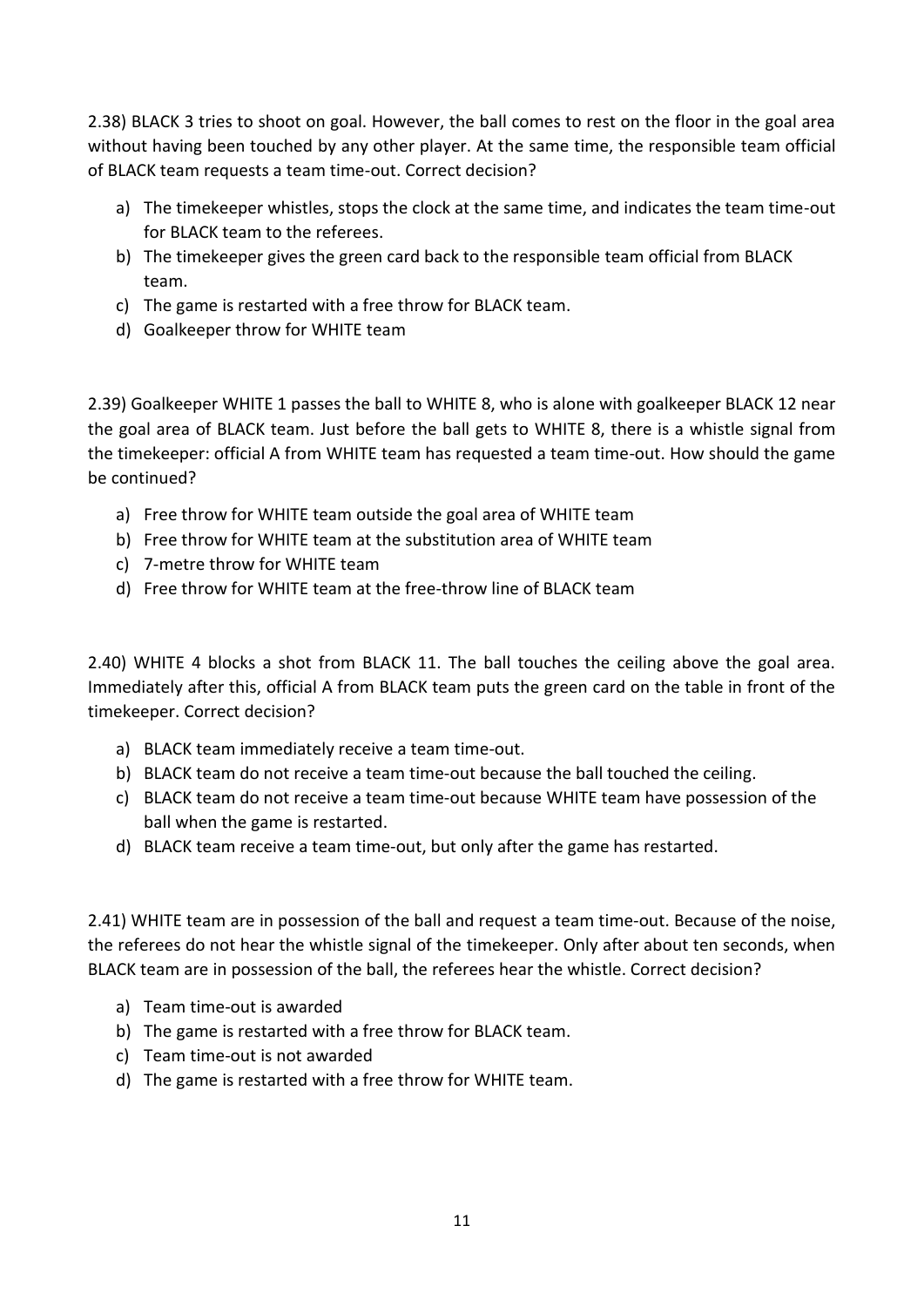2.42) At 78:00 player WHITE 7 receives a 2-minute suspension. The match ends in a draw, and the regulations require a decision through 7-metre throws. WHITE 7 is nominated by the responsible team official to participate in the 7-metre throwing. WHITE 7 executes the 7-metre throw and scores a goal. Correct decision?

- a) Goal is valid, WHITE 7 is allowed to participate
- b) Goal is not valid, WHITE 7 is not allowed to participate
- c) The throw is considered as failed
- d) Disqualification for WHITE 7

2.43) At 55:00 the responsible team official from WHITE team requests a team time-out, which is the second in the match. At 59:00 the same responsible team official requests the third team timeout. Correct decision?

- a) Team time-out is possible
- b) Team time-out is not possible
- c) The technical delegate should have taken away the third green card when the second team time-out was requested.

2.44) WHITE team are in attack. Official A from WHITE team wishes to request a team time-out and goes to the table to place the green card in front of the timekeeper. The green card is placed on the table in front of the timekeeper. At the same time, WHITE 4 takes a shot on goal and manages to score. The timekeeper whistles for the team time-out just after the ball passes the goal line of BLACK team. What is the correct decision?

- a) Goal for WHITE team
- b) The goal is not valid, because WHITE team have requested a team time-out.
- c) Team time-out for WHITE team
- d) No team time-out for WHITE team, because they are no longer in possession of the ball
- e) The green card must be returned to the team.
- f) Throw-off for BLACK team

2.45) WHITE team had their second team time-out at 55:10. At 59:25, official A from WHITE team wants to request a third team time-out for his team and places the green card on the table in front of the timekeeper. WHITE team are in possession of the ball. The timekeeper whistles and stops the clock. He shows a team time-out for WHITE team. What is the correct decision?

- a) Team time-out for WHITE team
- b) No team time-out granted
- c) Progressive punishment for official A from WHITE team
- d) The match is restarted with a free throw for WHITE team.
- e) The match is restarted with a free throw for BLACK team.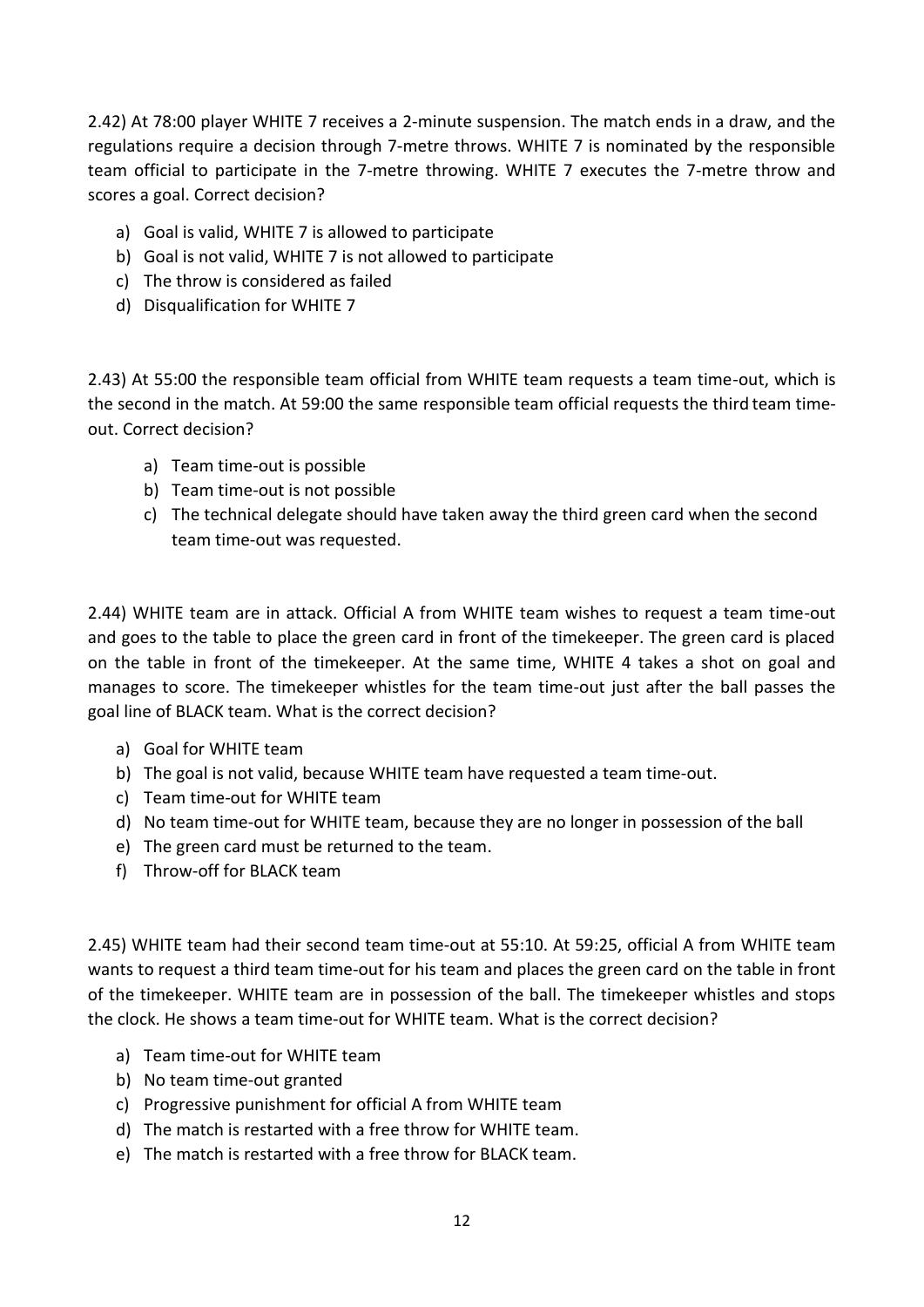2.46) WHITE team want to request a team time-out. Official A from WHITE team places the green card on the table in front of the timekeeper. At the same time, WHITE 9 takes a shot on the goal of BLACK team. The timekeeper whistles while the ball is in the air. Shortly after the whistle, goalkeeper BLACK 12 catches the ball. What is the correct decision?

- a) No team time-out possible, because WHITE team are not in possession of the ball
- b) Team time-out for WHITE team
- c) The green card is returned to WHITE team.
- d) The match is restarted with a goalkeeper throw for BLACK team.
- e) The match is restarted with a free throw for WHITE team.

2.47) WHITE team want to request a team time-out. Official A from WHITE team places the green card on the table in front of the timekeeper. Before the timekeeper whistles for the team timeout, WHITE 9 takes a shot on goal. The shot is blocked by goalkeeper BLACK 12, and the timekeeper whistles, while the ball is rolling inside the goal area. What is the correct decision?

- a) No team time-out possible, because WHITE team are not in possession of the ball
- b) Team time-out for WHITE team
- c) The green card is returned to WHITE team.
- d) The match is restarted with a goalkeeper throw for BLACK team.
- e) The match is restarted with a free throw for WHITE team.

2.48) WHITE team want to request a team time-out. Official A from WHITE team places the green card on the table in front of the timekeeper. Before the timekeeper whistles for the team timeout, WHITE 9 takes a shot on goal. The shot is saved by goalkeeper BLACK 12, and the timekeeper whistles, while the ball, after the save, is in the air over the goal area. What is the correct decision?

- a) No team time-out possible, because WHITE team are not in possession of the ball
- b) Team time-out for WHITE team
- c) The green card is returned to WHITE team.
- d) The match is restarted with a goalkeeper throw for BLACK team.
- e) The match is restarted with a free throw for WHITE team.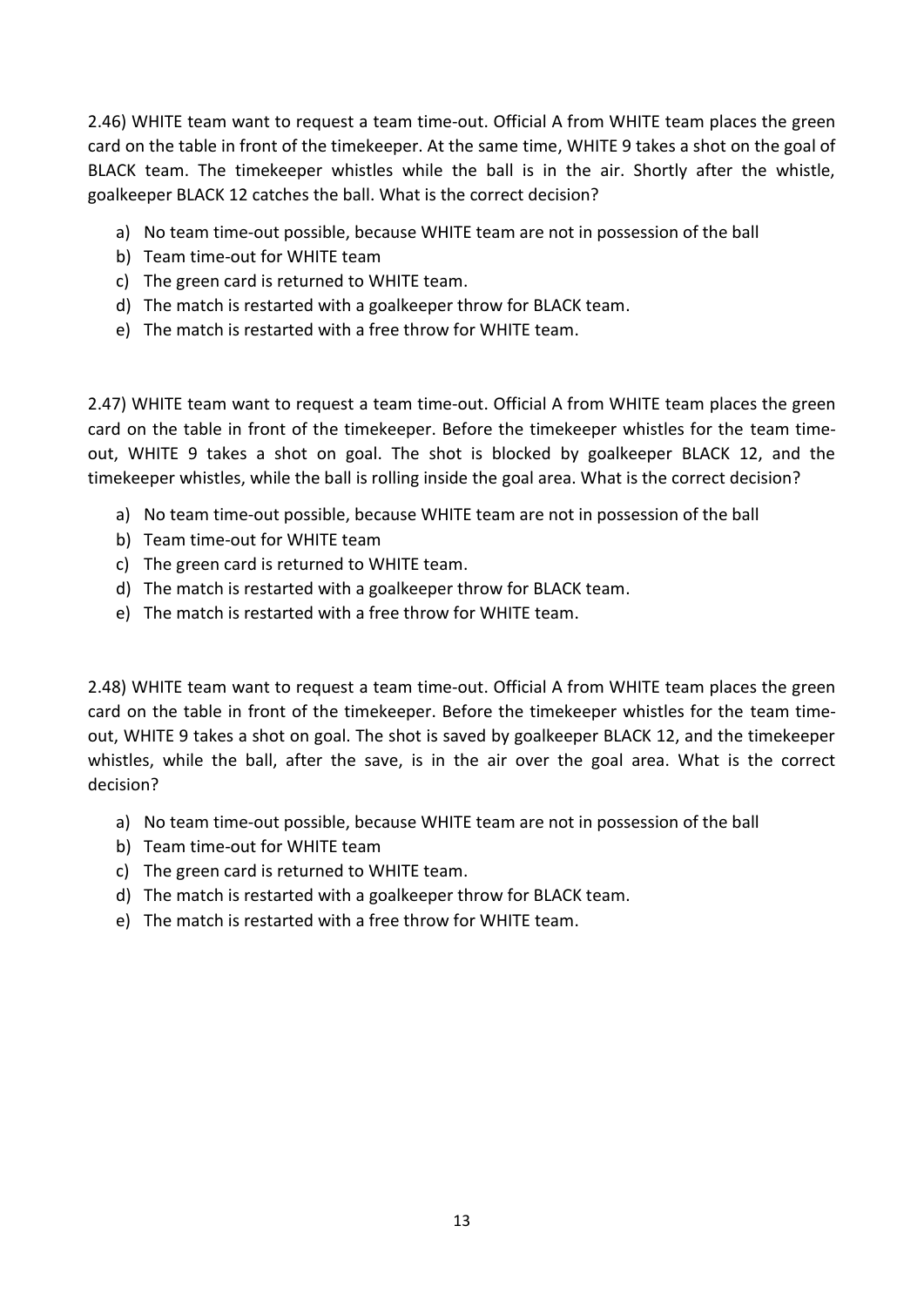2.49) WHITE team want to request a team time-out. Official A from WHITE team places the green card on the table in front of the timekeeper. Before the timekeeper whistles for the team timeout, WHITE 11 commits an offensive foul. The timekeeper whistles for the team time-out just before the referee whistles for the offensive foul. What is the correct decision?

- a) The referees decide that there shall be no team time-out, because the offensive foul had been committed before the timekeeper whistled for the team time-out.
- b) Team time-out for WHITE team
- c) The green card is returned to WHITE team.
- d) The match is restarted with a free throw for BLACK team.
- e) The match is restarted with a free throw for WHITE team.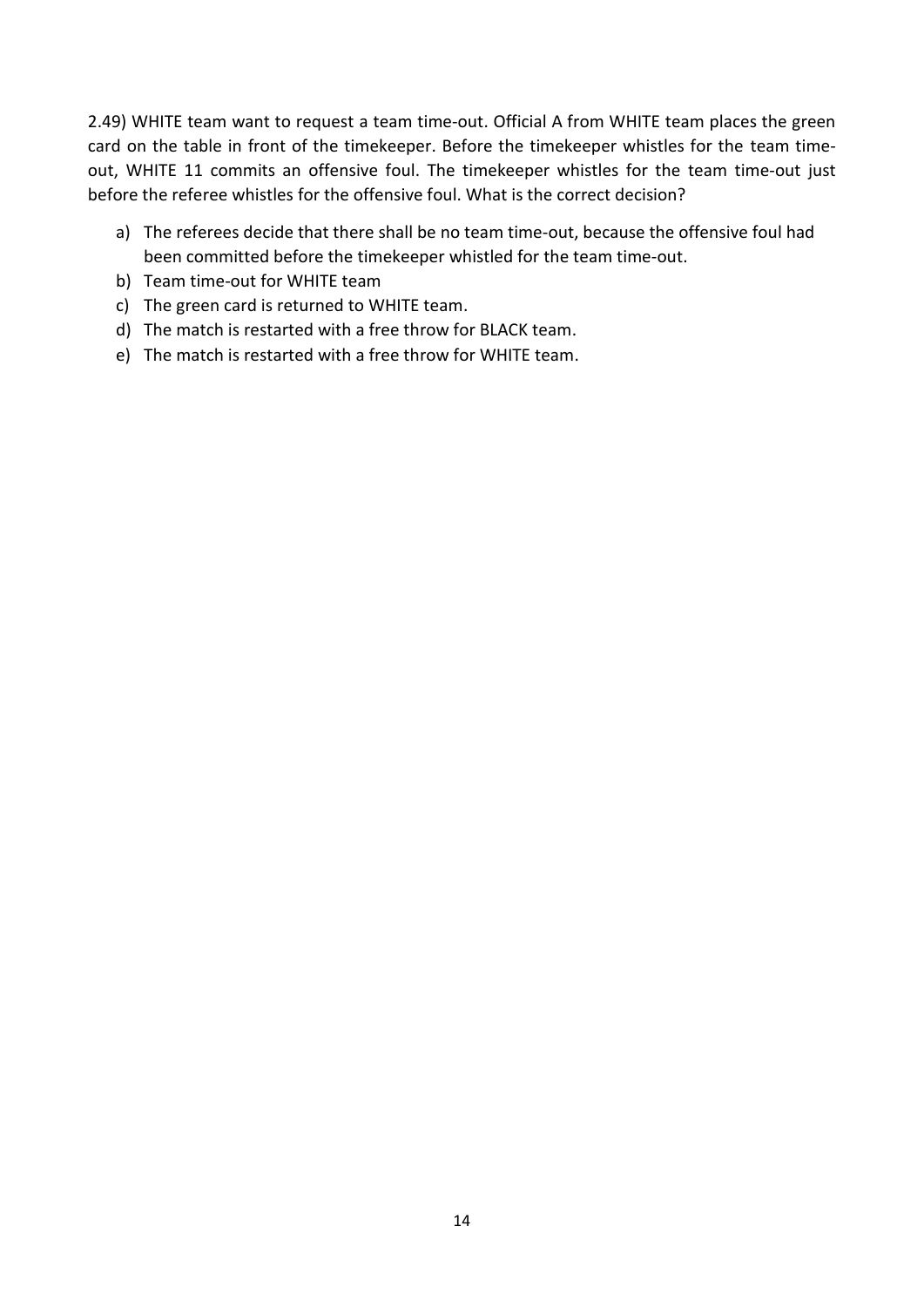**Rule 3**

- 3.1) How many colours is the ball allowed to have?
	- a) 1
	- b) 2
	- c) 3
	- d) Unlimited

3.2) Which of the following balls must the referees select for a men's game?

- a) Circumference 57cm, weight 450g
- b) Circumference 58cm, weight 400g
- c) Circumference 59cm, weight 425g
- d) Circumference 60cm, weight 500g
- 3.3) Which of the following balls must the referees select for at women's game?
	- a) Circumference 53cm, weight 350g
	- b) Circumference 54cm, weight 300g
	- c) Circumference 55cm, weight 425g
	- d) Circumference 56cm, weight 375g

3.4) The referees have decided to bring the reserve ball into play. When should the original ball be used again?

- a) At the time of the next interruption
- b) It cannot be used again, unless it becomes impossible to continue to use the reserve ball.
- c) When the referees find it necessary to use it again
- d) If one of the teams request it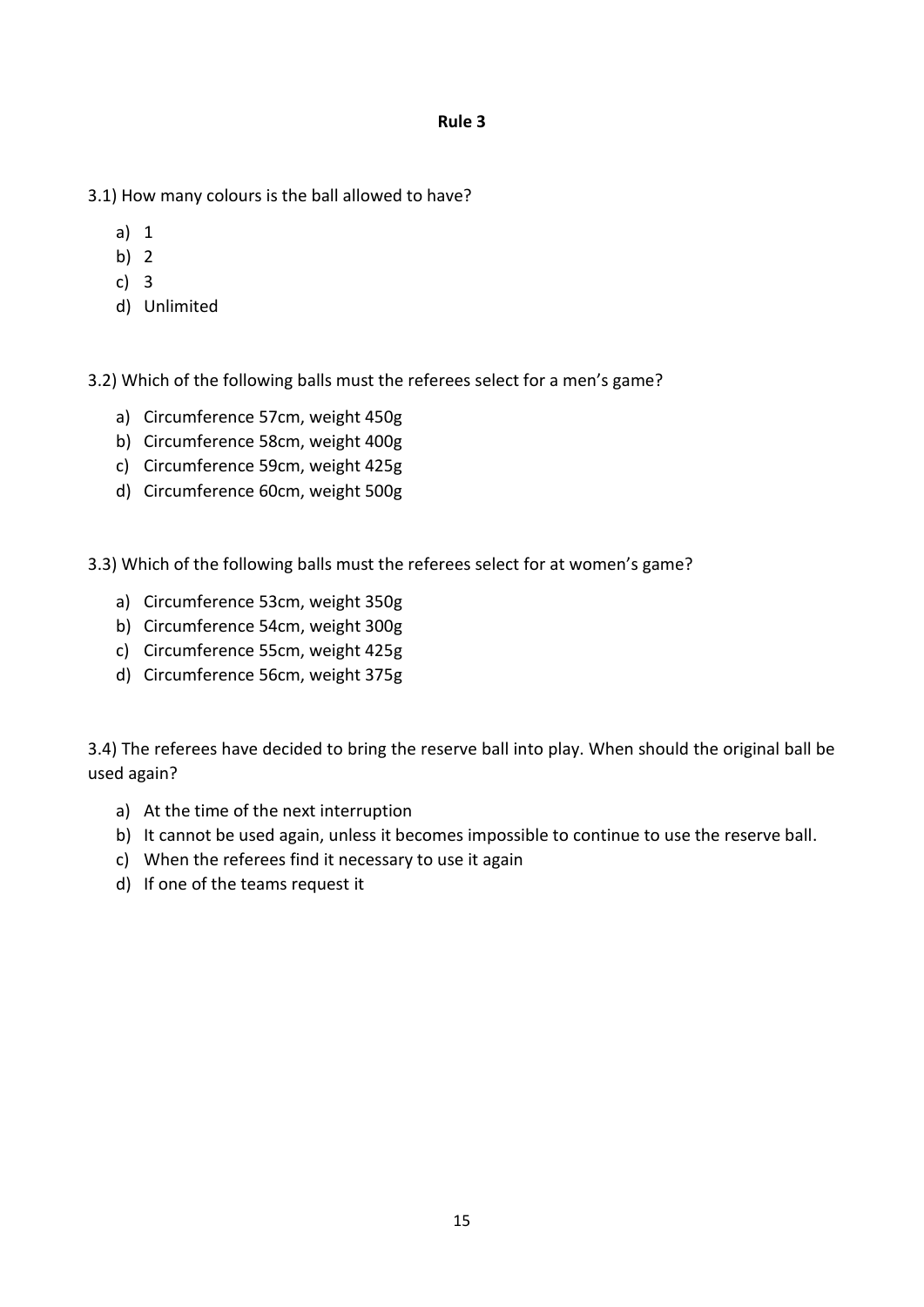#### **Rule 4**

4.1) Shortly before the beginning of the game, WHITE 11 is severely injured in a way that he is unable to play. Correct decision?

- a) WHITE 11 cannot be replaced.
- b) WHITE 11 can be replaced if the opponents accept this.
- c) Normally, WHITE 11 can be replaced in the match report and his substitute can wear number 11. However, the referees may have to observe special deviating regulations for the respective competition.
- d) WHITE 11 can be replaced, but his substitute cannot wear number 11.

4.2) BLACK team appear with five court players. The goalkeeper is not present at the beginning of the game. BLACK team appoint court player BLACK 5 as goalkeeper. What are the consequences for BLACK 5?

- a) BLACK 5 can be used as a court player at any time, when he makes a correct substitution.
- b) BLACK 5 can no longer be used as a court player.
- c) BLACK 5 can be used as a court player if the officials of WHITE team accept this.
- d) BLACK 5 can be used as a court player, as soon as the intended goalkeeper is present.

4.3) Just after the match has started, the club president of WHITE team sits down on the bench in the substitution area with two team officials, the masseur and the coach. What are the consequences?

- a) The substitute goalkeeper must stand behind the bench.
- b) The club president must leave the substitution area.
- c) One of the officials must leave the substitution area.
- d) Whoever is not included in the score sheet must leave the substitution area.
- e) The responsible team official gets a progressive punishment.

4.4) What is the minimum number of players that must be present on the court at the beginning of the game and included in the match score sheet?

- a) Five players
- b) Four court players and one goalkeeper
- c) Five court players and one goalkeeper
- d) Six court players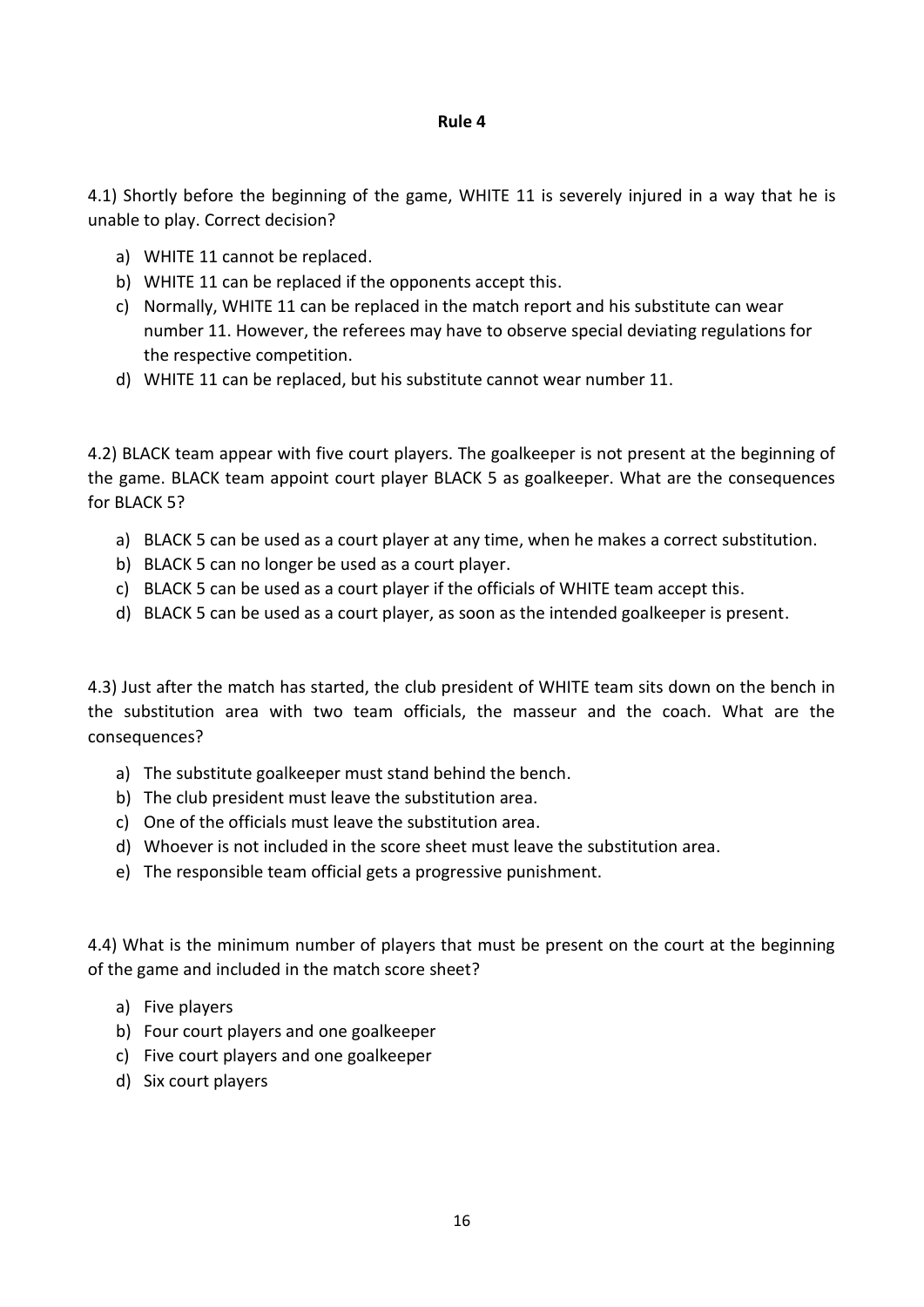4.5) Four scenarios: Who is entitled to participate?

- a) A player who is present at the beginning of the game and entered in the score sheet
- b) A player who is not present at the beginning of the game but is entered in the score sheet
- c) A player who is present at the beginning of the game but not entered in the score sheet
- d) A player who has received permission to play from the timekeeper but is not entered in the score sheet

4.6) At the beginning of the game, there are only six players of WHITE team present. Immediately after the start of the game, the missing players arrive. WHITE 7 runs directly out on the playing court through the substitution area. He is not included in the score sheet. Correct decision?

- a) Disqualification of WHITE 7 (red card shown by the referees)
- b) 2-minute suspension for WHITE 7, who must be included in the score sheet
- c) WHITE 7 must be entered in the score sheet, if this is in accordance with the regulations of the responsible federation
- d) Progressive punishment against the responsible team official of WHITE team

4.7) The referees have awarded a free throw for WHITE team at the free-throw line of BLACK team. Now, there is a whistle signal from the timekeeper, who stops the clock. The referees enquire about the reason for the intervention. The timekeeper informs the referees that WHITE 9 made a faulty substitution. Correct decision?

- a) Free throw for WHITE team at the free-throw line of BLACK team
- b) Free throw for BLACK team at the team's own free-throw line
- c) Free throw for BLACK team at the substitution area of WHITE team
- d) 2-minute suspension for WHITE 9

4.8) BLACK 14 makes a correct substitution, while the game is interrupted. However, a whistle comes from the timekeeper's table. BLACK 14 is not entered correctly in the score sheet. It is found that this player has number 18 in the score sheet. Correct decision?

- a) Progressive punishment against the responsible team official from BLACK team
- b) Free throw for WHITE team at the timekeeper's table
- c) The number is to be corrected in the score sheet.
- d) The game is continued with the throw corresponding to the situation, and there must be a written report.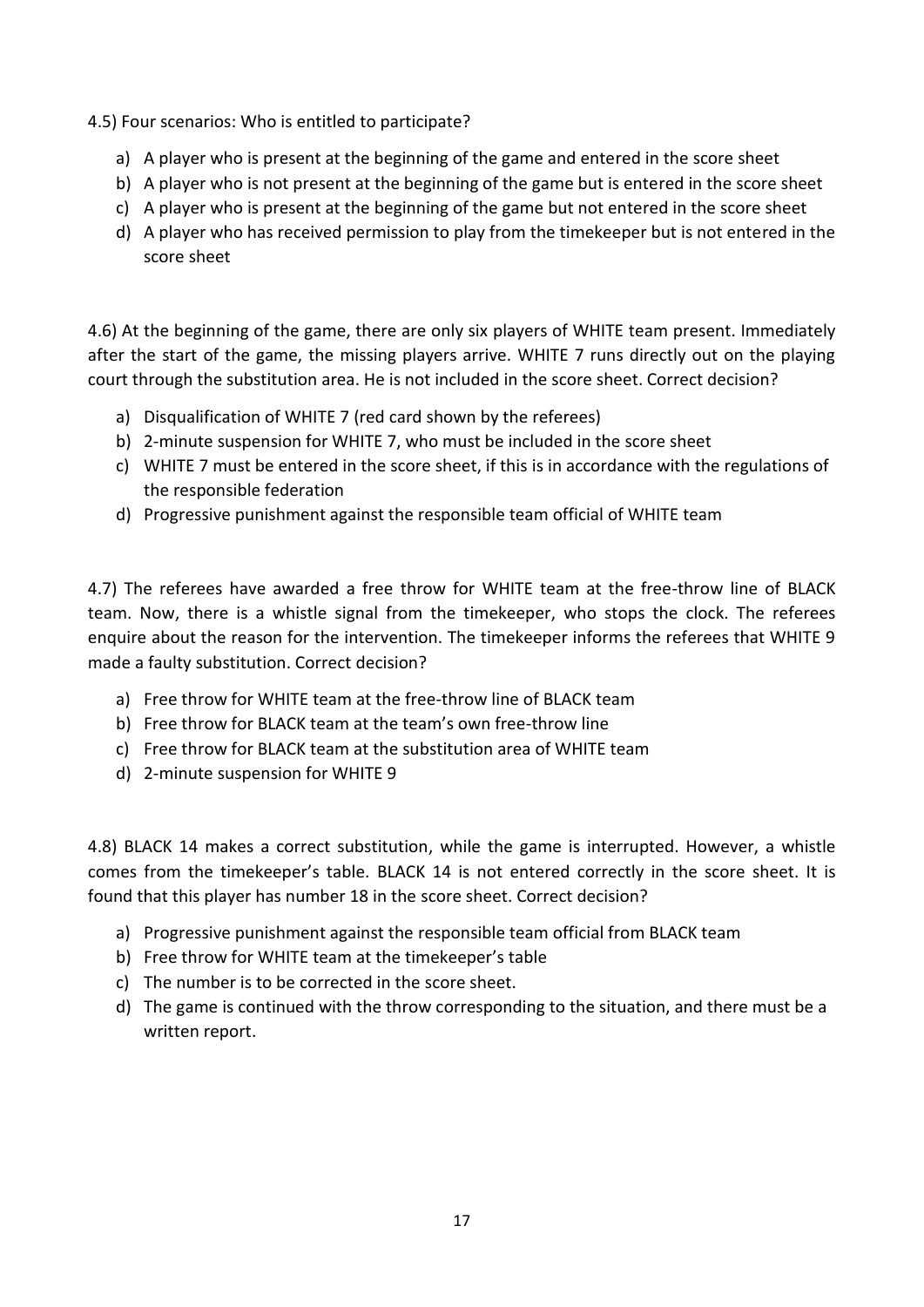4.9) When is it permitted for up to two people from one team (team officials and/or players) to enter the court?

- a) During a match interruption
- b) During a match interruption and with permission from a referee
- c) When a player is injured
- d) With permission from the timekeeper

4.10) The referee whistles to indicate a time-out because WHITE 2 is being given his third 2-minute suspension. As the referee turns to the timekeeper and scorekeeper to report the disqualification, the responsible team official from WHITE team runs onto the court to protest about the suspension. Team official B from WHITE team has previously already been given a warning. Correct decision?

- a) Disqualification of responsible team official from WHITE team (red card shown by the referees) and a reduction of WHITE team by an additional player for 2 minutes
- b) Personal warning for responsible team official from WHITE team
- c) Disqualification of responsible team official from WHITE team with a written report (red and blue cards shown by the referees)
- d) 2-minute suspension for responsible team official from WHITE team
- e) Reduction of WHITE team by an additional player for 2 minutes on the court

4.11) During a time-out due to a player's injury, WHITE 2 runs onto the court as an additional player although neither one of the referees has given him permission to enter the court. Correct decision?

- a) Warning for WHITE 2
- b) Progressive punishment against the responsible team official from WHITE team
- c) Disqualification of WHITE 2 (red card shown by the referees)
- d) 2-minute suspension for WHITE 2 and a reduction of his team by 1 player on the court for 2 minutes

4.12) WHITE 5 is injured on the court, and the court referee indicates a time-out and gives permission for two people from WHITE team to enter the court to assist WHITE 5. Team official B from BLACK team also enters the court to give advice to his goalkeeper. Correct decision?

- a) No decision, the signal allows all players and officials to enter the court.
- b) All four officials of BLACK team receive a warning and if the episode is repeated they must be disqualified.
- c) The responsible team official of BLACK team receives a warning.
- d) Progressive punishment against team official B from BLACK team
- e) After receiving medical care on the playing court, WHITE 5 has to leave the court immediately, and he can only re-enter the court following the third attack of his team.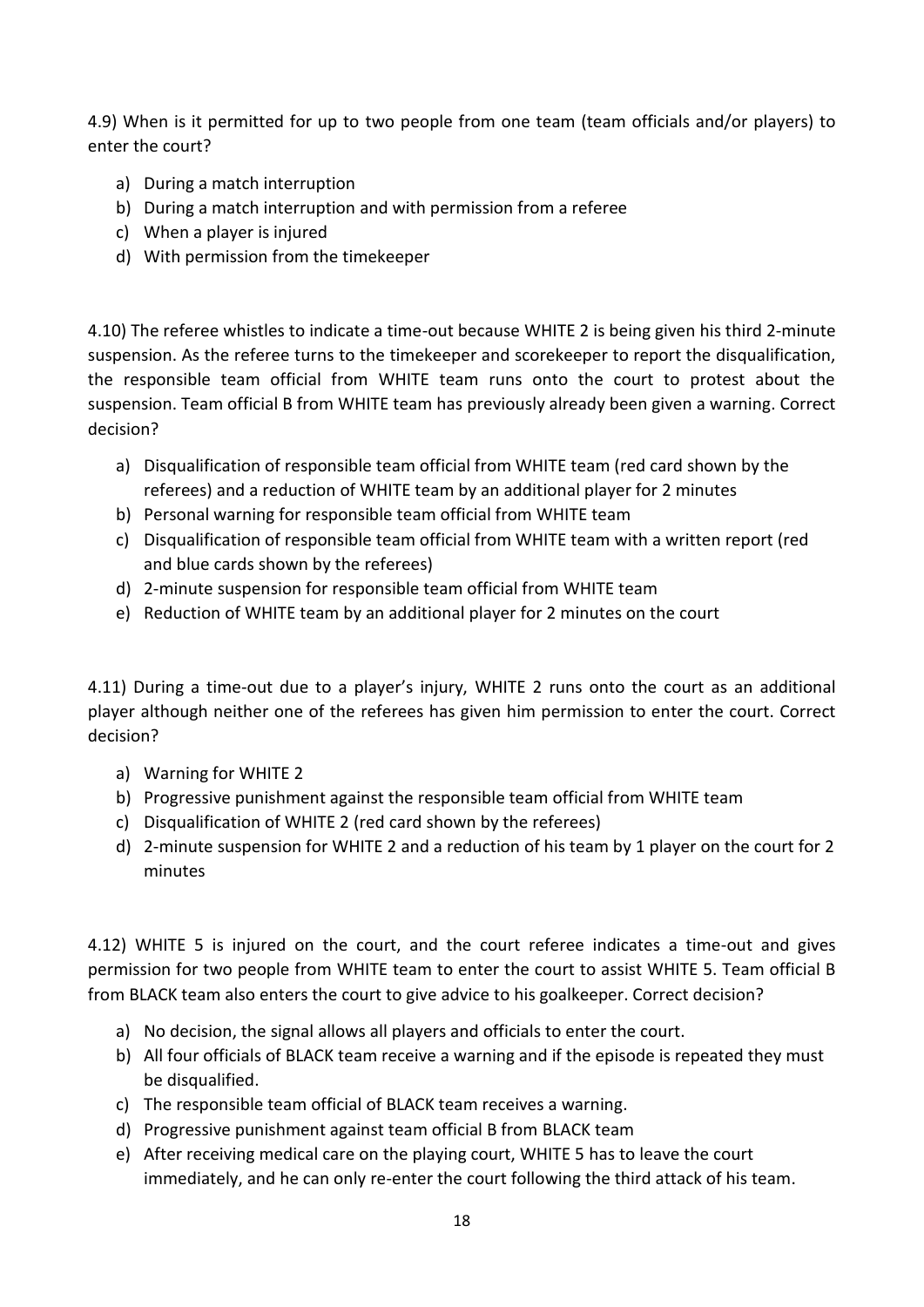4.13) Goalkeeper WHITE 16 has been injured and must be replaced by WHITE 5. WHITE 5 changes his shirt. After 20 minutes, WHITE 16 is ready to play again, and the team official A from WHITE team makes a substitution. WHITE 5 changes his shirt again and is sent in as a court player again without notification to the scorekeeper. Correct decision?

- a) No punishment, as this is allowed
- b) Free throw for BLACK team
- c) 2-minute suspension for WHITE 5
- d) Disqualification of WHITE 5 (red card shown by the referees)

4.14) WHITE 4 leaves the playing court beyond the substitution line. When WHITE 4 has crossed the sideline but not yet arrived in his substitution area, WHITE 11 crosses the line correctly to enter the playing court. What is the correct decision after the whistle from the timekeeper?

- a) Free throw for BLACK team where WHITE 4 left the court
- b) Free throw for BLACK team at height of the substitution area of WHITE team
- c) 2-minute suspension for WHITE 4
- d) 2-minute suspension for WHITE 11
- e) 2-minute suspension for WHITE 4 and WHITE 11

4.15) BLACK 3 makes the first faulty substitution for his team during an interruption of the match. The interruption was caused by a free-throw decision in favour of BLACK team. BLACK 3 has neither been warned nor suspended earlier in the match. Correct decision?

- a) Warning for BLACK 3
- b) 2-minute suspension for BLACK 3
- c) Free throw for WHITE team
- d) Free throw for BLACK team

4.16) After the referees have awarded a 7-metre throw to WHITE team, WHITE 27, who has been designated to carry out the 7-metre throw, makes a faulty substitution. Correct decision?

- a) Free throw for BLACK team
- b) 7-metre throw for WHITE team
- c) Goalkeeper throw for BLACK team
- d) 2-minute suspension for WHITE 27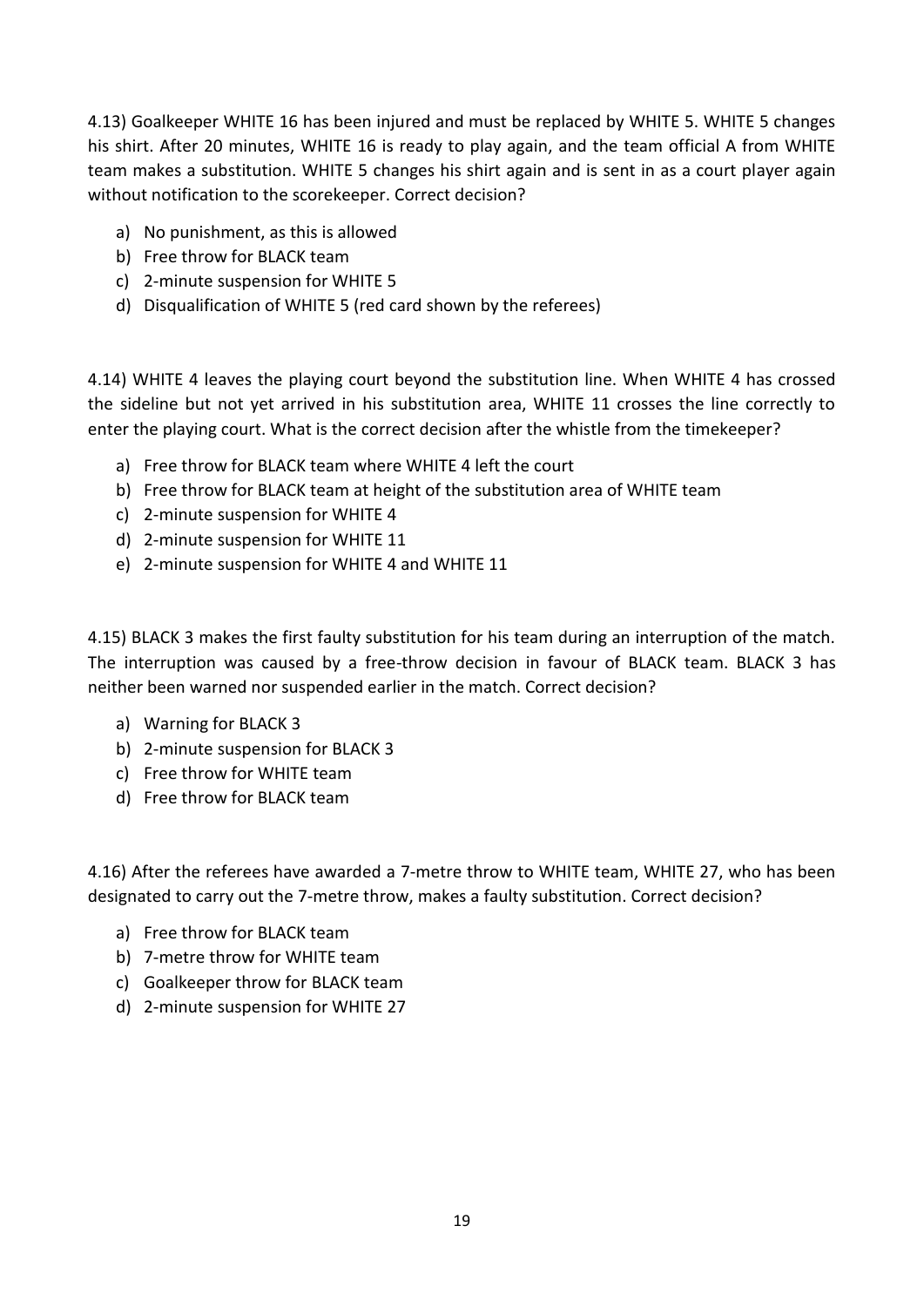4.17) WHITE team have scored a goal. The referees have not yet whistled for the throw-off to be taken, when BLACK 10 enters the court before BLACK 6 has left it. Correct decision?

- a) Throw-off
- b) Free throw for WHITE team
- c) 2-minute suspension for BLACK 10
- d) 2-minute suspension for BLACK 6

4.18) WHITE team only have twelve players present at the beginning of the match, as the two goalkeepers are still missing. WHITE team therefore start with one of the twelve court players as a goalkeeper. Which of the following alternatives are correct?

- a) The court player who starts the match as a goalkeeper must be registered as number 1, 12 or 16 in the score sheet.
- b) The court player who starts the match as a goalkeeper can also be used as a court player later in the game.
- c) The late-arriving goalkeepers of WHITE team must be registered as number 1, 12 or 16 in the score sheet.
- d) One of the two late-arriving goalkeepers can only be used as a court player.

4.19) During a time-out, WHITE 5 makes the first faulty substitution of his team. WHITE team were in possession of the ball when the time-out was called. Correct decision?

- a) No punishment
- b) Warning for WHITE 5
- c) 2-minute suspension for WHITE 5
- d) Free throw for BLACK team
- e) WHITE team remain in possession of the ball

4.20) Goalkeeper WHITE 3 wants to carry out a 7-metre throw. To protect the empty goal WHITE 15 enters the court in a goalkeeper uniform replacing a court player. Correct decision?

- a) 2-minute suspension for WHITE 3
- b) 2-minute suspension for WHITE 15
- c) No punishment
- d) 7-metre throw for WHITE team
- e) Free throw for BLACK team at the height of the substitution area of WHITE team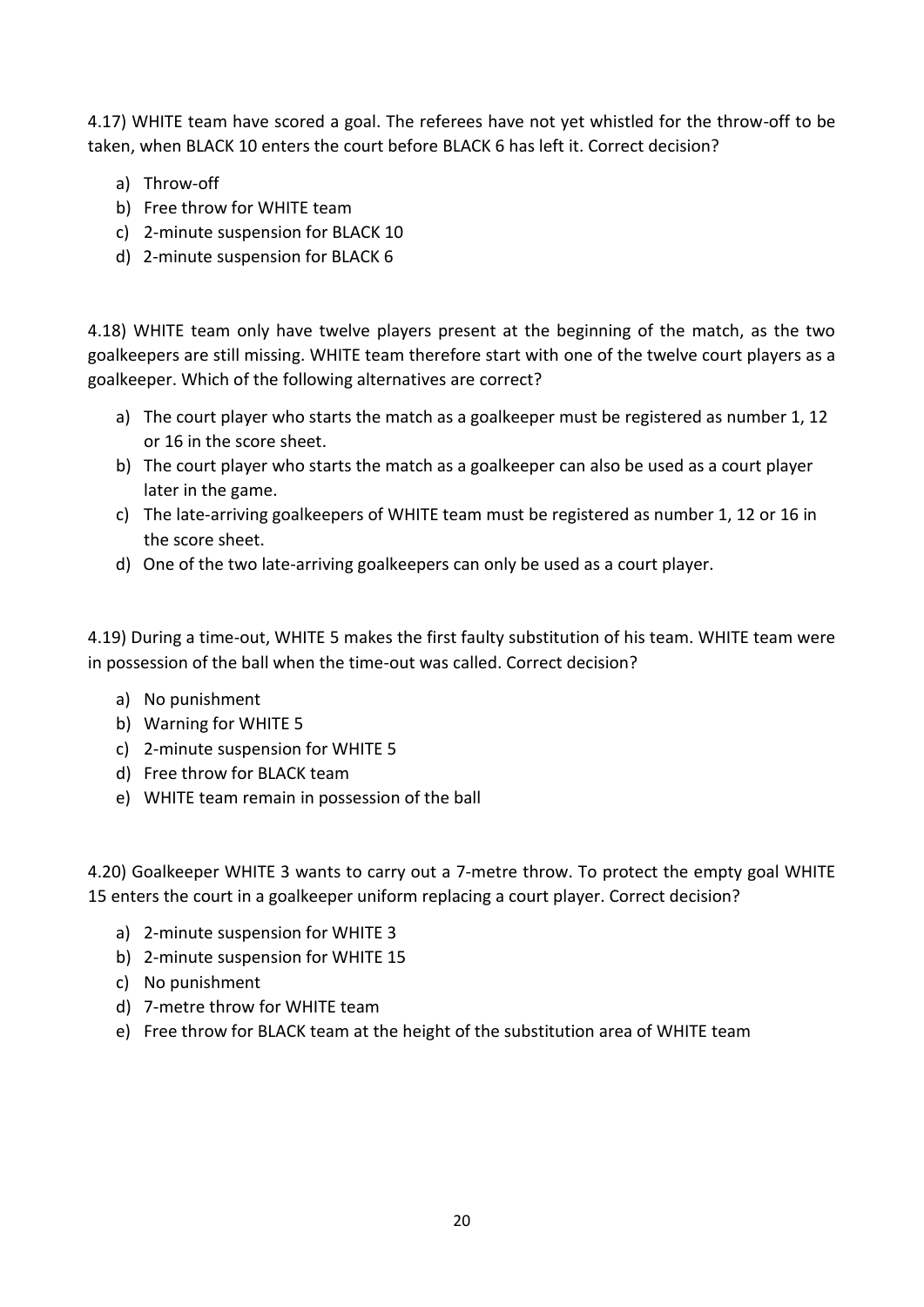4.21) During a counter-attack by WHITE team, who have a clear chance of scoring, BLACK 3 makes a faulty substitution. The timekeeper and scorekeeper do not react, but the court referee spotted what had happened. Correct decision?

- a) Immediate suspension for BLACK 3 and free throw for WHITE team
- b) Immediate suspension for BLACK 3 and 7-metre throw for WHITE team
- c) Wait until the chance of scoring has passed, then suspension for BLACK 3 and free throw for WHITE team
- d) Wait until the chance of scoring has passed, then suspension for BLACK 3 and an appropriate throw according to the situation

4.22) A shot on goal is saved by goalkeeper WHITE 1, and the ball is rolling along the sideline near WHITE team's substitution bench. WHITE 5, who sits on the substitution bench, now enters the court with one foot to stop the ball, so that WHITE 4 can pick it up before it crosses the sideline. Correct decision?

- a) Free throw for BLACK team
- b) Throw-in for BLACK team
- c) 2-minute suspension for WHITE 5
- d) Disqualification of WHITE 5 (red card shown by the referees)
- e) WHITE team reduced by 1 player on the court for 2 minutes

4.23) 30 seconds before his suspension time is over, WHITE 2 enters the court without interfering with the game. WHITE team are in possession of the ball. Correct decision?

- a) Free throw for BLACK team
- b) Free throw for WHITE team
- c) 2-minute suspension for WHITE 3 and WHITE team are to be further reduced by 1 player on the court for 30 seconds
- d) 30 seconds for WHITE 3 and WHITE team are to be reduced by 1 player on the court for 2 minutes
- e) Disqualification of WHITE 3 (red card shown by the referees) and WHITE team are to be further reduced by 1 player on the court for 30 seconds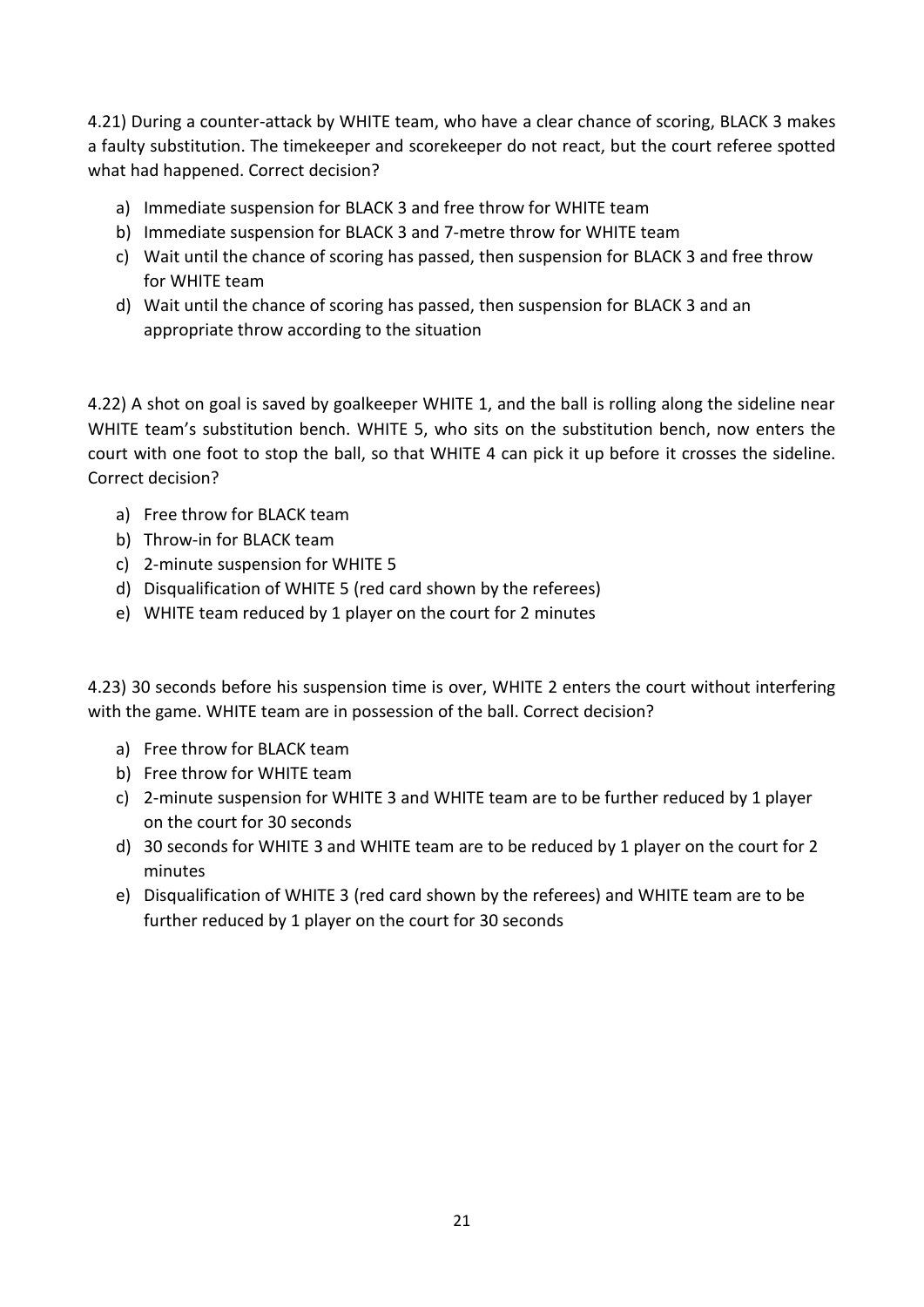4.24) WHITE 5 has been suspended. After 1 minute and 45 seconds of the 2-minute suspension, team official A from WHITE team sends him onto the court. Correct decision?

- a) Another 2-minute suspension for WHITE 5, and WHITE team are to be reduced by 1 player on the court for 2 minutes and 15 seconds
- b) Disqualification for WHITE 5 (red card shown by the referees), and WHITE team are to be reduced by 2 players on the court for 15 seconds and by 1 player on the court for 1 minute and 45 seconds
- c) Another 2-minute suspension for WHITE 5, and WHITE team are to be reduced by 2 players on the court for 15 seconds and by 1 player on the court for 1 minute and 45 seconds

4.25) After his 2-minute suspension has ended, goalkeeper BLACK 1 wants to re-join his team, who are defending at that moment. He enters the court wearing his goalkeeper jersey to assume the wing position, as BLACK team's sixth court player. Correct decision?

- a) Game continues without interruption
- b) 7-metre throw for WHITE team
- c) Free throw for WHITE team
- d) 2-minute suspension for goalkeeper BLACK 1

4.26) Which of the following statements are correct regarding a player who is bleeding on the court?

- a) The player must leave the court immediately and voluntarily.
- b) The player can remain on the court until the next interruption of the game.
- c) The player who replaces the bleeding player can enter the court beyond the substitution line.
- d) The player must not re-enter the court until the next interruption of the game.
- e) If the player refuses to follow the instructions of the referees to leave the court, he must be punished for unsportsmanlike conduct.

4.27) WHITE 5 is alone with goalkeeper BLACK 1 and has a clear chance of scoring. BLACK 11 makes a faulty substitution, as he enters the court before BLACK 9 has left it. The timekeeper whistles because of this infraction, precisely when WHITE 5 is ready to shoot. Correct decision?

- a) 2-minute suspension for BLACK 11
- b) Disqualification for BLACK 11, written report (red and blue cards shown by the referees)
- c) Free throw for WHITE team
- d) 7-metre throw for WHITE team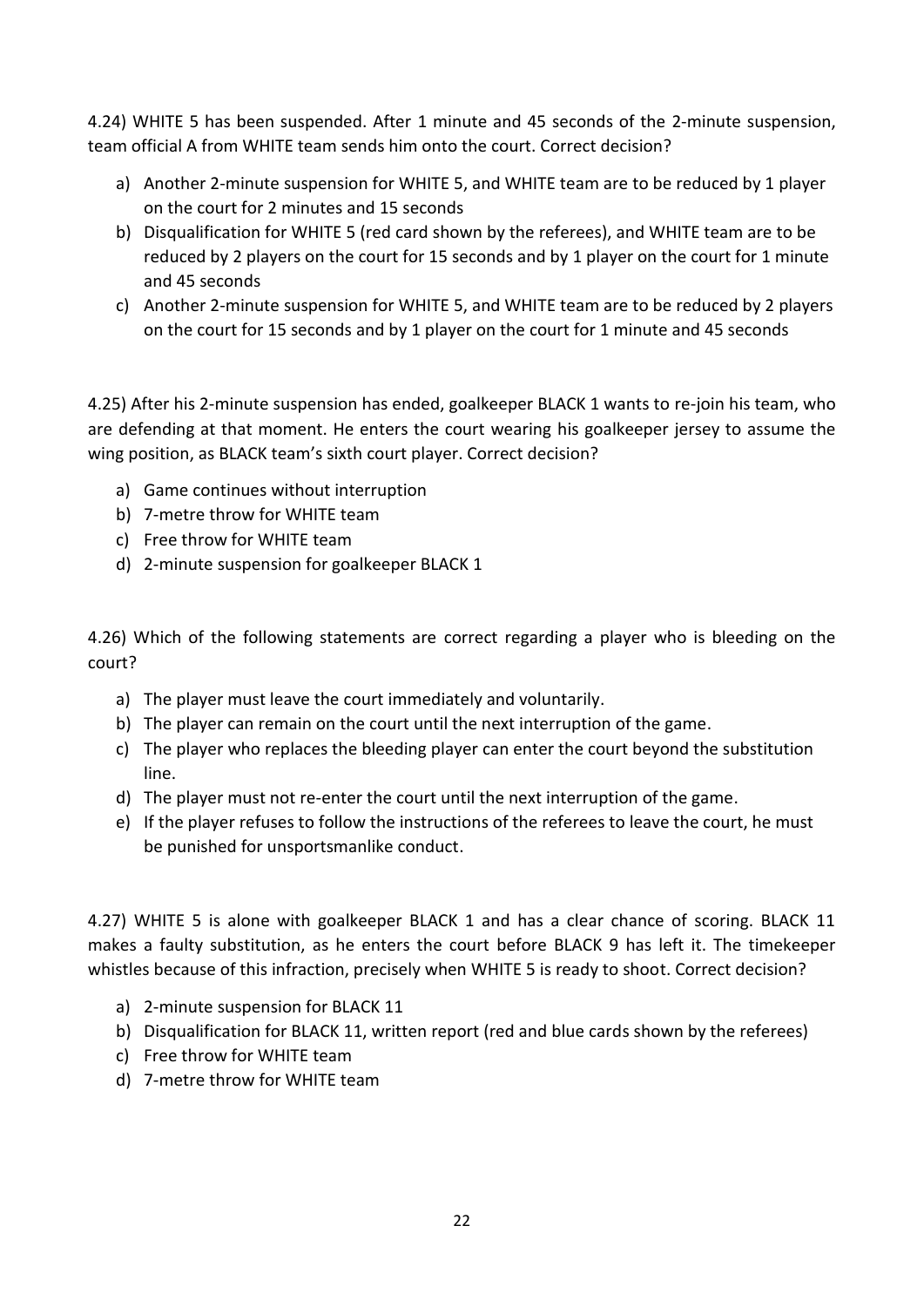4.28) Goalkeeper BLACK 1 saves a shot and throws the ball to his teammate BLACK 4. Now, BLACK 1 goes to the sideline near his substitution area. He clearly crosses the line, takes a towel and drinks from a water bottle. He is not replaced on the court by another goalkeeper or court player. Correct decision?

- a) The game continues without interruption, as this is allowed.
- b) 2-minute suspension for BLACK 1 for faulty substitution
- c) Free throw for WHITE team at the substitution area of BLACK team

4.29) Team official A from BLACK team received a warning earlier in the game. After a decision by the referees, team official D from BLACK team runs several metres onto the court without permission from the referees. Correct decision?

- a) No punishment
- b) Warning for team official D from BLACK team
- c) 2-minutes suspension for team official D from BLACK team
- d) Disqualification for team official D from BLACK team (red and blue cards shown by the referees)

4.30) There is a time-out due to an injury of WHITE 6 caused by an incident that did not lead to a progressive punishment against a player from BLACK team. The referees have given permission for two people to enter the court and assist WHITE 6. Official C from WHITE team assists WHITE 6. Official A from WHITE team pursues BLACK 5, who in his opinion has caused the injury. He follows BLACK 5 into the substitution area of BLACK team and hits him in the face. Correct decision?

- a) Disqualification of official A from WHITE team, written report (red and blue cards shown by the referees), WHITE team is reduced by 1 player on the court for 2 minutes
- b) The game is restarted after a whistle signal with the throw that corresponds to the reason of the interruption.
- c) 2-minute suspension for official A from WHITE team, WHITE team is reduced by 1 player on the court for 2 minutes
- d) Free throw for BLACK team
- e) Disqualification without written report of official A from WHITE team (red card shown by the referees), WHITE team is reduced by 1 player on the court for 2 minutes
- f) After receiving medical care on the court, WHITE 6 must leave the court and may only reenter the court following the third attack of his team.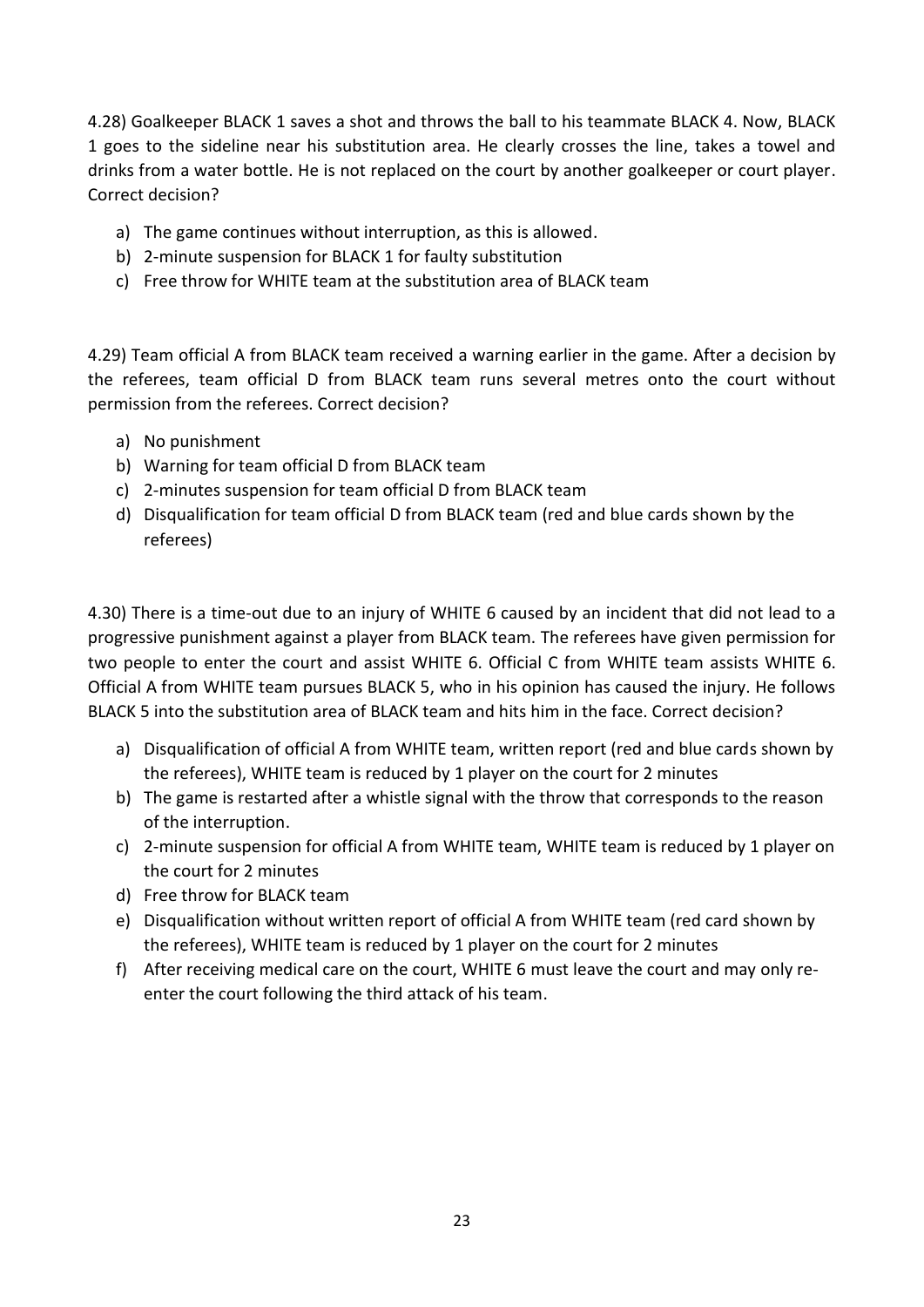4.31) Just after the execution of a throw-off for BLACK team, the referees realise that a person, who is not on the score sheet, is present in the substitution area of BLACK team. It turns out that this person is one of the board members of the club, but BLACK team has already had four other people registered as team officials in the score sheet. Correct decision?

- a) The person must leave the substitution area.
- b) Personal punishment for the responsible team official from BLACK team
- c) An additional team official must leave the substitution area.
- d) The game is restarted with a free throw for WHITE team.

4.32) Which of the following statements about the uniform are correct?

- a) All players of a team identified as goalkeepers must wear shirts of identical colour.
- b) The players must have at least 20cm high numbers on both the front and the back.
- c) The goalkeepers are allowed to wear head protection if it is made of soft material.
- d) The players including the goalkeepers may use numbers from 1 to 100.

4.33) WHITE 10 is serving his first 2-minute suspension starting from 21:00. After the match has been restarted, he complains so strongly that the referees interrupt the match at 21:30 to give WHITE 10 an additional 2-minute suspension. What are the consequences for WHITE team?

- a) 2-minute suspension for WHITE 10
- b) Disqualification of WHITE 10
- c) WHITE team will be reduced by 1 player on the court until 25:00
- d) WHITE team will be reduced by 2 players on the court until 23:00 and then by 1 player on the court until 23:30

4.34) In which of the following cases is the responsible team official to be given a personal punishment?

- a) When a player of his team leaves the substitution area without informing the timekeeper/scorekeeper.
- b) If there are people, who are not included in the score sheet, present in the substitution area when the game starts.
- c) When an additional player enters the court.
- d) When a player, who is not entitled to participate, enters the court.
- e) If incorrect equipment is detected after the start of the game.
- f) If there are violations in the substitution area, which cannot clearly be attributed to individuals.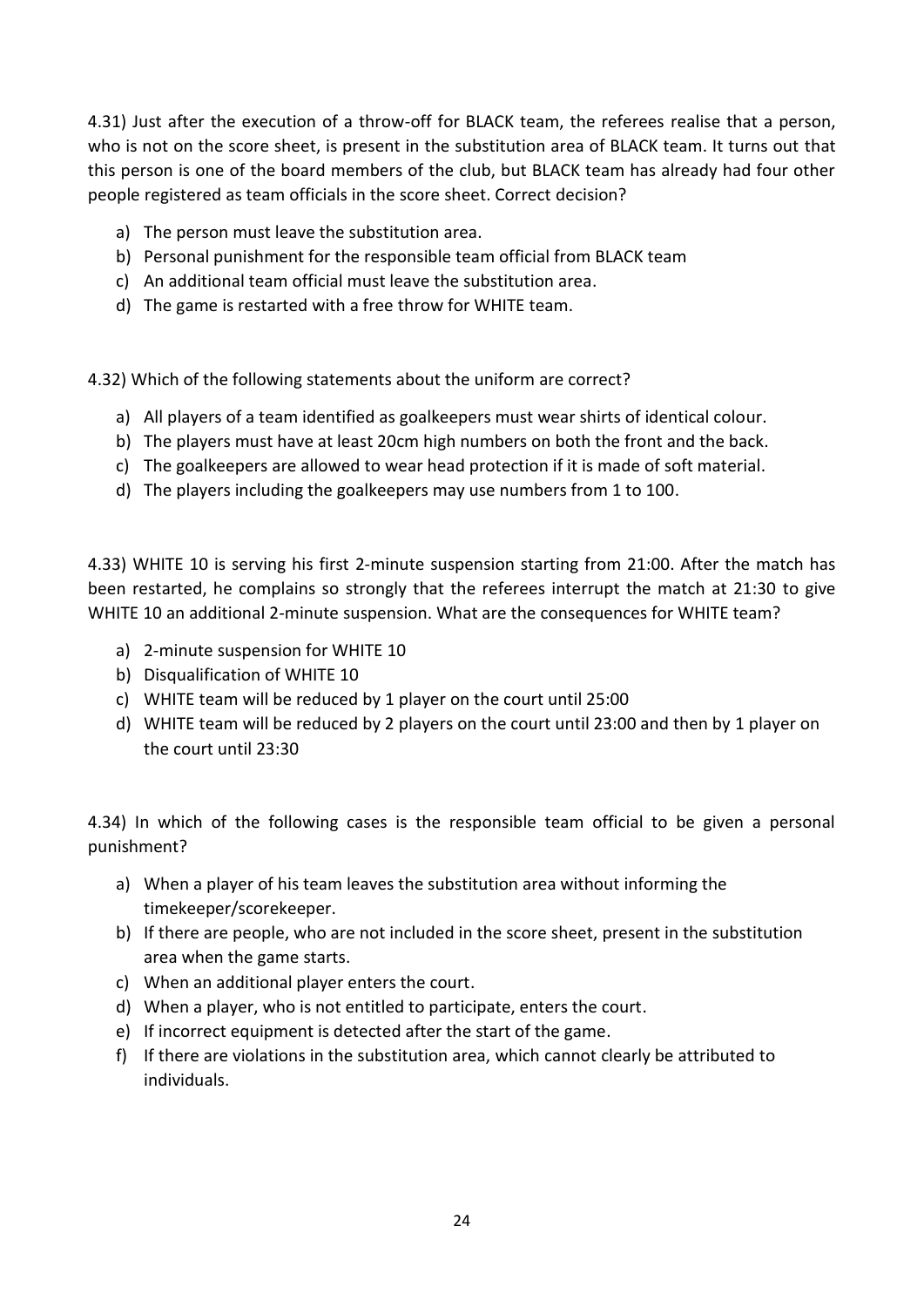4.35) The referees give the hand signal to indicate permission to enter the court, because a player of WHITE team is injured. Who is allowed to enter the court?

- a) Two officials from WHITE team, nobody else
- b) Two officials from both WHITE and BLACK team
- c) Two people (officials or players) from WHITE team
- d) Two people (officials or players) from both WHITE and BLACK team
- e) The doctor of WHITE team, if he is not one of the four team officials

4.36) Official C from WHITE team has already received a warning for protests. Later on, official B from WHITE team enters the court without permission, but he does not behave in an unsportsmanlike manner. Correct decision?

- a) Warning for official B from WHITE team
- b) 2-minute suspension for official B from WHITE team (must leave the bench for 2 minutes)
- c) Disqualification of official B from WHITE team (red card shown by the referees, WHITE team will be reduced by 1 player on the court for 2 minutes
- d) 2-minute suspension for official B from WHITE team, WHITE team will be reduced by 1 player on the court for 2 minutes, official B can stay in the substitution area

4.37) Which of the following actions are **not** allowed when there is a time-out because of an injury and the referees have signalled permission for up to two people from WHITE team to enter the court?

- a) The players of BLACK team stand near the sideline in order to get instructions from the coach.
- b) Players of WHITE team make substitutions outside the substitutions line.
- c) One of the team officials of WHITE team, who is on the court, moves far away from the injured player and gives instructions to the other players of his team.

4.38) After a save by goalkeeper WHITE 1, the ball rolls along the sideline in front of the bench of WHITE team. WHITE 5, who sits on the bench, crosses the sideline with his foot to stop the ball, so that WHITE 4 can pick it up before it crosses the sideline to be out. Correct decision?

- a. Free throw for BLACK team
- b. 2-minute suspension for WHITE 5
- c. Disqualification of WHITE 5 (red card shown by the referees)
- d. WHITE team will be reduced by 1 player on the court for 2 minutes
- e. 7-metre throw for BLACK team
- f. Disqualification of WHITE 5, written report (red and blue cards shown by the referees)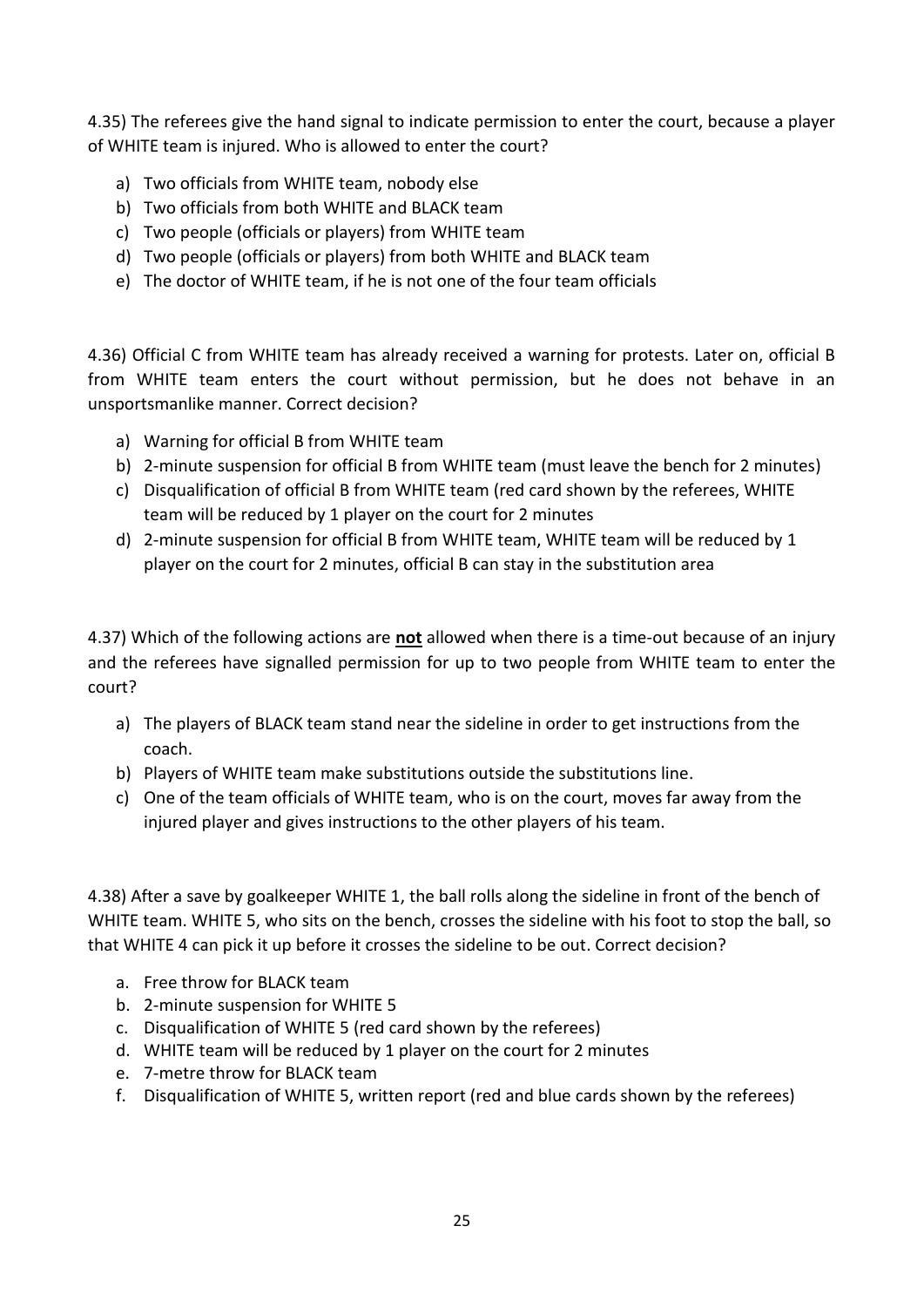4.39) At 29:00 of the first half, WHITE 5 receives a 2-minute suspension. After the half-time break, the court referee whistles to start the second half. Three seconds after this, the timekeeper blows his whistle. WHITE team has seven players on the court. Correct decision?

- a) 1 player of WHITE team must leave the court, no additional punishment
- b) 2-minute suspension for the additional player from WHITE team
- c) WHITE team will be reduced by 2 players on the court for 57 seconds and by 1 player for 1 minute and 3 seconds.

4.40) The playing time is 43:27. There is an interruption by the timekeeper after a goal from WHITE 15 and throw-off. The timekeeper informs the referees that WHITE 15 is not registered in the score sheet. 14 players are already listed for WHITE team. The referees realise that WHITE 11 is not even present. Correct decision?

- a) The goal is cancelled.
- b) The goal is valid.
- c) WHITE 11 is removed, and WHITE 15 is registered in the score sheet in conformity with the regulations of the responsible federation.
- d) WHITE 15 is not allowed to play and must leave the court.
- e) Progressive punishment for the responsible team official from WHITE team
- f) Written report

4.41) Goalkeeper WHITE 12 lies on the floor with a knee injury after saving a shot from BLACK team. Correct decision?

- a) WHITE 12 may continue to play after receiving medical treatment on the court.
- b) Two people from WHITE team, who are entitled to participate, can enter the court to give WHITE 12 medical treatment on the court after the hand signals 15 and 16 have been shown by one of the referees.
- c) Only one person from WHITE team, who is entitled to participate, can enter the court to give WHITE 12 medical treatment on the court after the hand signals 15 and 16 have been shown by one of the referees.
- d) After receiving medical treatment on the court, WHITE 12 can only re-enter the court following the third attack of his team.
- e) Regardless of the number of attacks, WHITE 12 can re-enter the court when the game is continued after the end of a half.
- f) If the team officials refuse to provide the necessary treatment of WHITE 12, the responsible team official is to be punished progressively.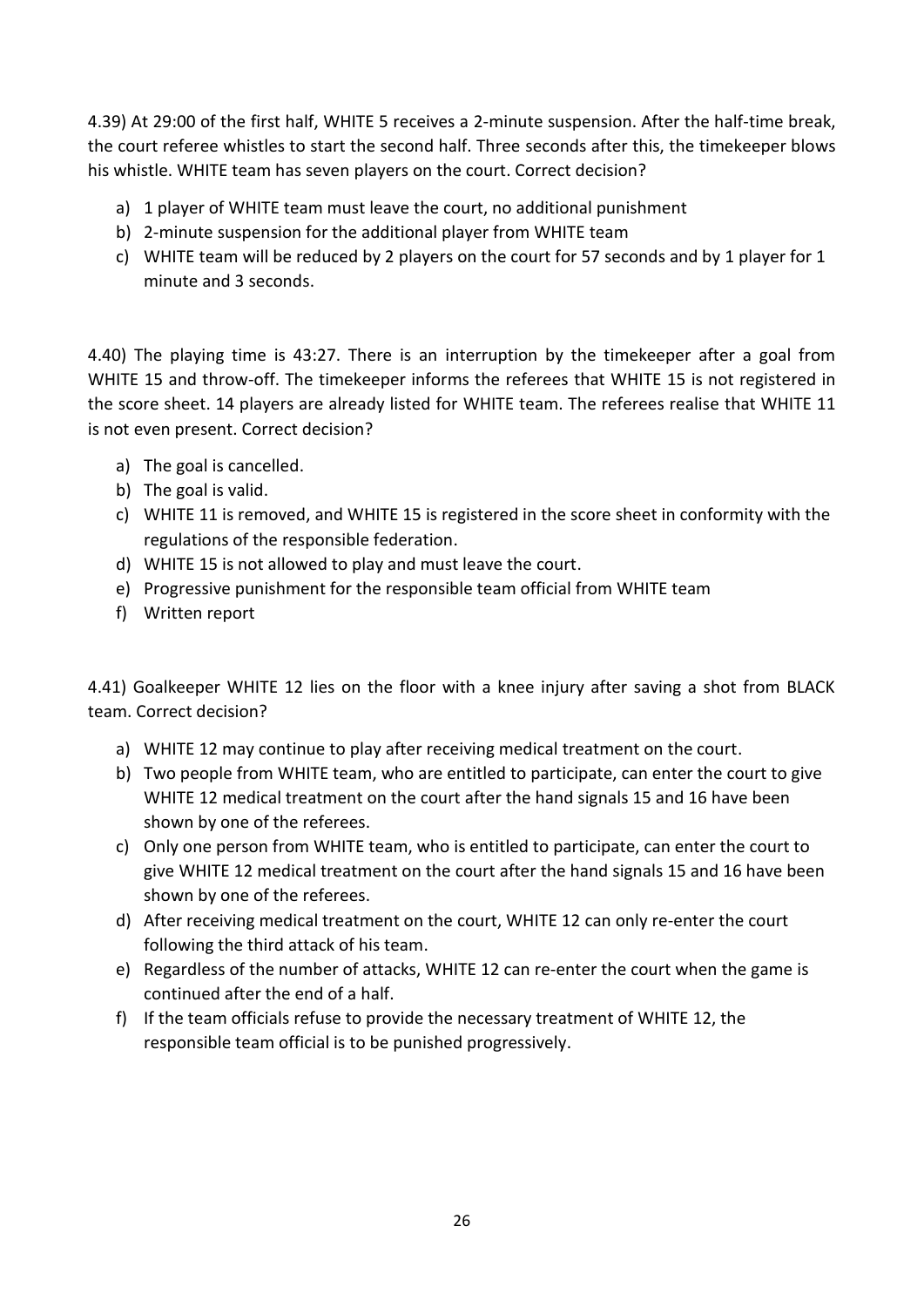4.42) Goalkeeper WHITE 1 saves a shot from BLACK team. In doing so, he hits his head against the goal post and needs medical treatment on the court. Correct decision?

- a) WHITE 1 may continue to play after receiving medical treatment on the court, because the treatment was caused by a head injury.
- b) After receiving medical treatment on the court, WHITE 1 can only re-enter the court following the third attack of his team.

4.43) After receiving medical treatment on the court WHITE 7 sits on the bench in the substitution area. During the first attack of WHITE team, BLACK 2 intercepts the ball and runs in a counterattack alone with only goalkeeper WHITE 12 between him and the goal of WHITE team. Before BLACK 2 can take a shot on goal, WHITE 7 enters the court through a substitution with WHITE 9. Correct decision?

- a) The timekeeper waits until BLACK 2 has taken a shot on goal before interrupting the game due to a faulty substitution of WHITE team.
- b) The timekeeper immediately interrupts the game due to a faulty substitution of WHITE team.
- c) Time-out
- d) 2-minute suspension of WHITE 7
- e) Disqualification without written report of WHITE 7 (red card shown by the referees)
- f) The game is continued with the throw according to the situation.
- g) 7-metre throw for BLACK team
- h) Free throw for BLACK team
- i) Regardless of the number of attacks of his team, WHITE 7 can re-enter the court after serving a 2-minute suspension.

4.44) After receiving medical treatment on the court, BLACK 11 sits on the bench and complains about a decision of the referees. Therefore, he receives his first 2-minute suspension of the match. Following the second attack of BLACK team, BLACK 11 re-enters the court after serving his 2minute suspension. Correct decision?

- a) Time-out
- b) 2-minute suspension of BLACK 11
- c) Play on
- d) Free throw for WHITE team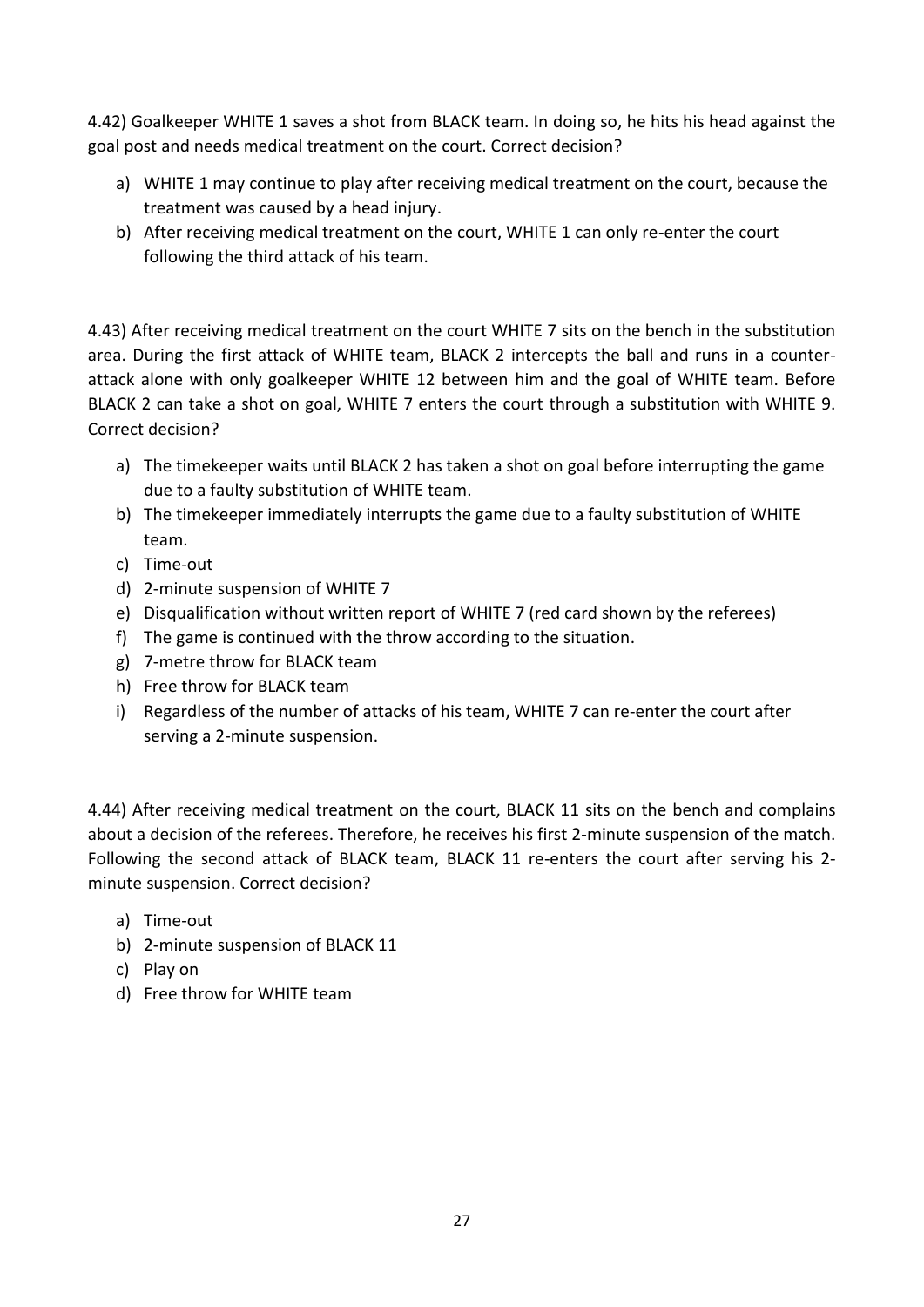4.45) BLACK 10 receives the ball at the free-throw line. Just after catching the ball he is pulled down by WHITE 3. He falls, hurts his elbow, and needs medical treatment on the court. Correct decision?

- a) Warning for WHITE 3
- b) 2-minute suspension for WHITE 3
- c) Two people from BLACK team, who are entitled to participate, can enter the court to give BLACK 10 medical treatment on the court after the hand signals 15 and 16 have been shown by one of the referees.
- d) BLACK 10 may continue to play after receiving medical treatment on the court.
- e) After receiving medical treatment on the court, BLACK 10 can only re-enter the court following the third attack of his team.
- f) Time-out

4.46) BLACK 10 receives the ball in a counter-attack from BLACK 9. Just after passing the ball, BLACK 9 is pulled down by WHITE 11. Right after receiving the ball, BLACK 10 falls and lies injured on the floor. Correct decision?

- a) Warning for WHITE 11
- b) 2-minute suspension for WHITE 11
- c) Two people from BLACK team, who are entitled to participate, can enter the court to give BLACK 10 medical treatment on the court after the hand signals 15 and 16 have been shown by one of the referees.
- d) BLACK 10 may continue to play after receiving medical treatment on the court.
- e) After receiving medical treatment on the court, BLACK 10 can only re-enter the court following the third attack of his team.
- f) Time-out

4.47) With three minutes left, the game is tied at 21-21. BLACK 2, the top scorer of his team, twists his ankle and ends up lying on the floor. One of the referees asks BLACK 2 if he needs medical treatment on the court. As BLACK 2 does not answer the question, but remains on the floor, the referees interrupt the game and show the hand signals 15 and 16 to allow two people from BLACK team to enter the court and give medical treatment to BLACK 2. BLACK team refuse to send anyone onto the court, and before the referees take any other action, BLACK 2 is ready to continue. Correct decision?

- a) BLACK 2 may continue to play.
- b) BLACK 2 must leave the court and can only re-enter the court following the third attack of his team.
- c) Progressive punishment to responsible team official of BLACK team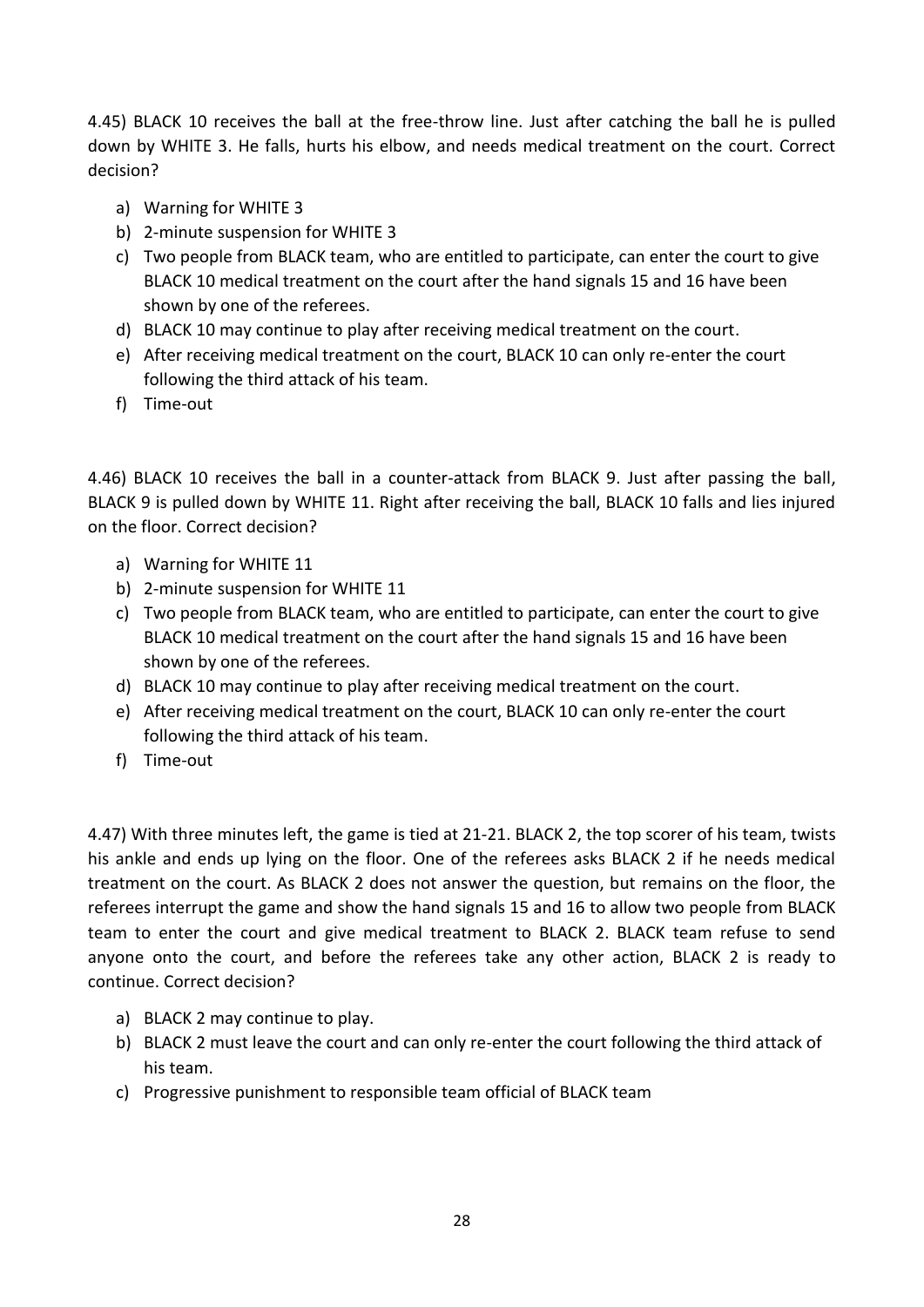4.48) With 30 seconds left in the first half, WHITE 5 receives medical treatment on the court. After receiving medical treatment, he leaves the court and can only re-enter following the third attack of his team. After one minute of the second half, during the second attack of WHITE team, WHITE 5 enters the court through a correct substitution with WHITE 4. Correct decision?

- a) Play on
- b) 2-minute suspension for WHITE 5 due to a faulty substitution (entering the court too early after receiving medical treatment on the court)
- c) Time-out

4.49) After a collision, WHITE 4 and BLACK 5 lie on the floor and seem to be injured. The referees immediately interrupt the game and show the hand signals 15 and 16 to give both teams permission to let two people enter the court and give medical treatment on the court. Before any person can enter the court, BLACK 5 is ready to play. WHITE 4 receives medical treatment on the court. After 20 seconds, play can continue. Correct decision?

- a) After receiving medical treatment on the court, WHITE 4 has to leave the court and can only re-enter following the third attack of his team.
- b) As BLACK 5 did not receive medical treatment on the court, he is allowed to continue.
- c) BLACK 5 has to leave the court and can only re-enter following the third attack of his team.

4.50) WHITE 2 is injured and needs medical care on the court. The first half finishes after the first attack of his team. When the referee whistles to start the second half, WHITE 2 is on the court during the attack of his team. Correct decision?

- a) The timekeeper immediately interrupts the game and informs the referees.
- b) 2-minute suspension for WHITE 2
- c) Play on
- d) Free throw for BLACK team in the substitution area
- e) No suspension for WHITE 2 who must leave the court. WHITE team continues in possession of the ball because it is a mistake by the timekeeper/delegate.

4.51) WHITE 4 is receiving medical treatment on the court. After receiving treatment, WHITE 4 has to leave the court and can only re-enter following the third attack of his team. After the second attack of WHITE team, team official A from WHITE team asks WHITE 4 to enter the court to play in defence. WHITE 4 enters the court through a substitution with WHITE 6 to play in defence only. Correct decision?

- a) Play on (WHITE 4 is allowed to play in defence)
- b) Warning for WHITE 4, because he entered the court too early
- c) 2-minute suspension for WHITE 4 due to a faulty substitution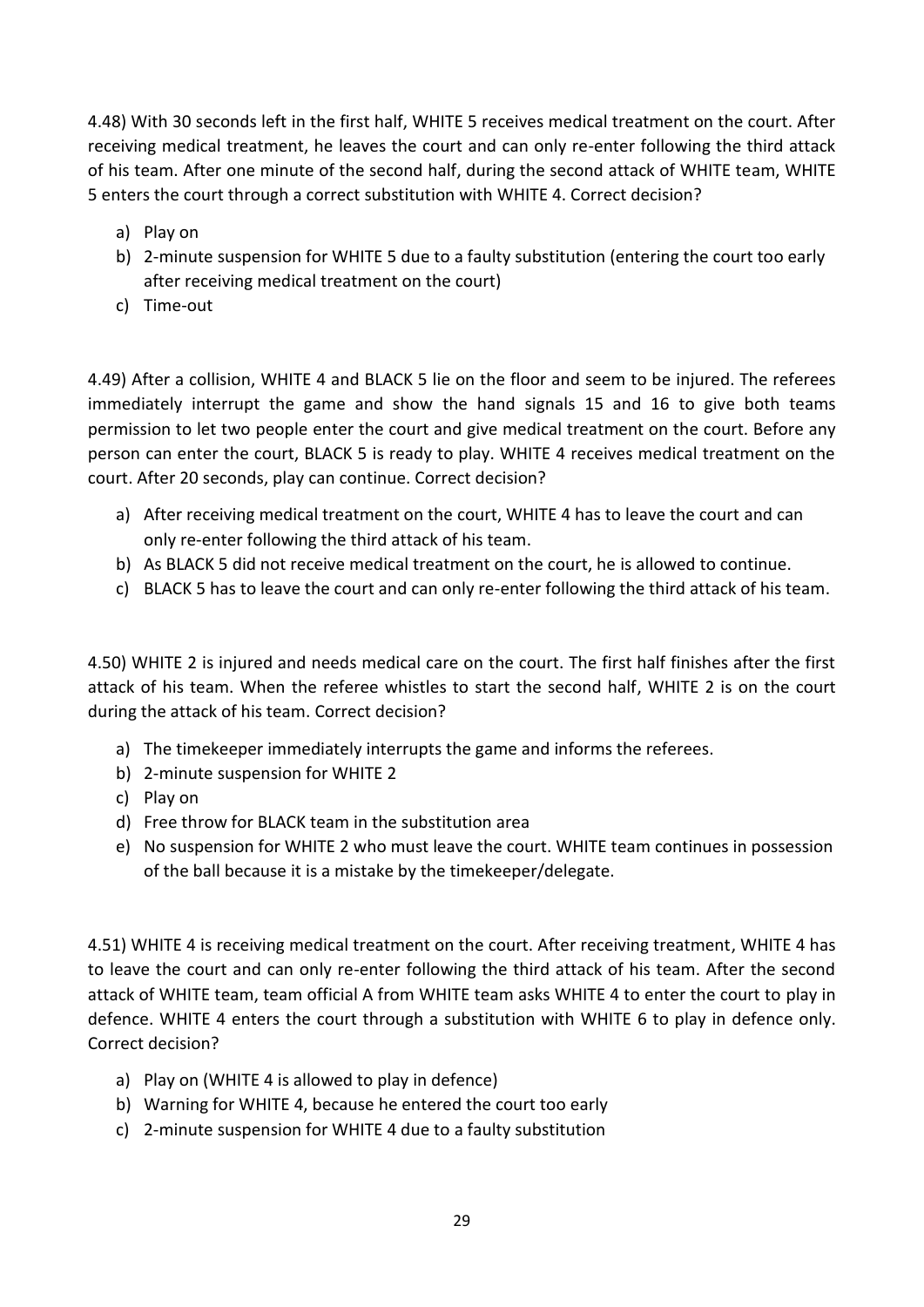4.52) WHITE 11 slides on the floor and ends just outside the court on the other side of the substitution area. He hits his head against the advertising board. The referees immediately interrupt the game to call for medical treatment for WHITE 11. After 20 seconds, WHITE 11 is ready to play again. Correct decision?

- a) WHITE 11 is allowed to continue the game, because he was lying outside the court, when he received medical treatment.
- b) WHITE 11 has to leave the court and can only re-enter following the third attack of his team.

4.53) After one minute of the game, there is a fight between BLACK 3 and WHITE 6. BLACK 3 ends up lying on the floor and seem to be injured. The referees choose to give WHITE 6 a caution. BLACK 3 asks for medical treatment on the court. After receiving medical treatment on the court, BLACK 3 is ready to continue the game. Correct decision?

- a) BLACK 3 is allowed to continue the game.
- b) BLACK 3 has to leave the court and can only re-enter following the third attack of his team.

4.54) BLACK team is on a counter-attack. BLACK 2 dribbles the ball and is pushed by WHITE 10. He partially loses body control, but manages to play the ball to BLACK 4, who scores a goal. After scoring a goal, BLACK 4 twists his ankle while running back in defence. The referees interrupt the game, give a 2-minute suspension for WHITE 10 and give permission for two people to enter the court to give medical treatment to BLACK 4. After 30 seconds, BLACK 4 is ready to play again. Correct decision?

- a) BLACK 4 is allowed to continue the game.
- b) BLACK 4 has to leave the court and can only re-enter following the third attack of his team.

4.55) WHITE 11 takes a shot on goal. Defender BLACK 2 is unfortunately hit in the face by the ball and needs medical treatment on the court. After 20 seconds of treatment, BLACK 2 is ready to play again. Correct decision?

- a) BLACK 2 is allowed to continue the game, because the injury was caused by a ball in the face.
- b) BLACK 2 has to leave the court and can only re-enter following the third attack of his team.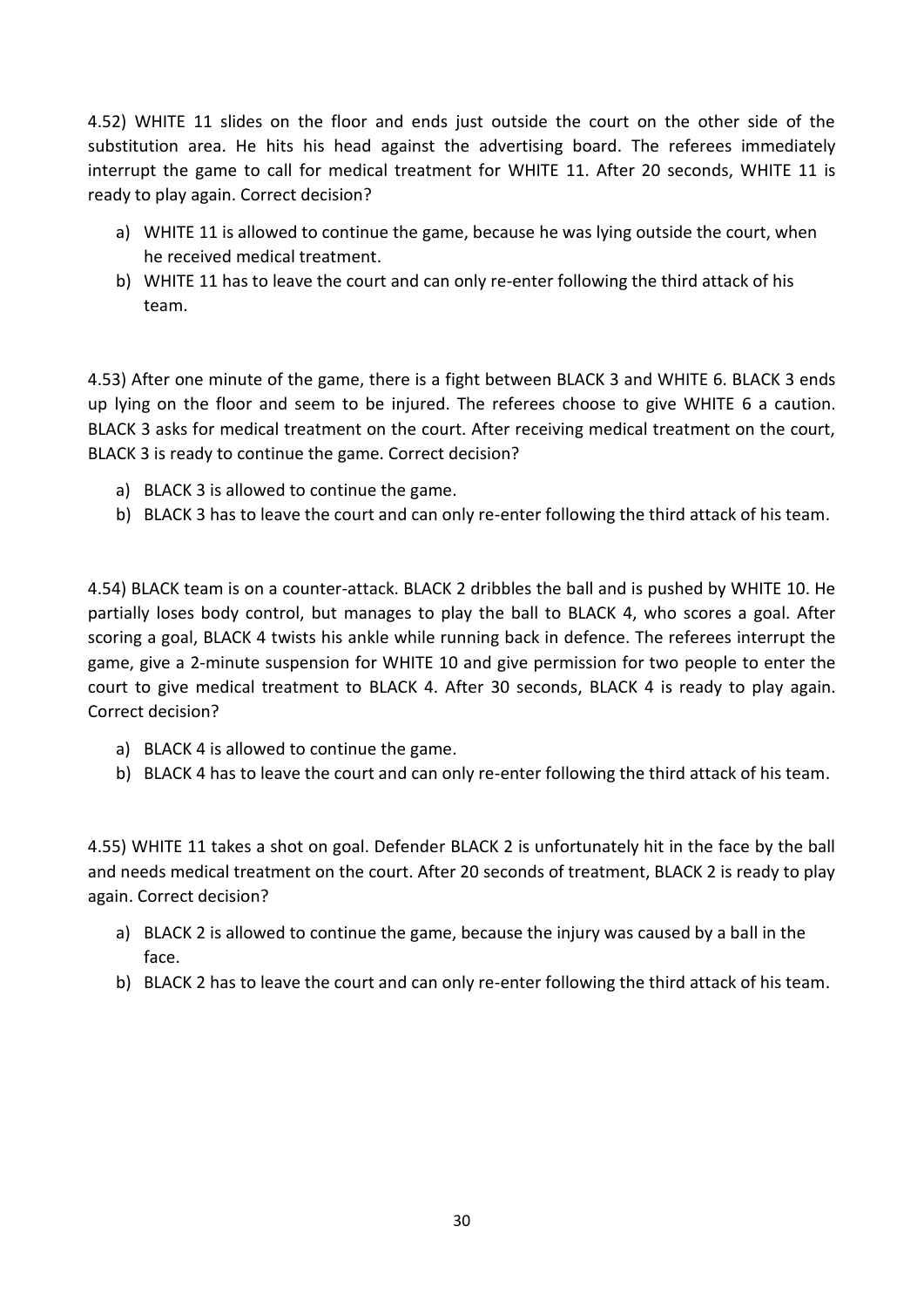4.56) BLACK 2 is lying on the floor in the goal area of WHITE team after a shot on goal asking for medical treatment, apparently because of a leg injury. WHITE team has just started a counterattack. Correct decision?

- a) The referees immediately interrupt the game and show hand signals 15 and 16 to call for medical treatment on the court for BLACK 2
- b) Play on until there is a result of the counter-attack from WHITE team then interrupt the game to call for medical treatment for BLACK 2

4.57) WHITE 2 is warming up without elbow protection. After 5 minutes of the game, WHITE team is in possession of the ball. WHITE 2 enters the court under a correct substitution. The referees notice that WHITE 2 now wears an elbow protection with uncovered hard components. Correct decision?

- a) Play on, it is allowed to wear an elbow protection with uncovered hard components.
- b) The referees interrupt the game, WHITE 2 has to leave the court and can only re-enter after removing the elbow protection or covering up the uncovered hard components.
- c) Progressive punishment for WHITE 2
- d) Progressive punishment for responsible team official from WHITE team
- e) Free throw for WHITE team
- f) Free throw for BLACK team

4.58) WHITE team is attacking close to the 9-metre line. WHITE 7 enters the court after a normal substitution wearing his yellow pullover/jersey over the normal white t-shirt. Correct decision?

- a) Time out, the player must take off the yellow jersey before continuing on the court
- b) Free throw for BLACK team
- c) 2-minute suspension for WHITE 7
- d) Free throw for WHITE team

4.59) WHITE team are in possession of the ball, when the timekeeper interrupts the match. The timekeeper tells the referees that WHITE 11 has entered the court, and there is no WHITE 11 included in the score sheet. It turns out that official A had wrongly included the player in the score sheet as number 13. What is the correct decision?

- a) Free throw for WHITE team
- b) Free throw for BLACK team
- c) WHITE 11 is not allowed to participate in the match.
- d) The mistake is corrected, and WHITE 11 is entitled to participate.
- e) Note in the match report
- f) Progressive punishment for official A from WHITE team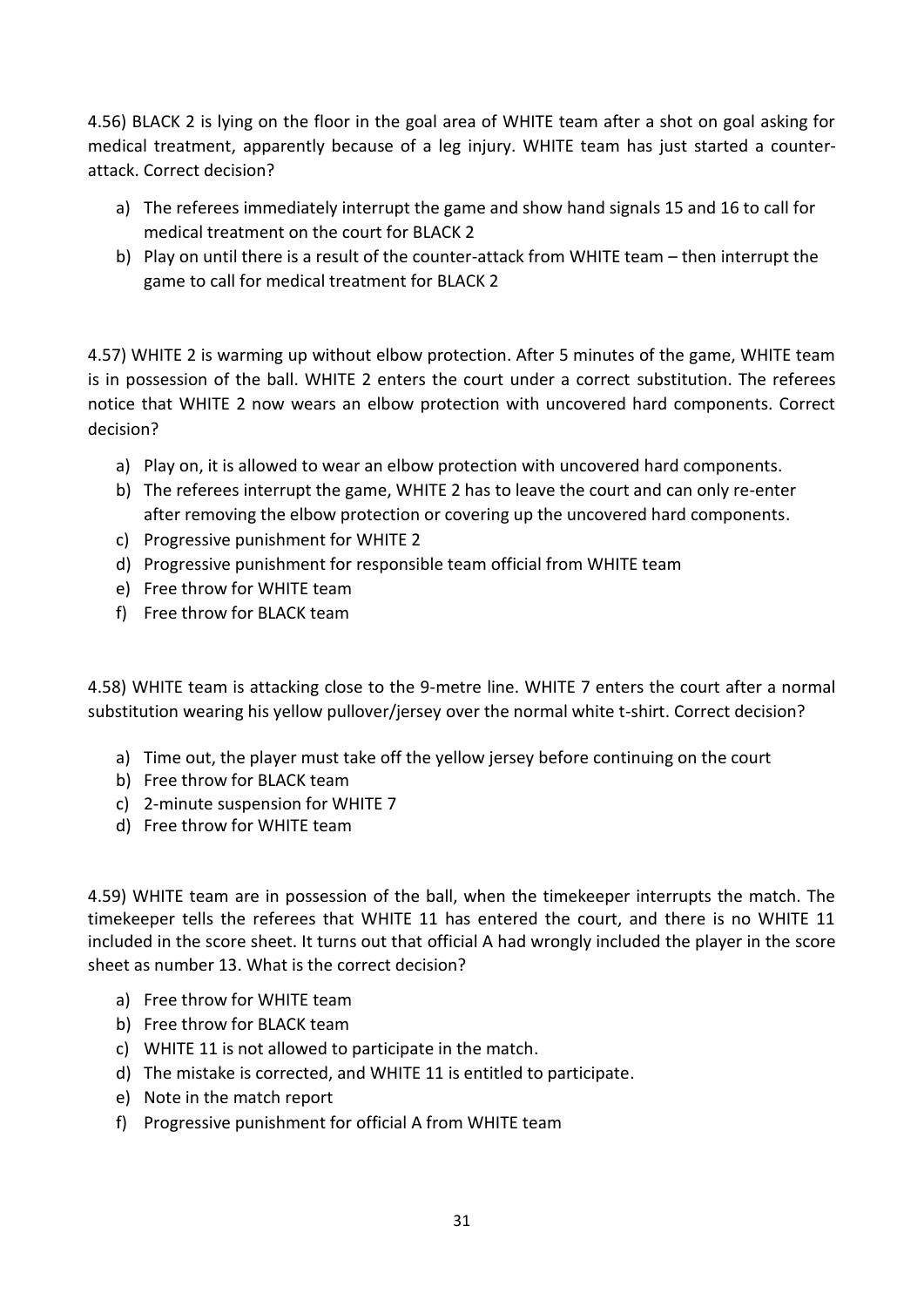4.60) The score is 29:29 with 10 seconds left in the match. Goalkeeper WHITE 12 executes a goalkeeper throw and passes the ball to WHITE 11. WHITE 11 sees that WHITE 9 is in a free position at the goal-area line of BLACK team. Before he can play the pass to WHITE 9, the timekeeper interrupts the game because of a faulty substitution. BLACK 2 has entered the court before BLACK 4 has left it. What is the correct decision?

- a) Time-out
- b) Free throw for WHITE team
- c) 7-metre throw for WHITE team
- d) 2-minute suspension for BLACK 2
- e) Disqualification for BLACK 2 (red card shown by the referees)

4.61) The score is 29:29 with 10 seconds left in the match. Goalkeeper WHITE 12 executes a goalkeeper throw and passes the ball to WHITE 11. WHITE 11 sees that WHITE 9 is in a free position at the goal-area line of BLACK team. He passes the ball to WHITE 9. Before WHITE 9 takes a shot on goal, the timekeeper interrupts the game because of a faulty substitution. BLACK 2 has entered the court before BLACK 4 has left it. What is the correct decision?

- a) Time-out
- b) Free throw for WHITE team
- c) 7-metre throw for WHITE team
- d) 2-minute suspension for BLACK 2
- e) Disqualification for BLACK 2 (red card shown by the referees)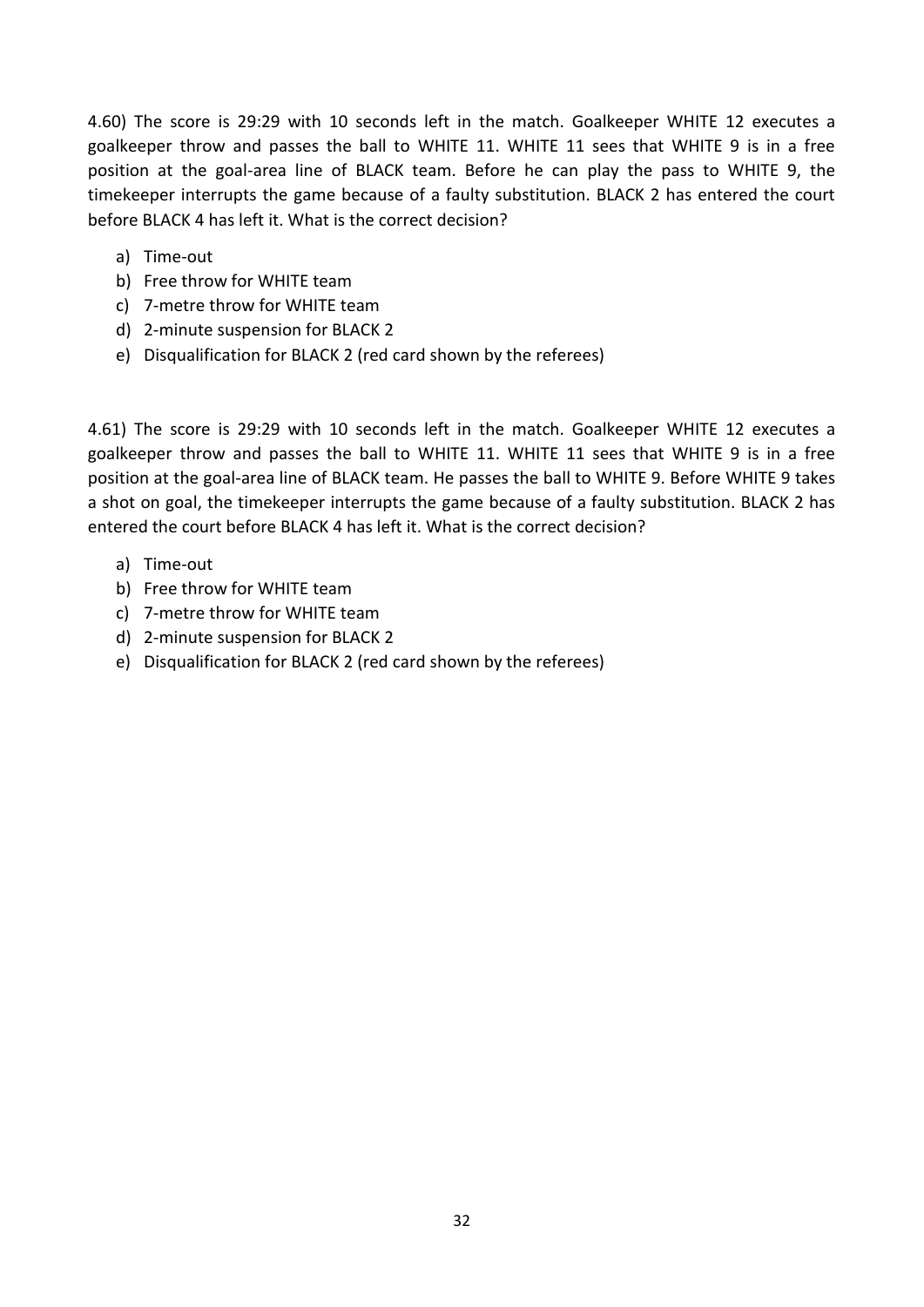### **Rule 5**

5.1) Goalkeeper BLACK 1 saves a shot on goal and starts a counter-attack. In doing so, he crosses the goal-area line with his left foot. Correct decision?

- a) Game continues without interruption
- b) Free throw for WHITE team
- c) Repeat goalkeeper throw after restart signal

5.2) Goalkeeper WHITE 12 is standing outside his goal area on the court. While receiving the ball from a teammate, the goalkeeper steps back with one foot into the goal area, while the other foot remains where it is. Correct decision?

- a) 7-metre throw for BLACK team
- b) Game continues without interruption
- c) Free throw for BLACK team
- d) 2-minute suspension for goalkeeper WHITE 12

5.3) Goalkeeper WHITE 12 saves a shot by diving towards the ball, which is moving in the direction of the playing area. WHITE 12 reaches the ball, but slides across the goal-area line and passes the ball in the playing area to a teammate. Correct decision?

- a) Free throw for BLACK team
- b) Game continues without interruption
- c) Goalkeeper throw for WHITE team after whistle signal

5.4) Goalkeeper BLACK 1 stops a shot on goal. The ball is rolling towards the playing area. To stop the ball before it reaches WHITE 15, who is waiting at the goal-area line, he slides it with his foot across the outer goal line just before it reaches WHITE 15. Correct decision?

- a) 7-metre throw for WHITE team
- b) Free throw for WHITE team
- c) Game continues without interruption
- d) Progressive punishment against BLACK 1 since he has endangered an opponent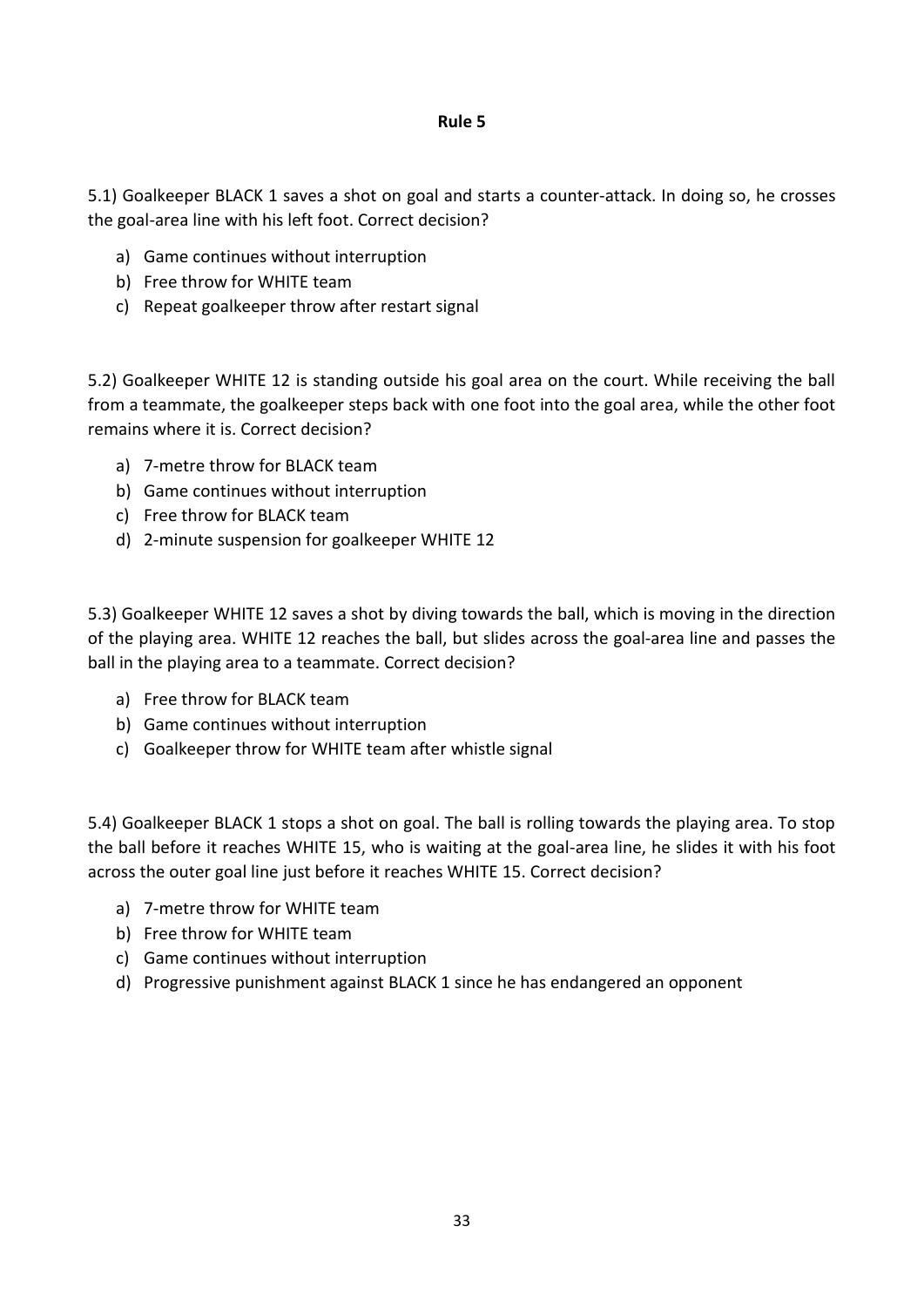5.5) Goalkeeper WHITE 12 has not managed to get the ball under control. The ball moves inside the goal area towards the side line. The goalkeeper uses his foot to play the ball across the outer goal line. Correct decision?

- a) Goalkeeper throw for WHITE team
- b) Free throw for BLACK team
- c) Throw-in for BLACK team
- d) Progressive punishment against the goalkeeper

5.6) Goalkeeper WHITE 1 blocks a shot. The ball rolls in the direction of the playing area, where BLACK 6 waits alone to pick up the ball. WHITE 1 manages to stop the ball with his foot, when the ball is on the goal-area line. Correct decision?

- a) Goalkeeper throw for WHITE team after whistle signal
- b) Progressive punishment against WHITE 1
- c) Free throw for BLACK team
- d) 7-metre throw for BLACK team

5.7) BLACK 18 takes a shot on goal. The shot is blocked by WHITE 7, so that the ball changes direction and goes clearly in the direction of the outer goal line inside the goal area. Goalkeeper WHITE 1 runs after the ball and manages to put it over the outer goal line with his foot. Correct decision?

- a) Goalkeeper throw for WHITE team
- b) Throw-in for BLACK team
- c) Free throw for BLACK team
- d) Warning for WHITE 1

5.8) Goalkeeper BLACK 12 jumps up in his goal area to catch a long pass from WHITE 7. BLACK 12 catches the ball while he is in the air and lands with the ball with one foot in the goal area and one foot in the playing area. In this position he plays the ball to BLACK 3. Correct decision?

- a) 7-metre throw to WHITE team
- b) Game continues without interruption
- c) Free throw to WHITE team
- d) Correction and goalkeeper throw after whistle signal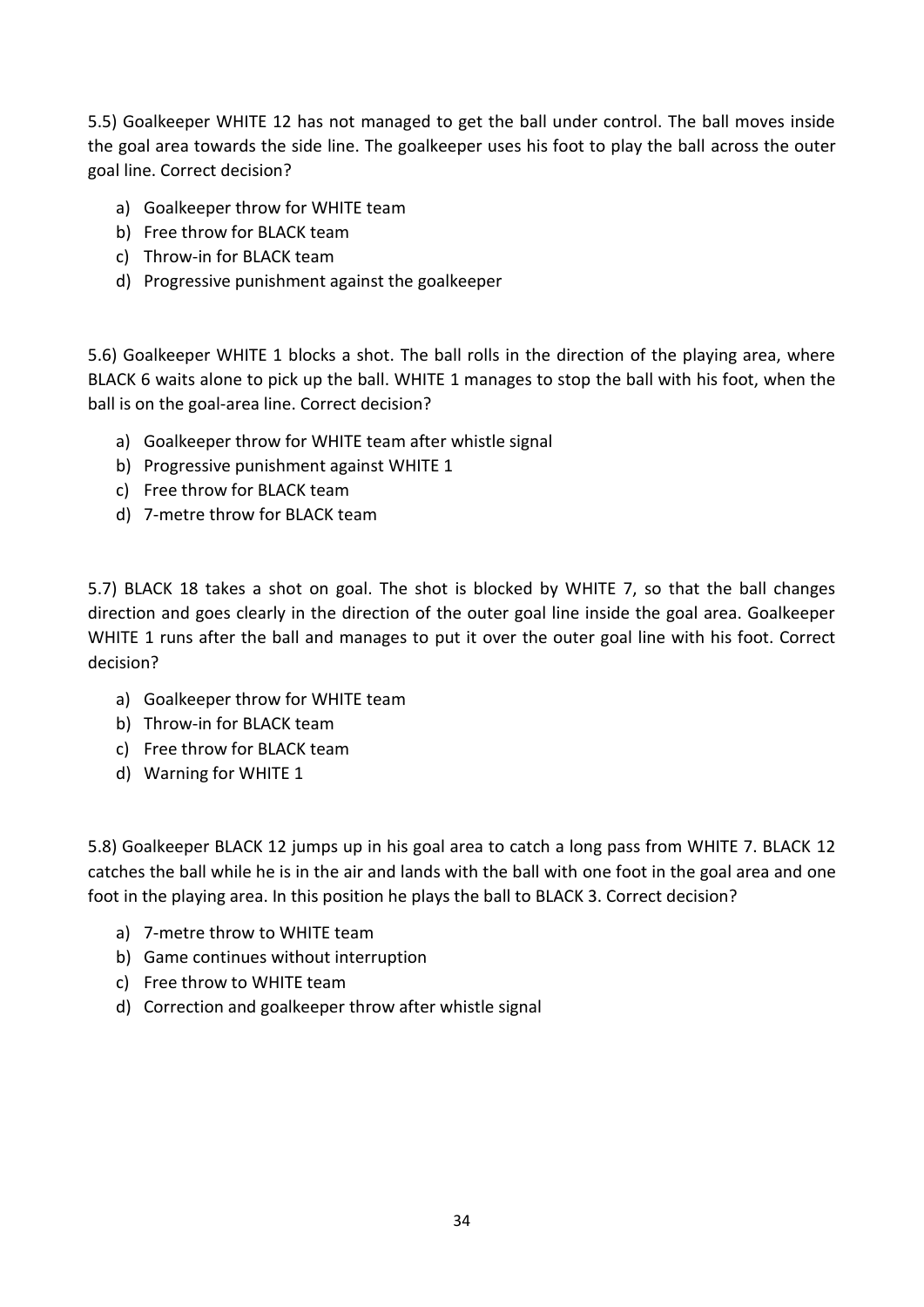5.9) WHITE 9 passes the ball to his goalkeeper WHITE 1, who is standing in the playing area. Because WHITE 9 is under pressure, he throws the ball too high, so that WHITE 1 must move back and enter the goal area with one foot, immediately after catching the ball. Correct decision?

- a) Game continues without interruption
- b) Time-out
- c) 7-metre throw for BLACK team
- d) Free throw for BLACK team

5.10) The referees give a free throw for WHITE team at the goal-area line of WHITE team. Goalkeeper WHITE 1 is standing with one foot in the goal area and one foot in the playing area. He passes the ball to WHITE 8, who scores a goal. Correct decision?

- a) Goal for WHITE team
- b) Repetition of the free throw outside the goal area of WHITE team
- c) Free throw for BLACK team at the goal-area line of WHITE team
- d) Goalkeeper throw for BLACK team
- e) 7-metre throw for WHITE team

5.11) The referee whistles because of too many steps by BLACK 21. BLACK 21 puts the ball down at the goal-area line of WHITE team. Goalkeeper WHITE 12 wants to throw the ball quickly. He supports himself with one hand on the floor in the playing area, and he has one foot on the floor in the goal area. From this position he plays the ball to WHITE 3, who starts a counter-attack that leads to a goal for WHITE team. Correct decision?

- a) Repeat the free throw for WHITE team after whistle signal
- b) Goal for WHITE team
- c) Free throw for BLACK team because of illegal free-throw execution by WHITE 12
- d) Time-out

5.12) Goalkeeper BLACK 1 has left his goal area. He jumps up in the playing area, catches a pass from a teammate while in the air, and lands with both feet inside his goal area. Correct decision?

- a) Game continues without interruption
- b) Goalkeeper throw for BLACK team
- c) Free throw for WHITE team
- d) 7-metre throw for WHITE team
- e) Time-out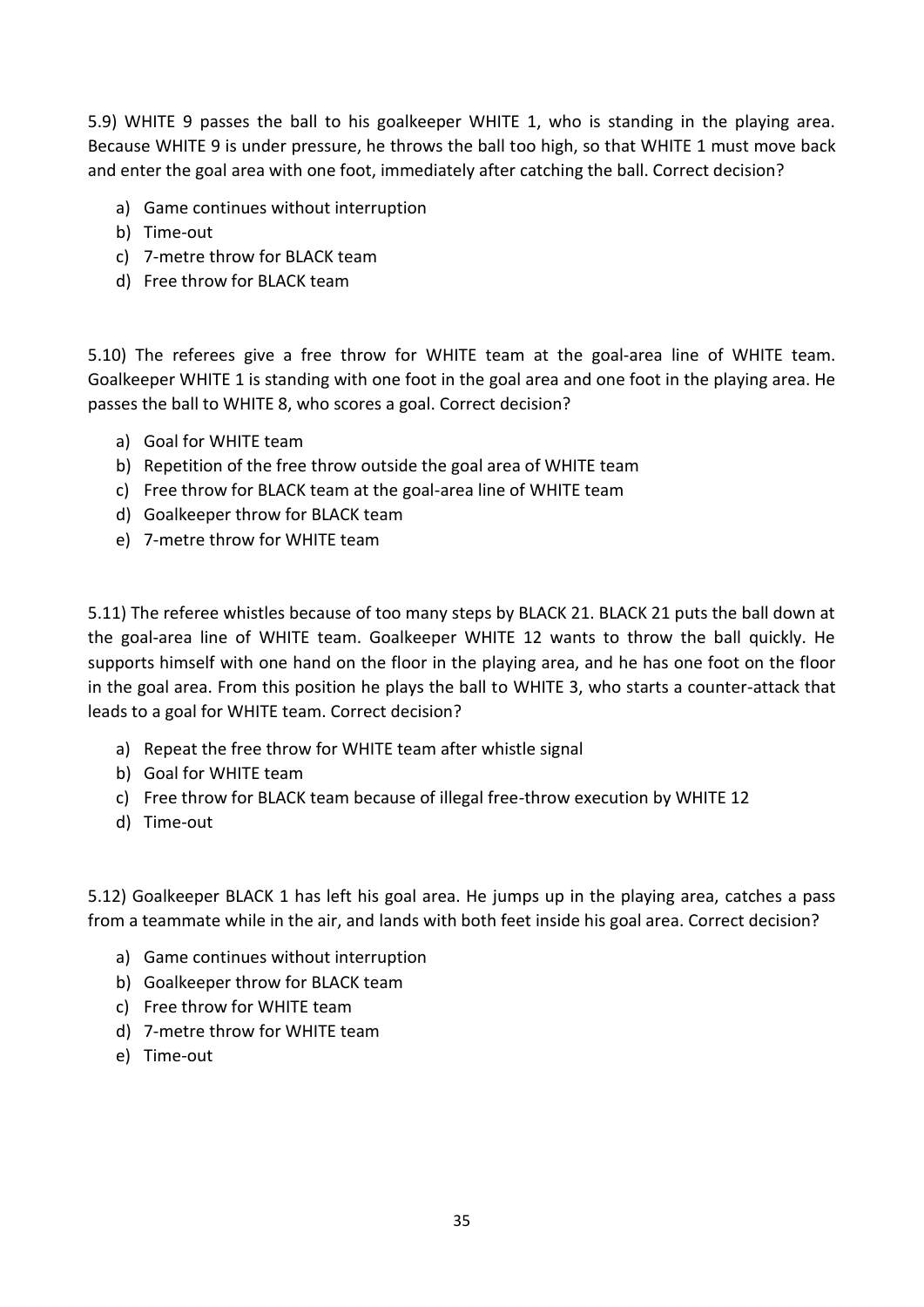5.13) The ball is on the floor right outside the goal area of WHITE team. Goalkeeper WHITE 1 stands inside the goal area and picks up the ball to prevent an opponent from taking it. Correct decision?

- a) Free throw for BLACK team
- b) 7-metre throw for BLACK team
- c) Progressive punishment for WHITE 1
- d) No intervention because it is allowed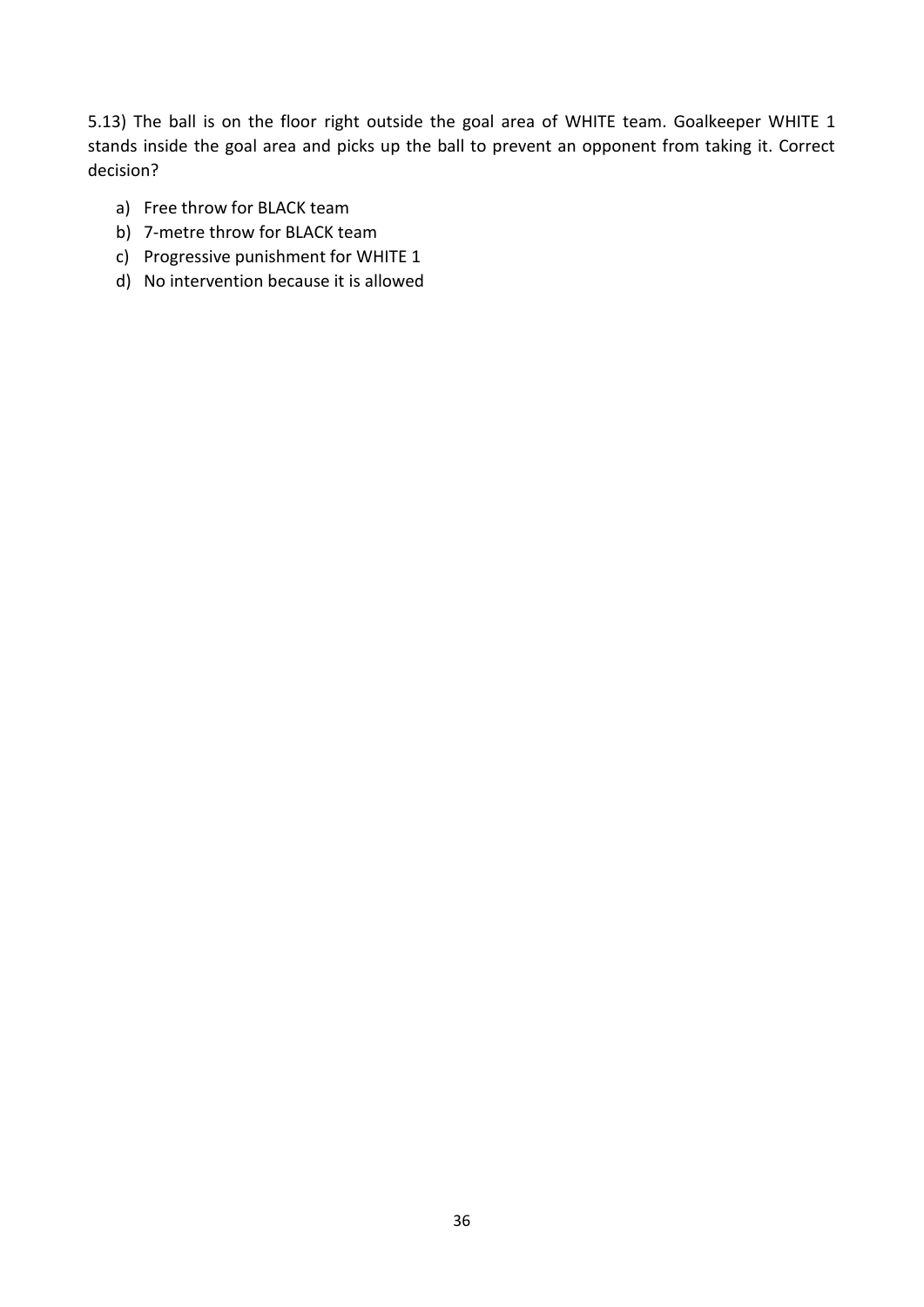## **Rule 6**

6.1) The ball lies on the goal-area line. Attacker WHITE 7 picks it up and tries to score. WHITE 7 has a clear chance of scoring, when he is illegally attacked. Correct decision?

- a) Free throw for BLACK team
- b) Free throw for WHITE team
- c) 7-metre throw for WHITE team
- d) Goalkeeper throw for BLACK team

6.2) The ball is rolling in the goal area of WHITE team. BLACK 8 picks the ball up and scores a goal. Correct decision?

- a) Free throw for WHITE team
- b) Goalkeeper throw for WHITE team
- c) Goal
- d) Throw-off

6.3) WHITE 3 stands with both feet in the playing area and catches the ball rebounding from his goalkeeper. When WHITE 3 is correctly obstructed by BLACK 10, he bounces the ball several times in his own goal area. Correct decision?

- a) Game continues without interruption
- b) 7-metre throw for BLACK team
- c) Free throw for BLACK team
- d) Free throw for WHITE team

6.4) WHITE 7 stands outside the goal area of BLACK team, but grabs the ball that is clearly in the air above the goal area and scores a goal. Correct decision?

- a) Goal for WHITE team
- b) Free throw for BLACK team
- c) Goalkeeper throw for BLACK team
- d) Goalkeeper throw for BLACK team after whistle signal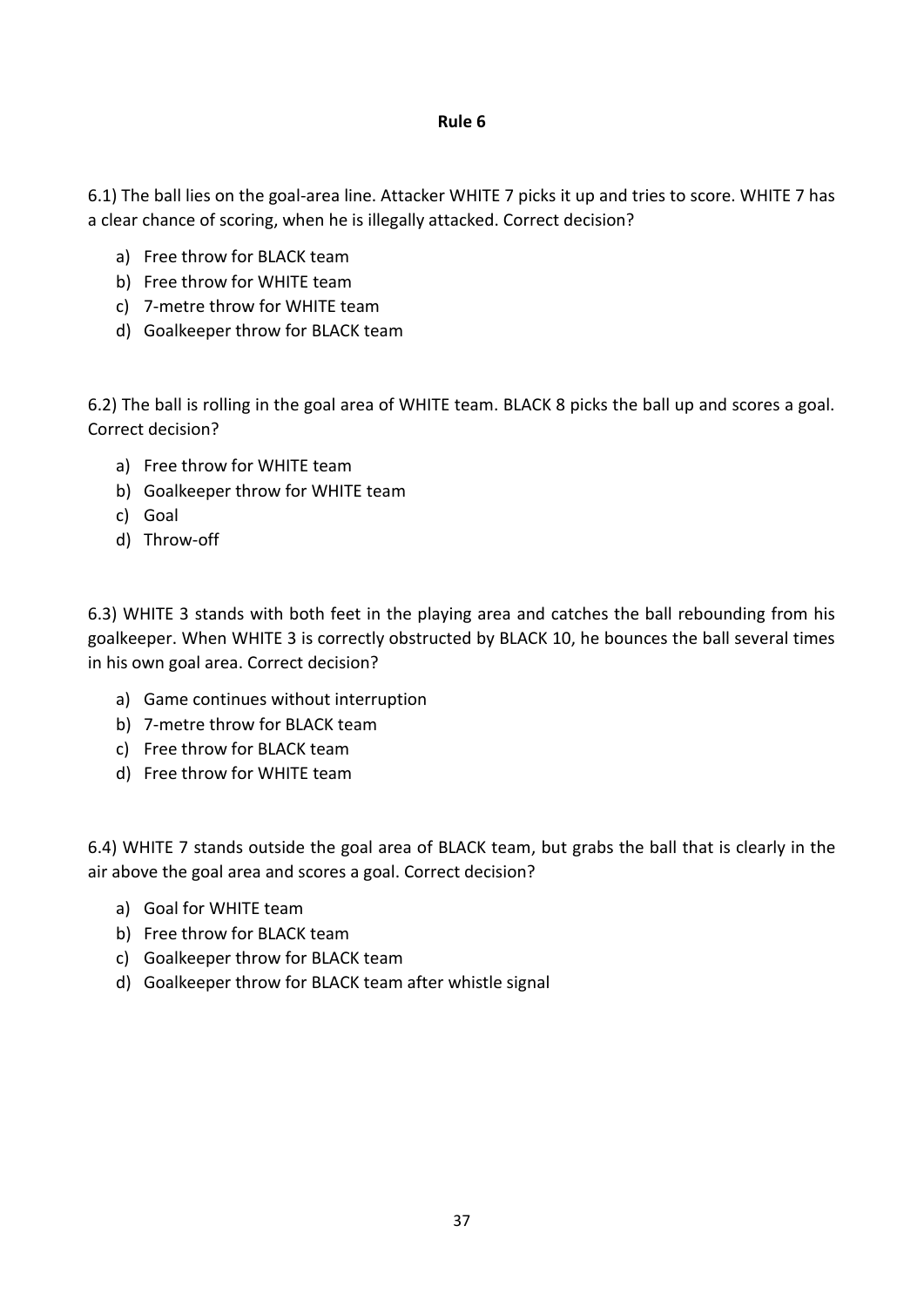6.5) WHITE 8, who is attacked correctly by several opponents, intentionally rolls the ball into his own goal area, where the ball comes to rest. Goalkeeper WHITE 1 does not pick up the ball. Correct decision?

- a) Goalkeeper throw for WHITE team
- b) Goalkeeper throw for WHITE team after whistle signal
- c) 7-metre throw for BLACK team
- d) Free throw for BLACK team

6.6) WHITE 5 plays the ball into his own team's goal area. The ball hits the goal post and rolls towards the playing area. Goalkeeper WHITE 12 picks up the ball and passes it to WHITE 7, who scores a goal. Correct decision?

- a) 7-metre throw for BLACK team
- b) Goal
- c) Free throw for BLACK team
- d) Goalkeeper throw for WHITE team

6.7) BLACK team has scored a goal, and WHITE 10 executes the subsequent throw-off. He does not find any other teammate available, so he surprises his goalkeeper WHITE 12 by playing the ball back to him, even though the goalkeeper is standing in his goal area. WHITE 12 takes the ball and passes it to WHITE 9. Correct decision?

- a) Game continues without interruption
- b) 7-metre throw for BLACK team
- c) Free throw for BLACK team
- d) Throw-off repeated after correction

6.8) Defender BLACK 7 sees that pivot WHITE 9 would be alone with the goalkeeper if he receives the ball. Having done the same thing earlier, he runs through the goal area to get around WHITE 9, so that he cannot receive a pass. BLACK 7 is already outside the goal-area line again, when WHITE 9 receives the ball. WHITE 9 turns around and runs straight into BLACK 7. Correct decision?

- a) 7-metre throw for WHITE team
- b) Free throw for WHITE team
- c) Free throw for BLACK team
- d) Progressive punishment against BLACK 7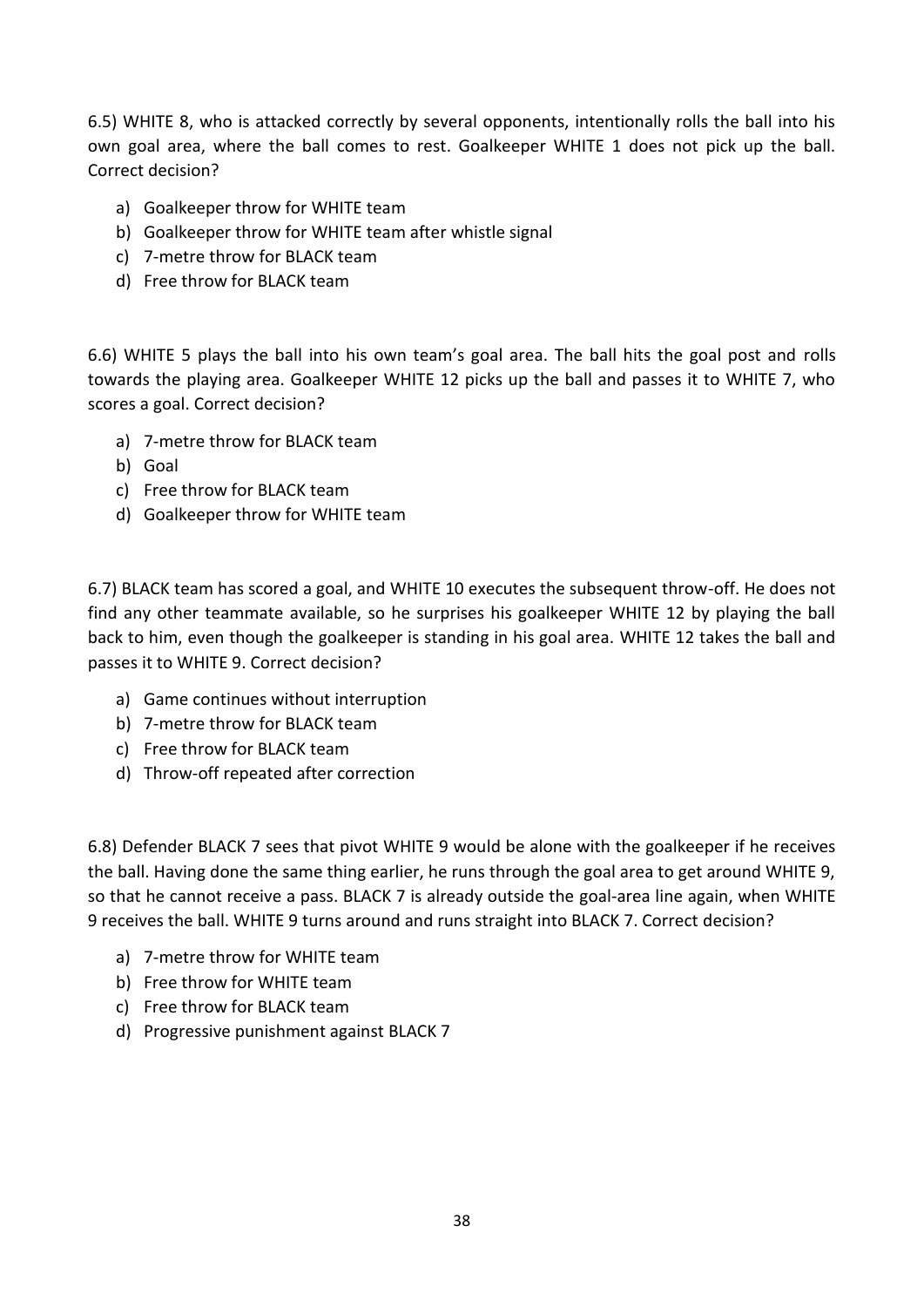6.9) The ball rebounds from goalkeeper BLACK 1 to the attacking player WHITE 4, who is waiting just outside the goal-area line. To prevent a clear chance of scoring, BLACK 2 enters the goal area and prevents WHITE 4 from receiving the ball. Correct decision?

- a) Free throw for WHITE team
- b) 7-metre throw for WHITE team
- c) Progressive punishment against BLACK 2
- d) Disqualification of BLACK 2 (red card shown by the referees)

6.10) WHITE 10 passes the ball in the direction of his own goal area. Goalkeeper WHITE 1 jumps from the goal area and catches the ball in the air. WHITE 1 firmly holds on to the ball and lands outside the goal area. Correct decision?

- a) Game continues without interruption
- b) Goalkeeper throw for WHITE team
- c) Free throw for BLACK team
- d) 7-metre throw for BLACK team

6.11) The ball is passed from WHITE 11 back into the goal area, where goalkeeper WHITE 1 jumps up and catches the ball in the air. WHITE 1 firmly holds on to the ball and lands with one foot inside the goal area and one foot outside. Correct decision?

- a) Game continues without interruption
- b) Goalkeeper throw for WHITE team
- c) Free throw for BLACK team
- d) 7-metre throw for BLACK team

6.12) WHITE 7 from the attacking team is in possession of the ball and steps with the ball into the goal area of BLACK team. Correct decision?

- a) Free throw for BLACK team
- b) Goalkeeper throw for BLACK team
- c) Goalkeeper throw for BLACK team after whistle signal
- d) Free throw for BLACK team after whistle signal

6.13) The ball is lying on the floor in the goal area of WHITE team. At this moment, the timekeeper whistles and explains that WHITE 5 has made a faulty substitution. Correct decision?

- a) Goalkeeper throw for WHITE team
- b) 2-minute suspension for WHITE 5
- c) Free throw for BLACK team at the free-throw line of WHITE team
- d) Free throw for BLACK team at the substitution area of WHITE team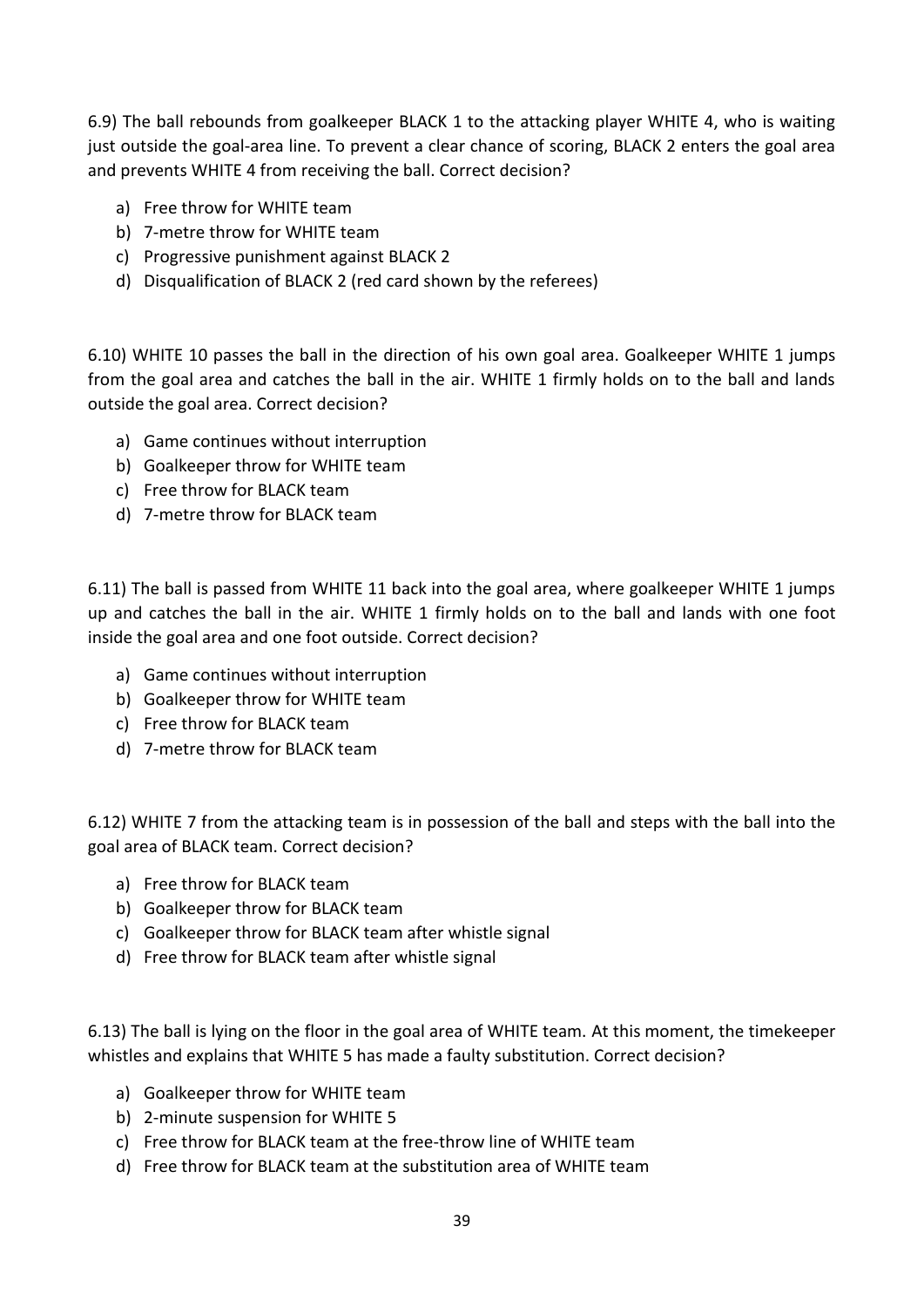6.14) In which of the following cases should a goalkeeper throw be given?

- a) When a player of the attacking team (with the ball) touches the goal area of the opponents
- b) When a player of the attacking team (without the ball) touches the goal area of the opponents and gains an advantage by doing so
- c) When a player of the attacking team deflects the ball out across the outer goal line of the opponents
- d) When a player with the ball touches the goal area of his own team

6.15) WHITE team is attacking. BLACK 4 stands at the goal-area line. The ball is in the air, and BLACK 4 reaches it to direct it into the goal area. The ball is touched by goalkeeper BLACK 1 and then crosses the outer goal line. Correct decision?

- a) Throw-in for WHITE team
- b) Free throw for WHITE team
- c) 7-metre throw for WHITE team
- d) Goalkeeper throw for BLACK team
- e) Progressive punishment for BLACK 4

6.16) Goalkeeper WHITE 12 has saved a shot and has the ball under control in his goal area. He still has the ball in his hands when the timekeeper whistles for a faulty substitution by WHITE 10. Correct decision?

- a) Free throw for BLACK team at the substitution area of WHITE team
- b) Time-out
- c) Goalkeeper throw for WHITE team
- d) 2-minute suspension for WHITE 10
- e) Free throw for BLACK team at the free-throw line of WHITE team

6.17) Goalkeeper WHITE 12 jumps up in the playing area just outside his goal area, catches the ball  $-$  that has been thrown to him by WHITE 4 – in the air, and throws it over the outer goal line. He then lands inside the goal area. Correct decision?

- a) Goalkeeper throw for WHITE team
- b) Throw-in for BLACK team
- c) Free throw for BLACK team
- d) Warning for WHITE 12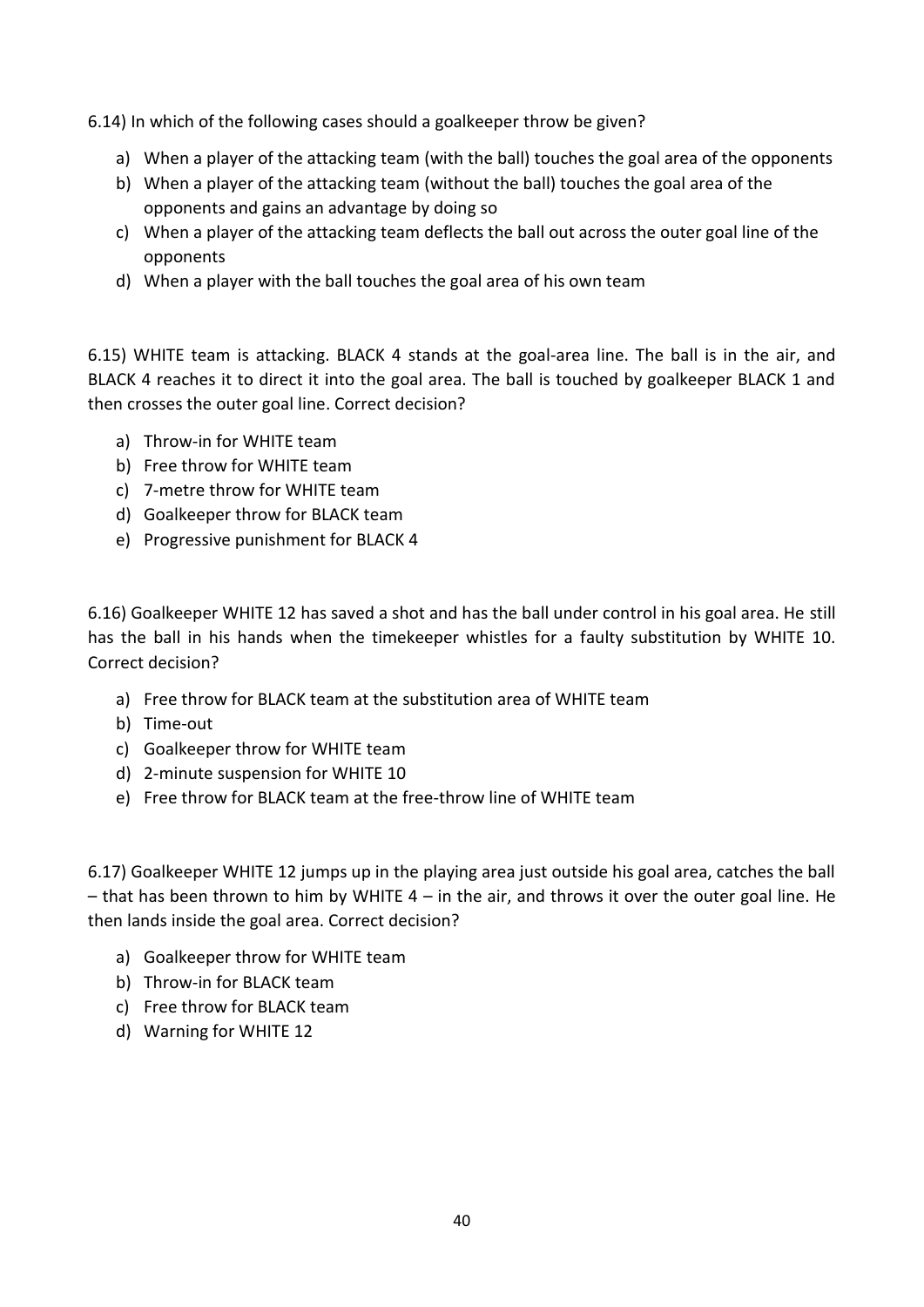6.18) WHITE 9 shoots at the goal of BLACK team. Goalkeeper BLACK 1 saves the shot, and the ball rolls towards the playing area, where a player from BLACK team is ready to pick it up. As BLACK 1 was injured when saving the shot, the referees interrupt the game, while the ball is still in the goal area. Correct decision?

- a) Free throw for WHITE team
- b) Goalkeeper throw for BLACK team
- c) Free throw for BLACK team

6.19) The ball is rolling on the floor in the goal area of WHITE team. At this moment, the timekeeper whistles and explains that WHITE 5 has made a faulty substitution. Correct decision?

- a) Goalkeeper throw for WHITE team
- b) 2-minute suspension for WHITE 5
- c) Free throw for BLACK team at the free-throw line of WHITE team
- d) Free throw for BLACK team at the substitution area of WHITE team

6.20) WHITE 5 takes a shot on goal. The shot is blocked by goalkeeper BLACK 12 and goes in the air over the goal area in the direction of pivot WHITE 11, who is standing at the goal-area line alone and ready to catch the ball. Defender BLACK 2 jumps in the direction of the ball, and while in midair over the goal area, he plays the ball in the direction of the sideline. Because of glue on the ball, the ball comes to rest in the goal area without the goalkeeper touching it. Correct decision?

- a) Goalkeeper throw for BLACK team
- b) Free throw for WHITE team
- c) 7-metre throw for WHITE team
- d) Progressive punishment for BLACK 2

6.21) Goalkeeper BLACK 1 has saved a shot and wants to pass the ball to BLACK 6, who is ready for a fast break. When BLACK 1 makes the pass, he touches the goal-area line. BLACK 6 gets the ball and scores a goal. Correct decision?

- a) Goal is valid
- b) Free throw for team WHITE
- c) Correction and repeated goalkeeper throw after whistle
- d) Goal is not valid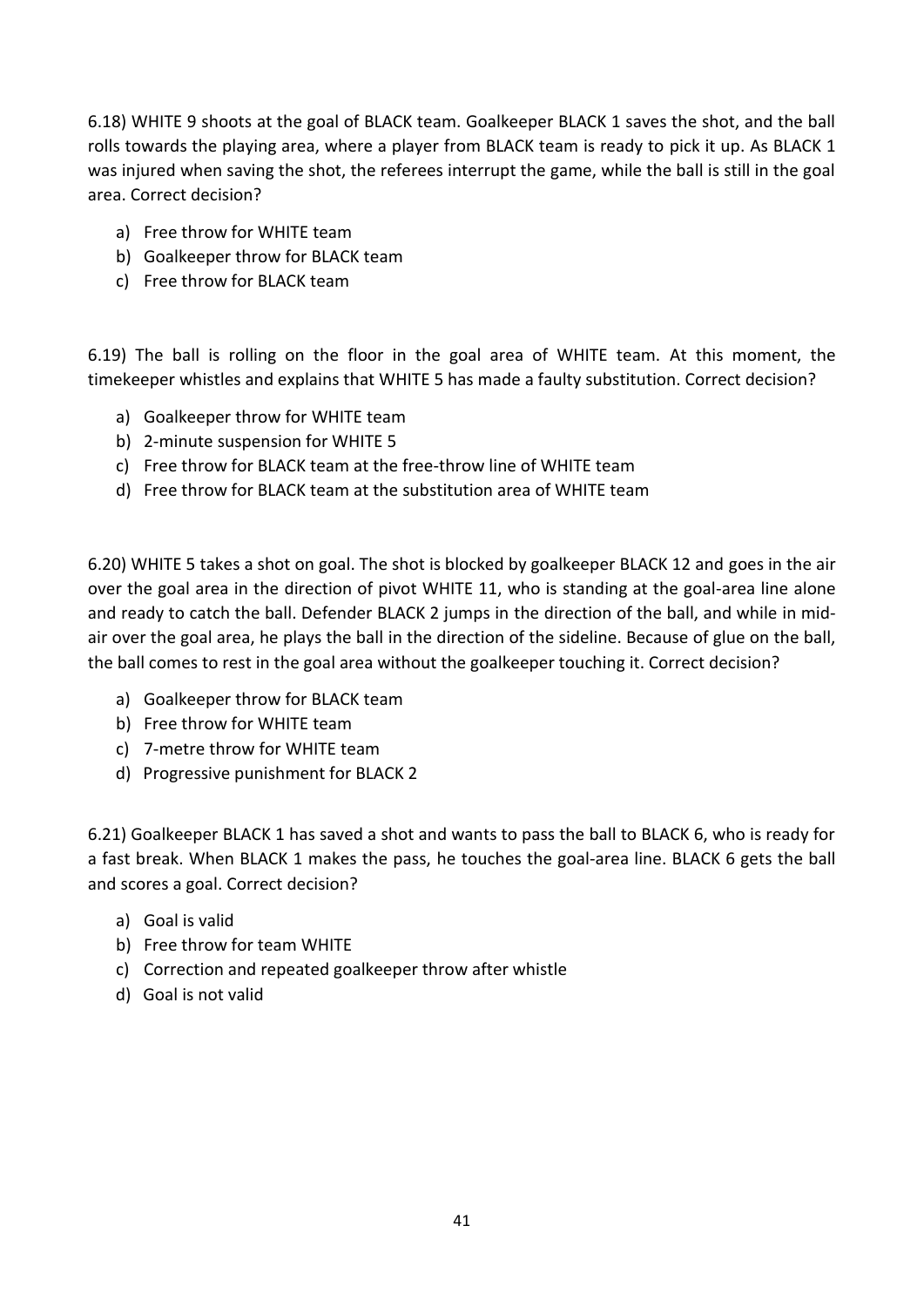6.22) WHITE 6 is counter-attacking. He jumps, takes a shot on goal, and lands in the goal area of BLACK team. Goalkeeper BLACK 12 blocks the shot, and the ball goes to WHITE 11, who scores a goal, while WHITE 6 is lying in the goal area between him and goalkeeper BLACK 12. Correct decision?

- a) Goal for WHITE team
- b) Goalkeeper throw for BLACK team
- c) Free throw for BLACK team

6.23) WHITE team are in attack and play with an empty goal. WHITE 11 takes a shot on goal. Goalkeeper BLACK 1 saves the shot. He executes the goalkeeper throw as a shot on the empty goal. WHITE 10 tries to save the shot. He jumps from outside his own goal area and – while in the air over the goal area – touches the ball. The ball crosses the outer goal line. After touching the ball, WHITE 10 lands inside the goal area. What is the correct decision?

- a) Goalkeeper throw for WHITE team
- b) Free throw for BLACK team
- c) 7-metre throw for BLACK team
- d) Throw-in for BLACK team
- e) Progressive punishment for WHITE 10

6.24) WHITE team are in attack and play with an empty goal. WHITE 11 takes a shot on goal. Goalkeeper BLACK 1 saves the shot. He executes the goalkeeper throw as a shot on the empty goal. WHITE 10 tries to save the shot. He jumps from outside his own goal area and – while in the air over the goal area – catches the ball and lands inside the goal area with the ball in his hands. What is the correct decision?

- a) Free throw for BLACK team
- b) 7-metre throw for BLACK team
- c) Progressive punishment for WHITE 10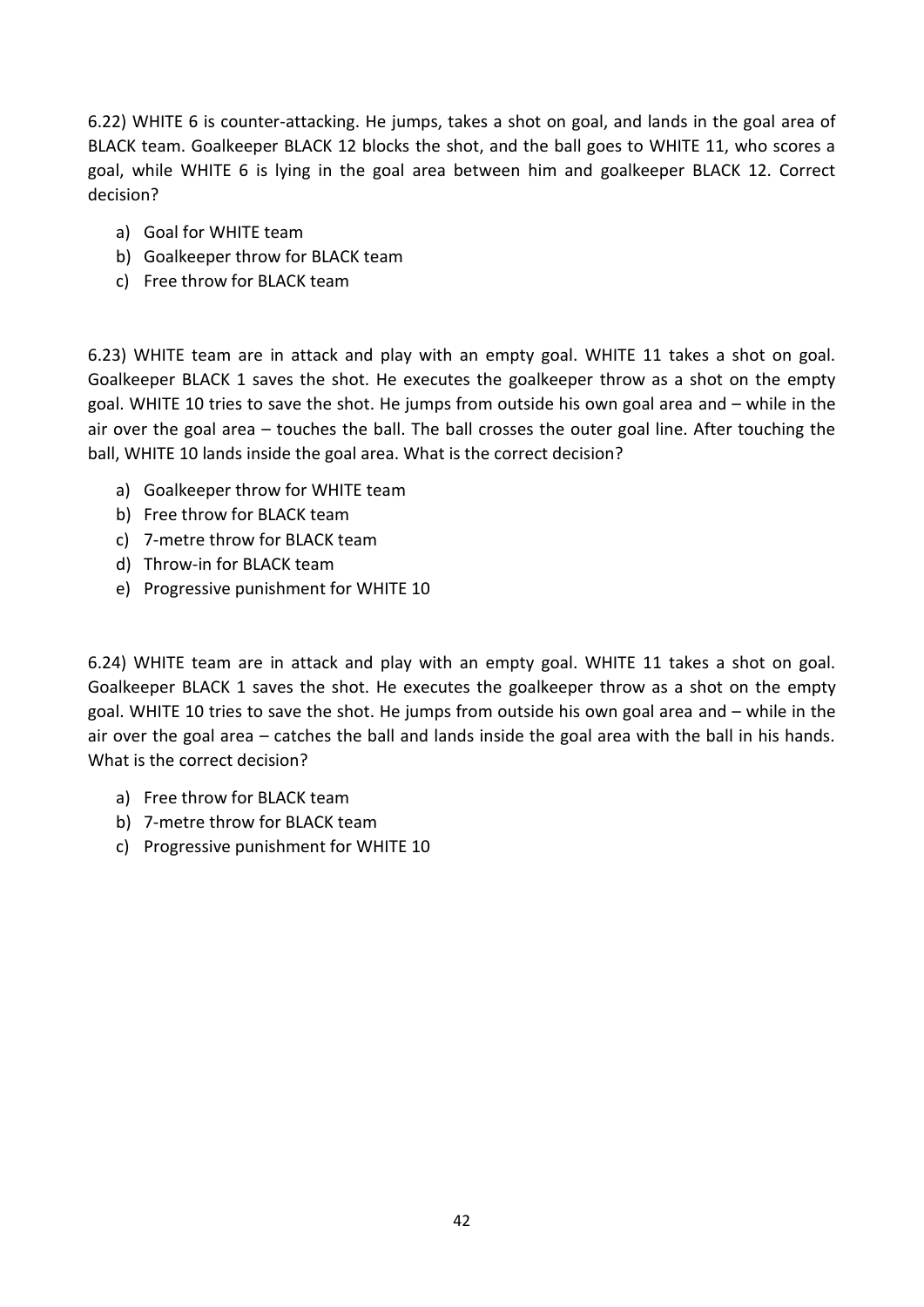## **Rule 7**

7.1) The ball is in the air going towards the sideline. WHITE 3 manages to play the ball with his hand to WHITE 7 before the ball crosses the line. In order to do this, WHITE 3 enters the sideline with one foot. WHITE 7 catches the ball and scores a goal. Correct decision?

- a) Throw-in for BLACK team
- b) Free throw for BLACK team
- c) Goal
- d) 2-minute suspension for WHITE 3

7.2) A risky pass is played from BLACK 3 to BLACK 11. When the ball is in the air, BLACK 11 realises that he will not be able to catch it, so he hits the ball with his fist to feed BLACK 9, who is standing in the middle of the court. Correct decision?

- a) Game continues without interruption
- b) Free throw for WHITE team from BLACK 9's position
- c) Free throw for WHITE team from BLACK 11's position
- d) 2-minute suspension for BLACK 11

7.3) WHITE 4 catches the ball while standing. He then jumps and lands on the right foot and jumps to his left foot to throw. How many steps did WHITE 4 take?

- a) 1
- b) 2
- c) 3
- d) 4

7.4) A player jumps to catch the ball passed to him by a teammate. He lands on both feet simultaneously. Then he lifts his right foot to take a step to the side and drags his left foot up to the right foot. How many steps did he take?

- a) 1
- b) 3
- c) 0
- d) 2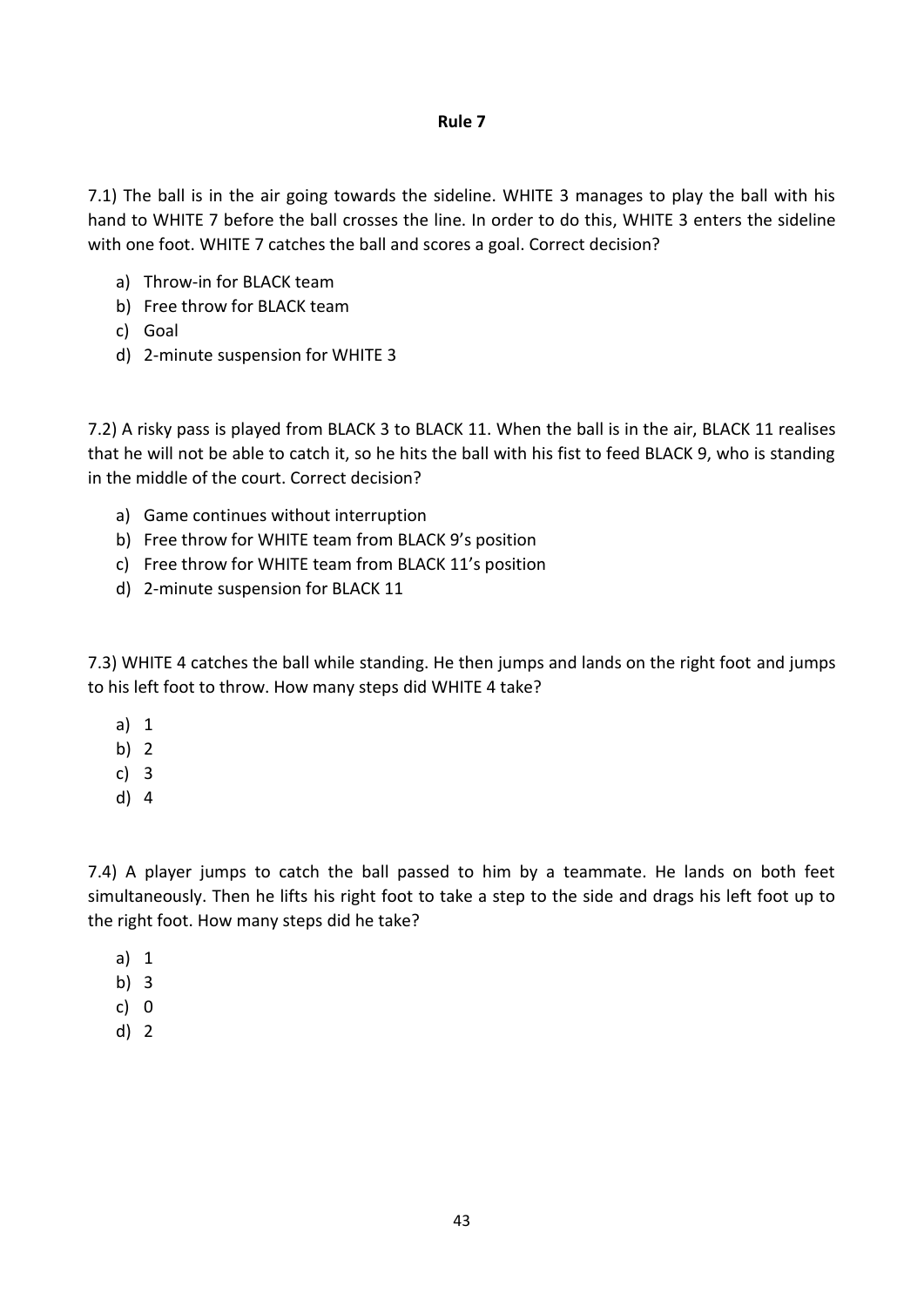7.5) A player catches the ball in mid-air, passed to him by a teammate. He then lands on the right foot and moves off with that foot. Then he puts the left foot down first and then the right one to throw. How many steps did he take?

- a) 3
- b) 2
- c) 1
- d) 0

7.6) WHITE 5 is fumbling the ball, but finally manages to get it under control. Then he takes three steps, bounces the ball once, and takes another three steps before scoring a goal. Correct decision?

- a) Free throw for BLACK team
- b) Goal
- c) Goalkeeper throw for BLACK team
- d) Throw-in for BLACK team

7.7) WHITE 5 wants to start an attack. He bounces the ball repeatedly while taking five steps. He then takes the ball up again to pass it. Correct decision?

- a) Free throw for BLACK team
- b) Free throw for WHITE team
- c) Game continues without interruption
- d) 7-metre throw for BLACK team

7.8) BLACK 6 catches the ball, slips and falls. Lying on his back, he passes the ball to BLACK 9. Correct decision?

- a) Free throw for WHITE team
- b) Game continues without interruption
- c) Free throw for BLACK team

7.9) WHITE 3 runs between two opponents to push the ball in the direction of his path. He grabs the ball again, before it has touched the ground. Now, there is an open space towards the goal of BLACK team. WHITE 3 bounces the ball once and score. Correct decision?

- a) Goal
- b) Free throw for BLACK team
- c) Goalkeeper throw for BLACK team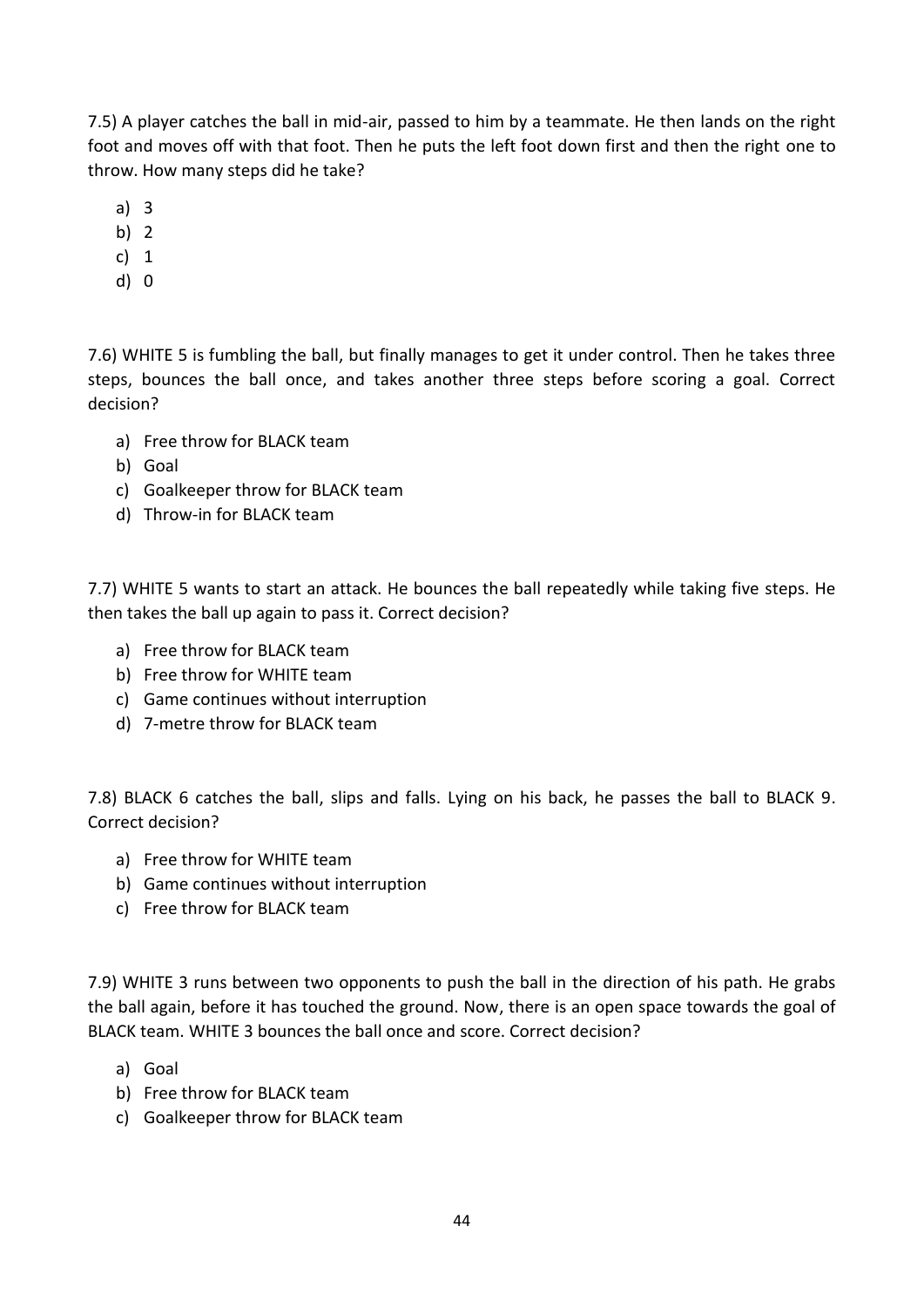7.10) After bouncing the ball once, WHITE 7 wants to pass the ball to WHITE 5, but WHITE 5 is marked by an opponent. WHITE 7 becomes so confused that he drops the ball, but manages to catch it again before it has touched the floor. Correct decision?

- a) Game continues without interruption
- b) Free throw for BLACK team
- c) Free throw for WHITE team

7.11) How is repeated passive play to be penalised?

- a) Free throw and warning
- b) Free throw and 2-minute suspension
- c) Free throw
- d) Free throw and disqualification (red card shown by the referees)

7.12) Following a shot on goal by WHITE 4, the ball rebounds from the goal post of BLACK team, and hits the referee who stands inside the goal area next to the goal. Consequently, the ball crosses the sideline and not the outer goal line. Correct decision?

- a) Free throw for WHITE team
- b) Throw-in for BLACK team
- c) Goalkeeper throw for BLACK team

7.13) WHITE team executes a throw-in. WHITE 5 throws the ball onto the court, where it hits the referee and crosses the goal line of BLACK team. Correct decision?

- a) Repetition of throw-in after whistle signal
- b) Free throw for BLACK team
- c) Free throw for WHITE team
- d) Goal for WHITE team

7.14) BLACK 3 makes a jump shot, and WHITE 9 blocks the ball. The ball falls to the floor, and WHITE 9 picks it up with both hands and starts dribbling in a counter-attack. He throws the ball into the goal of BLACK team. Correct decision?

- a) Goal for WHITE team
- b) Free throw for BLACK team
- c) 2-minute suspension for WHITE 9
- d) Time-out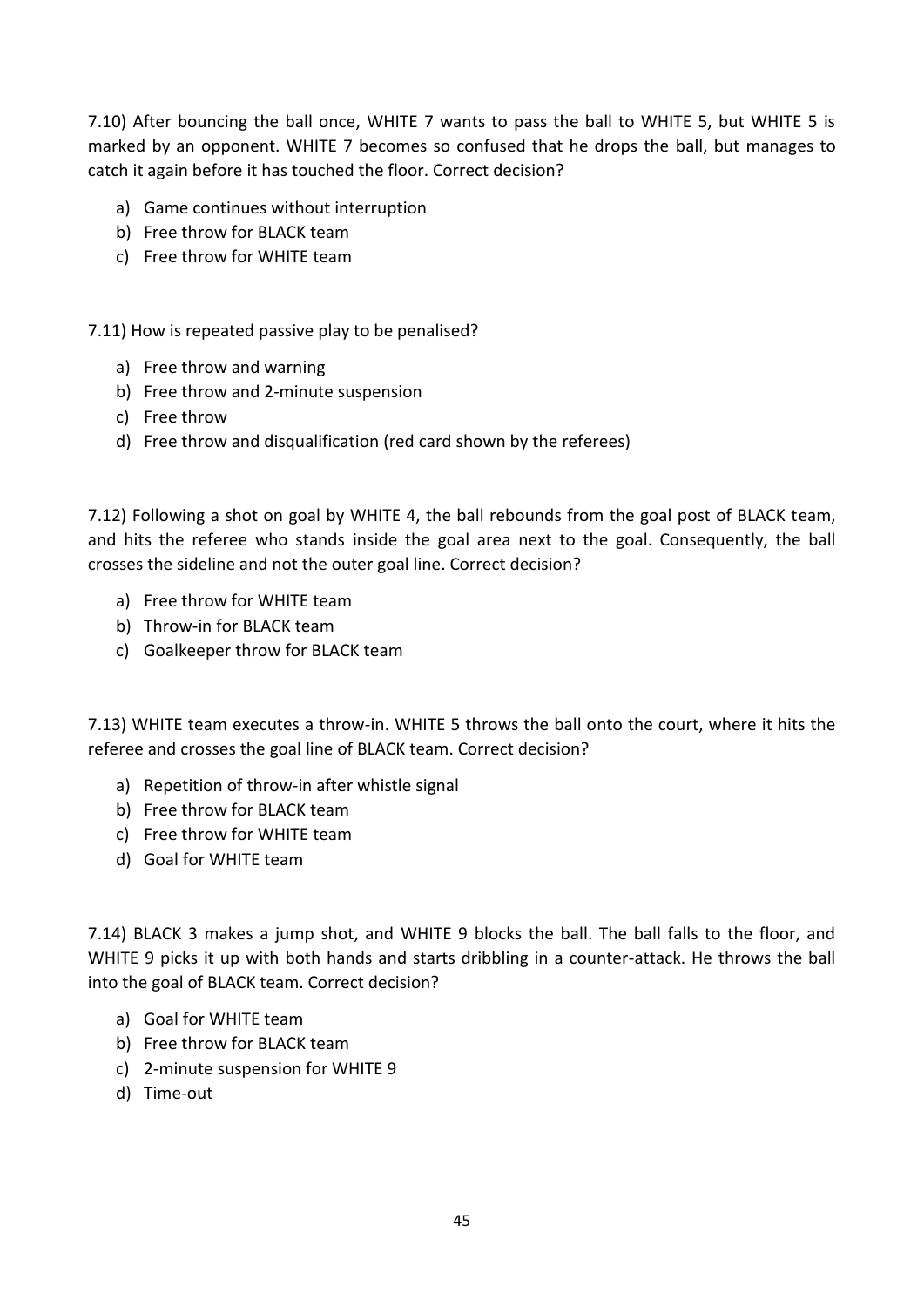7.15) WHITE 5 dribbles the ball along the sideline. BLACK obstructs him correctly. To get past BLACK 2, WHITE 5 steps over the sideline with one foot during his dribbling. Correct decision?

- a) Free throw for WHITE team
- b) Throw-in for BLACK team
- c) Free throw for BLACK team
- d) Game continues without interruption

7.16) After an imprecise pass from WHITE 3 to WHITE 9, the ball rolls towards the sideline near the substitution area of WHITE team. BLACK 10 is one metre away and ready to grab the ball, when WHITE 9 dives for the ball and hits it with his fist towards the centre of the playing court back to WHITE 3. His movement then causes WHITE 9 to slide over the sideline and land outside the court. Correct decision?

- a) Game continues without interruption
- b) Free throw for BLACK team
- c) Progressive punishment for WHITE 9
- d) Throw-in for BLACK team

7.17) BLACK 7 of the attacking team assumes a position outside the court without having the ball. The referees indicate to the player that he must return to the court, but he does not react. Correct decision?

- a) Game continues without interruption
- b) Free throw for WHITE team
- c) Progressive punishment for BLACK 7
- d) Throw-in for WHITE team

7.18) A player jumps in over the goal area of the opposing team. He has full ball and body control, and he is in a good position to shoot. However, instead of shooting he turns around in mid-air and passes the ball back to a teammate, who passes the ball further. Correct decision?

- a) Forewarning signal for passive play
- b) Immediate free throw because of passive play
- c) Immediate free throw because of unsportsmanlike conduct
- d) Progressive punishment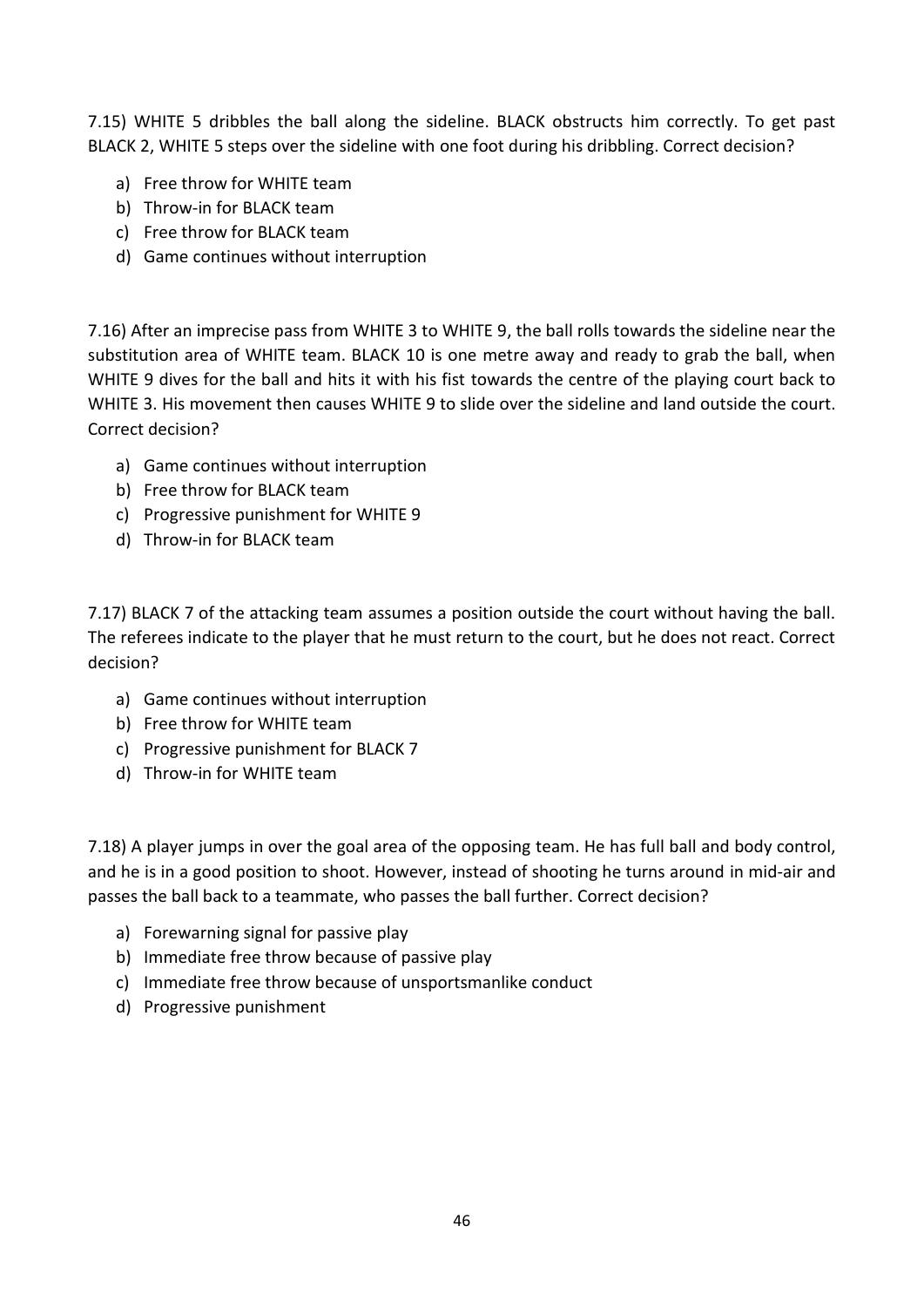7.19) WHITE 3 takes a shot on the goal of BLACK team and hits the goalpost. The ball rolls back out of the goal area. At the free-throw line, WHITE 3 and BLACK 4 dive for the ball without endangering each other. BLACK 4 manages to push the ball to BLACK 6, who starts a counterattack and scores a goal. Correct decision?

- a) Warning for BLACK 4
- b) Goal for BLACK team
- c) Free throw for WHITE team or BLACK team depending on the circumstances
- d) Goalkeeper throw for BLACK team

7.20) WHITE 10 tries to pass the ball to WHITE 8, who is at the goal-area line of BLACK team. BLACK 10 stands completely still in front of WHITE 8, when the ball hits his foot. Correct decision?

- a) Free throw for WHITE team
- b) Game continues without interruption
- c) Decision depending on who gets the ball

7.21) WHITE 15 blocks a pass from BLACK 9, and the ball rolls on the floor. WHITE 15 and BLACK 9 dive for the ball. WHITE 15 catches the ball and dives on the floor. He stands up, takes three steps with the ball and plays the ball to a teammate, who scores a goal. Correct decision?

- a) Goal for WHITE team
- b) Free throw for BLACK team

7.22) WHITE team is leading 24:23 in the 57th minute, but has one less player on the court. The court referee has given a free throw in favour of WHITE 3. WHITE 6 tries to execute the free throw several metres away from the correct spot, even though the referee has shown the correct spot very clearly. Correct decision?

- a) Correction of the position, restart signal, no other action
- b) Correction of the position, restart signal, and referees show the forewarning signal for passive play
- c) Correction of the position, progressive punishment against WHITE 6, restart signal, and referees show the forewarning signal for passive play

7.23) BLACK team is playing with one player less. The players of BLACK team have already assumed their positions in attack and started the build-up phase. Now, BLACK 6 and BLACK 8 decide to leave the court for a substitution. Correct decision?

- a) Forewarning signal
- b) Forewarning signal if there is no increase in tempo within 5 seconds
- c) Immediate free throw for WHITE team because of passive play
- d) Warning for BLACK 6 or BLACK 8 if repeated
- e) 2-minute suspension for BLACK 6 or BLACK 8 if repeated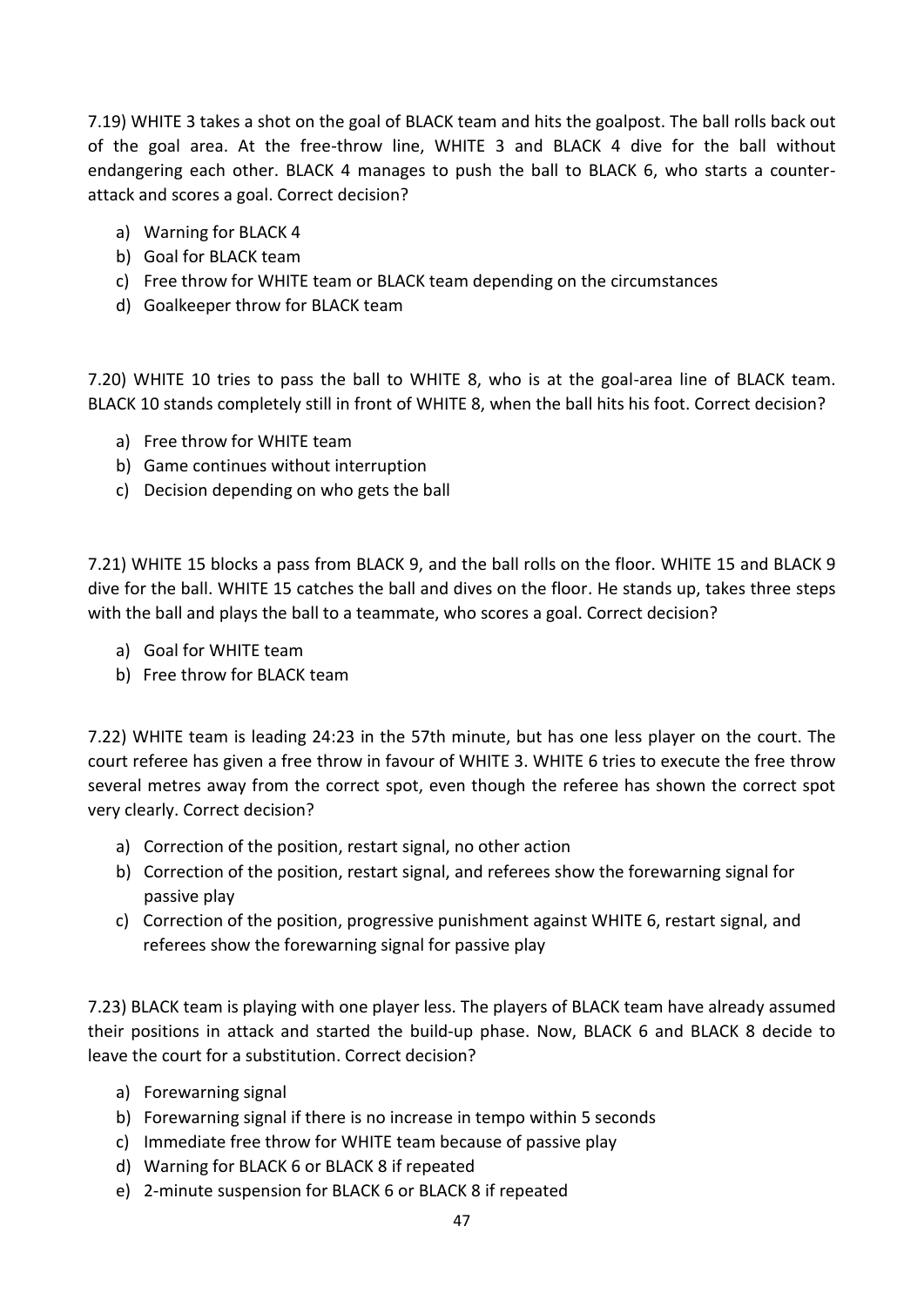7.24) Which of the following actions nullify the forewarning signal?

- a) Renewed ball possession for attacking team after goalkeeper saves a 7-metre throw
- b) Renewed ball possession for attacking team after the ball rebounds from the crossbar or the goalpost
- c) Team time-out
- d) Forceful action before the team's next passive actions
- e) None of the actions under points a-d

7.25) Which of the following instructions regarding the forewarning signal for passive play (IHF hand signal 17) are correct?

- a) If a tendency to passive play is noticed, this is first shown by the goal-line referee using hand signal 17. The court referee then raises his arm in the same way.
- b) If the team in possession of the ball requests a team time-out after the forewarning signal has been shown, then the forewarning signal must be shown again, when the game is restarted.
- c) If the team in possession of the ball makes no clear effort to get in a position to shoot on goal, after the forewarning signal has been shown, then either the court referee or the goal-line referee gives a free throw because of passive play.
- d) After the forewarning signal is shown, the referees decide on passive play at the latest when no shot on goal is taken after six passes.

7.26) WHITE team delay the execution of a throw-off. The team has already been cautioned for this type of tactical delay earlier. Correct decision?

- a) Game continues without interruption
- b) Time-out; throw-off after whistle signal
- c) Time-out; throw-off after whistle signal, immediate hand signal for passive play
- d) Whistle signal for throw-off, immediate hand signal for passive play
- e) Progressive punishment for the responsible team official from WHITE team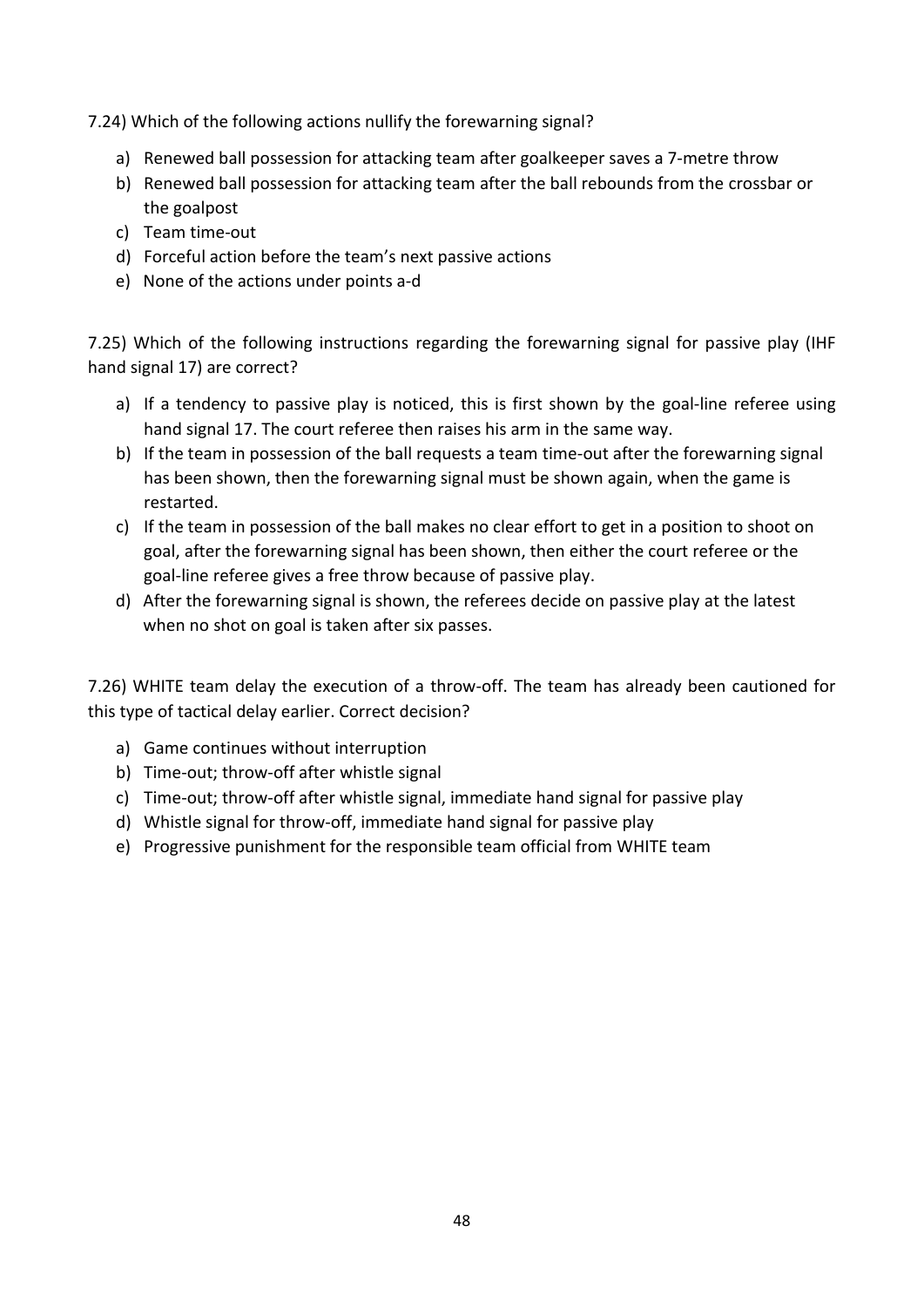7.27) Which of the following statements regarding the correct use of the forewarning signal for passive play are correct?

- a) The forewarning signal is always to be stopped, when a team official from the defending team is given a progressive punishment.
- b) When the forewarning signal is shown for the first time during an attack, the arms must be taken down after about ten seconds.
- c) The forewarning signal must be repeated as a reminder after the first interruption, if it has been shown before the interruption.
- d) The forewarning signal is always to be stopped, when a player from the defending team is given a progressive punishment.
- e) The referees must show the forewarning signal when a player has the ball clearly under control.

7.28) Which of the following statements regarding passive play are correct?

- a) A team must not be allowed more than five seconds to move from the build-up phase to the finishing phase.
- b) The referees must be aware of slow and late substitutions after the throw-off has already been executed.
- c) The referees must observe if the team is trying to increase the tempo or gain a spatial advantage during the build-up phase.
- d) The referees must look out for passive play as soon as a team has gained ball possession in its own half of the court.
- e) A team that has tried to make a counter-attack must be allowed a normal substitution when switching from counter-attacking to a normal build-up phase.

7.29) WHITE team is in possession of the ball. The referees show the forewarning signal for passive play. After three passes, WHITE 5 takes a shot on goal. The shot is blocked by BLACK 2, and the ball bounces back to WHITE 5, who passes the ball to WHITE 9. How many passes have been completed?

- a) 3
- b) 4
- c) 5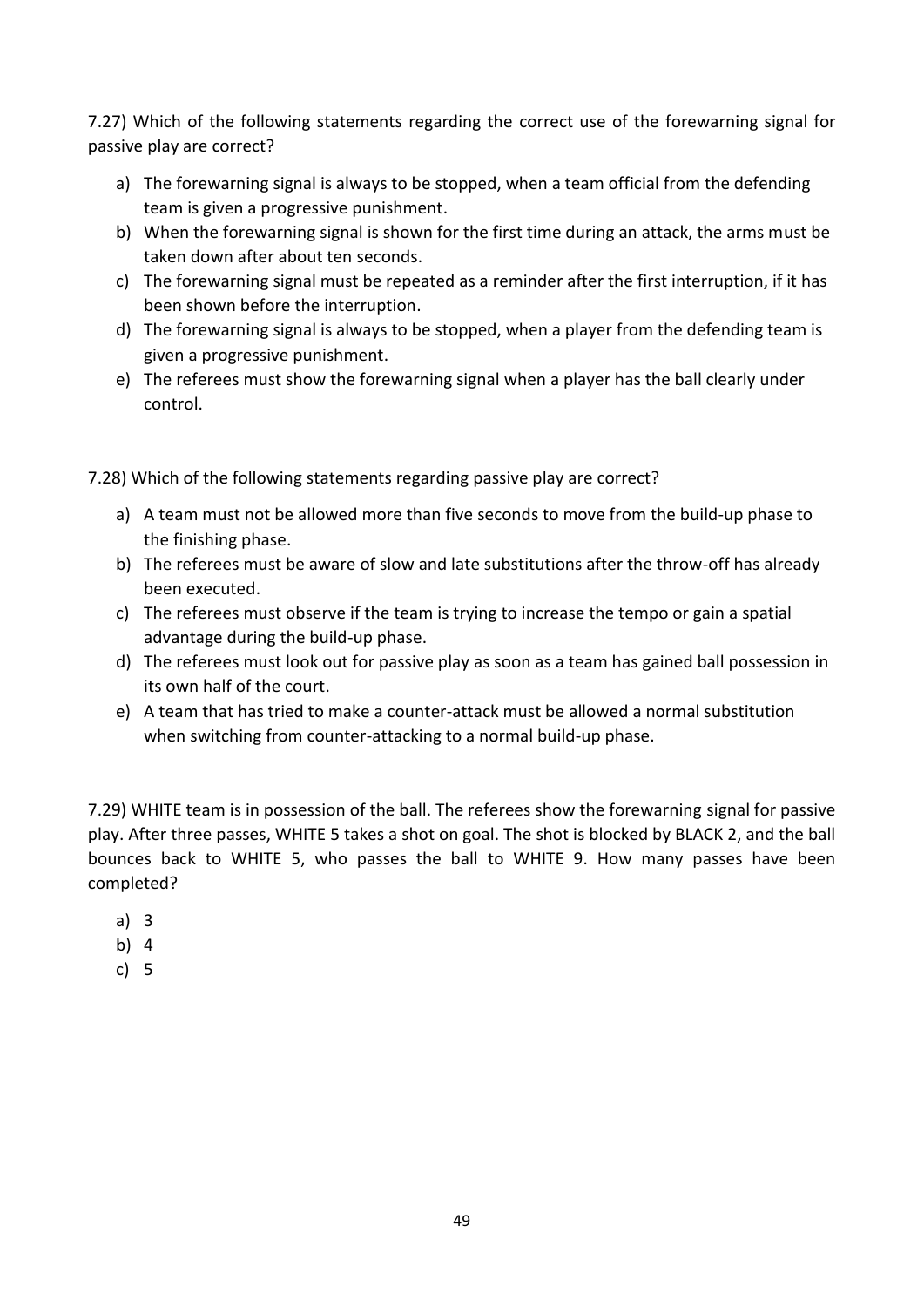7.30) WHITE team is in possession of the ball. The referees show the forewarning signal for passive play. WHITE 9 tries to pass the ball to WHITE 2, but the pass is blocked by BLACK 8, and the ball bounces back to WHITE 9. WHITE 9 tries to break through the defence, but is rewarded a free throw. WHITE 8 executes the free throw by passing the ball to WHITE 2. How many passes have been completed?

- a) 1
- b) 2
- c) 3

7.31) WHITE team is in possession of the ball. The referees notice a passive tendency in the play of WHITE team. The referees show the forewarning signal for passive play. BLACK team sees that the forewarning signal is shown, and they become more aggressive in defence, trying to cause a free throw. After five passes by WHITE team, BLACK team causes a free throw. Correct decision?

- a) WHITE team has 6 passes left to take a shot on goal.
- b) WHITE team has 2 passes left to take a shot on goal.
- c) WHITE team has 1 pass left to take a shot on goal.
- d) WHITE team has to execute the free throw as a direct shot on goal.

7.32) WHITE team is in attack. The referees notice a passive tendency in the play of WHITE team and show the forewarning signal. WHITE team passes the ball four times, before WHITE 9 takes a shot on goal. The shot is blocked by BLACK 3, and the ball goes over the sideline for a throw-in for WHITE team. Correct decision?

- a) The forewarning signal is no longer valid.
- b) WHITE team has 6 passes left to take a shot on goal.
- c) WHITE team has 2 passes left to take a shot on goal.
- d) WHITE team has 1 pass left to take a shot on goal.

7.33) WHITE team is in possession of the ball, and because of a passive tendency in the play of WHITE team the referees show the forewarning signal. After 6 passes WHITE 5 takes a shot on goal. BLACK 3 blocks the shot, and the ball returns to WHITE 5. Correct decision?

- a) Free throw for BLACK team
- b) WHITE team has 1 pass left to take a shot on goal.
- c) Forewarning signal continues
- d) Forewarning signal is no longer valid
- e) WHITE team has no more passes before taking a shot on goal.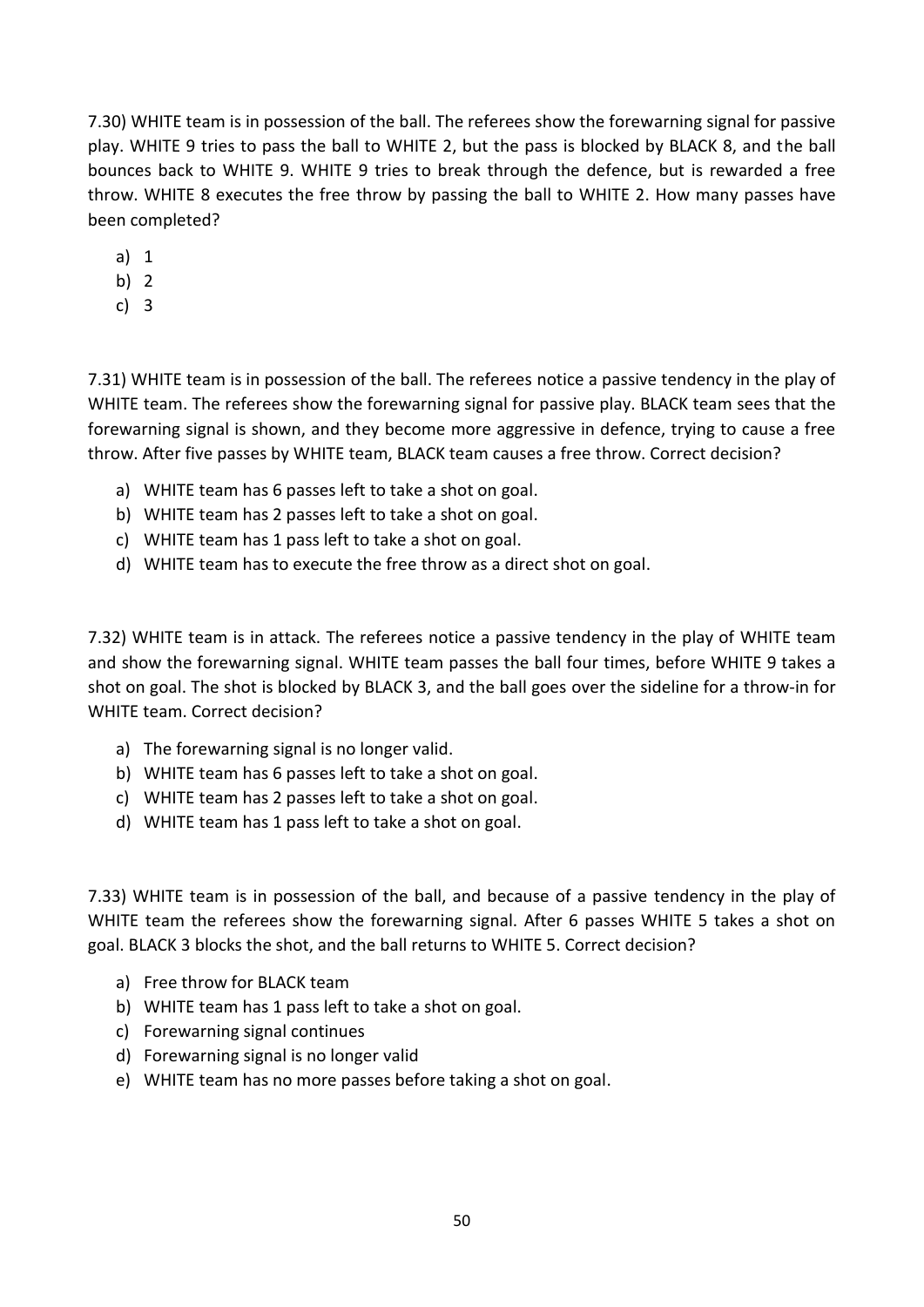7.34) BLACK team are in attack. The referees show the forewarning signal. BLACK 7 passes the ball to BLACK 11. BLACK 11 tries to break through, but is stopped by WHITE 3. The referees give a free throw for BLACK team. BLACK 11 executes the free throw and passes the ball to BLACK 2, who tries to take a shot on goal, but the shot is blocked by defender WHITE 4, and the ball goes to BLACK 11. BLACK 11 takes a shot on goal, but he is pushed lightly by WHITE 5, and goalkeeper WHITE 1 manages to save the shot. What is the correct decision?

- a) Free throw for BLACK team; new attack, because BLACK team manage to get possession of the ball after a shot on goal
- b) Free throw for BLACK team; forewarning signal, BLACK team have used two passes
- c) Free throw for BLACK team; forewarning signal, BLACK team have used three passes
- d) Free throw for BLACK team; forewarning signal, BLACK team have used four passes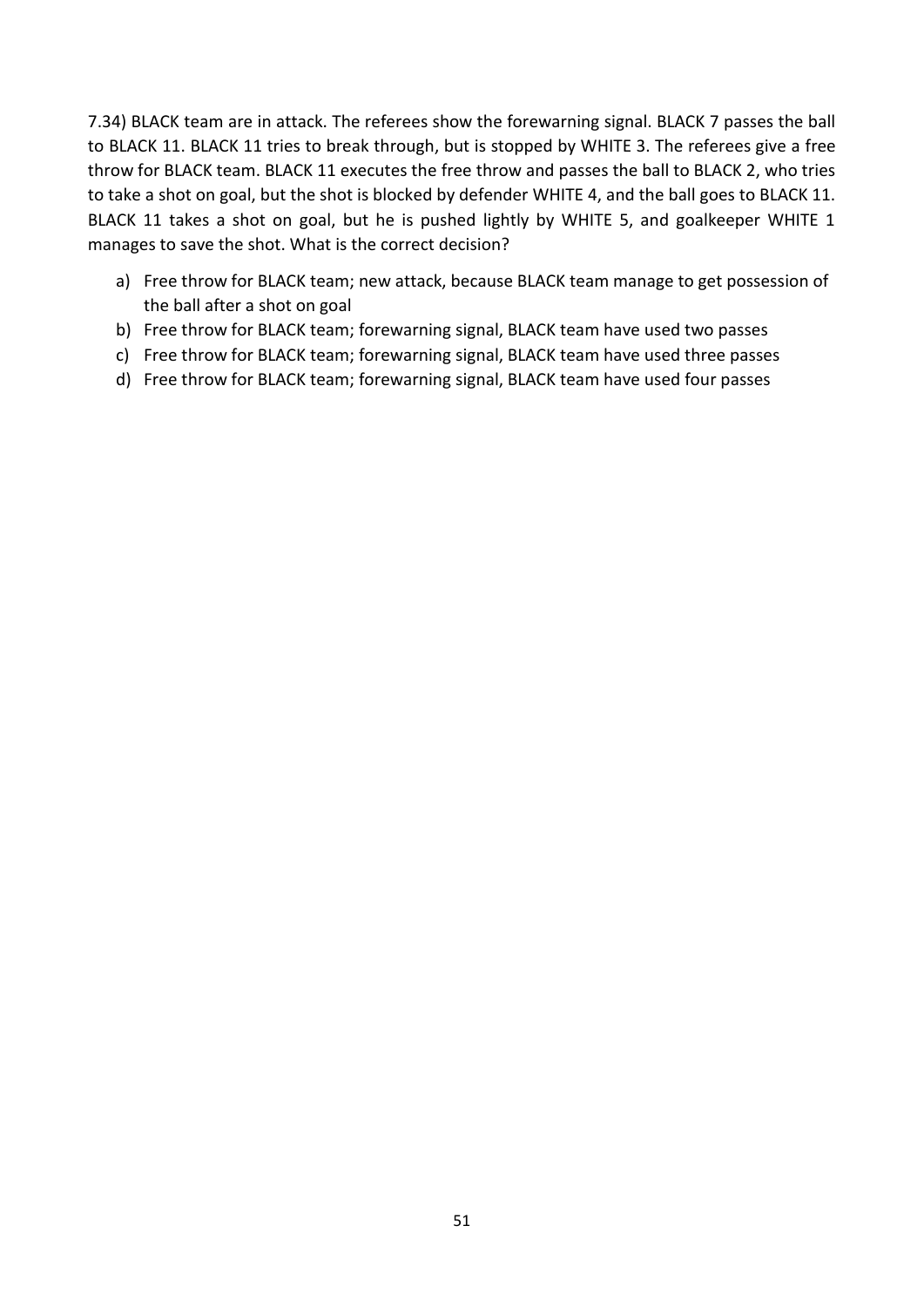## **Rule 8**

8.1) During a counter-attack by WHITE team, BLACK 7 enters the court as an additional player and holds WHITE 5 in such a way that the clear chance of scoring is spoiled. Correct decision?

- a) 2-minute suspension for BLACK 7
- b) Disqualification of BLACK 7 without written report (red card shown by the referees)
- c) Disqualification of BLACK 7 with written report (red and blue cards shown by the referees)
- d) Free throw
- e) 7-metre throw

8.2) BLACK 8, who is not included in the score sheet, arrives late and runs straight from the locker room onto the court. He spoils a clear chance of scoring when pushing the jump-shooting player WHITE 6, so that he loses body control. Correct decision?

- a) 7-metre throw for WHITE team
- b) Free throw for WHITE team
- c) Disqualification of BLACK 8 without written report (red card shown by the referees)
- d) Disqualification of BLACK 8 with written report (red and blue cards shown by the referees)
- e) Progressive punishment against the responsible team official of BLACK team

8.3) On the way to the changing rooms (during the half-time break) team official B from WHITE team complains to the referees in an unsportsmanlike way. Team official A from WHITE team has already received a warning during the first half of the game. Correct decision?

- a) 2-minute suspension for team official B from WHITE team
- b) Disqualification of team official B from WHITE team (red card shown by the referees)
- c) WHITE team begins the second half reduced by 1 player for 2 minutes.
- d) No punishment possible, but written report

8.4) WHITE 6 has already been penalised twice with a 2-minute suspension. Now, WHITE 6 commits a faulty substitution. What is the decision, if he is also guilty of extremely unsportsmanlike conduct after the referees have informed him about the faulty substitution?

- a) 2-minute suspension for WHITE 6
- b) Disqualification of WHITE 6 without written report (red card shown by the referees)
- c) Disqualification of WHITE 6 with written report (red and blue cards shown by the referees)
- d) WHITE team reduced by 1 player on the court for 2 minutes
- e) WHITE team reduced by 2 players on the court for 2 minutes
- f) WHITE team reduced by 1 player on the court for 4 minutes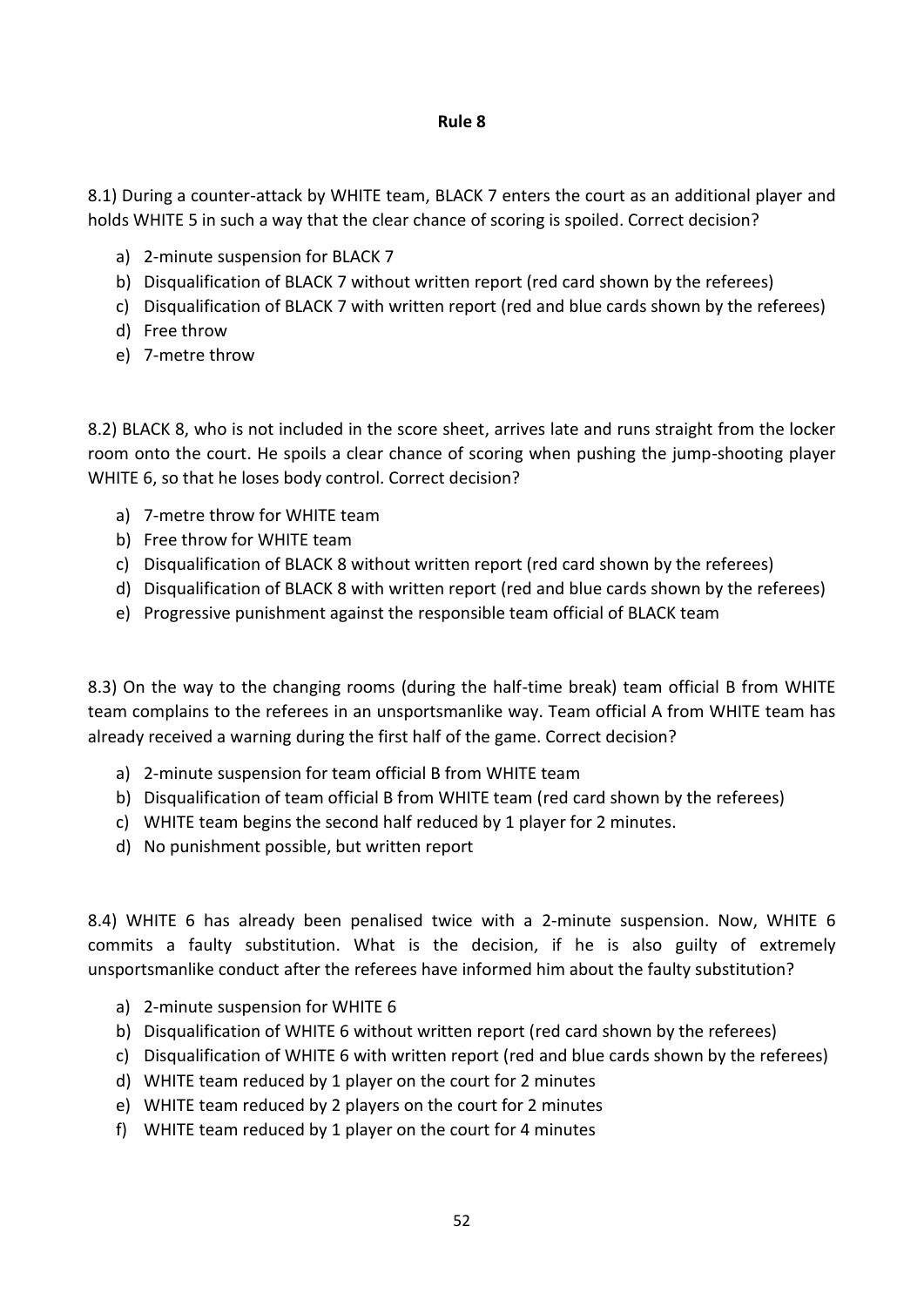8.5) WHITE 2 is suspended for 2 minutes, but official A sends him back onto the court after 1 minute. Before the timekeeper's whistle WHITE 2 has already destroyed a clear chance of scoring for BLACK team. Correct decision?

- a) Free throw for BLACK team and additional suspension for WHITE 2
- b) 7-metre throw for BLACK team, additional suspension for WHITE 2, and further reduction of WHITE team for the remainder of WHITE 2's suspension time
- c) 7-metre throw, disqualification of WHITE 2 without written report, and further reduction of WHITE team for the remainder of WHITE 2's suspension time (red card shown by the referees)
- d) 7-metre throw, disqualification of WHITE 2, and further reduction of WHITE team for the remainder of WHITE 2's suspension time; written report (red and blue cards shown by the referees)

8.6) During the attack of WHITE team, pivot WHITE 7, who is not in possession of the ball, blocks BLACK 4 with his trunk. Correct decision?

- a) Free throw for BLACK team
- b) Progressive punishment against WHITE 7
- c) Game continues without interruption

8.7) Wing player WHITE 4 has a clear chance of scoring. BLACK 7 tries to play the ball out of his hand, but he only hits his forearm. The ball misses the goal. Correct decision?

- a) Free throw for WHITE team
- b) 7-metre throw for WHITE team
- c) 2-minute suspension for BLACK 7
- d) Warning for BLACK 7
- e) No progressive punishment for BLACK 7

8.8) WHITE 6 is in a counter-attack, goalkeeper BLACK 12 leaves his goal area to gain possession of the ball, but collides with WHITE 6. However, a defender might have stopped WHITE 6 by using legal means. Correct decision?

- a) 2-minute suspension for BLACK 12
- b) Disqualification for BLACK 12 (red card shown by the referees)
- c) 7-metre throw for WHITE team
- d) Free throw for WHITE team
- e) Disqualification for BLACK 12, written report (red and blue cards shown by the referees)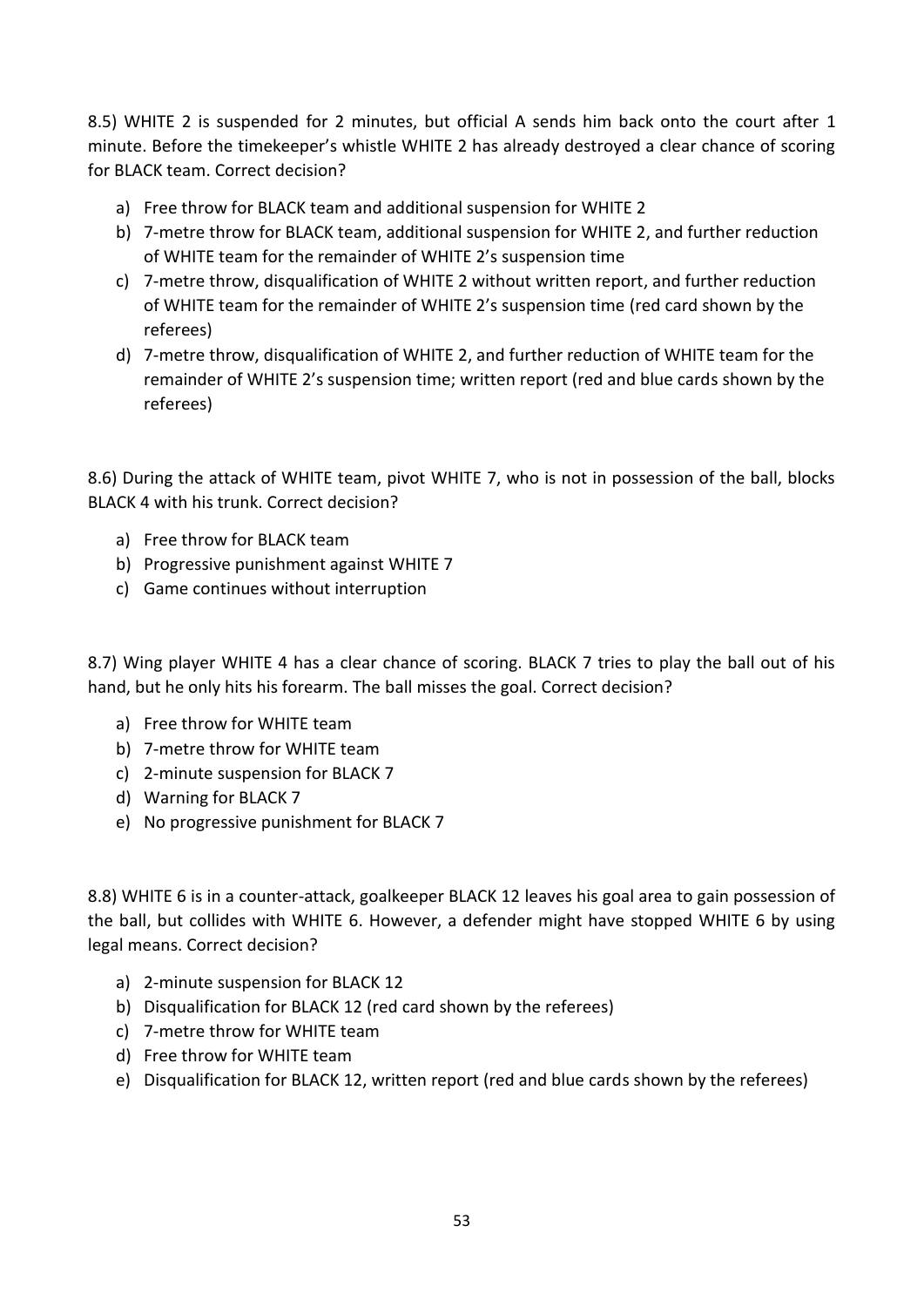8.9) WHITE 2 wants to pass the ball to a teammate into the other half of the court, but his teammate is held by BLACK 5. BLACK 5 has already received a warning for running into an opponent, who did not have the ball. Correct decision?

- a) Free throw for WHITE team
- b) 2-minute suspension for BLACK 5
- c) Disqualification for BLACK 5 (red card shown by the referees)
- d) Written report (red and blue cards shown by the referees)

8.10) The ball is played to pivot WHITE 9, who is standing alone at the goal-area line of BLACK team. His throwing arm is then pulled back by BLACK 2. Correct decision?

- a) Free throw for WHITE team
- b) 7-metre throw for WHITE team
- c) 2-minute suspension for BLACK 2
- d) Disqualification for BLACK 2 (red card shown by the referees)
- e) Written report (red and blue cards shown by the referees)

8.11) Shortly after BLACK 9 has received a warning for pushing in the first minute of the game, BLACK 7 holds the pivot of WHITE team. There is no clear chance of scoring. Correct decision?

- a) Free throw for WHITE team
- b) 7-metre throw for WHITE team
- c) Warning for BLACK 7
- d) 2-minute suspension for BLACK 7

8.12) WHITE 4 receives the ball standing at the opponents' goal-area line with only the goalkeeper in front of him. Before WHITE 4 tries to score, BLACK 3 pulls him down in a way that WHITE 4 loses the ball. Correct decision?

- a) Warning for BLACK 3
- b) 2-minute suspension for BLACK 3
- c) Disqualification for BLACK 3 (red card shown by the referees)
- d) Free throw for WHITE team
- e) 7-metre throw for WHITE team

8.13) When must a player be disqualified (red or red and blue cards shown by the referees)?

- a) For a foul that endangers the health of an opponent
- b) For extremely unsportsmanlike conduct on or off the court
- c) For repeated unsportsmanlike conduct on the court
- d) For faulty substitution during a suspension (no clear chance of scoring)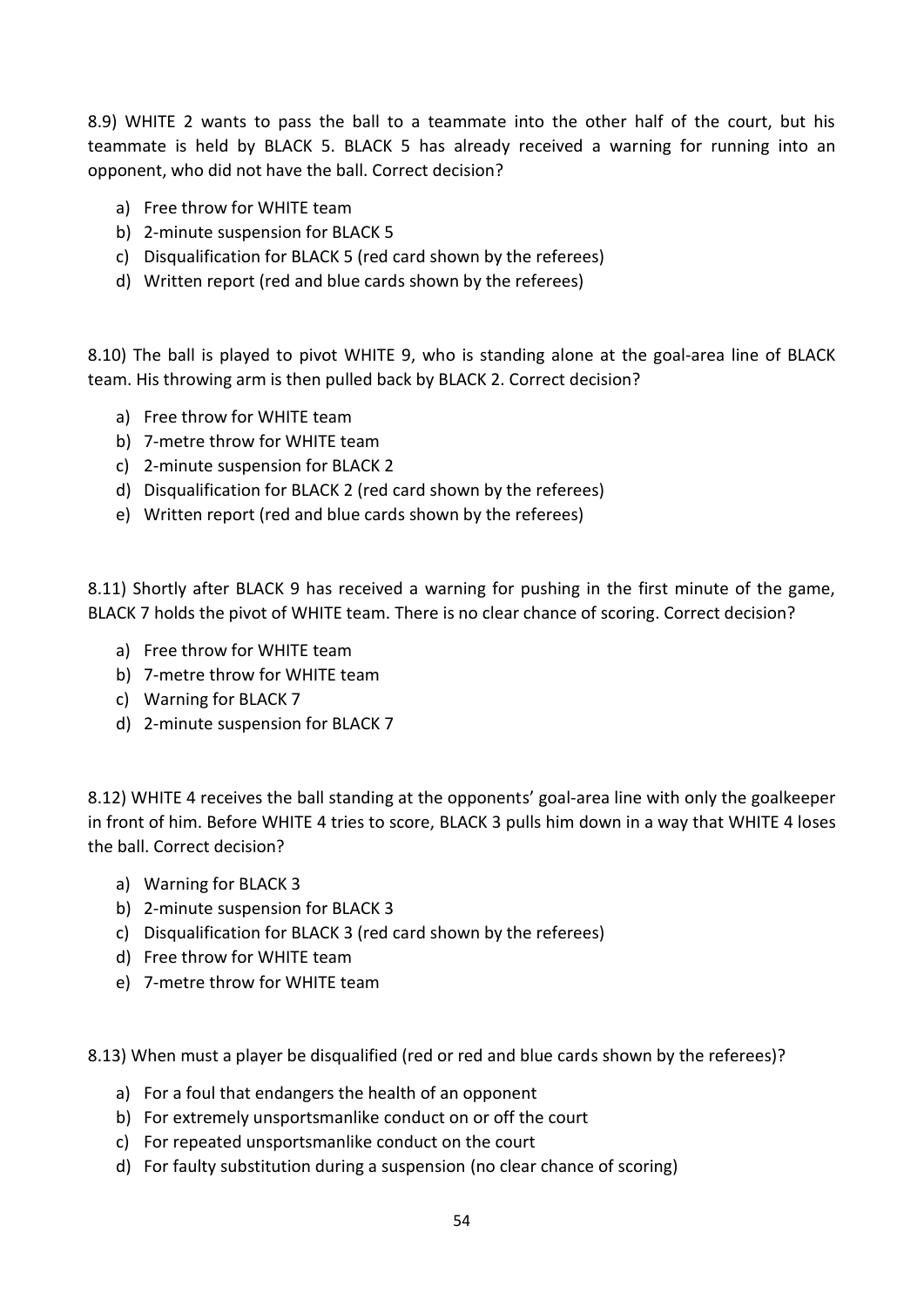8.14) During a counter-attack by WHITE 5, team official C from BLACK team runs from the bench onto the court in the direction of his own goal area. WHITE 5 becomes so confused that he stops running. In the referee's opinion, WHITE 5 had a clear chance of scoring. The guilty official did not touch the opponent, who had the ball; his shortest distance to WHITE 5 was approximately ten metres. Correct decision?

- a) Time-out
- b) Free throw for WHITE team
- c) 7-metre throw for WHITE team
- d) Disqualification of team official C from BLACK team without written report (red card shown by the referees)
- e) Disqualification of team official C from BLACK team, written report (red and blue cards shown by the referees)
- f) BLACK team reduced by 1 player on the court for 2 minutes

8.15) WHITE team is counter-attacking. WHITE 5 wants to play the ball to WHITE 7, who is all alone at the goal-area line of BLACK team. When WHITE 5 passes the ball, team official D from BLACK team runs onto the court and catches the ball. Correct decision?

- a) Free throw for WHITE team
- b) 7-metre throw for WHITE team
- c) 2-minute suspension for team official D from BLACK team
- d) Disqualification of team official D from BLACK team without written report (red card shown by the referees)
- e) Disqualification of team official D from BLACK team, written report (red and blue cards shown by the referees)
- f) BLACK team reduced by 1 player on the court for 2 minutes

8.16) Which of the following actions should be defined as extremely unsportsmanlike conduct and therefore be punished with a disqualification with a written report (red and blue cards shown by the referees)?

- a) Repeated defending with the foot or lower leg by a court player
- b) A team official destroying a clear chance of scoring
- c) Spitting on another person
- d) Repeated delays of the game, with the purpose of wasting time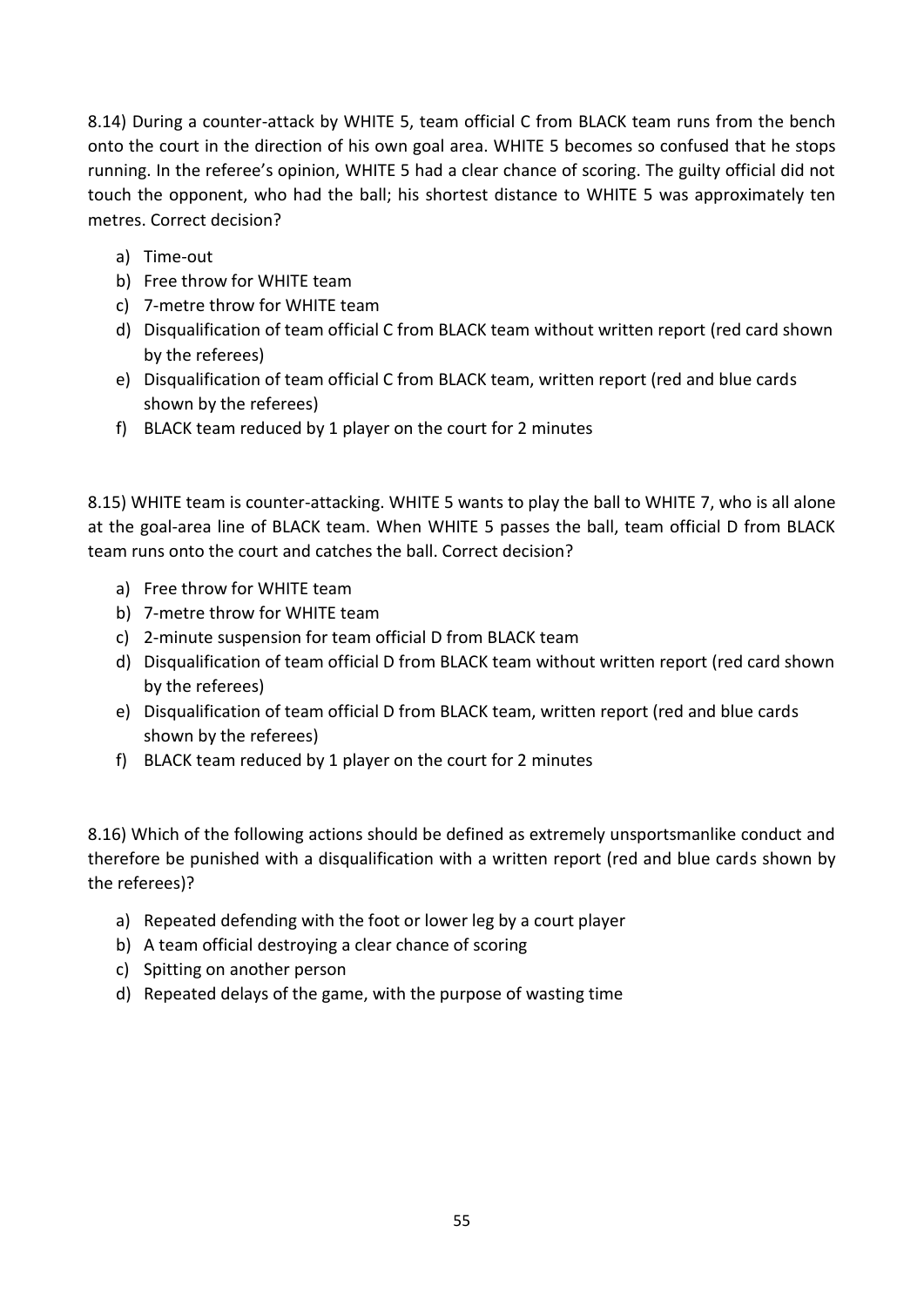8.17) When entering the playing hall, the referees meet BLACK 4, who wears the player's uniform, but is not included in the score sheet for the match. BLACK 4 shouts: "Not these idiots again!" After 12 minutes of the match have been played, BLACK 4 is added to the score sheet as his team's 14th player. This is discovered by the referees. Correct decision?

- a) Disqualification of BLACK 4 without written report (red card shown by the referees)
- b) BLACK team is reduced by 1 player on the court for 2 minutes
- c) BLACK team continues without a reduction of players on the court
- d) Disqualification of BLACK 4, written report (red and blue cards shown by the referees)
- e) BLACK team can add another player to complete the team's allowed number of 14 players.

8.18) After a free throw for WHITE team, team official C from BLACK team enters the court and shouts: "But that should be a free throw for us!" No team officials from BLACK team have been punished earlier in the match. Correct decision?

- a) The responsible team official from BLACK team must take team official C out of the hall.
- b) 2-minute suspension for team official C from BLACK team, BLACK team is reduced by 1 player on the court for 2 minutes
- c) Warning for team official C from BLACK team
- d) Free throw for WHITE team

8.19) WHITE 3 receives a warning due to a foul on the court that requires progressive punishment. After restart of the game and after being substituted, WHITE 3 insults the referees from the substitutions bench. Correct decision?

- a) Disqualification of WHITE 3 without written report (red card shown by the referees, and WHITE team reduced by 1 player on the court for 2 minutes
- b) Disqualification of WHITE 3, written report (red and blue cards shown by the referees), WHITE team reduced by 1 player on the court for 2 minutes
- c) 2-minute suspension for WHITE 3, and WHITE team reduced by 1 player on the court for 2 minutes
- d) Time-out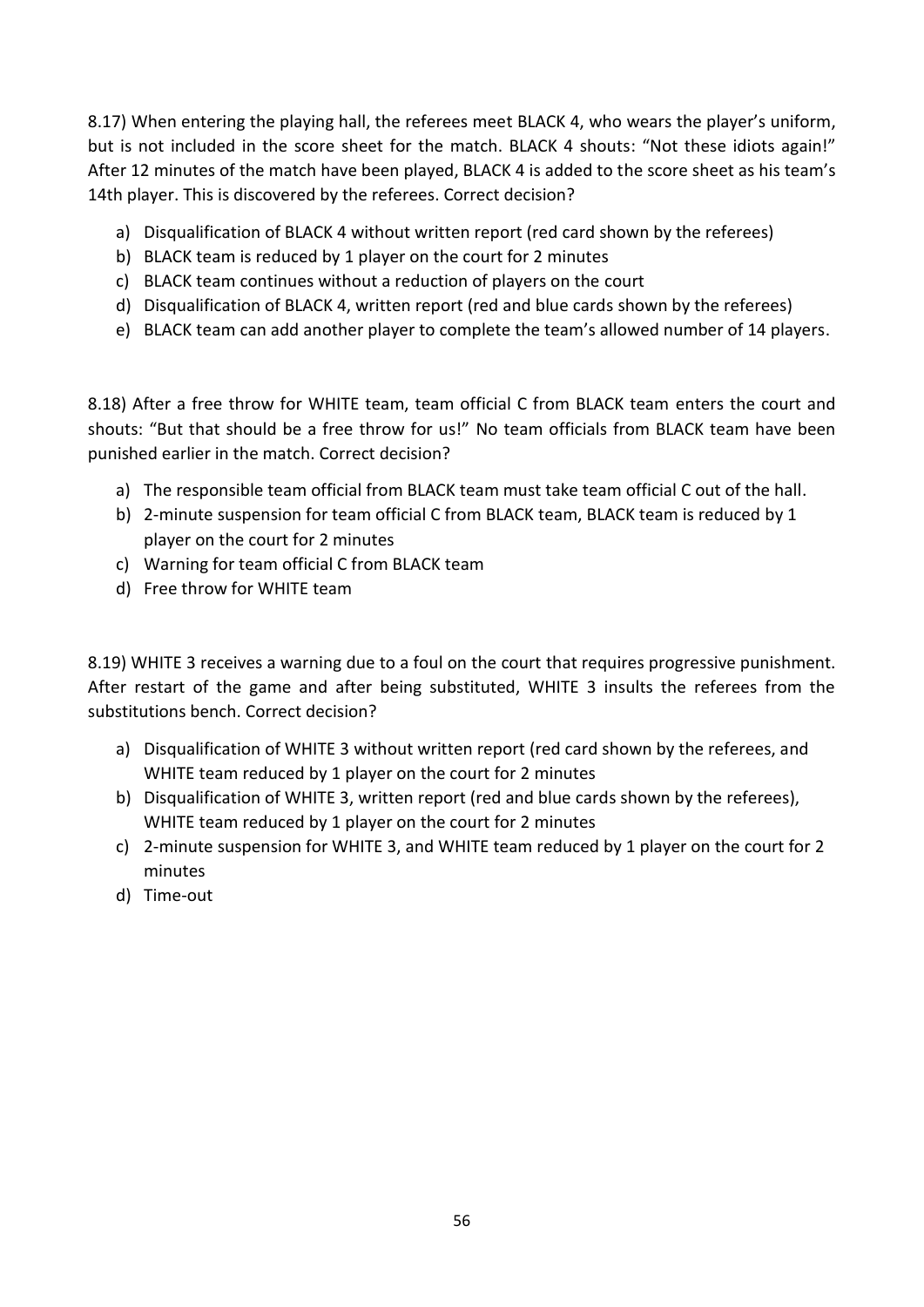8.20) During a counter-attack BLACK 9 has his shirt pulled by WHITE 4, who has already received a warning. Despite this, BLACK 9 manages to play the ball to BLACK 8, who scores a goal. The referees want to penalise WHITE 4 afterwards, but by then he is already sitting on the substitution bench. Correct decision?

- a) 2-minute suspension for WHITE 4, WHITE team is reduced by 1 player on the court for 2 minutes
- b) WHITE 4 is not allowed to play for the next 2 minutes, but the team remains complete on the court
- c) Punishment no longer possible
- d) Disqualification for WHITE 4 (red card shown by the referees), and WHITE team is reduced by 1 player on the court for 2 minutes

8.21) When must a player be disqualified (red card or red and blue cards shown by the referees)?

- a) For seriously unsportsmanlike conduct
- b) For destroying a clear chance of scoring through actively blocking a shot or pass by using his foot
- c) For faulty substitution during suspension time (no clear chance of scoring)
- d) For not putting down the ball for a free throw against his own team (not in the last 30 seconds)

8.22) BLACK team is attacking. WHITE 11 takes the ball away from BLACK 6 by committing a foul that endangers the health of BLACK 6. WHITE 7 and WHITE 8 were positioned between BLACK 6 and the goal of WHITE team at the time of the foul. Correct decision?

- a) 2-minute suspension for WHITE 11
- b) Disqualification for WHITE 11 (red card shown by the referees)
- c) 7-metre throw for BLACK team
- d) Free throw for BLACK team

8.23) Which of the following infractions must be punished with a disqualification with written report according to the rules (red and blue cards shown by the referees)?

- a) An official enters the court for the second time without permission.
- b) An official, who tries to force his team to abandon the game.
- c) When a 7-metre thrower hits the goalkeeper's head, and the goalkeeper is not moving his head in the direction of the ball.
- d) After a decision by the referees, a player demonstratively throws the ball into the stands.
- e) A player outside the playing court spits on a spectator.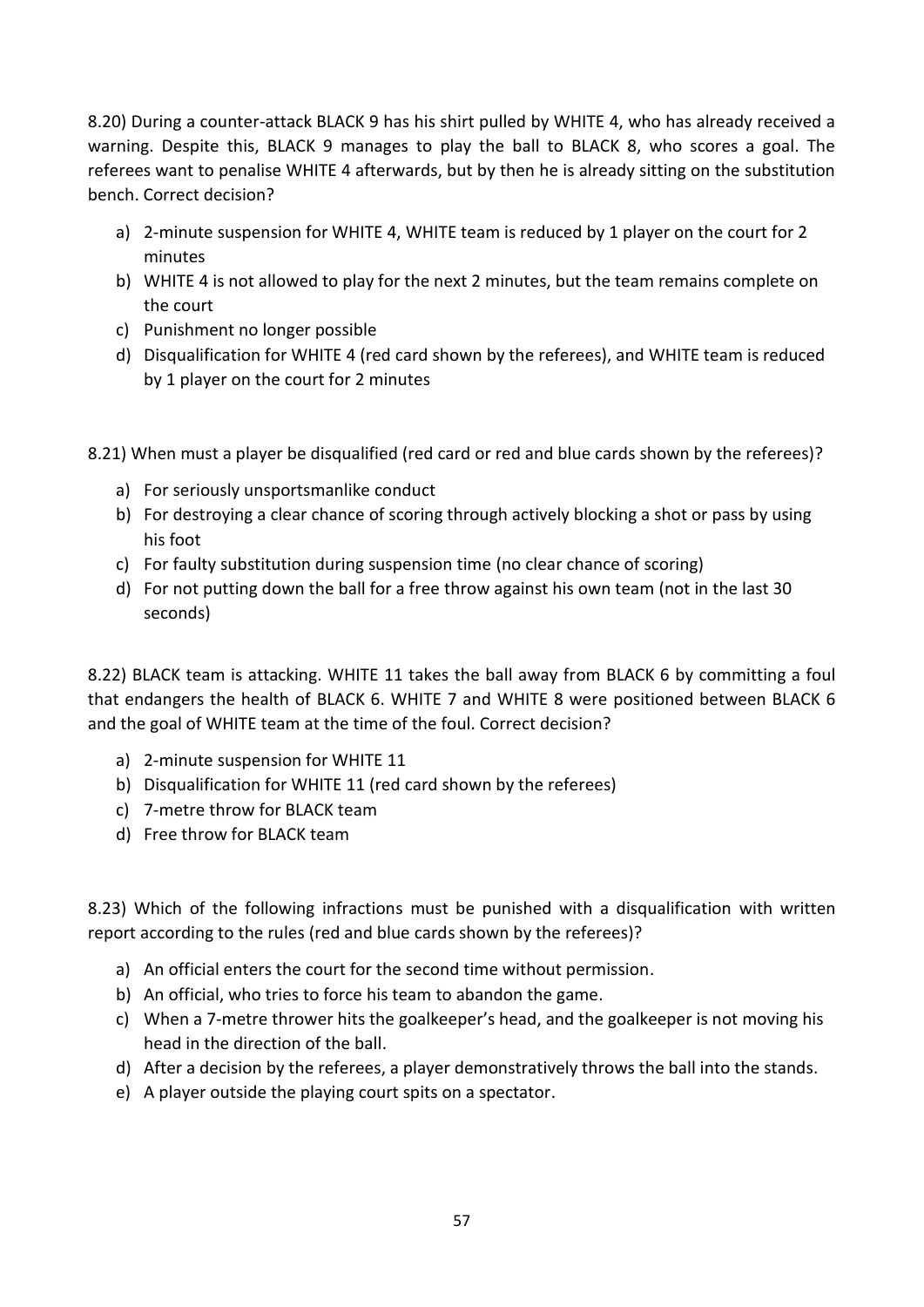8.24) WHITE 3 has received a 2-minute suspension for a foul and is sitting on the substitution bench. During a throw-in near the bench, WHITE 3 shouts at the referees to insult them. Correct decision?

- a) 2-minutes suspension for WHITE 3
- b) Disqualification of WHITE 3 without written report (red card shown by the referees), which causes an immediate 2-minute reduction of WHITE team on the court
- c) WHITE team reduced by 1 player on the court for 4 minutes
- d) Disqualification for WHITE 3, written report (red and blue cards shown by the referees), which causes an immediate 2-minute reduction of WHITE team on the court

8.25) Due to disappointment over a mistake, WHITE 3 hits one of his teammates in the face. Correct decision?

- a) No action, because it involves a teammate
- b) 2-minute suspension for WHITE 3
- c) Disqualification of WHITE 3 without written report (red card shown by the referees)
- d) Disqualification for WHITE 3, written report (red and blue cards shown by the referees)

8.26) When entering the hall the referees meet BLACK 4, who already wears a player's uniform and immediately shouts out: "Surely not these idiots again!" The referees verify that BLACK 4 is included in the score sheet for the match. Correct decision?

- a) 2-minute suspension for BLACK 4 at the beginning of the match
- b) Disqualification of BLACK 4 without written report (red card shown by the referees), BLACK team is reduced by 1 player on the court for 2 minutes at the beginning of the match
- c) Disqualification of BLACK 4, written report (red and blue cards shown by the referees), BLACK team may use 14 players in the match
- d) Disqualification of BLACK 4, written report (red and blue cards shown by the referees), BLACK team may use 14 players in the match but is reduced by 1 player on the court for 2 minutes at the beginning of the match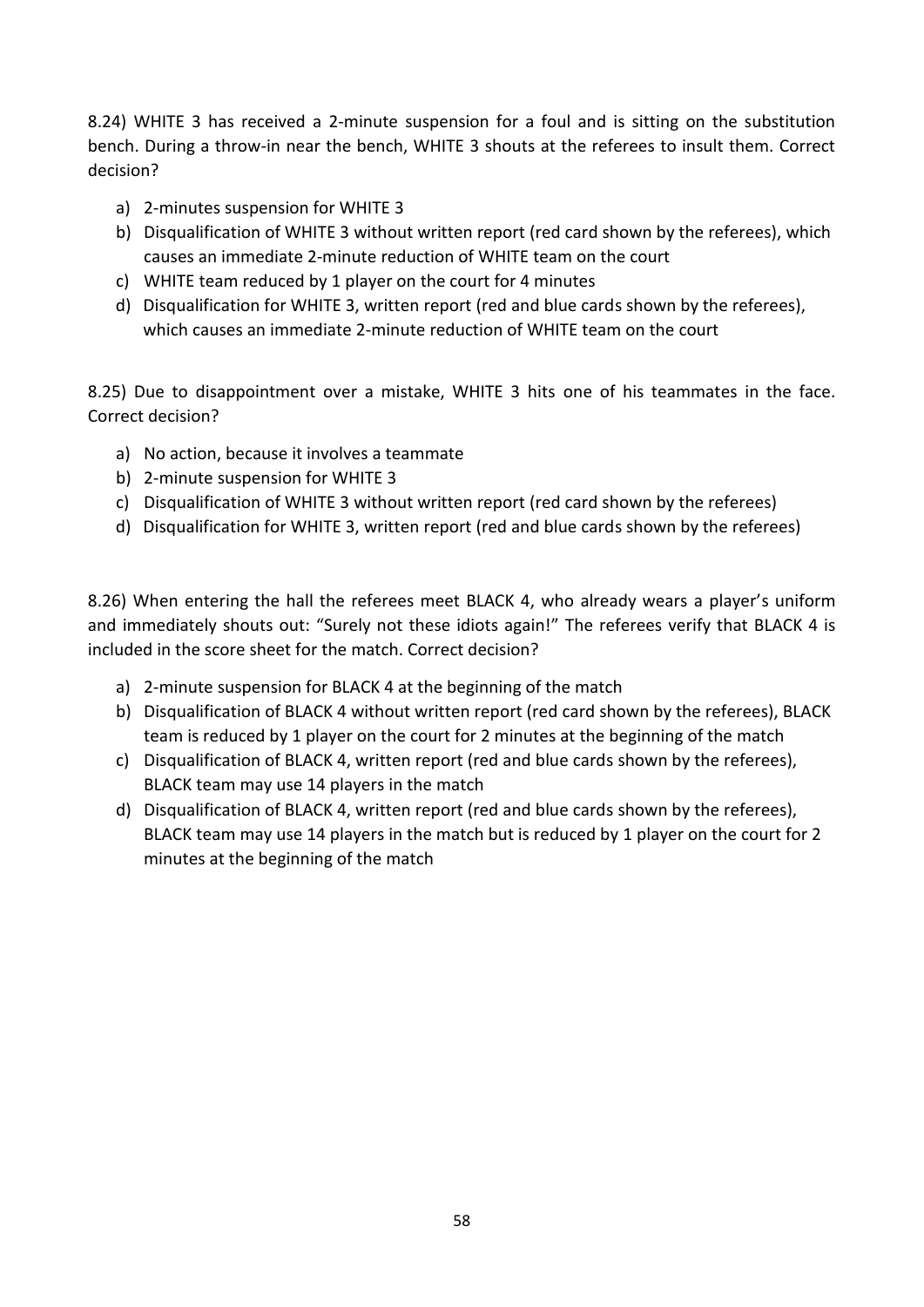8.27) While warming up before the match, WHITE 3 and goalkeeper BLACK 1 collide by accident. The two players get upset with each other, and BLACK 1 hits WHITE 3. WHITE 3 hits him straight back. Both players are included in the score sheet for the match. Correct decision?

- a) Disqualification of BLACK 1, written report (red and blue cards shown by the referees) and a 2-minute suspension for WHITE 3. The teams may use 14 players each in the match.
- b) Disqualification of BLACK 1 and WHITE 3, written reports (red and blue cards shown by the referees). The teams may use 14 players each in the match, but both teams are reduced by 1 player on the court for 2 minutes at the beginning of the match.
- c) Both players receive a 2-minute suspension, which must be served at the beginning of the match. Written report.
- d) Disqualification of BLACK 1 and WHITE 3, written reports (red and blue cards shown by the referees). The teams may use 14 players each in the match.

8.28) WHITE 9 is taking a jump shot. BLACK 5 grabs WHITE 9's shooting arm from behind and pulls him down. BLACK 10 and BLACK 11 are in position between WHITE 9 and the goal of BLACK team. Correct decision?

- a) Free throw for WHITE team
- b) 7-metre throw for WHITE team
- c) Disqualification of BLACK 5 without written report (red card shown by the referees)
- d) 2-minute suspension for BLACK 5
- e) Disqualification of BLACK 5, written report (red and blue cards shown by the referees)

8.29) Which of the following infractions must be punished with a disqualification (red card shown by the referees)?

- a) An official enters the court for the second time without permission.
- b) A player in possession of the ball is pulled down when running during a counter-attack. The situation is not particularly dangerous.
- c) A 7-metre throw hits the face of the goalkeeper, who is not moving in the direction of the ball.
- d) After a referee decision a player throws the ball into the stands as a protest.
- e) The goalkeeper leaves the goal area and gains possession of the ball, but causes a collision with an opponent, who is running in a counter-attack.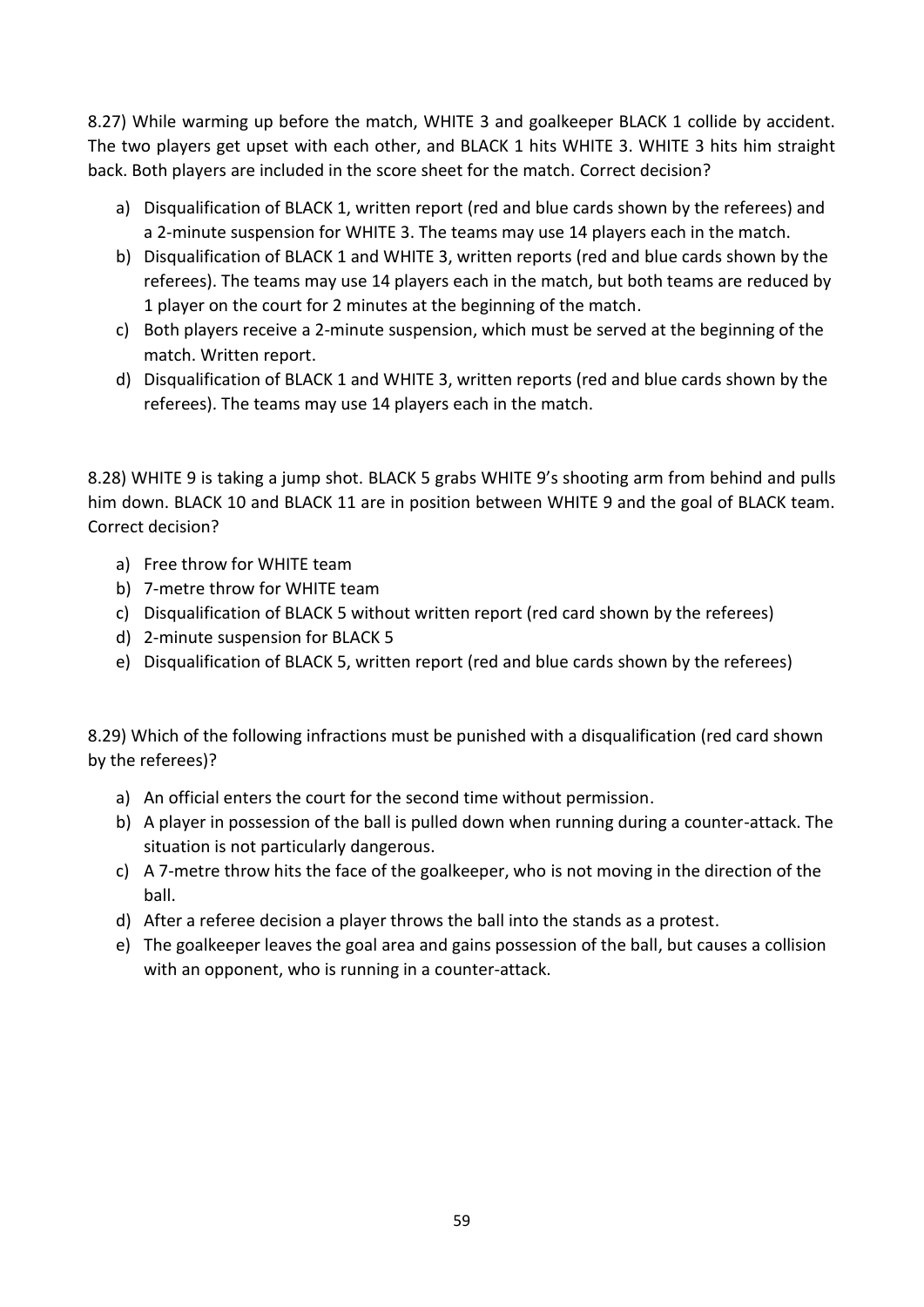8.30) WHITE 9 receives his third 2-minute suspension and is therefore disqualified. Wearing his tracksuit he takes a seat in the first spectators' row behind the sideline opposite the substitution area. Directly in front of him, BLACK 3 commits a particularly dangerous foul against WHITE 10. The player remains injured on the floor. Before the referees can punish BLACK 3, WHITE 9 runs onto the court and knocks BLACK 3 down. Correct decision?

- a) Time-out
- b) Disqualification of BLACK 3, written report (red and blue cards shown by the referees)
- c) WHITE 9 is not involved in the match any more, no remarks possible
- d) Written report about the behaviour of WHITE 9
- e) Disqualification of BLACK 3 without written report (red card shown by the referees)
- f) WHITE 10 must leave the court after receiving medical care and can only re-enter following the third attack of his team.

8.31) A warning shall be given for:

- a) Infractions where the action is mainly or exclusively aimed at the body of the opponent
- b) Infractions while the opponents are executing a formal throw
- c) Failure to put the ball down on the floor when a decision is made against one's own team
- d) A goalkeeper's attempt to make a substitution when an opponent is ready to take a 7 metre throw

8.32) What must be considered as unsportsmanlike conduct?

- a) Throwing the ball in the face of a defender, who is not moving in the direction of the ball
- b) Passive behaviour by the goalkeeper during the execution of a 7-metre throw, if it is apparent that he is not willing to save the shot
- c) Trying to mislead the referees through fake actions
- d) Actively blocking a shot by using a foot or lower leg
- e) Repeated entering the goal area for tactical reasons
- f) An act of revenge after having been fouled

8.33) In which of the following situations must a disqualification lead to a written report (red and blue cards shown by the referees)?

- a) Assault on the playing court during the half-time break
- b) A particularly reckless or dangerous action
- c) An act of revenge after having been fouled
- d) A malicious action, which is not in any way related to the game situation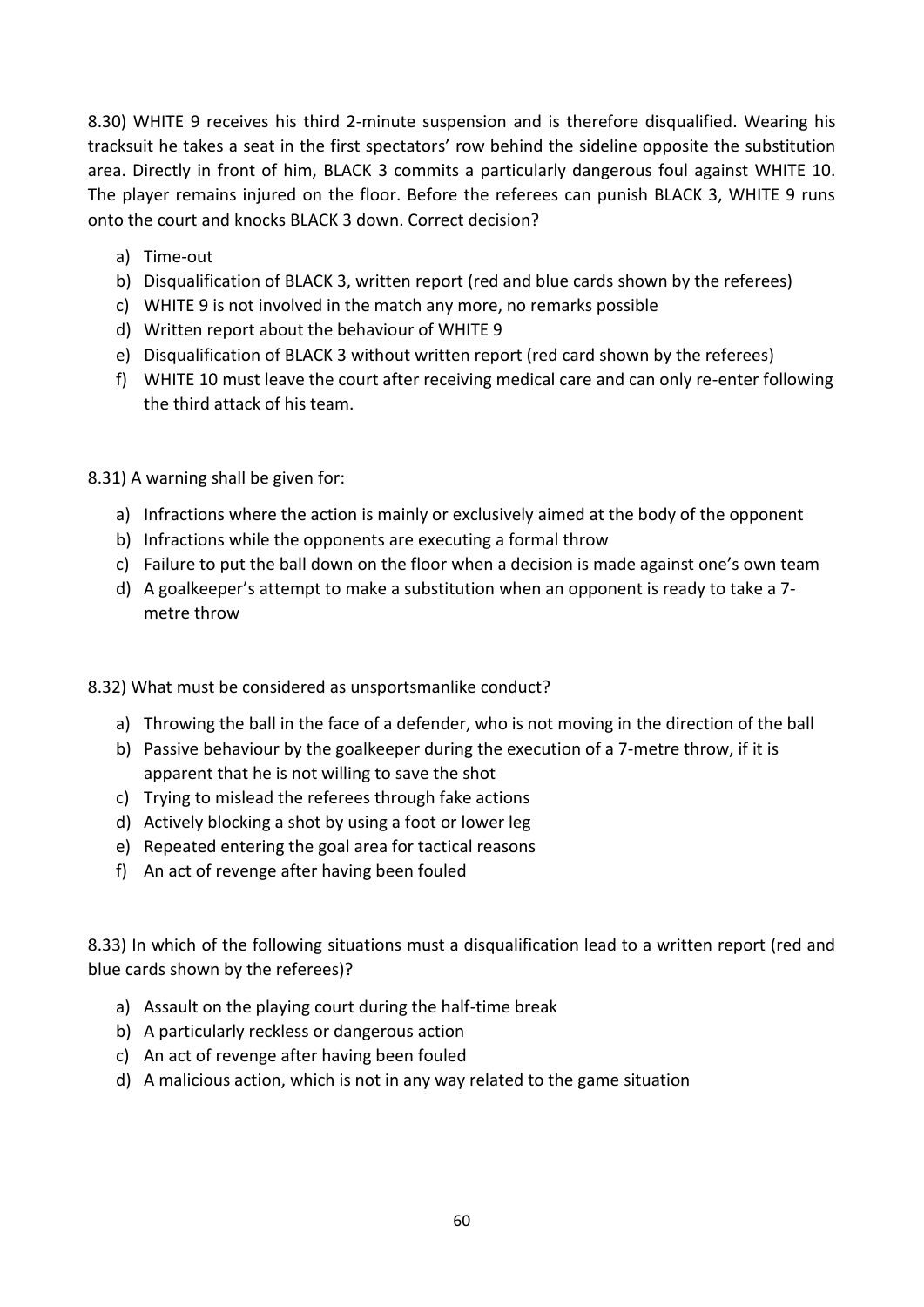8.34) There is a throw-off for WHITE team in the last 30 seconds of the match. The referee has given the whistle signal, but the ball has not yet left the hand of the thrower WHITE 9. After the whistle signal, WHITE 3 runs across the centre line and is pulled down from behind by BLACK 5, who wants to prevent WHITE 3 from receiving the ball. Correct decision?

- a) 2-minute suspension for BLACK 5
- b) Disqualification of BLACK 5 without written report (red card shown by the referees)
- c) Free throw for WHITE team
- d) 7-metre throw for WHITE team
- e) Throw-off for WHITE team
- f) Disqualification of BLACK 5, written report (red and blue cards shown by the referees)

8.35) BLACK 8 has received a 2-minute suspension because of a faulty substitution. Two seconds after the game has been restarted, he makes a comment to the referees in an unsportsmanlike manner from his position on the bench. Correct decision?

- a) Additional 2-minute suspension for BLACK 8
- b) Disqualification of BLACK 8 without written report (red card shown by the referees)
- c) BLACK team will be reduced by 2 players on the court for the next 1 minute and 58 seconds and then by 1 player on the court for 2 seconds.
- d) BLACK team will be reduced by 2 players on the court for the next 2 minutes.
- e) Free throw for WHITE team
- f) Time-out

8.36) Goalkeeper WHITE 1 throws a long pass to WHITE 15, who is running alone towards the opponents' goal. Goalkeeper BLACK 12 leaves his goal area, jumps up, catches the ball and collides with WHITE 15 while in the air. Both players fall to the ground and lie there injured. Correct decision?

- a) Time-out, 2-minute suspension for WHITE 15
- b) Time-out, 2-minute suspension for BLACK 12
- c) Time-out, disqualification for BLACK 12
- d) Free throw for WHITE team
- e) Free throw for BLACK team
- f) 7-metre throw for WHITE team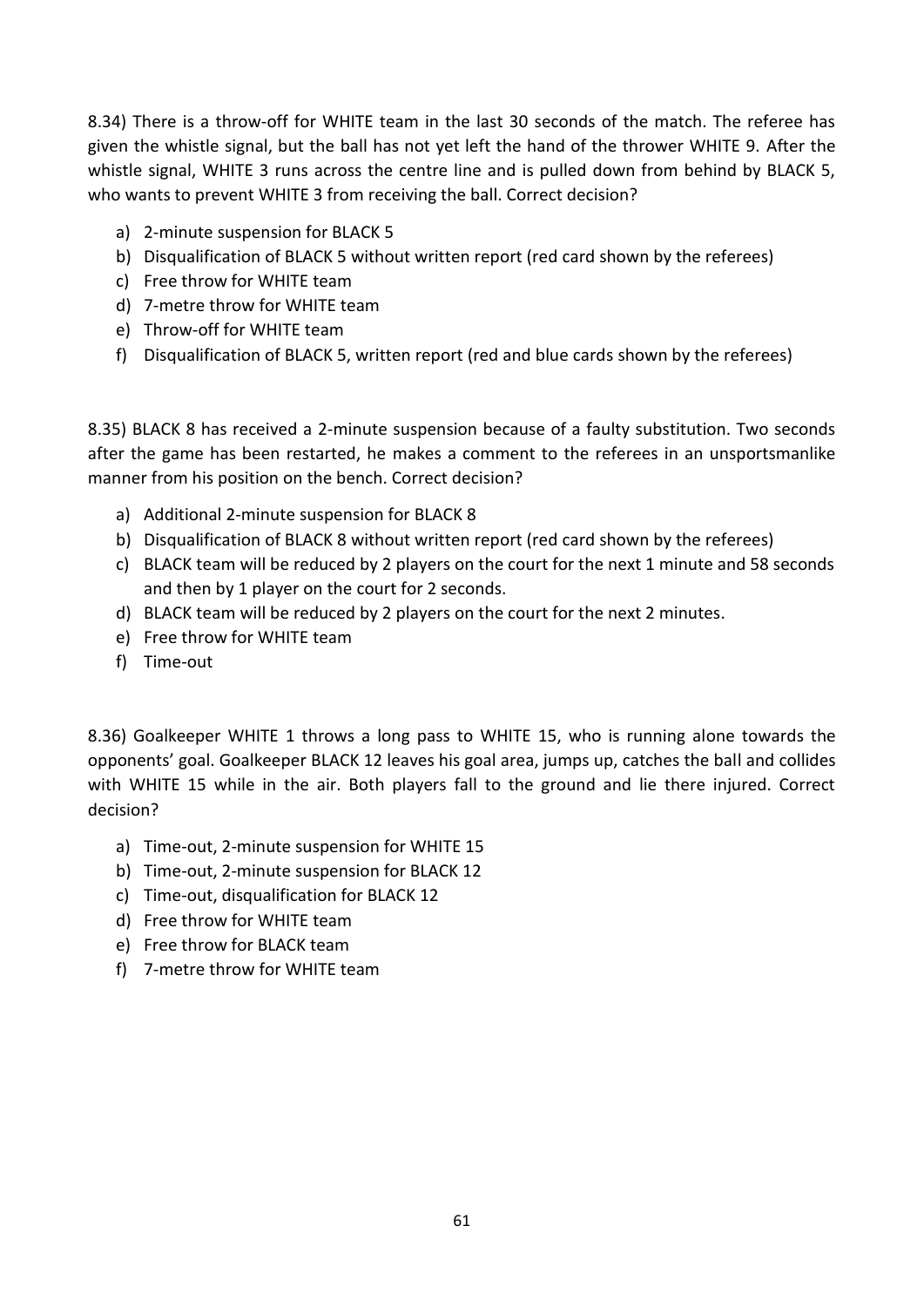8.37) BLACK team is in possession of the ball. The delegate interrupts the game because official A from BLACK team has thrown a chair onto the court in protest at a referee decision. There were no previous punishments given to the team officials from BLACK team. BLACK 7 had a clear chance of scoring, when the game was interrupted. Correct decision?

- a) Warning for official A from BLACK team
- b) 2-minute suspension for official A from BLACK team
- c) Disqualification of official A from BLACK team without written report (red card shown by the referees)
- d) Free throw for WHITE team
- e) 7-metre throw for BLACK team
- f) Disqualification of official A from BLACK team, written report (red and blue cards shown by the referees)

8.38) Official A from WHITE team protests loudly at a referee decision against his team and states: "You are idiots!" Ten minutes earlier, official C from WHITE team has already received a warning. Correct decision?

- a) Warning for official A from WHITE team due to unsportsmanlike conduct
- b) 2-minute suspension for official A from WHITE team; WHITE team is reduced by 1 player on the court for 2 minutes
- c) Disqualification of official A from WHITE team, written report (red and blue cards shown by the referees); WHITE team is reduced by 1 player on the court for 2 minutes
- d) Time-out

8.39) Goalkeeper WHITE 1 wants to carry out a goalkeeper throw. For the second time, BLACK 3 now enters the goal area and tries to prevent WHITE 1 from executing the throw without body contact with him. Correct decision?

- a) Free throw for WHITE team
- b) Goalkeeper throw for WHITE team after whistle signal
- c) Warning for BLACK 3
- d) 2-minute suspension for BLACK 3
- e) Time-out

8.40) WHITE 4 touches the ball that is rolling on the floor in the goal area of BLACK team. At this moment, he is pushed to the floor by BLACK 6. Correct decision?

- a) Progressive punishment for BLACK 6
- b) Free throw for WHITE team
- c) Goalkeeper throw for BLACK team
- d) Free throw for BLACK team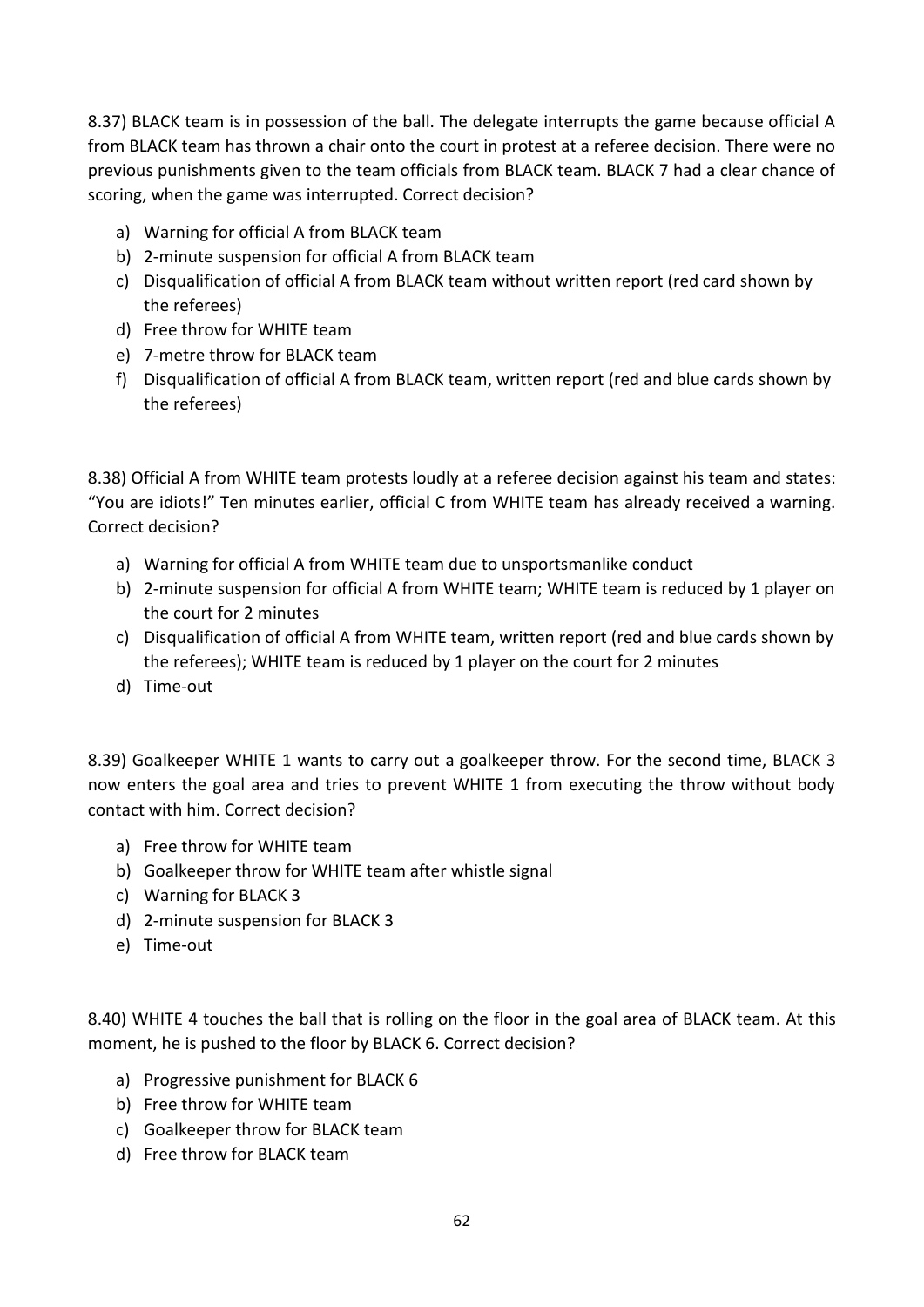8.41) WHITE 7 has just received a 2-minute suspension for unsportsmanlike conduct. This is his first suspension. Ten seconds after the game has been restarted, he makes strong gestures on the bench to show that he does not agree with the referees. Correct decision?

- a) Disqualification of WHITE 7 without written report (red card shown by the referees)
- b) 2-minute suspension for WHITE 7; WHITE 7 must remain on the bench for four minutes
- c) Additional 2-minute suspension for WHITE 7; WHITE team will be reduced by 2 players on the court for 1 minute and 50 seconds and then by 1 player on the court for 10 seconds.
- d) Warning because the progressive punishment on the bench is separate from the punishments on the court

8.42) WHITE 6 is pushed by BLACK 3 and spits demonstratively on the floor in front of BLACK 3. How shall WHITE 6 be punished?

- a) Progressive punishment
- b) Always with a 2-minute suspension
- c) Disqualification without written report (red card shown by the referees)
- d) Disqualification, written report (red and blue cards shown by the referees)

8.43) Goalkeeper WHITE 12 runs from the goal area towards BLACK 10, who is counter-attacking. WHITE 12 approaches BLACK 10 from the side and holds on to him, but BLACK 10 is able to catch the ball to throw it into the empty goal. Correct decision?

- a) Throw-off
- b) Time-out
- c) Disqualification of WHITE 12
- d) 2-minute suspension for WHITE 12
- e) 7-metre throw for BLACK team

8.44) Goalkeeper WHITE 12 executes a goalkeeper throw, playing a long pass in the direction of his teammate WHITE 4, who is running in a counter-attack. WHITE 4 jumps to receive the ball and immediately after this, he collides with goalkeeper BLACK 1, who has decided to leave his goal area in an attempt to stop the counter-attack. At the time of the collision, BLACK 1 stands completely still in front of the 9-metre line. After the collision, WHITE 4 loses his body control and falls to the floor. Correct decision?

- a) Offensive foul, free throw for BLACK team
- b) Free throw for WHITE team
- c) 7-metre throw for WHITE team
- d) Progressive punishment for BLACK 1
- e) Disqualification of BLACK 1 without written report (red card shown by the referees)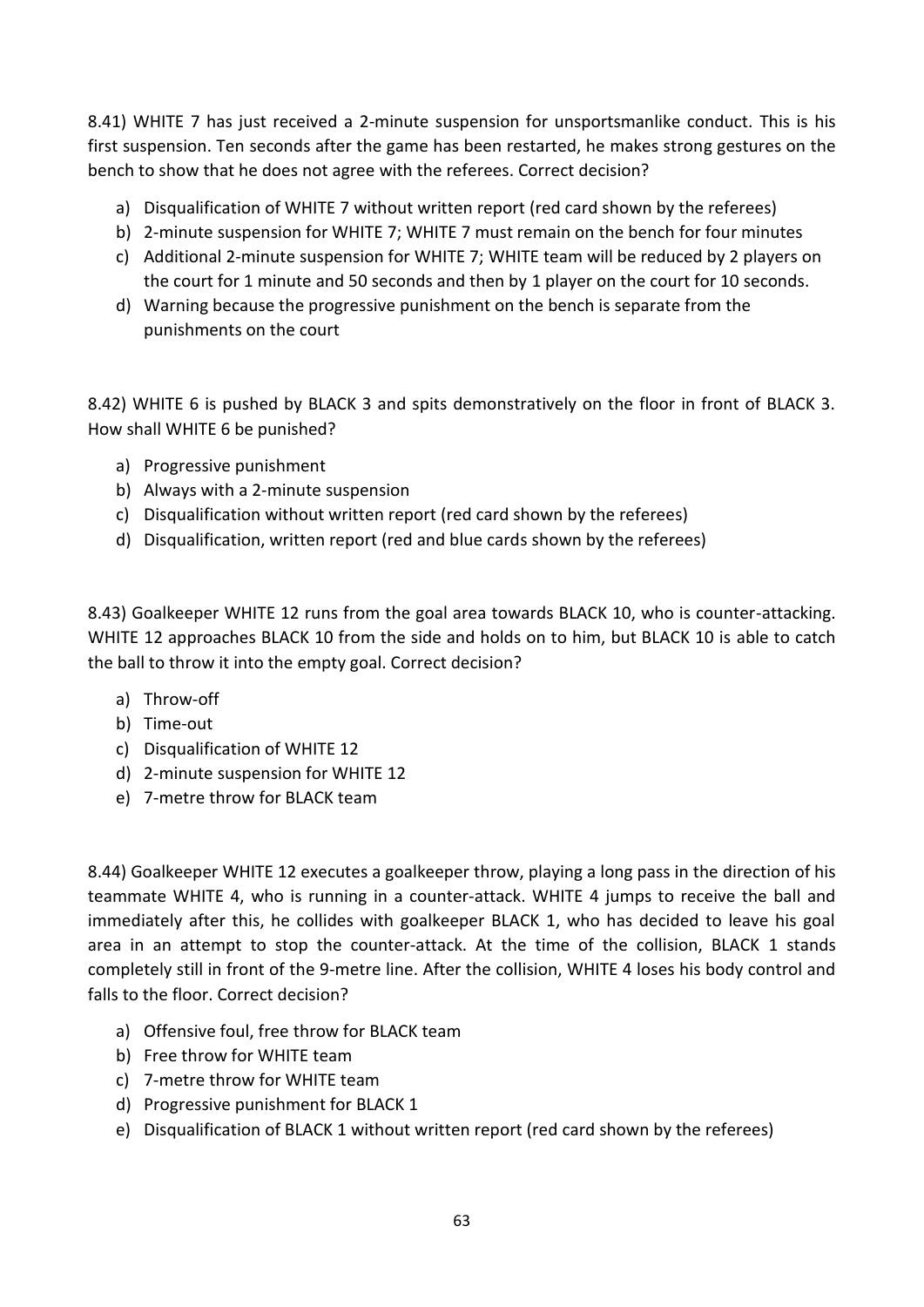8.45) Which of the following infractions must be punished with a disqualification with written report according to the rules (red and blue cards shown by the referees)?

- a) A player spitting on an opponent
- b) An official trying to force his team to abandon the game
- c) A 7-metre shooter hitting the goalkeeper's head, with the goalkeeper not moving his head in the direction of the ball
- d) After a referee decision, a player throws the ball demonstratively into the stands.
- e) A player outside the playing court spitting on a spectator
- f) A player intentionally hitting an opponent in the stomach

8.46) The playing time is 59:26. Player BLACK 10 is running alone in a counter-attack. When he receives the ball from a teammate, BLACK 10 collides with goalkeeper WHITE 1, who has left the goal area, but before falling down he is able to pass the ball to BLACK 7, who shoots at the empty goal, but the ball goes wide. When the referees order a time-out, the playing time is 59:31. Correct decision?

- a) Free throw
- b) 7-metre throw
- c) Red card for WHITE 1
- d) Blue card for WHITE 1
- e) Goalkeeper throw
- f) player intentionally hitting an opponent in the stomach

8.47) WHITE team is in attack and plays with seven court players. BLACK 5 intercepts a pass and gets possession of the ball. He immediately tries to take a shot on goal. WHITE 2 tries to prevent BLACK 5 from taking a shot on goal by trying to play the ball out of his hand. By doing so, he hits BLACK 5's forearm, and the ball misses the goal. Earlier in the match, WHITE team has received three warnings. Correct decision?

- a) Goalkeeper throw for WHITE team
- b) Free throw for BLACK team
- c) 7-metre throw for BLACK team
- d) 2-minute suspension for WHITE 2
- e) Time-out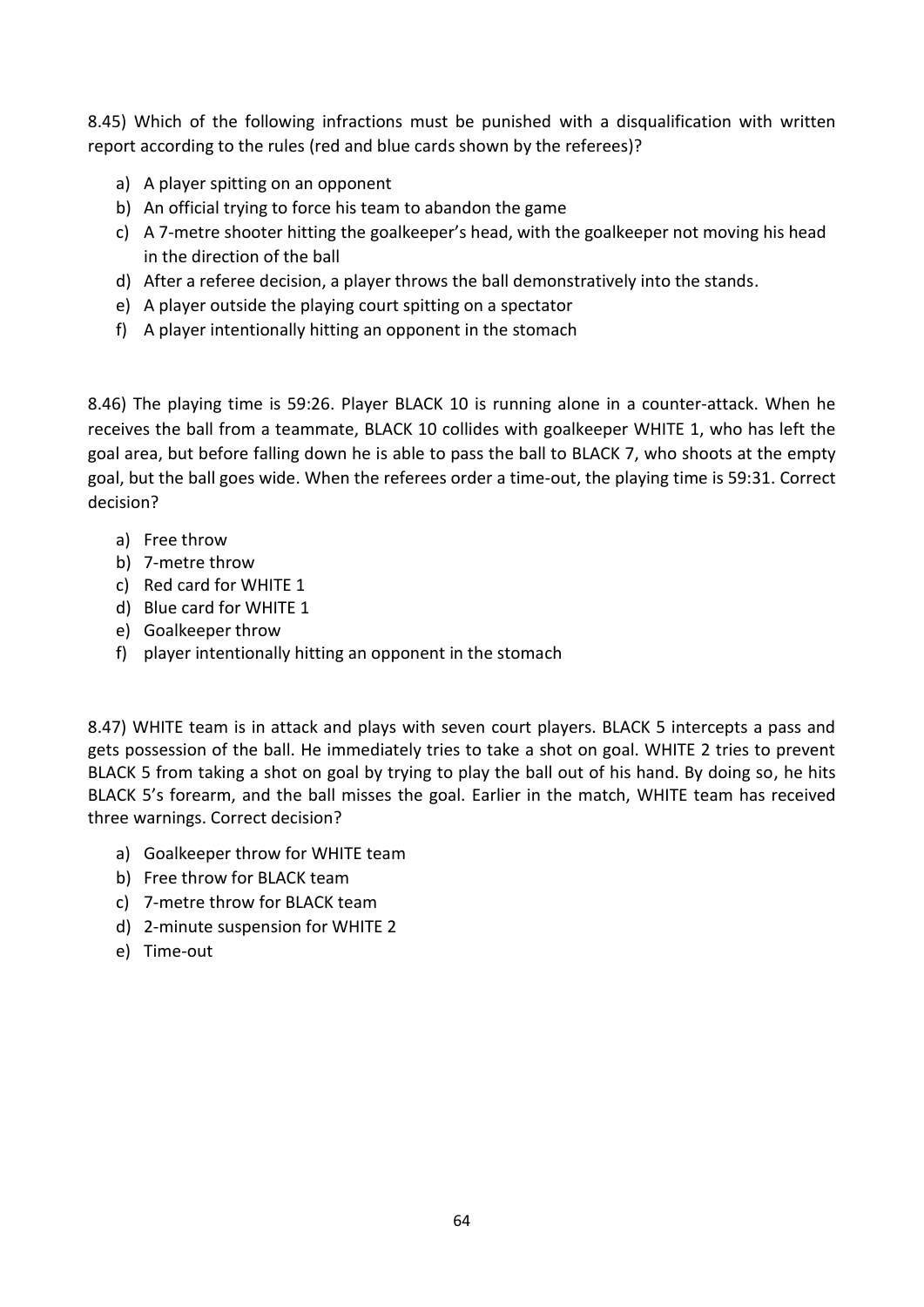8.48) WHITE team is in attack and plays with seven court players. BLACK 5 intercepts a pass and gets possession of the ball. He immediately tries to take a shot on goal. WHITE 2 tries to prevent BLACK 5 from taking a shot on goal by pulling him down. The ball misses the goal. Correct decision?

- a) Goalkeeper throw for WHITE team
- b) Free throw for BLACK team
- c) 7-metre throw for BLACK team
- d) 2-minute suspension for WHITE 2
- e) Time-out

8.49) WHITE team is in attack and plays with seven court players. WHITE 4 takes a shot on goal, but the ball is saved by goalkeeper BLACK 1. BLACK 1 passes the ball to BLACK 9. Just as goalkeeper WHITE 12 enters his goal area, BLACK 9 tries to take a shot on goal, but he is prevented by a foul from WHITE 2. The ball passes the outer goal line. Correct decision?

- a) Goalkeeper throw for WHITE team
- b) Free throw for BLACK team
- c) 7-metre throw for BLACK team

8.50) WHITE team is in attack and plays with seven court players. WHITE 4 takes a shot on goal, but the ball is saved by goalkeeper BLACK 1, who is standing with the ball in his goal area ready to execute the goalkeeper throw. At that moment, the delegate interrupts the game because of a faulty substitution, as goalkeeper WHITE 1 entered the court before WHITE 7 has left it. Correct decision?

- a) Goalkeeper throw for BLACK team after whistle signal
- b) Time-out
- c) Free throw for BLACK team
- d) 7-metre throw for BLACK team
- e) 2-minute suspension for WHITE 1
- f) 2-minute suspension for WHITE 7

8.51) WHITE team is in attack and plays with seven court players. WHITE 4 takes a shot on goal, but the ball is saved by goalkeeper BLACK 12. BLACK 12 passes the ball to BLACK 9. BLACK 9 takes a shot on goal. Court player WHITE 10 enters his own goal area and manages to save the ball. The ball passes the outer goal line. Correct decision?

- a) Throw-in for BLACK team
- b) Free throw for BLACK team
- c) 7-metre throw for BLACK team
- d) Progressive punishment for WHITE 10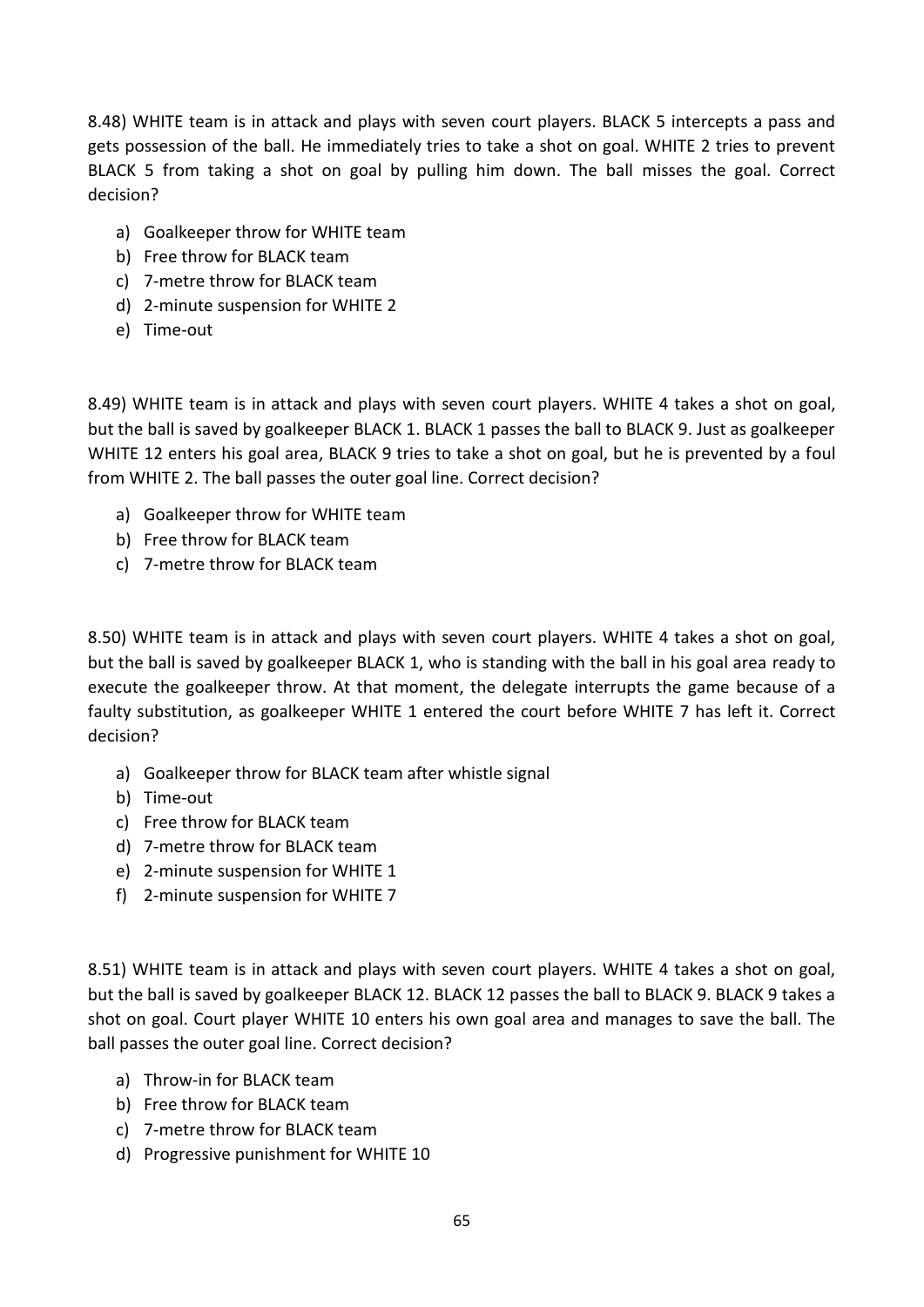8.52) WHITE team is in attack and plays with seven court players. WHITE 6 takes a shot on goal, but the ball is saved by goalkeeper BLACK 1. BLACK 1 immediately tries to score in the empty goal, but he misses the goal, and the ball passes the outer goal line. Correct decision?

- a) Goalkeeper throw for WHITE team
- b) The goalkeeper throw may be executed by any player on the court from WHITE team to keep the flow in the game.
- c) WHITE team has to make a substitution to get a goalkeeper on the court to execute the goalkeeper throw.
- d) Time-out is obligatory

8.53) BLACK team is playing with seven court players. BLACK 5 takes a shot on goal, but the shot is saved by goalkeeper WHITE 1. WHITE 1 tries to score in the empty goal. At the same time, goalkeeper BLACK 12 makes a faulty substitution, as he runs onto the court before BLACK 7 has left it. The delegate immediately interrupts the game with a whistle signal. Just after the whistle signal from the delegate, the ball crosses the outer goal line of BLACK team. Correct decision?

- a) 2-minute suspension for BLACK 12
- b) 2-minute suspension for BLACK 7
- c) Free throw for WHITE team
- d) 7-metre throw for WHITE team
- e) Goalkeeper throw for BLACK team

8.54) BLACK team is playing with seven court players. BLACK 6 takes a shot on goal, but the shot is saved by goalkeeper WHITE 1. WHITE 1 tries to score in the empty goal. At the same time, goalkeeper BLACK 12 makes a faulty substitution, as he runs onto the court before BLACK 7 has left it. The delegate immediately interrupts the game with a whistle signal. Just after the whistle signal from the delegate, the ball crosses the goal line into the goal of BLACK team. Correct decision?

- a) 2-minute suspension for BLACK 12
- b) 2-minute suspension for BLACK 7
- c) Free throw for WHITE team
- d) 7-metre throw for WHITE team
- e) Goal for WHITE team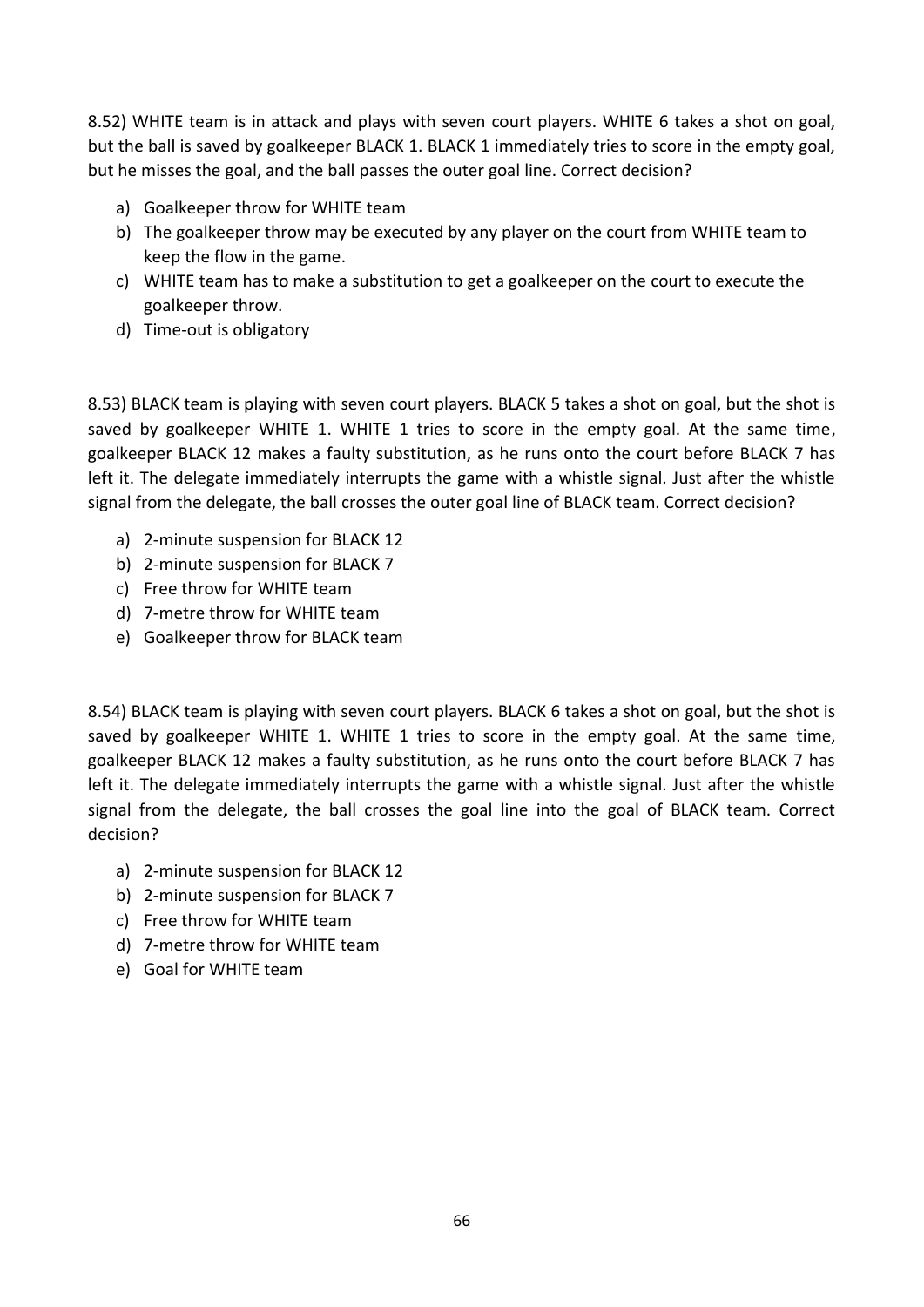8.55) BLACK team is playing with seven court players. WHITE 9 intercepts the ball and manages to score in the empty goal. The ball gets to rest in the goal area. Correct decision?

- a) Goal and throw-off for BLACK team
- b) Time-out
- c) A goalkeeper must enter the court under a correct substitution to get the ball in the goal area.
- d) The ball may be picked up by any court player from BLACK team.

8.56) The score is 27:27 with six seconds left in the match. WHITE team is in attack. WHITE 7 tries to pass the ball to pivot WHITE 3. BLACK 7 intercepts the ball. At that moment he is pulled down by WHITE 3. One second later the final signal from the public clock sounds to end the game. Correct decision?

- a) The game is over.
- b) Free throw for BLACK team
- c) 7-metre throw for BLACK team
- d) 2-minute suspension for WHITE 3
- e) Disqualification for WHITE 3 (red card shown by the referees)
- f) Disqualification of WHITE 3 with written report (red and blue cards shown by the referees)

8.57) The score is 27:27 with ten seconds left in the match. WHITE team is in attack. BLACK 5 intercepts a pass and starts a counter-attack. A moment later he is attacked from behind by WHITE 11, who pushes him in a dangerous way, so that he loses body control. Before the referee whistles for the infraction, the final signal from the public clock sounds. Correct decision?

- a) The game is over.
- b) Free throw for BLACK team
- c) 7-metre throw for BLACK team
- d) 2-minute suspension for WHITE 11
- e) Disqualification for WHITE 11 (red card shown by the referees)
- f) Disqualification of WHITE 11 with written report (red and blue cards shown by the referees)

8.58) BLACK 10 is in possession of the ball. The time is 59:27 when he executes a jump shot. WHITE 2 pushes him so hard in the chest that he completely loses body control. He falls with the ball to the floor. The referee whistles, and the clock is stopped at 59:31. Correct decision?

- a) Free throw for BLACK team
- b) 7-metre throw for BLACK team
- c) 2-minute suspension for WHITE 2
- d) Disqualification for WHITE 2 (red card shown by the referees)
- e) Time-out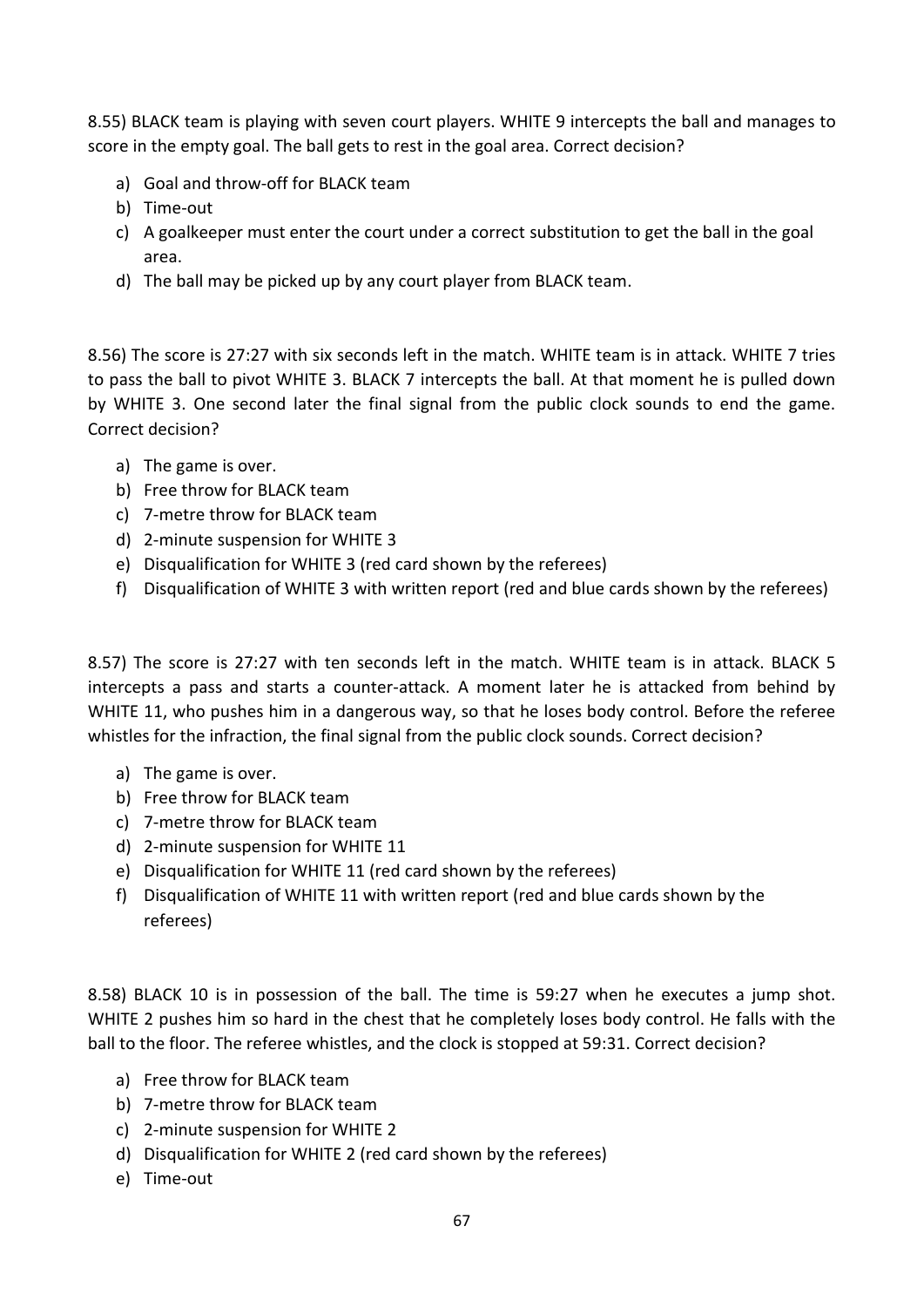8.59) With 15 second left in the game, BLACK team is in possession of the ball. The referees give a free throw for BLACK team at the centre line. Before BLACK 7 is able to execute the free throw, he is blocked by WHITE 2. Correct decision?

- a) Time-out
- b) Correction and a new free throw for BLACK team after whistle signal
- c) 7-metre throw for BLACK team
- d) 2-minute suspension for WHITE 2
- e) Disqualification for WHITE 2 (red card shown by the referees)
- f) Disqualification of WHITE 2 with written report (red and blue cards shown by the referees)

8.60) BLACK team is in attack. The referees give a free throw for BLACK team at the free-throw line with three seconds left in the match. BLACK 10 is in a correct position and ready to execute the free throw directly on the goal, but player WHITE 5, who is standing one metre from BLACK 10, blocks the shot on goal. Then the final signal sounds. Correct decision?

- a) 7-metre throw for BLACK team
- b) 2-minute suspension for WHITE 5
- c) Disqualification for WHITE 5 (red card shown by the referees)
- d) Free throw for BLACK team after whistle signal

8.61) BLACK team is in attack. The referees give a free throw for BLACK team at the free-throw line with three seconds left in the match. Player BLACK 10 is in a correct position to execute the free throw directly on the goal, but before he can take the shot, he is prevented by WHITE 5, who moves into a distance of one metre moving his arms and jumping in front of BLACK 10. Then the final signal sounds. Correct decision?

- a) 2-minute suspension for WHITE 5
- b) Disqualification for WHITE 5 (red card shown by the referees)
- c) Free throw for BLACK team
- d) 7-metre throw for BLACK team

8.62) With 19 seconds left in the match WHITE 2 is trying to break through, but the referees whistle steps against WHITE 2. After the whistle from the referees, WHITE 2 takes a shot on goal. The ball is grabbed by goalkeeper BLACK 12, and he is ready to start a counter-attack. Correct decision?

- a) Play on
- b) Time-out
- c) 2-minute suspension for WHITE 2
- d) Disqualification for WHITE 2 (red card shown by the referees)
- e) Free throw for BLACK team
- f) 7-metre throw for BLACK team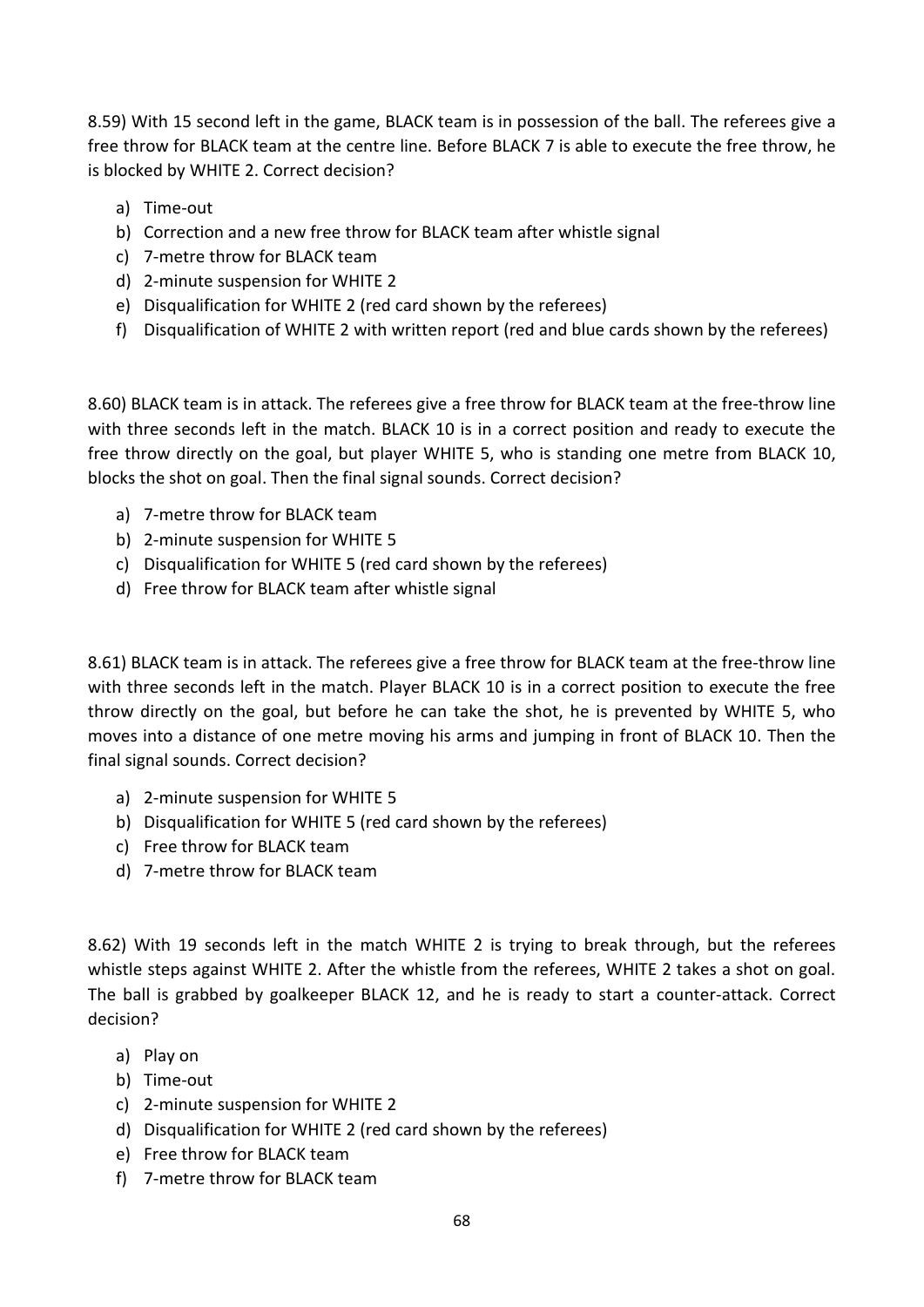8.63) The score is 28:26 for WHITE team. With 25 seconds left in the match, BLACK team score a goal. Goalkeeper WHITE 12 kicks the ball away on purpose, so that it ends up in the spectators' seats. It is clear that he kicks the ball with the intention of delaying the game, so that the throw-off cannot be executed immediately. What is the correct decision?

- a) Time-out
- b) Throw-off for WHITE team
- c) Free throw for BLACK team
- d) 7-metre throw for BLACK team
- e) 2-minute suspension for WHITE 12
- f) Disqualification for WHITE 12 (red card shown by the referees)
- g) Disqualification for WHITE 12 with written report (red and blue cards shown by the referees)

8.64) The score is 25:25 with 3 seconds left in the match. WHITE team are in attack. BLACK 5 causes a free throw for WHITE 2 at the free-throw line. Shortly after, the final signal sounds. The referees whistle for the execution of the free throw after the final signal. Before the ball has left the hand of the thrower, BLACK 6 steps forward and blocks the ball standing too close. What is the correct decision?

- a) The game is over.
- b) The free throw must be retaken.
- c) 7-metre throw for WHITE team
- d) 2-minute suspension for BLACK 6
- e) Disqualification for BLACK 6 (red card shown by the referees)

8.65) WHITE team are playing without a goalkeeper and with 7 field players. BLACK 5 intercepts a pass and runs with the ball in the direction of the empty goal of WHITE team. Goalkeeper WHITE 12 enters the court under a correct substitution and runs in the same direction as BLACK 5. Just as BLACK 5 takes a shot on goal, goalkeeper WHITE 12 pushes BLACK 5 from the side, so that he partly loses body control and his shot misses the goal. What is the correct decision?

- a) Free throw for BLACK team
- b) 7-metre throw for BLACK team
- c) Time-out
- d) 2-minute suspension for WHITE 12
- e) Disqualification for WHITE 12 (red card shown by the referees)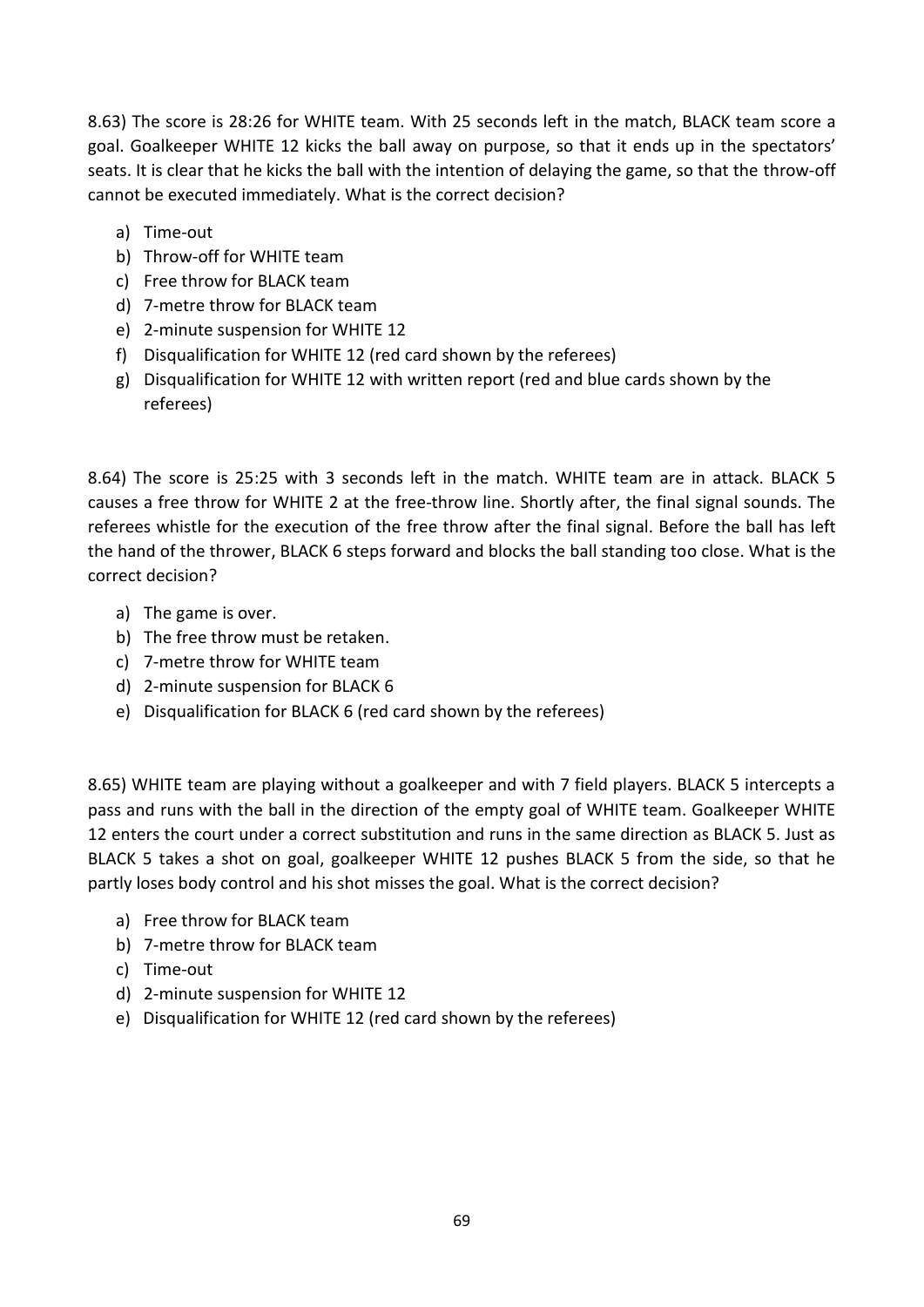8.66) The score is 26:26 with 4 seconds left in the match. WHITE team are in attack. A free throw is caused for WHITE 4. WHITE 4 immediately executes the free throw. The ball is actively blocked by BLACK 5, who is standing too close. At the same time, the final signal sounds. What is the correct decision?

- a) The free throw must be retaken.
- b) 7-metre throw for WHITE team
- c) 2-minute suspension for BLACK 5
- d) Disqualification for BLACK 5 (red card shown by the referees)

8.67) The score is 26:26 with 4 seconds left in the match. WHITE team are in attack. BLACK 5 causes a free throw for WHITE 6. BLACK 5 immediately moves back to the correct distance. WHITE 6 executes the free throw, and the ball hits BLACK 5, who does not take an active action. The ball rebounds back to WHITE 6. At the same time, the final signal sounds. What is the correct decision?

- a) No further action. The match is over
- b) The free throw must be retaken.
- c) 7-metre throw for WHITE team
- d) 2-minute suspension for BLACK 5
- e) Disqualification for BLACK 5

8.68) The score is 29:29 with 20 seconds left in the match. Goalkeeper WHITE 12 saves a shot on goal, and the ball crosses the outer goal line. The referees decide on goalkeeper throw for WHITE team. WHITE 12 wants to quickly execute the goalkeeper throw. BLACK 2 runs into the goal area and delays the execution of the throw. What is the correct decision?

- a) Time-out
- b) Goalkeeper throw for WHITE team after whistle signal
- c) Free throw for WHITE team after whistle signal
- d) 7-metre throw for WHITE team
- e) 2-minute suspension for BLACK 2
- f) Disqualification for BLACK 2 (red card shown by the referees)
- g) Disqualification for BLACK 2 with written report (red and blue cards shown by the referees)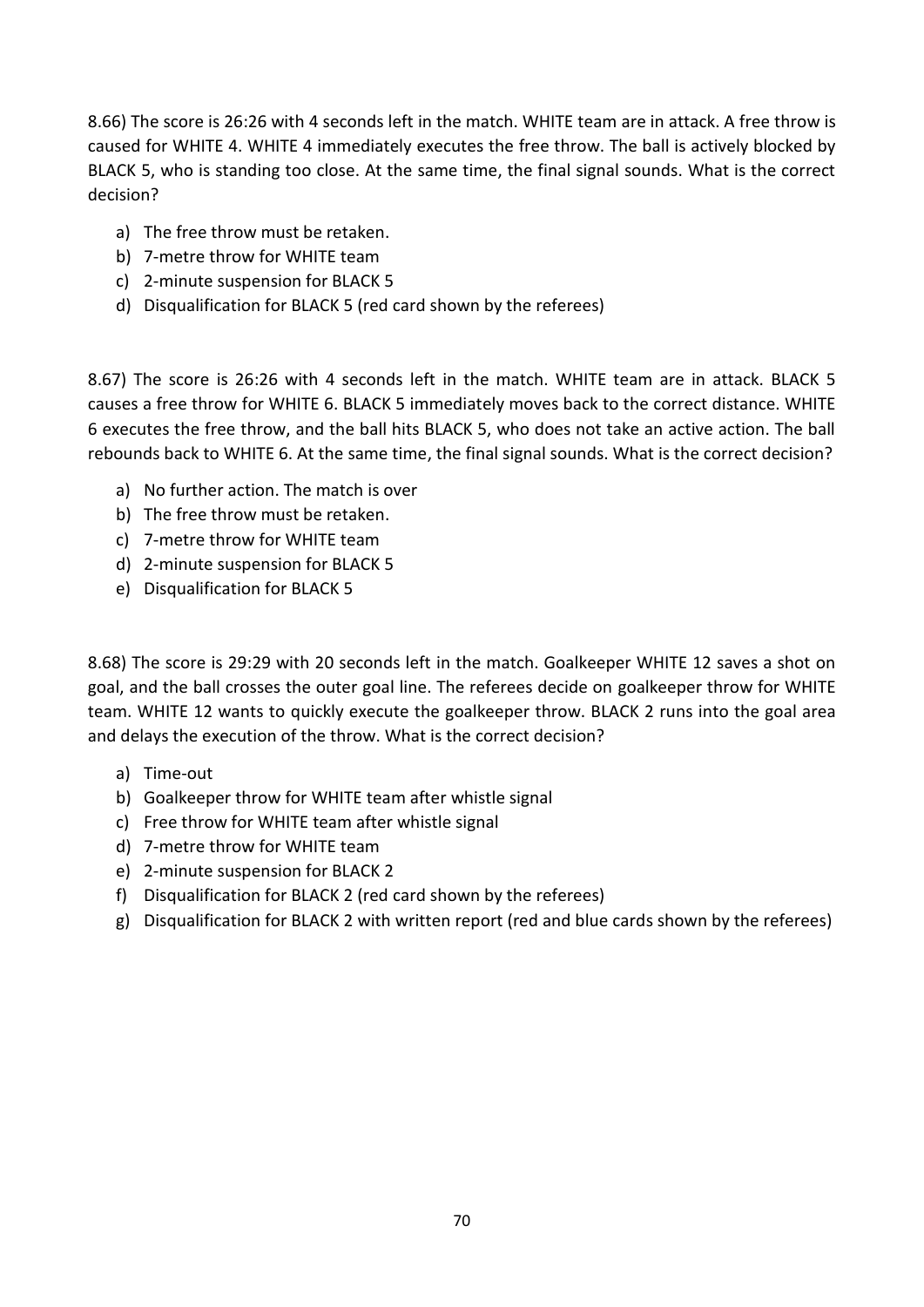8.69) The score is 29:29 with 20 seconds left in the match. Goalkeeper WHITE 12 saves a shot on goal, and the ball crosses the outer goal line. The referees decide on goalkeeper throw for WHITE team. WHITE 12 gets ready to execute the goalkeeper throw. Before the ball has left his hand, a whistle signal sounds from the timekeeper because of a faulty substitution made by BLACK team. BLACK 3 has entered the court before BLACK 11 has left it. What is the correct decision?

- a) Time-out
- b) Goalkeeper throw for WHITE team after whistle signal
- c) Free throw for WHITE team at the substitution area of BLACK team
- d) 7-metre throw for WHITE team
- e) 2-minute suspension for BLACK 3
- f) Disqualification for BLACK 3 (red card shown by the referees)

8.70) The score is 29:29 with 20 seconds left in the match. Goalkeeper WHITE 12 saves a shot on goal, and the ball crosses the outer goal line. The referees decide on goalkeeper throw for WHITE team. WHITE 12 executes the throw as a pass to WHITE 9, who is standing just outside the goal area. Before the ball has crossed the goal-area line, a whistle signal sounds from the timekeeper because of a faulty substitution made by BLACK team. BLACK 3 has entered the court before BLACK 11 has left it. What is the correct decision?

- a) Time-out
- b) Free throw for WHITE team at the substitution area of BLACK team
- c) 7-metre throw for WHITE team
- d) 2-minute suspension for BLACK 3
- e) Disqualification for BLACK 3 (red card shown by the referees)

8.71) The score is 29:29 with 10 seconds left in the match. WHITE team are in a counter-attack. BLACK 10 attacks WHITE 9 in a way that is dangerous to his health. Before falling, WHITE 9 plays the ball to WHITE 11. WHITE 11 takes a shot on goal, but the ball is saved by goalkeeper BLACK 12. What is the correct decision?

- a) 2-minute suspension for BLACK 10
- b) Disqualification for BLACK 10 (red card shown by the referees)
- c) Goalkeeper throw for BLACK team
- d) Free throw for WHITE team
- e) 7-metre throw for WHITE team
- f) Time-out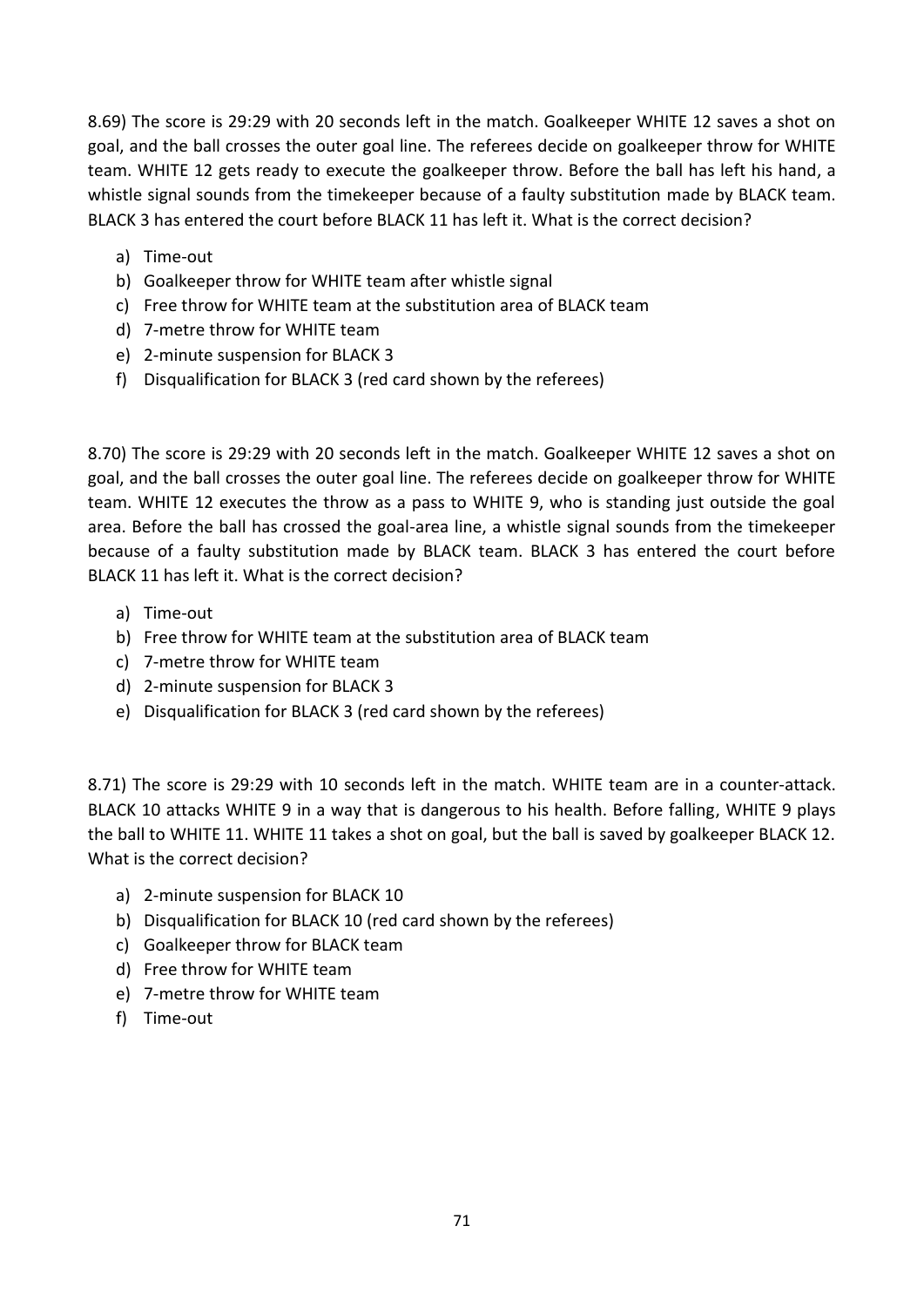8.72) The score is 29:29 with 10 seconds left in the match. WHITE team are in a counter-attack. BLACK 10 attacks WHITE 9 in a way that is dangerous to his health. Before falling, WHITE 9 plays the ball to WHITE 11. WHITE 11 scores a goal. What is the correct decision?

- a) 2-minute suspension for BLACK 10
- b) Disqualification for BLACK 10 (red card shown by the referees)
- c) Goal for WHITE team
- d) Free throw for WHITE team
- e) 7-metre throw for WHITE team
- f) Time-out

8.73) The score is 29:29 with 10 seconds left in the match. WHITE team are in a counter-attack. BLACK 10 attacks WHITE 9 in a way that is dangerous to his health. Before falling, WHITE 9 plays the ball to WHITE 11. WHITE 11 plays the ball to WHITE 4. What is the correct decision?

- a) 2-minute suspension for BLACK 10
- b) Disqualification for BLACK 10 (red card shown by the referees)
- c) Referee whistles after the pass from WHITE 11 to WHITE 4
- d) Free throw for WHITE team
- e) 7-metre throw for WHITE team
- f) Time out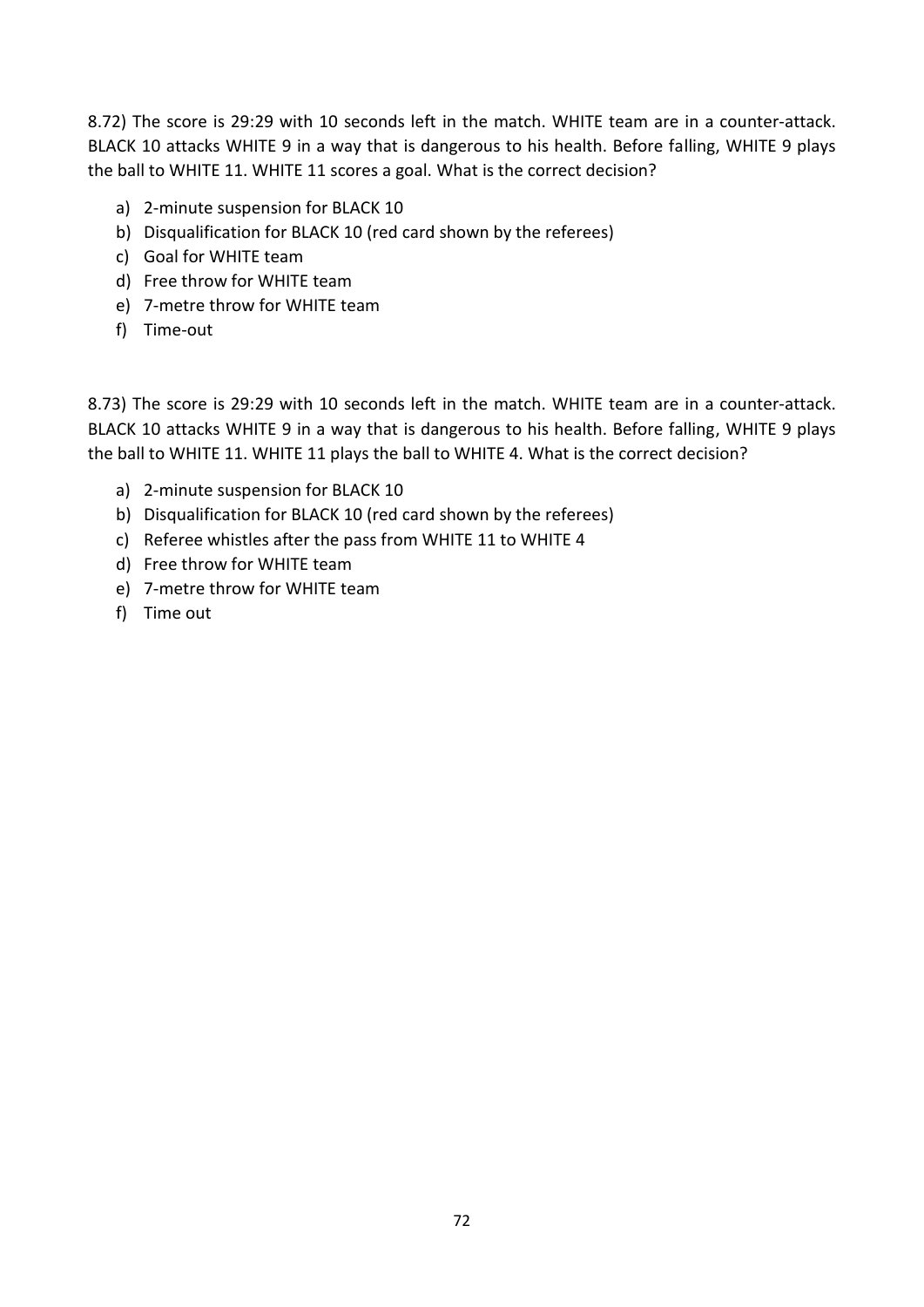9.1) WHITE 7 is standing in the centre of defence, when BLACK 3 tries to play a bounce pass. WHITE 7 tries to stop the ball with his foot. It is not the first time he does this. The ball hits his foot and bounces into the goal of WHITE team. Correct decision?

- a) Free throw for BLACK team
- b) Goal for BLACK team
- c) 7-metre throw for BLACK team
- d) Progressive punishment against WHITE 7

9.2) A shot by WHITE 5 bounces back from the goalpost of BLACK team. It deflects off the foot of BLACK 3, who is standing in the playing area, into the goal of BLACK team. Correct decision?

- a) Free throw for WHITE team
- b) Goal for WHITE team
- c) 7-metre throw for WHITE team
- d) Goalkeeper throw for BLACK team

9.3) The ball has been stopped by goalkeeper WHITE 1 and bounces back from defender WHITE 3's back, who is standing two metres inside the goal area, into the goal of WHITE team. Correct decision?

- a) Free throw for BLACK team
- b) 7-metre throw for BLACK team
- c) Progressive punishment against WHITE 3
- d) Goal for BLACK team

9.4) Goalkeeper WHITE 1 holds the ball for four seconds in a position where three quarters of the ball have already passed the goal line. Correct decision?

- a) Goal for BLACK team
- b) Free throw for BLACK team
- c) Goalkeeper throw for WHITE team

9.5) WHITE 3 enters his team's goal area and tries to stop a shot with his foot, but the ball deflects off his foot into the goal of WHITE team. Correct decision?

- a) Free throw for BLACK team
- b) 7-metre throw for BLACK team
- c) Goal for BLACK team
- d) Goalkeeper throw for WHITE team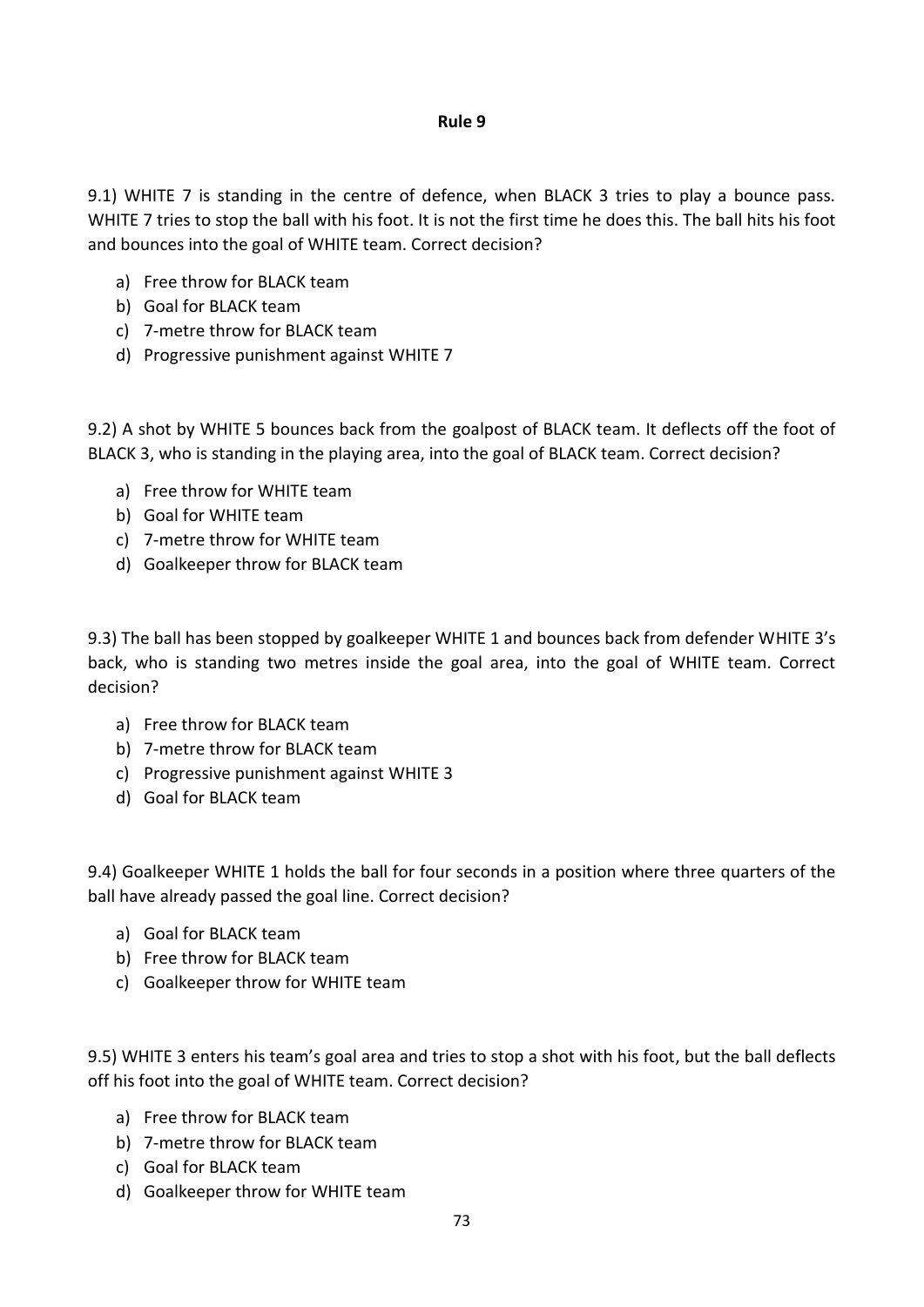9.6) WHITE 11 takes a lob shot over goalkeeper BLACK 1, who is standing far in front of the goal. Just before the ball crosses the goal line, the manager of BLACK team, who has been sitting in the first spectators' row behind the goal and is not listed on the score sheet, pushes the ball away. Correct decision?

- a) 7-metre throw for WHITE team
- b) Goal for WHITE team
- c) Disqualification of BLACK team's manager with written report (red and blue cards shown by the referees)
- d) Written report

9.7) The score is 25:25 with two seconds to play in the match. An official of WHITE team (home team), who is not listed on the score sheet, intercepts the ball, which is flying high in the direction of the empty goal. This action spoils a goal for BLACK team. Immediately after this action, the final signal sounds. Correct decision?

- a) The final score is 25:25.
- b) 7-metre throw for BLACK team
- c) The final score is 25:26.
- d) Disqualification of the official with written report (red and blue cards shown by the referees)
- e) Written report

9.8) BLACK 9 takes a 7-metre throw and scores. WHITE team immediately takes a fast throw-off after the referee's whistle. After two passes, WHITE 4 scores a goal. At this moment, the timekeeper whistles and informs that BLACK 9, who has returned to the bench in the meantime, had 20 seconds left of a 2-minute suspension at the time of the 7-metre throw. Correct decision?

- a) 7-metre throw for BLACK team must be repeated
- b) BLACK 9 receives additional suspension
- c) Both goals are valid.
- d) Both goals are invalid.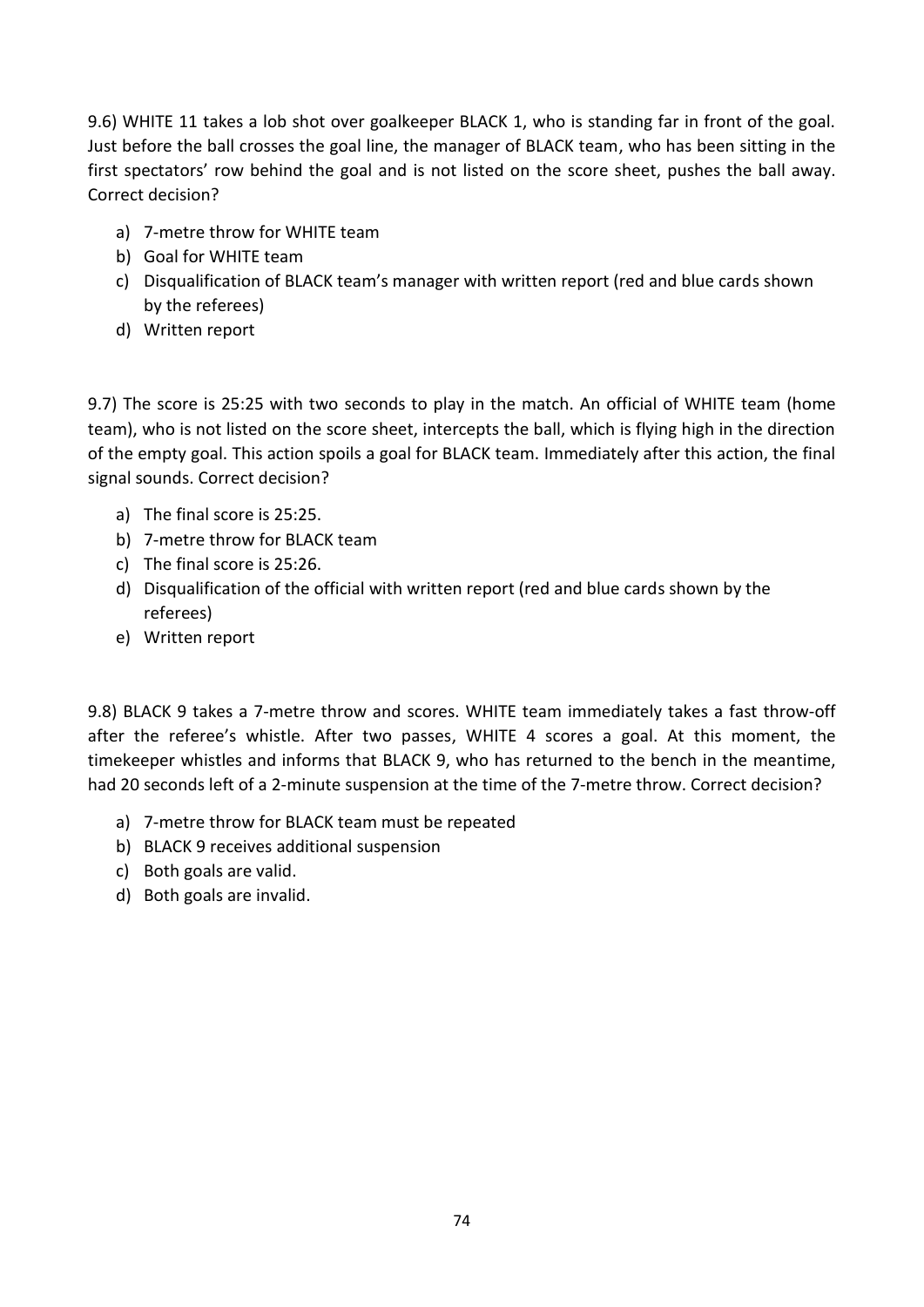9.9) Just before the end of the match, when the result is 22:21 for his team, WHITE 5 has correctly executed a throw-off. The ball goes back in the direction of the goal of WHITE team. Goalkeeper WHITE 1 does not touch the ball, as he is in his goal area. The ball goes into the goal. The teammates of WHITE 5 had crossed the centre line after the referee's whistle, but before the ball was played, running in the direction of the goal of BLACK team. Correct decision?

- a) Goal for BLACK team
- b) Free throw for BLACK team
- c) Repetition of the throw-off after whistle signal
- d) Personal punishment for WHITE 5
- e) Time-out

9.10) WHITE 9 tries to stop a low shot with his lower leg. In doing so he deflects the ball, which goes into his own goal. This is the second time that he tries to stop a shot with his leg. Correct decision?

- a) Goal for BLACK team
- b) Free throw for BLACK team
- c) Progressive punishment for WHITE 9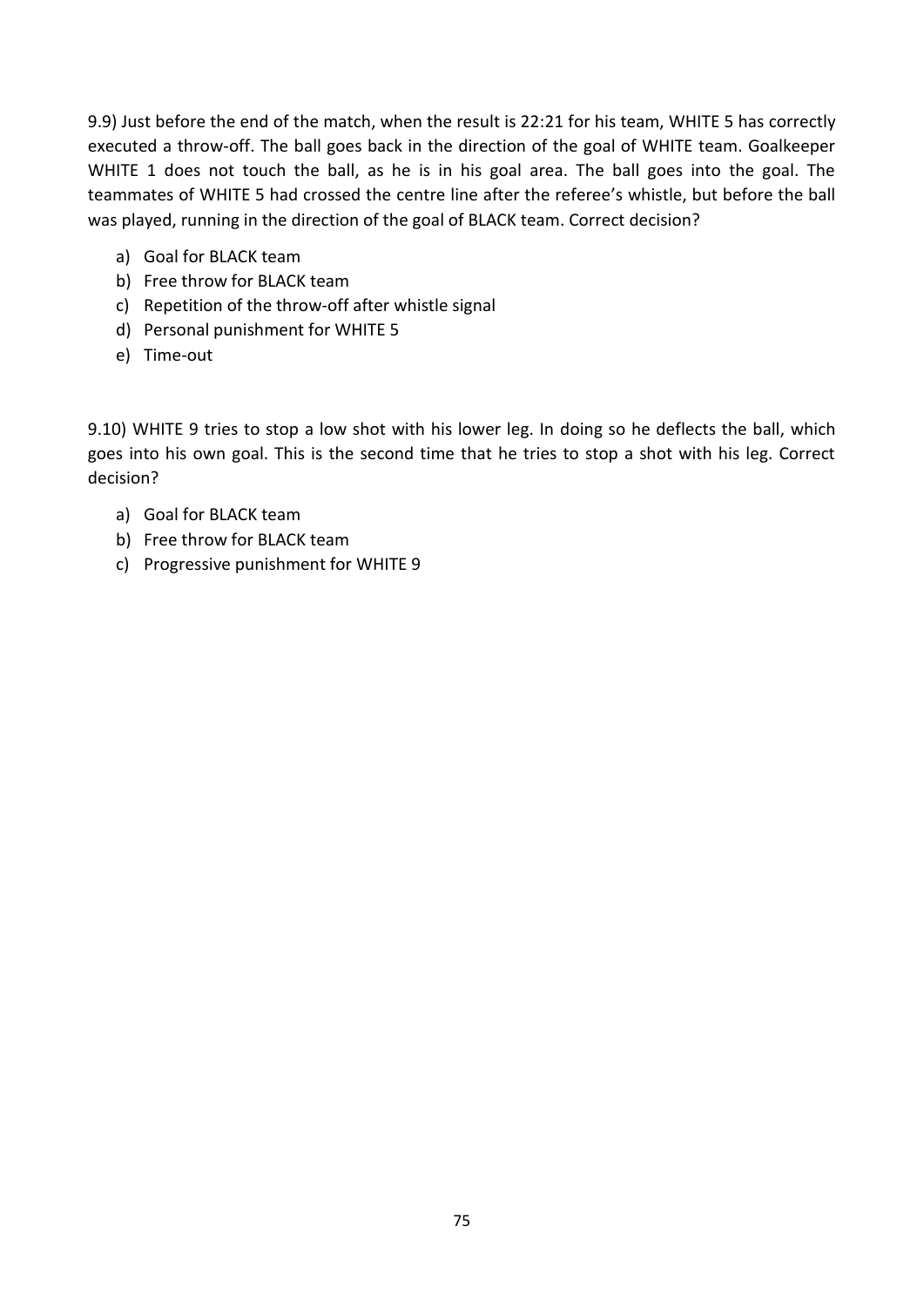10.1) WHITE team wins the coin toss and decides to start with the ball. The representative of BLACK team wants to change ends. Correct decision?

- a) Change ends
- b) Change ends if WHITE team agrees
- c) Repeat coin toss
- d) Do not change ends

10.2) WHITE team win the coin toss and want to change ends. BLACK team want WHITE team to take the throw-off. Correct decision?

- a) Throw-off by WHITE team
- b) Change ends and throw-off by BLACK team
- c) Repeat coin toss
- d) The team representatives must come to an agreement.

10.3) From where can the throw-off be executed?

- a) Up to 3 metres behind the centre line in the team's own half
- b) Up to 3 metres across the centre line on the opponent's half of the court
- c) At the centre of the court with one foot on the centre line and the other foot on or behind the line, with a sideways tolerance of about 1.5 metres

10.4) The score is 15:15, and just before the end of the game, BLACK team score to make it 15:16. WHITE team want to quickly take the throw-off. The player with the ball stands at the centre of the court with one foot in front of the centre line and one foot behind the line. Correct decision?

- a) Correction; then whistle signal for executing the throw-off
- b) Position is correct; whistle signal for executing the throw-off
- c) Time-out; correction; whistle signal for executing the throw-off

10.5) WHITE team is about to execute a throw-off. Goalkeeper BLACK 1 is not yet in his goal area. The court referee still whistles for the match to begin, and WHITE 9 immediately scores a goal. Correct decision?

- a) Free throw for WHITE team from the centre line
- b) Repeat the throw-off
- c) Goal for WHITE team
- d) Free throw for BLACK team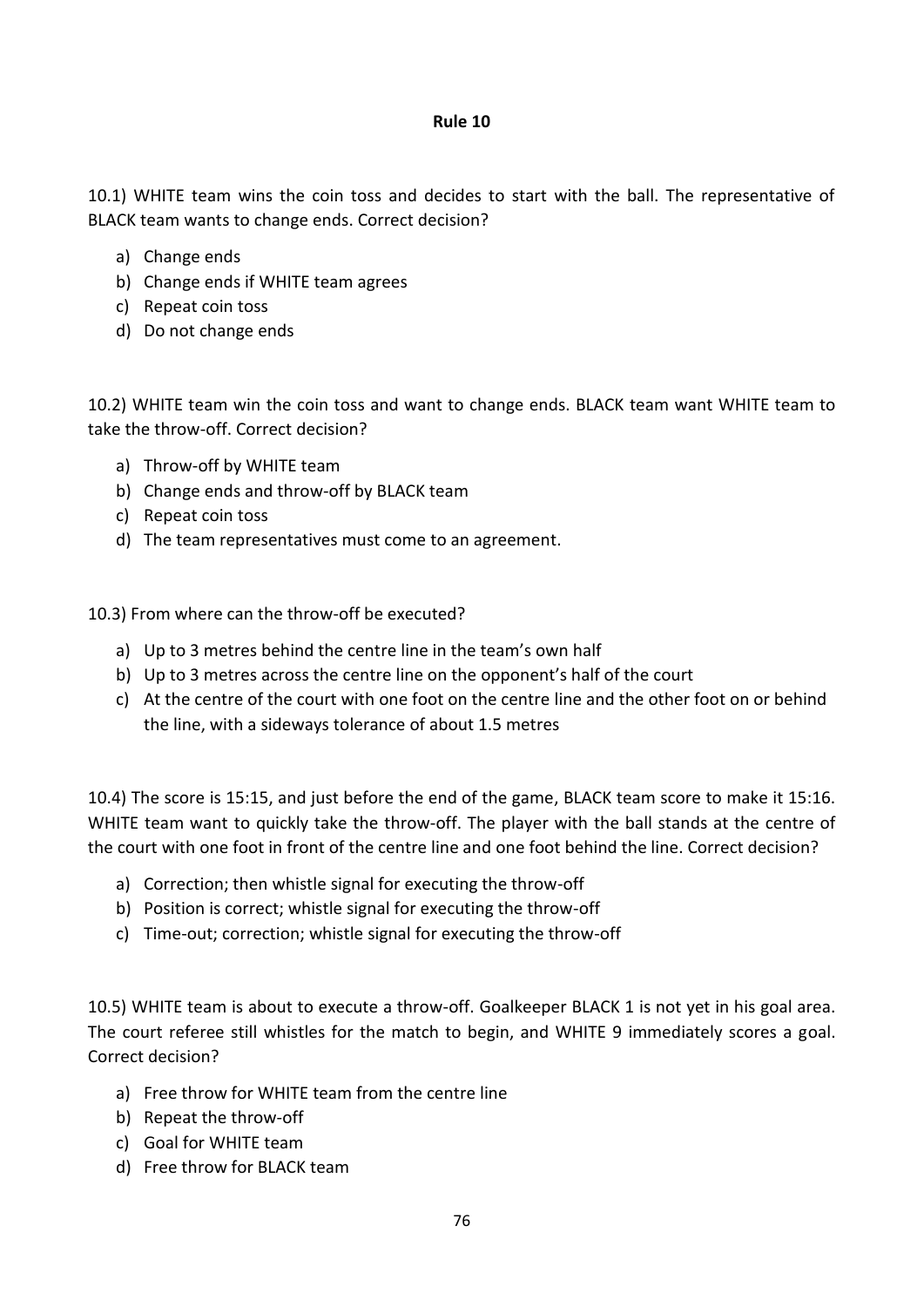10.6) Which of the following statements about the throw-off are correct?

- a) The throw-off must be taken from the centre of the court within three seconds after the whistle signal and must be thrown into the opponents' half of the court.
- b) A goal against the opponents can be scored directly from a throw-off.
- c) Illegal positions of the defending team must be corrected.
- d) If the thrower dribbles the ball after the whistle signal for executing the throw-off, then a free throw must be given to the opponents.
- e) The teammates of the thrower are allowed to cross the centre line, before the throw has been taken.

10.7) BLACK 6 stands for a throw-off in the centre of the court with one foot on the centre line and one foot in his team's half of the court. The referee whistles. Before the ball has left his hand, the thrower runs over the centre line. At the time of the whistle, there were still players from WHITE team in BLACK team's half of the court. Correct decision?

- a) Game continues without interruption
- b) Free throw for WHITE team
- c) Correction of the positions of WHITE team and repeated throw-off after whistle signal
- d) Correction of the position of BLACK 6 and repeated throw-off after whistle signal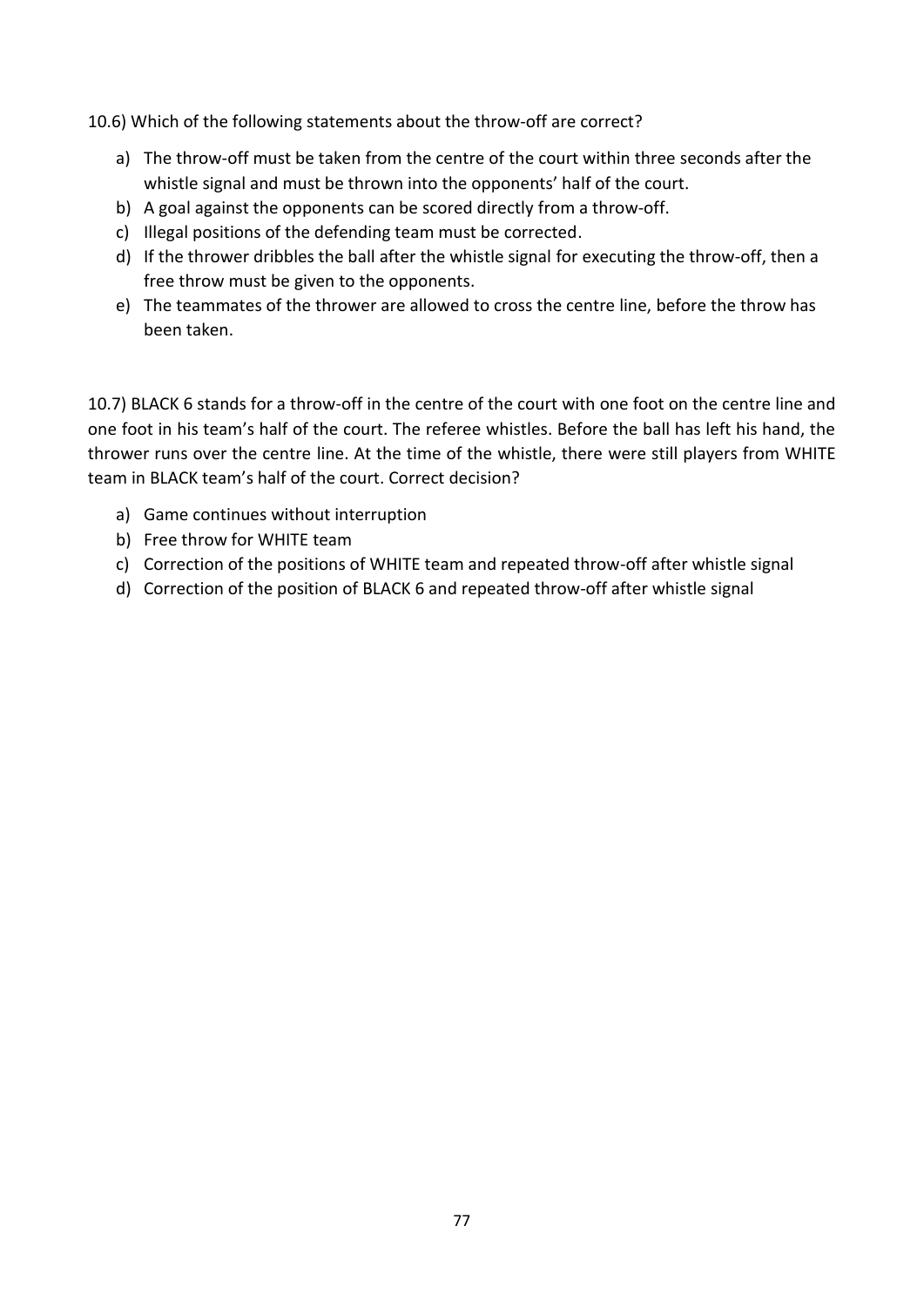11.1) WHITE 3 is executing a throw-in from a position two metres outside the sideline. Correct decision?

- a) No decision required, as this is allowed
- b) Free throw for BLACK team
- c) Repeat the throw-in without whistle signal
- d) Repeat the throw-in after whistle signal

11.2) BLACK 4 stands with one foot on the sideline and the other foot in the playing area. He executes a throw-in and scores a goal directly. Correct decision?

- a) Goal for BLACK team
- b) Repeat the throw-in for BLACK team after whistle signal
- c) Free throw for WHITE team
- d) Goalkeeper throw for WHITE team

11.3) WHITE 6 executes a throw-in standing with one foot inside the court and the other foot one metre outside the sideline. He throws the ball into the goal of BLACK team. Correct decision?

- a) Repeated throw-in for WHITE team after whistle signal
- b) Free throw for BLACK team
- c) Goal for WHITE team
- d) Goalkeeper throw for BLACK team

11.4) WHITE 11 takes a shot on goal. The ball rebounds from the crossbar and hits equipment, which hangs from the ceiling over the goal area of BLACK team. From there the ball falls down into the arms of goalkeeper BLACK 1. Correct decision?

- a) Goalkeeper throw for BLACK team
- b) Throw-in for BLACK team
- c) Free throw for BLACK team after whistle signal
- d) Throw-in for BLACK team after whistle signal
- e) Mandatory time-out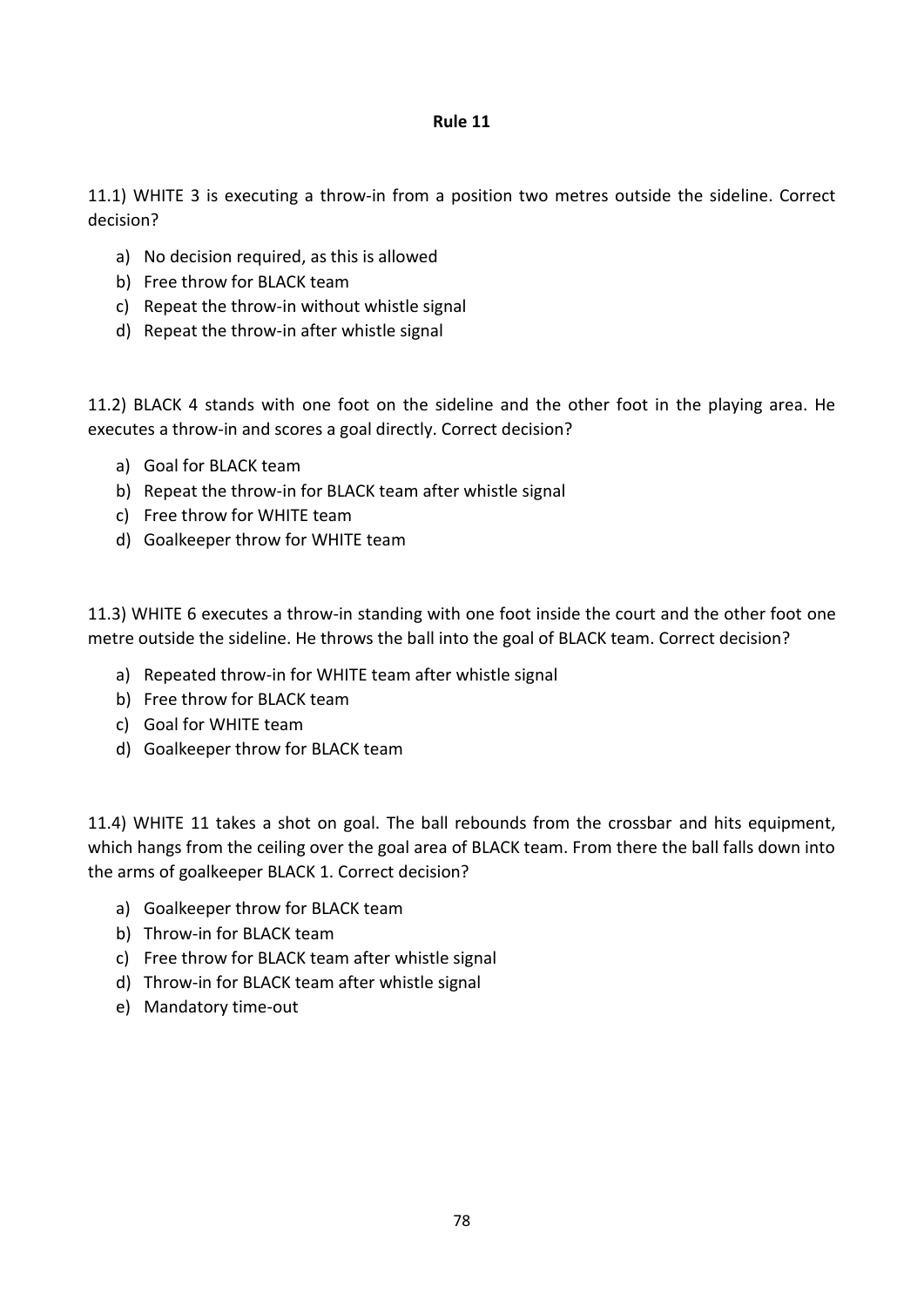11.5) During the execution of throws following an interruption of the game, when is the defending team allowed to be closer than 3 metres from the ball?

- a) As soon as the referee has given the signal for the execution of the throw
- b) When the ball has left the hand of the player executing the throw
- c) In case of a free throw or throw-in, when the players are positioned at their own goal-area line

11.6) WHITE 5 fails to catch a pass. He runs after the ball and stops it before it crosses the sideline, but he himself cannot avoid crossing the sideline afterwards. Correct decision?

- a) Game continues without interruption
- b) Free throw for BLACK team
- c) Throw-in for BLACK team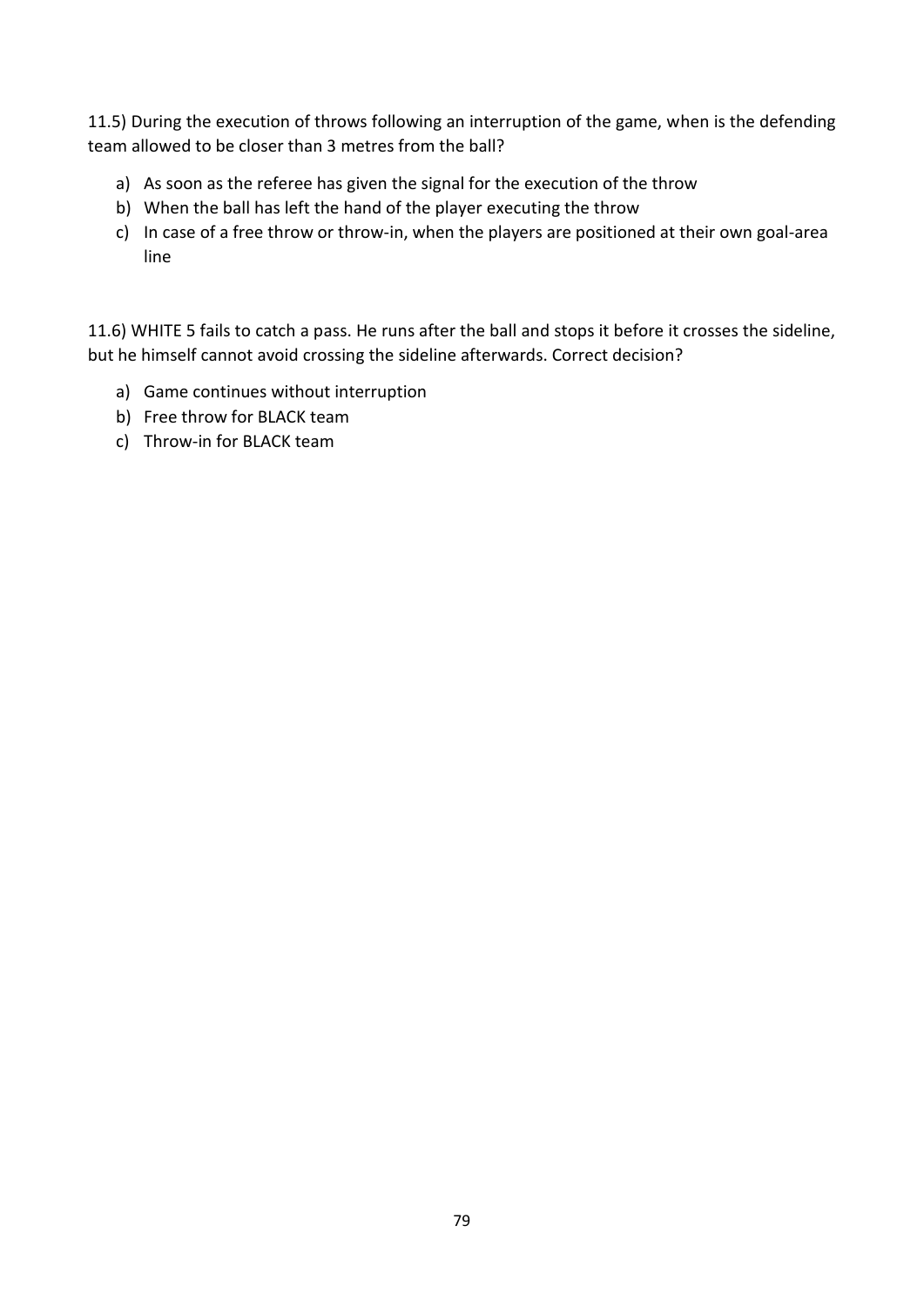12.1) While executing a goalkeeper throw, goalkeeper WHITE 1 touches his goal-area line with one foot. Correct decision?

- a) Goalkeeper throw is to be retaken after whistle signal
- b) Free throw for BLACK team
- c) Let the game continue without interruption

12.2) After the whistle for the execution of a 7-metre throw, goalkeeper WHITE 12 steps on the goalkeeper's restraining line with one foot. The 7-metre throw goes over the crossbar. Correct decision?

- a) 7-metre throw is to be retaken after whistle signal
- b) Since there is no goal, the game continues with a goalkeeper throw.
- c) The position of the goalkeeper is correct.

12.3) Goalkeeper WHITE 1 stops a shot and dives for the ball, which rolls in the goal area towards the playing area. BLACK 7 is unmarked and ready to pick up the ball. At the very last moment, WHITE 1 uses his hand to hit the ball over the outer goal line. Correct decision?

- a) Free throw for BLACK team
- b) Throw-in for BLACK team
- c) Goalkeeper throw for WHITE team
- d) Free throw for WHITE team

12.4) While executing a goalkeeper throw, goalkeeper WHITE 12 drops the ball. The ball hits his foot. From there the ball crosses the goal-area line into the playing area. WHITE 12 runs after the ball, picks it up and returns to his goal area to repeat the goalkeeper throw. Correct decision?

- a) 7-metre throw for BLACK team
- b) Free throw for BLACK team
- c) Time-out
- d) Correction, goalkeeper throw after whistle signal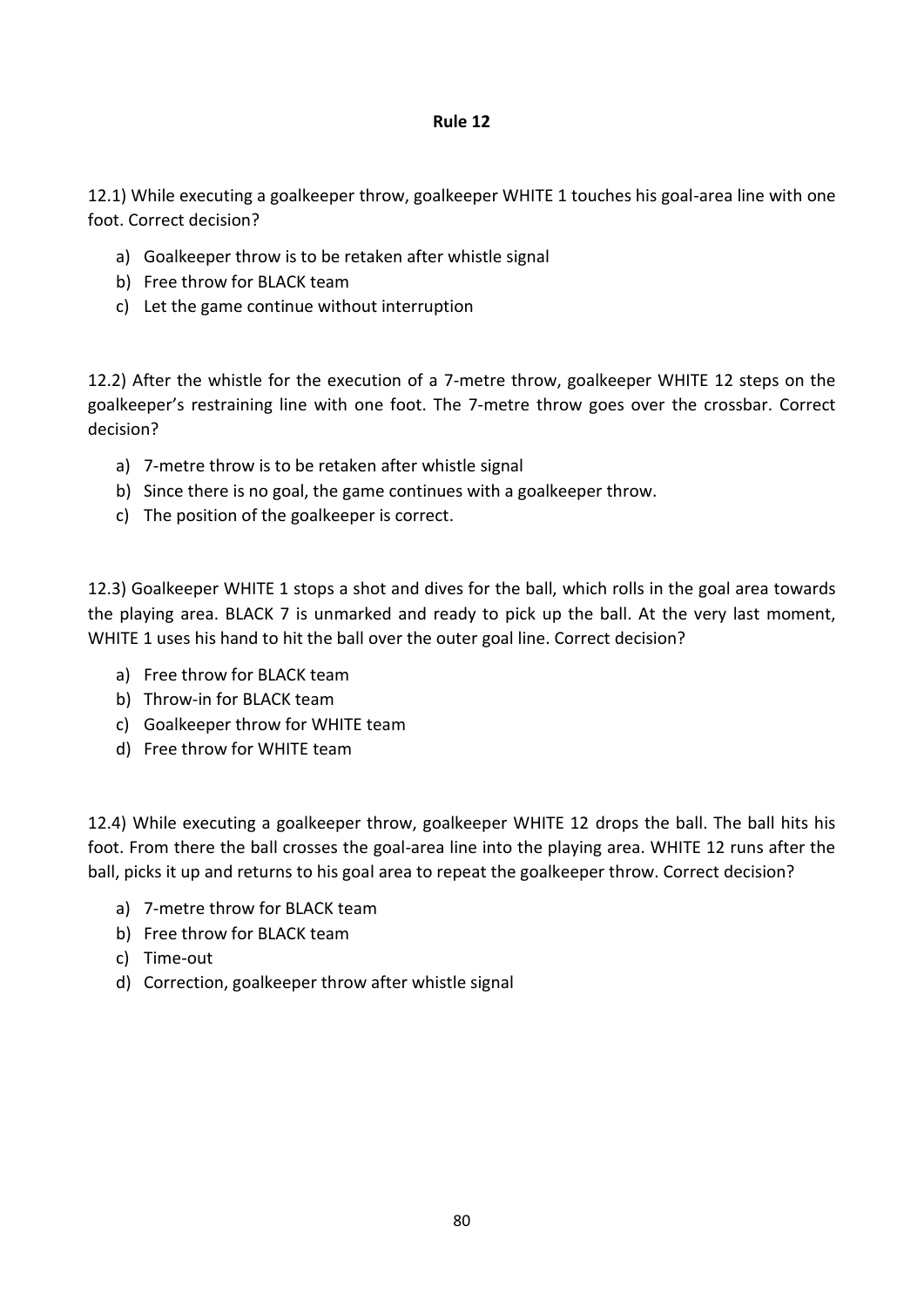12.5) When is a goalkeeper throw considered as executed, so that the ball may be played by a court player?

- a) When the ball is still in the air above the goal area
- b) When the ball has left the hand of the goalkeeper, passed the goal-area line and entered the playing area
- c) When the ball has left the hand of the goalkeeper
- d) When a teammate of the goalkeeper has touched the ball

12.6) Goalkeeper WHITE 12 is executing a goalkeeper throw. BLACK 10, who is standing outside the goal-area line, legally tries to gain possession of the ball. He succeeds and scores a goal. Correct decision?

- a) Free throw for WHITE team
- b) Goal for BLACK team
- c) Goalkeeper throw for WHITE team
- d) Progressive punishment against BLACK 10

12.7) Goalkeeper WHITE 12 stops a shot, deflecting the ball across the outer goal line next to the goal. Which hand signals should the goal-line referee show, if necessary?

- a) Number 8 (goalkeeper throw)
- b) Number 9 (free-throw direction)
- c) First number 9 (free-throw direction), then number 8 (goalkeeper throw)
- d) First number 8 (goalkeeper throw), then number 9 (free-throw direction)

12.8) Goalkeeper WHITE 1 loses the ball while executing a goalkeeper throw. The ball bounces in the direction of the playing area, where BLACK 6 is waiting for the ball. WHITE 2 dives over the goal area and pushes the ball, which is in the air, over the sideline. Correct decision?

- a) Goalkeeper throw for WHITE team after whistle signal
- b) Throw-in for BLACK team
- c) Free throw for BLACK team
- d) 7-metre throw for BLACK team

12.9) Which of the following statements about the goalkeeper throw are correct?

- a) The goalkeeper throw is considered as taken when the ball has left the goalkeeper's hand.
- b) The opponents must keep a distance of 3 metres.
- c) The goalkeeper throw is considered as taken when the ball has left the hand of the goalkeeper and has passed the goal-area line.
- d) The opponents are allowed to stand directly outside the goal-area line.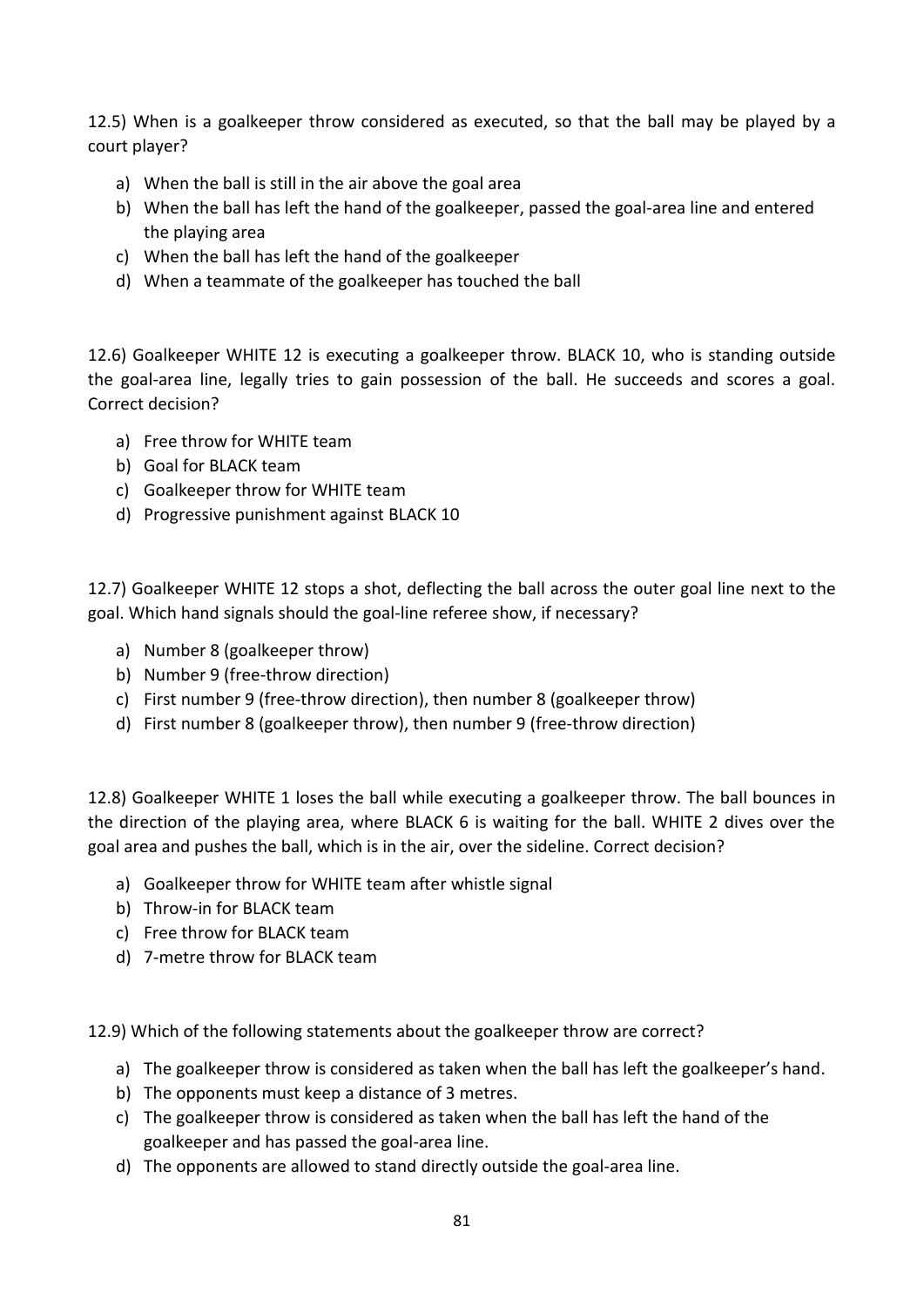12.10) There is a goalkeeper throw for BLACK team. Goalkeeper BLACK 1 is in a hurry, because his team is behind in the game. While executing the goalkeeper throw, the ball slides out of his hand and goes to BLACK 6, who is still in the goal area. BLACK 6 rolls the ball back to BLACK 1 using his foot. Correct decision?

- a) Goalkeeper throw for BLACK team after whistle signal
- b) Free throw for WHITE team
- c) 7-metre throw for WHITE team

12.11) Which of the following statements about the goalkeeper throw are correct?

- a) The players from the opponents' team must remain outside the free-throw line until the ball is in play.
- b) The players from the opponents' team must remain outside the goal-area line and 3 metres away from the position where the goalkeeper executes the goalkeeper throw.
- c) The players from the opponents' team are allowed to touch the ball before it has crossed the goal-area line.
- d) The goalkeeper cannot score an own goal when he is executing a goalkeeper throw.
- e) The goalkeeper cannot score a direct goal against the opponents with a goalkeeper throw.
- f) While executing a goalkeeper throw, the goalkeeper is not allowed to touch the goal-area line.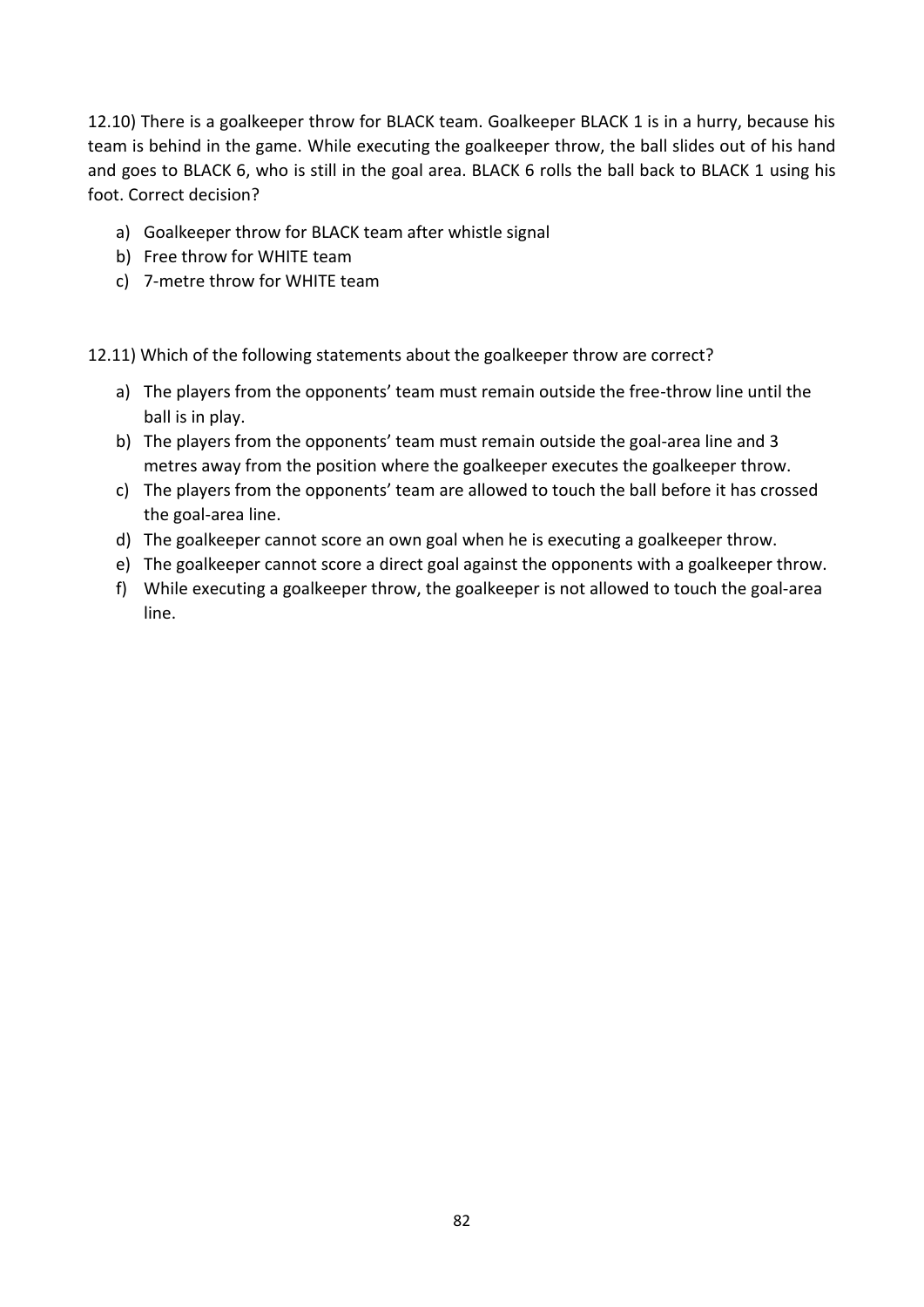13.1) There is a free throw for WHITE team. Before WHITE 5 can pick up the ball, BLACK 6 picks it up, puts it under his arm and runs towards his goal. After a few steps, he rolls the ball back to WHITE 5. Correct decision?

- a) 2-minute suspension for BLACK 6
- b) Free throw for WHITE team after whistle signal
- c) Warning for BLACK 6
- d) Game continues without interruption
- e) Time-out

13.2) BLACK 7 is in possession of the ball and tries to start a counter-attack, but is held by WHITE 17. The referee is just about to whistle, but plays advantage, as BLACK 8 has just received the ball and takes a shot on goal of WHITE team. Goalkeeper WHITE 12 saves the shot and wants to start a counter-attack. Both teams have already received three warnings each earlier in the game. Correct decision?

- a) Game continues without interruption
- b) 2-minute suspension for WHITE 17
- c) Goalkeeper throw for WHITE team
- d) Time-out
- e) Free throw for BLACK team

13.3) WHITE team receives a free throw. BLACK 6 is in possession of the ball. He brings the ball with him, four metres from the place where the free-throw is to be executed. Correct decision?

- a) Warning for BLACK 6
- b) 2-minute suspension for BLACK 6
- c) Disqualification of BLACK 6 (red card shown by the referees)
- d) Free throw for WHITE team from the place of the infraction that has led to the free throw
- e) Free throw for WHITE team from the place where the ball is

13.4) A free throw is awarded against WHITE 4, who then takes the ball, crosses the goal area and puts the ball down. Correct decision?

- a) 2-minute suspension for WHITE 4
- b) Warning for WHITE 4
- c) 7-metre throw for BLACK team
- d) Free throw for BLACK team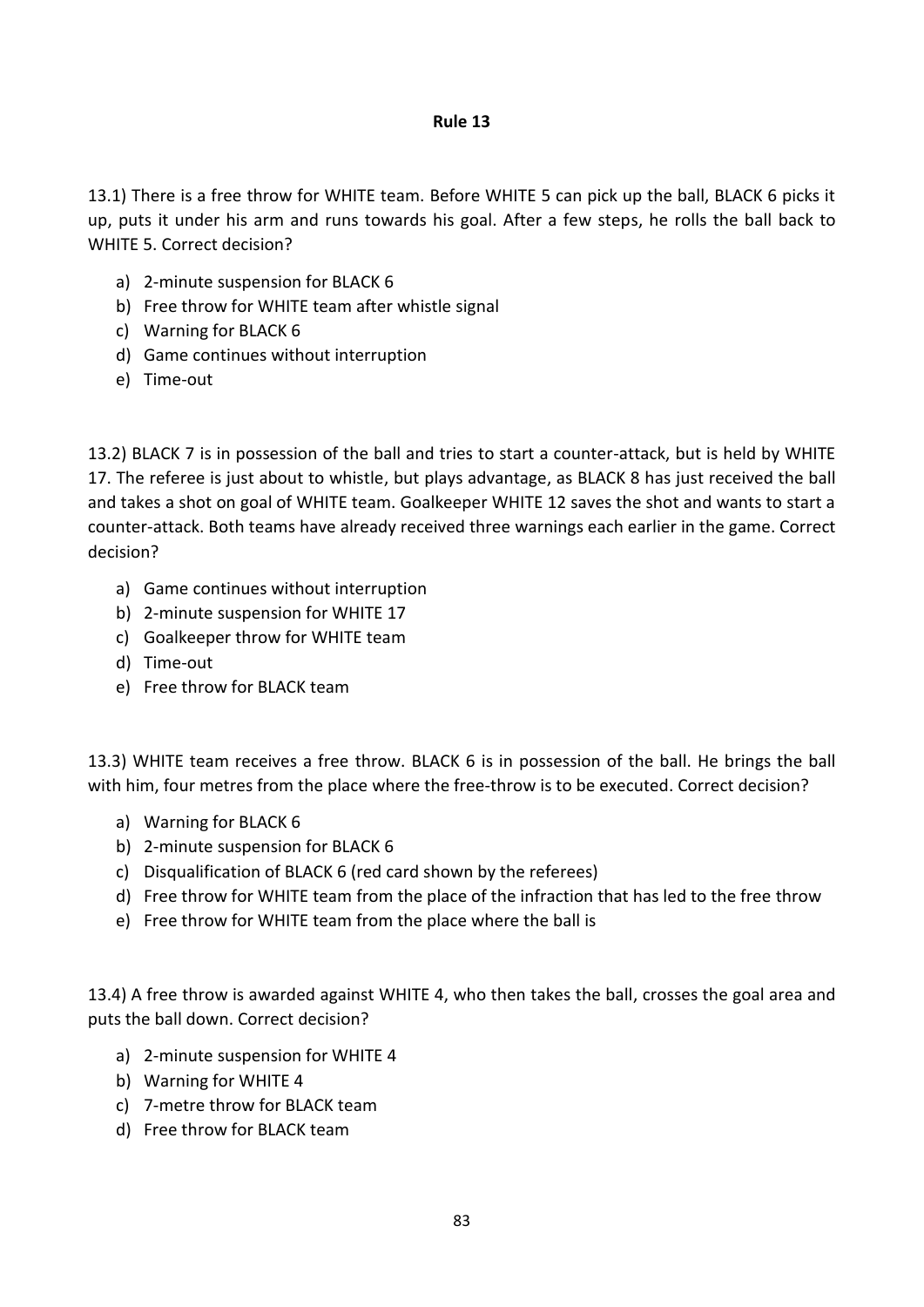13.5) WHITE 5 is in possession of the ball, when official B from WHITE team complains about the referees. The referees whistle, and the time is stopped. The referees warn official B from WHITE team. How should the game be resumed?

- a) Free throw after whistle signal for BLACK team at the substitution area of WHITE team
- b) Free throw after whistle signal for WHITE team at the substitution area of WHITE team
- c) Free throw after whistle signal for WHITE team, executed from the place where the ball was when the game was interrupted
- d) Throw-in for BLACK team at the substitution area of WHITE team

13.6) The game is interrupted by a whistle from the court referee, even though there has been no violation of the rules by any of the teams. No team time-out has been called. BLACK 13 has thrown the ball in the direction of the goal of WHITE team immediately prior to the whistle signal from the court referee. After the whistle signal, the ball goes into the goal without a chance for goalkeeper WHITE 1 to save it. How should the game be resumed?

- a) Free throw for BLACK team
- b) Free throw for WHITE team
- c) 7-metre throw for BLACK team
- d) Goal for BLACK team

13.7) WHITE 7 is in a counter-attack. He shoots on goal and hits goalkeeper BLACK 12 in the head with the ball. BLACK 12 collapses. The ball rebounds to WHITE 9, who is standing alone at the goalarea line. WHITE 9 throws the ball in the direction of the empty goal. Just before the ball crosses the goal line, the referee whistles and interrupts the game. Goalkeeper BLACK 12 needs medical care on the court. Correct decision?

- a) Goal for WHITE team
- b) 7-metre throw for WHITE team
- c) Free throw for WHITE team after whistle signal
- d) Time-out
- e) BLACK 12 must leave the court and can only re-enter following the third attack of his team.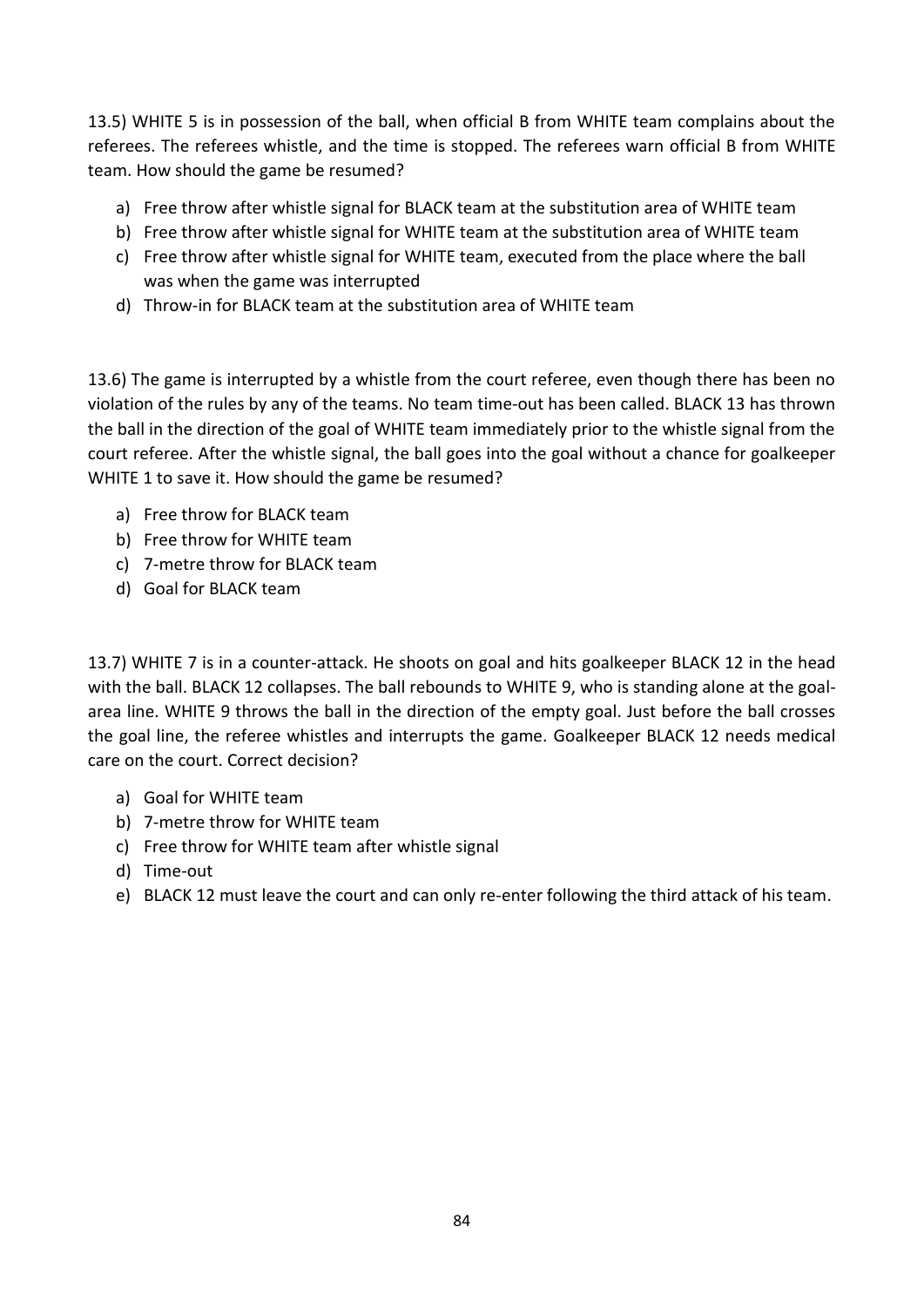13.8) There is a free-throw decision for BLACK 9, but WHITE 5 is still in possession of the ball. WHITE 5 moves towards one of the referees and politely gives the ball to him. Correct decision?

- a) 2-minute suspension for WHITE 5 and free throw for BLACK team from the spot where the ball is now
- b) Warning for WHITE 5 and free throw for BLACK team from the spot where the ball is now
- c) 2-minute suspension for WHITE 5 and free throw for BLACK team from the spot where the foul was committed
- d) Warning for WHITE 5 and free throw for BLACK team from the spot where the foul was committed

13.9) WHITE 5 makes a faulty substitution after the referees have just awarded a 7-metre throw for WHITE team. Correct decision?

- a) Free throw for BLACK team
- b) 7-metre throw for WHITE team
- c) 2-minute suspension for WHITE 5
- d) Warning for the responsible team official from WHITE team

13.10) Which of the following statements about the place of execution of a free throw are correct?

- a) If the ball is not put down immediately after the free-throw decision, the opponents are allowed to execute the free throw from the place where the ball is.
- b) After a faulty substitution, the free throw can be taken from where the ball is, instead of at the substitution area, if this is advantageous to the team executing the throw.
- c) After passive play, the free throw is always taken from the place where the ball was when the free throw was given.
- d) For a free throw from the centre line, the tolerance to the side is about the same as in case of a throw-off.

13.11) BLACK 11 has the ball in attack and tries to go around WHITE 2. Because of a whistle signal from the spectators' area, WHITE 2 stops defending. BLACK 11 is now free to shoot. Correct decision?

- a) 7-metre throw for BLACK team
- b) Time-out; consultation with the timekeeper
- c) Free throw for WHITE team
- d) Free throw for BLACK team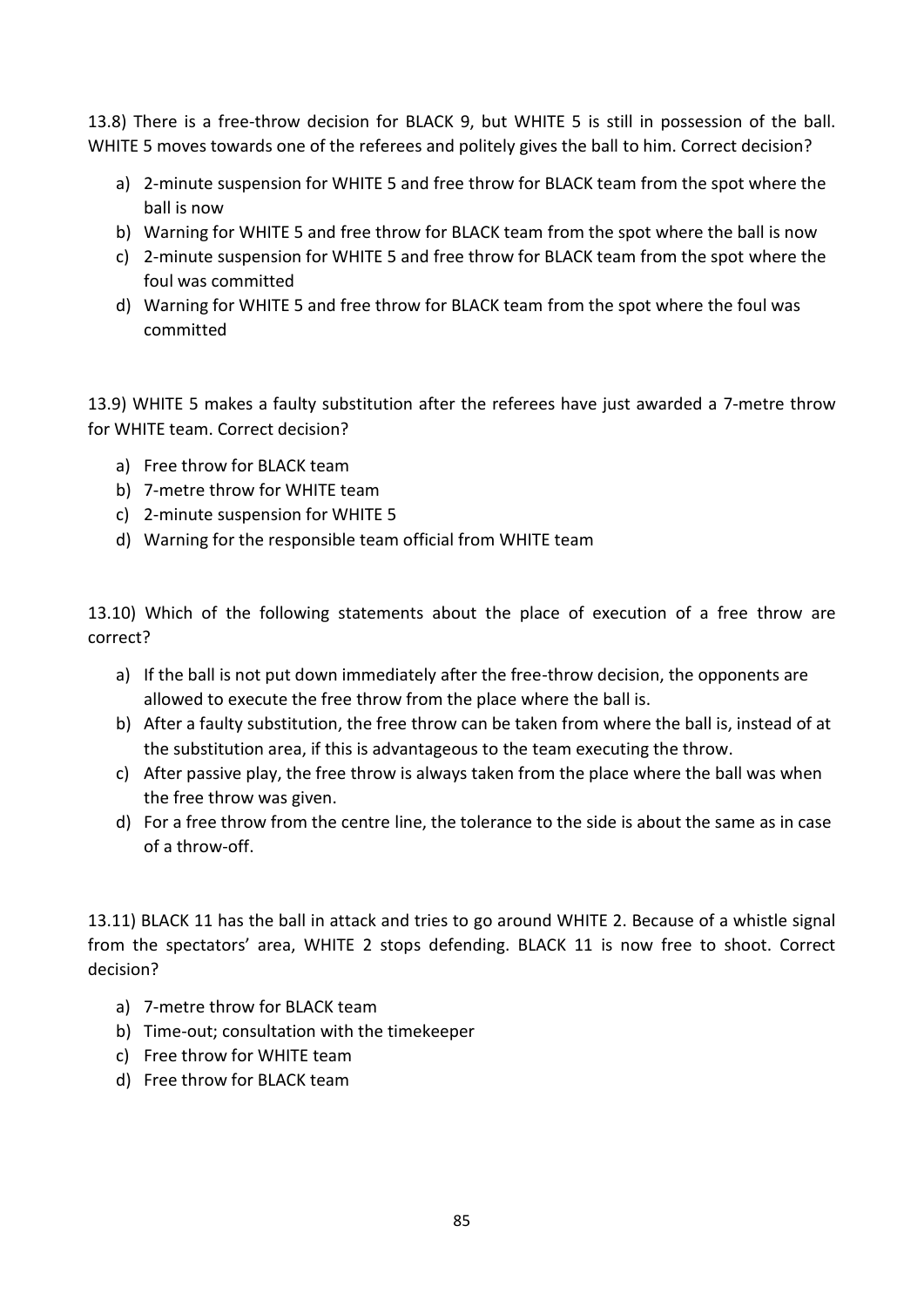13.12) WHITE team has the ball at the free-throw line of BLACK team. Official A from BLACK team protests so strongly against a referee decision that the referees interrupt the game. Correct decision?

- a) Progressive punishment for official A from BLACK team
- b) Free throw for WHITE team at the substitution area of BLACK team
- c) Free throw for WHITE team at the free-throw line of BLACK team

13.13) BLACK 6 receives a warning. When whistling for the execution of the subsequent free throw for WHITE team, the court referee does not see WHITE 11, who is between the goal-area line and the free-throw line. WHITE 11 receives the ball and has a clear chance of scoring. The goal-line referee noticed the situation. Correct decision?

- a) Game continues without interruption
- b) Repeat the free throw after correction and whistle signal
- c) The goal-line referee decides on a free throw for BLACK team.
- d) The goal-line referee gives WHITE 11 a warning.
- e) Time-out

13.14) WHITE team are in possession of the ball. BLACK team have taken their positions in defence. WHITE 8 is running close to the sideline. WHITE 4 passes the ball in the direction of WHITE 8. WHITE 8 collides with a photographer, who is walking between the stands and the court and touching the sideline. WHITE 8 fails to catch the ball and loses body control. Before the referees interrupt the game, the ball passes the sideline. What is the correct decision?

- a) The game is restarted with a throw-in for BLACK team.
- b) The game is restarted with a free throw for WHITE team.
- c) Time-out
- d) Note in the match report

13.15) BLACK team are in attack. The referees give a free throw to BLACK 2. Before BLACK 2 can execute the free throw, BLACK 11 pulls WHITE 8 down. What is the correct decision?

- a) Free throw for BLACK team after whistle signal
- b) Free throw for WHITE team after whistle signal
- c) Time-out
- d) Progressive punishment for BLACK 11
- e) Disqualification for BLACK 11 (red card shown by the referees)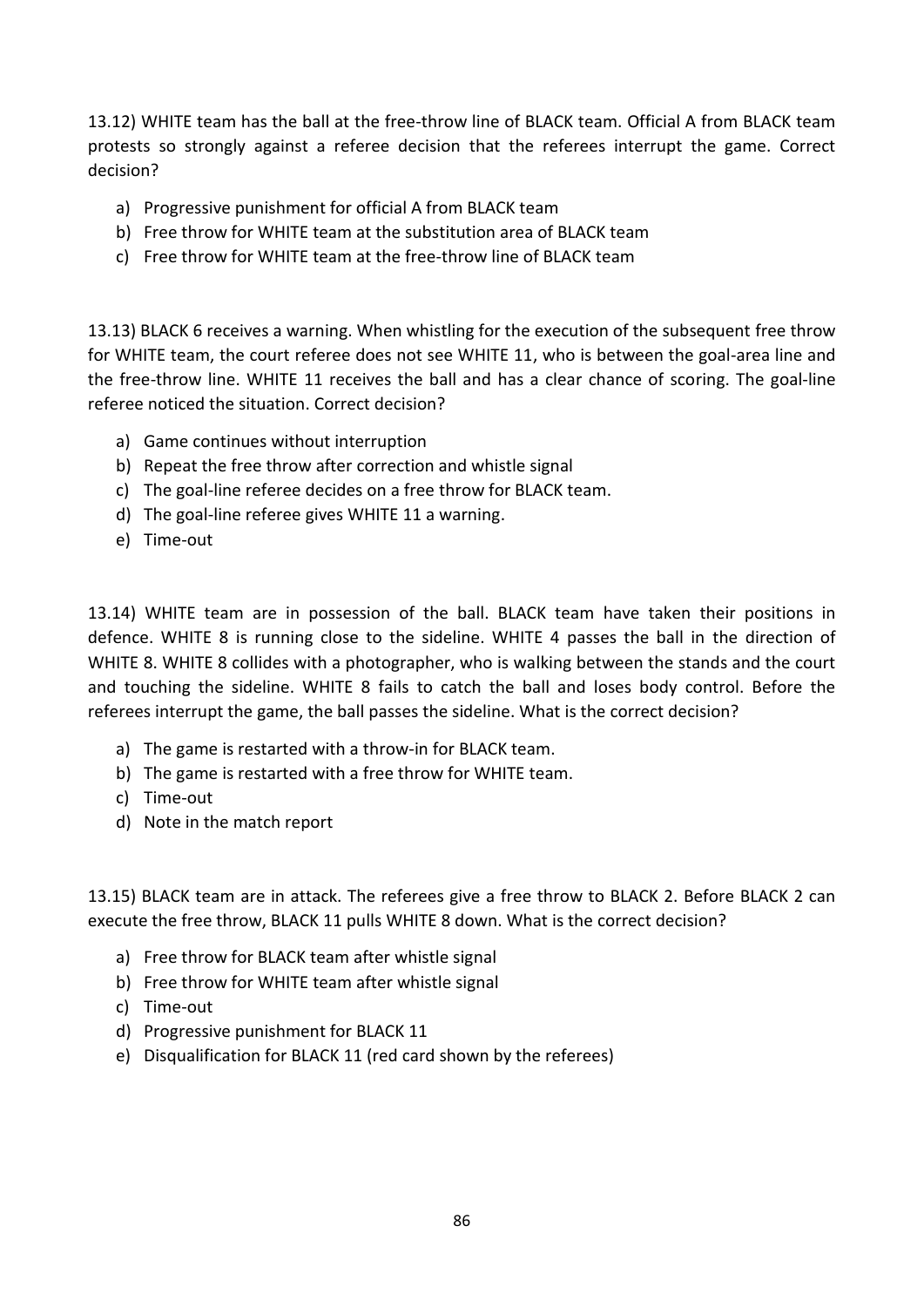14.1) The score is 20:20. BLACK 7 intercepts a pass from WHITE team and starts a counter-attack. No court player from WHITE team is able to stop him. A spectator runs onto the court and pulls BLACK 7 down to the ground. This leads to tumultuous scenes with even more spectators on the court. Team official A from BLACK team knocks down the spectator who has stopped BLACK 7. Correct decision?

- a) Suspend the match permanently
- b) Time-out; 7-metre throw for BLACK team; disqualification of team official A from BLACK team; reduce BLACK team on the court by 1 player for 2 minutes; written report (red and blue cards shown by the referees)
- c) Time-out; 7-metre throw for BLACK team; disqualification of team official A from BLACK team; reduce BLACK team on the court by 1 player for 2 minutes (red card shown by the referees)
- d) Time-out; 7-metre throw for BLACK team; 2-minute suspension of team official A from BLACK team; reduce BLACK team on the court by 1 player for 2 minutes

14.2) There is a throw-in for BLACK team. BLACK 7 executes the throw-in correctly and notices that goalkeeper WHITE 12 is standing far in front of his goal. BLACK 7 throws the ball directly in the direction of the empty goal. Court player WHITE 3 enters the goal area to stop the ball. Correct decision?

- a) Goal
- b) Free throw for BLACK team
- c) 7-metre throw for BLACK team
- d) Progressive punishment against WHITE 3

14.3) WHITE 4 executes a 7-metre throw and hits the goalpost. The ball bounces back to WHITE 4 without touching any teammate or opponent. He throws the ball into the goal. Correct decision?

- a) Free throw for BLACK team
- b) Goalkeeper throw for BLACK team
- c) Goal for WHITE team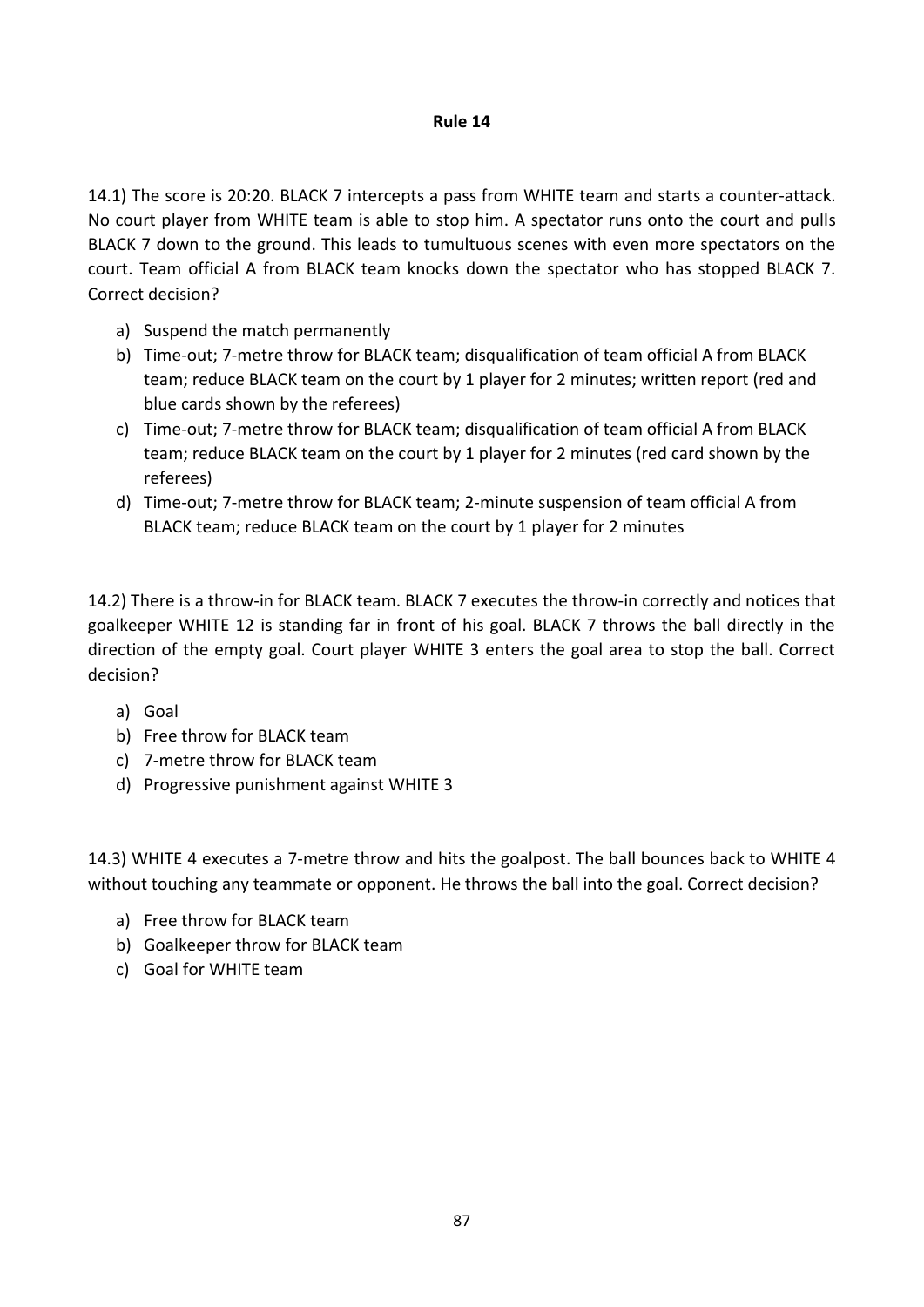14.4) WHITE 3 moves around BLACK 4 at the free-throw line of BLACK team. After taking three steps, he wants to take a shot on goal, but is pushed by BLACK 4. Immediately after taking a fourth step he scores a nice goal. No other player from BLACK team would have been able to intervene. Correct decision?

- a) Advantage and therefore goal for WHITE team
- b) Progressive punishment against BLACK 4
- c) Free throw for WHITE team
- d) 7-metre throw for WHITE team

14.5) WHITE 9 executes a 7-metre throw, and the ball enters the goal. However, before the ball left the thrower's hand, WHITE 4 had crossed the free-throw line. Correct decision?

- a) Goal for WHITE team
- b) Repeat the 7-metre throw
- c) Free throw for BLACK team
- d) Repeat the throw and warning for WHITE 4

14.6) BLACK 2 gets ready to execute a 7-metre throw after the referee's whistle signal. At that moment, WHITE 5 crosses the free-throw line. Despite of WHITE 5's action, BLACK 2 scores a goal. Correct decision?

- a) Goal and disqualification of WHITE 5 (red card shown by the referees)
- b) Goal and 2-minute suspension for WHITE 5
- c) Goal for BLACK team
- d) Repeated 7-metre throw and disqualification of WHITE 5

14.7) While WHITE 6 is in possession of the ball and ready to execute a 7-metre throw, official A from BLACK team calls goalkeeper BLACK 12 to come off and be replaced. BLACK 12 is ready to follow this instruction. Correct decision?

- a) No action
- b) Warning for official A from BLACK team
- c) Warning for official A from BLACK team and BLACK 12
- d) Warning for BLACK 12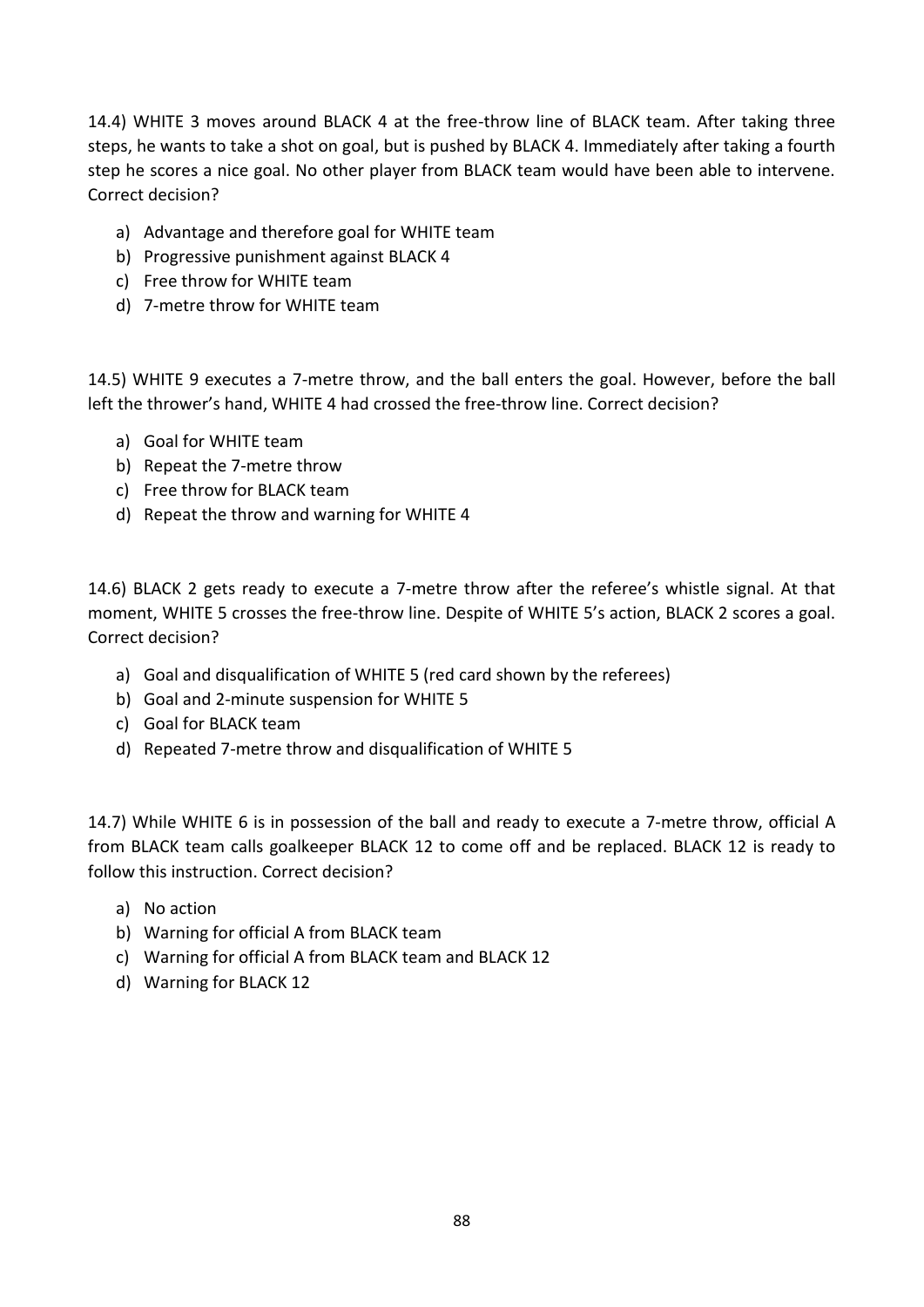14.8) WHITE 4 has taken a shot on BLACK team's goal. The ball hits the goalpost and bounces back towards the playing area. WHITE 6 stands alone at the goal-area line and is ready to catch the ball. BLACK 4 clearly enters the goal area in order to push the ball over his team's outer goal-line. Correct decision?

- a) 7-metre throw for WHITE team
- b) Throw-in for WHITE team
- c) Free throw for WHITE team
- d) Goalkeeper throw for BLACK team

14.9) WHITE 3 is executing a 7-metre throw. WHITE 5 crosses the free-throw line after the referee's whistle, but before the ball has left WHITE 3's hand. Correct decision?

- a) Repeat the 7-metre throw
- b) Free throw for BLACK team
- c) Goalkeeper throw for BLACK team
- d) Progressive punishment against WHITE 5

14.10) WHITE 9 is standing completely unmarked at the goal-area line of the opponents, ready to receive the ball. This is noticed by WHITE 10, who plays a bounce pass through the goal area towards WHITE 9. This is noticed by BLACK 3, who clearly enters his own goal area to stop the ball, standing with both feet in the goal area. It is the second time in the game that he takes this action. Correct decision?

- a) Free throw for WHITE team
- b) 7-metre throw for WHITE team
- c) Progressive punishment for BLACK 3

14.11) Pivot BLACK 10 legally blocks WHITE 2. When BLACK 10 gets ready to make his move, BLACK 4 plays a bounce pass into the open space where BLACK 10 could be able to break through. Before BLACK 10 can receive the ball, he is held back by WHITE 2, who grabs his shirt. Correct decision?

- a) Free throw for BLACK team
- b) 7-metre throw for BLACK team, regardless of the positions of the opponents
- c) 7-metre throw for BLACK team, if no other player from WHITE team could legally stop BLACK 10 from shooting
- d) Progressive punishment for WHITE 2
- e) Mandatory disqualification of WHITE 2 (red card shown by the referees)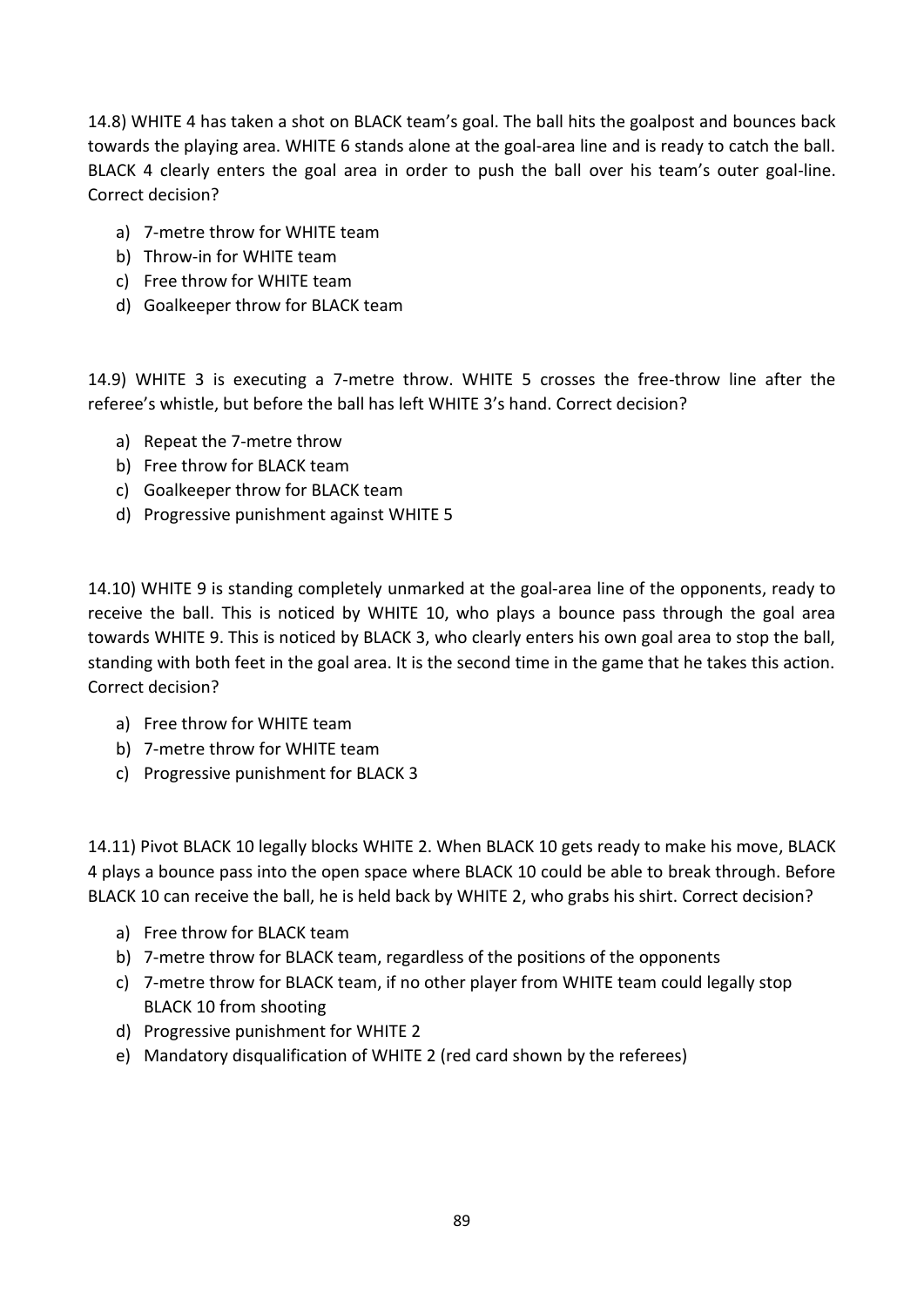14.12) WHITE 3 is in possession of the ball and running in a counter-attack towards the goal of BLACK team. While he executes a jump shot, there is a whistle signal from a spectator that distracts WHITE 3, so that he does not take a shot on goal. Instead he stops with the ball in the goal area. Correct decision?

- a) Free throw for BLACK team after whistle signal
- b) 7-metre throw for WHITE team
- c) Free throw for WHITE team
- d) Goalkeeper throw for BLACK team after whistle signal
- e) Statement in the score sheet

14.13) WHITE team is running in a counter-attack, and the score is 26:26. WHITE 5 gets ready to take a shot on goal from the goal-area line of BLACK team. At the time, there is a whistle signal from the timekeeper, who indicates that the game is over. The referees determine that 20 seconds remain to be played. Correct decision?

- a) Free throw for WHITE team at the timekeepers table
- b) 7-metre throw for WHITE team
- c) Statement in the score sheet
- d) Free throw for WHITE team from where the ball was when the whistle signal came

14.14) Which of the following statements about the execution of a 7-metre throw are correct?

- a) The player executing the throw is allowed to stand up to one metre behind the 7-metre line.
- b) The referees must give a time-out, if the defending team is changing goalkeepers.
- c) The goalkeeper shall be given a personal punishment, if he repeatedly crosses the goalkeeper's restraining line.
- d) The players of the defending team must always be 3 metres away from the thrower.

14.15) WHITE 5 is in possession of the ball and jumps from the right corner into the goal area of BLACK team. He then collides with BLACK 11, who is standing with his arms up about 50cm inside the goal area. BLACK 11 has done this for the third time in the game. Correct decision?

- a) 7-metre throw for WHITE team
- b) Offensive foul against WHITE 5
- c) 2-minute suspension for BLACK 11
- d) Warning for BLACK 11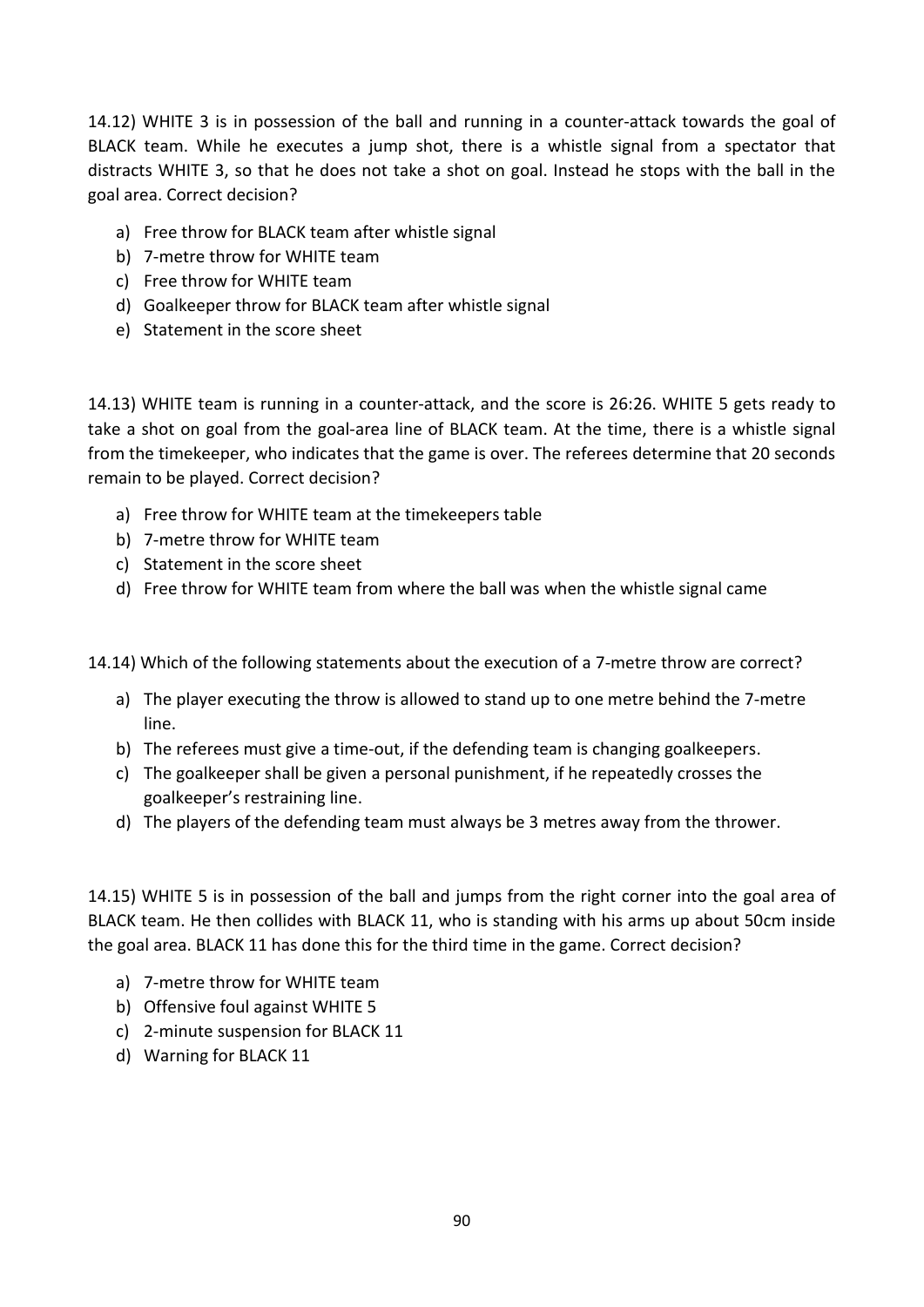14.16) WHITE 6 is running in a counter-attack and has a clear chance of scoring, when the lights go out in the hall. Which of the following statements are correct?

- a) The referees wait for the result of the clear scoring chance.
- b) The referees interrupt the match immediately and give a time-out.
- c) After the lights are functioning again, the game is restarted with a free throw for WHITE team.
- d) After the lights are functioning again, the game is restarted with a 7-metre throw for WHITE team.
- e) Statement in the score sheet

14.17) While WHITE 3 is executing a 7-metre throw, WHITE 5 crosses the free-throw line after the referee's whistle signal, but before the ball has left the thrower's hand. Goalkeeper BLACK 1 saves the shot. Correct decision?

- a) Repeat the 7-metre throw for WHITE team
- b) Free throw for BLACK team
- c) Goalkeeper throw for BLACK team

14.18) WHITE 2 is ready to execute a 7-metre throw. The court referee whistles, but WHITE 2 drops the ball to the floor. BLACK 3 immediately picks up the ball and plays it to BLACK 2, who scores a goal in a counter-attack. Correct decision?

- a) Goal for BLACK team
- b) Repetition of the 7-metre throw
- c) Free throw for BLACK team
- d) Time-out

14.19) WHITE 6 has the ball at the free-throw line of BLACK team and is brought down through a reckless foul by BLACK 5. At the same time, BLACK 8 stands at the goal-area line of BLACK team between his own goal and WHITE 6. Correct decision?

- a) Free throw for WHITE team
- b) Disqualification of BLACK 6 without written report (red card shown by the referees)
- c) 2-minute suspension for BLACK 6
- d) 7-metre throw for WHITE team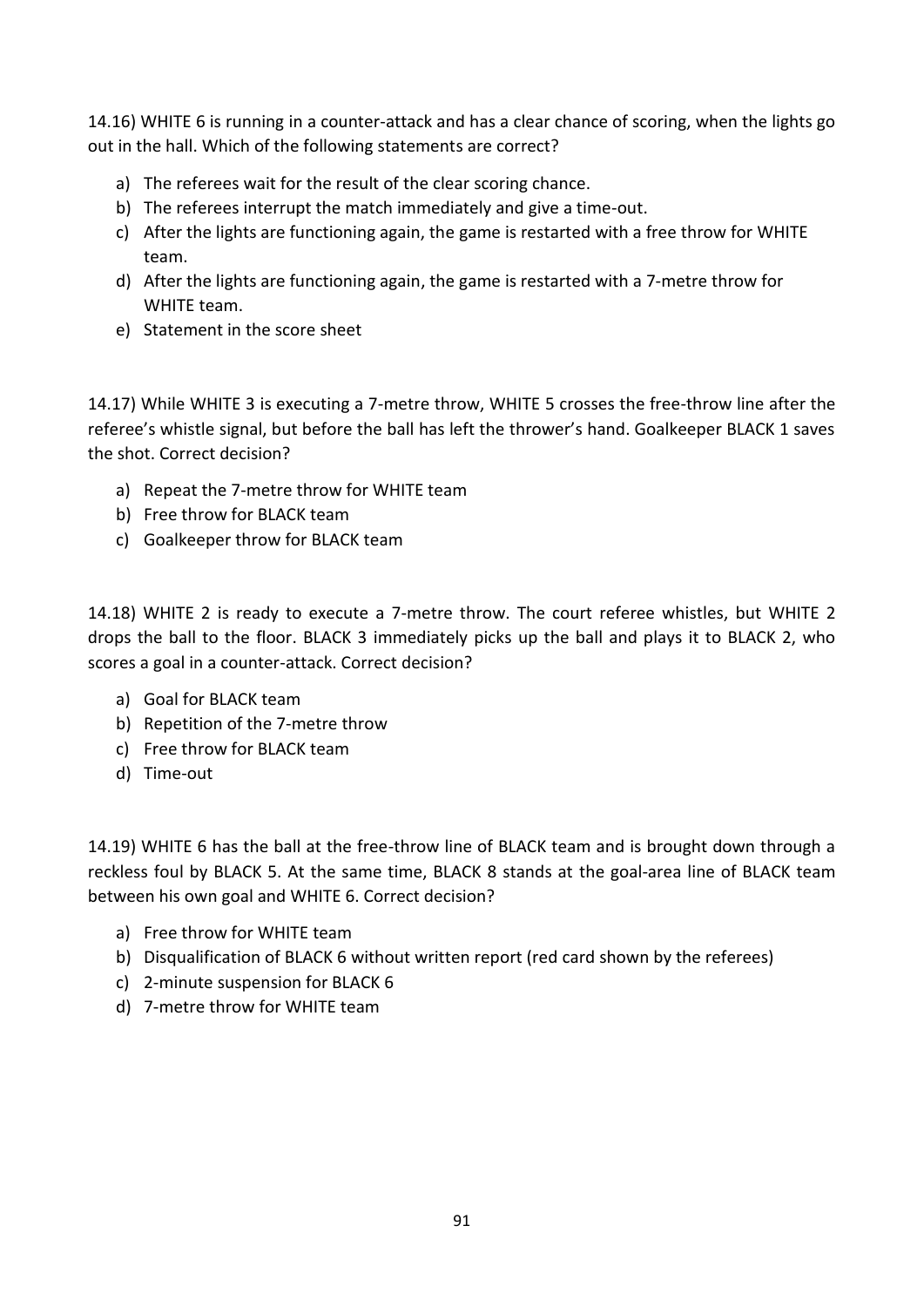14.20) WHITE team are in attack and play 7 against 6 with empty goal. BLACK 8 intercepts a pass. BLACK 8 dribbles the ball, and before he can get into position to take a shot on goal, he is attacked by WHITE 3, who manages to hold him shortly. Meanwhile, goalkeeper WHITE 12 enters the goal area again after a correct substitution with WHITE 7. What is the correct decision?

- a) Free throw for BLACK team
- b) 7-metre throw for BLACK team
- c) Time-out
- d) 2-minutes suspension for WHITE 3

14.21) WHITE team are in attack and play 7 against 6 with empty goal. BLACK 5 intercepts a pass. BLACK 5 immediately clearly tries to take a direct shot on the empty goal. In that moment, he is pushed from behind by WHITE 6, so that he partially loses body control and his shot misses the goal. What is the correct decision?

- a) Free throw for BLACK team
- b) 7-metre throw for BLACK team
- c) Time-out
- d) 2-minute suspension for WHITE 6
- e) Disqualification for WHITE 6 (red card shown by the referees)

14.22) WHITE team are in attack and play 7 against 6 with empty goal. WHITE 11 misses a pass, and the ball crosses the sideline to a throw-in for BLACK team. BLACK 9 takes the ball and executes the throw-in as an attempt to shoot the ball directly into the empty goal. The ball is blocked by WHITE 4, who is standing too close during the execution of the throw. What is the correct decision?

- a) Correction of the position of WHITE 4
- b) Progressive punishment for WHITE 4
- c) Repeated throw-in for BLACK team after whistle signal
- d) Free throw for BLACK team
- e) 7-metre throw for BLACK team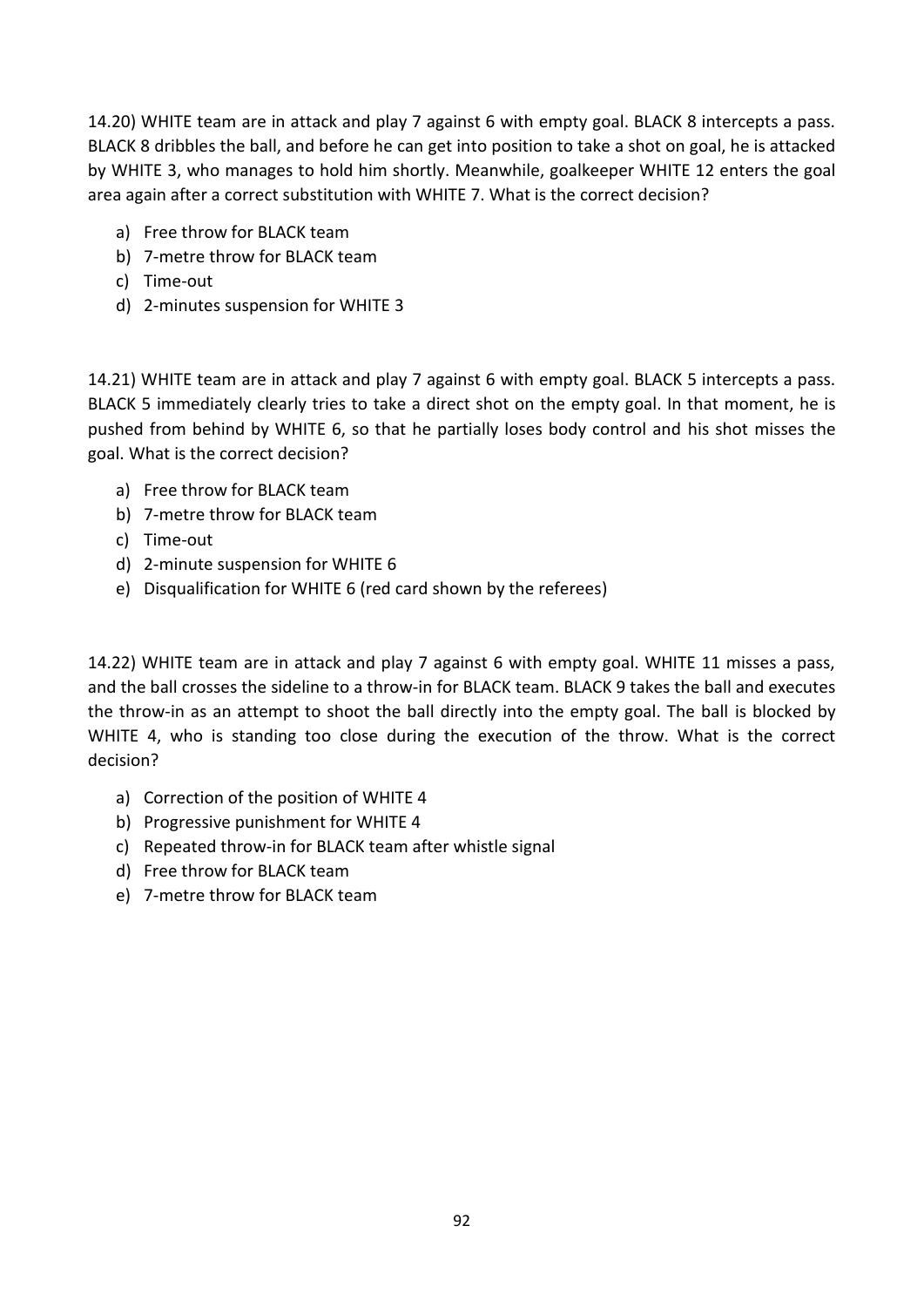14.23) WHITE team are in attack and play 7 against 6 with empty goal. The referees call for an offensive foul against WHITE 7. BLACK 8 gets possession of the ball and is ready to execute the free throw as an attempt to shoot the ball into the empty goal. While doing so and before the ball has left his hand, he is pulled down from behind by WHITE 7. Shortly after, goalkeeper WHITE 16 enters his goal area after a correct substitution with WHITE 2. What is the correct decision?

- a) Progressive punishment for WHITE 7
- b) 2-minute suspension for WHITE 7
- c) Disqualification for WHITE 7 (red card shown by the referees)
- d) Time-out
- e) Repeated free throw for BLACK team after whistle signal
- f) 7-metre throw for BLACK team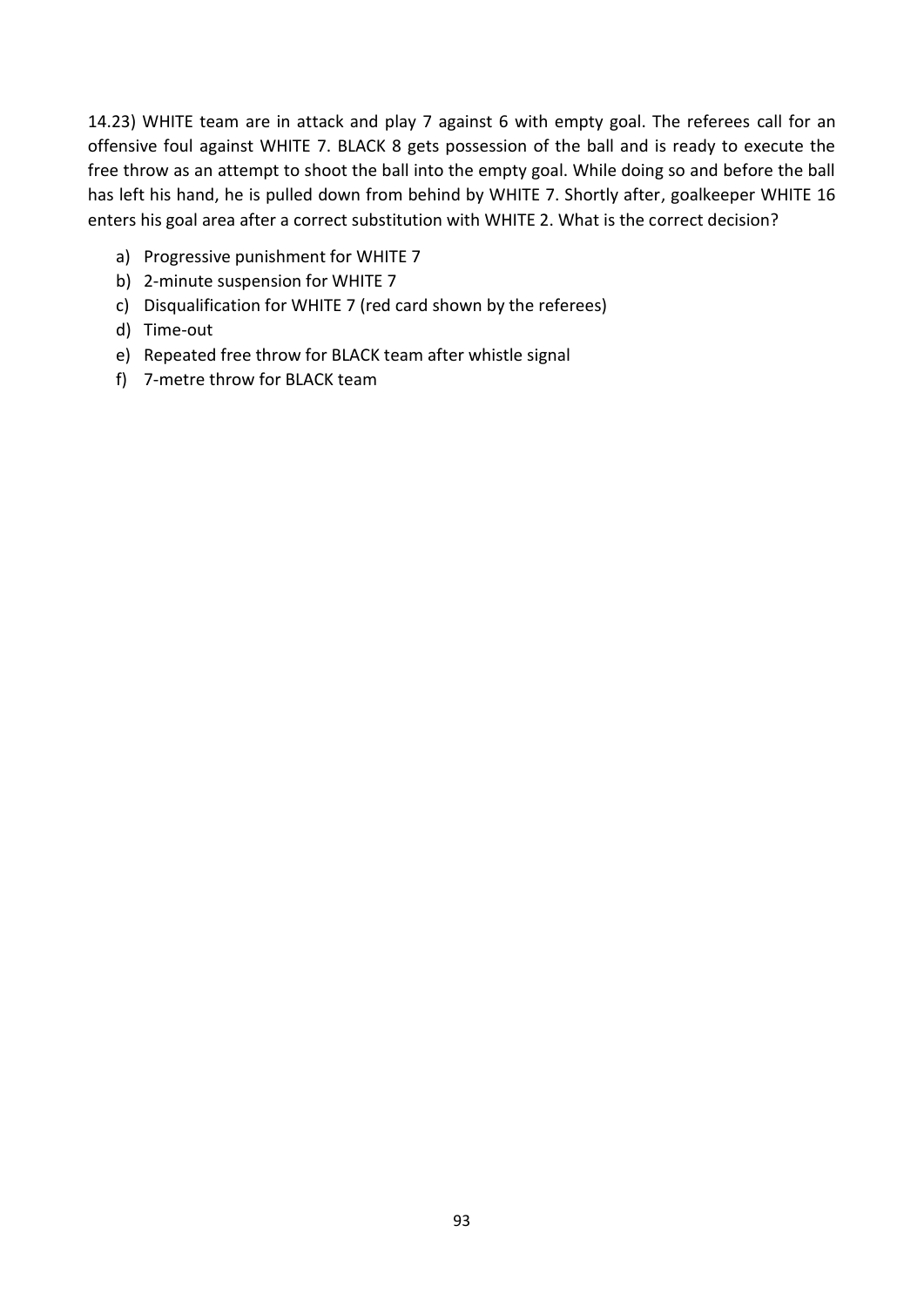15.1) When carrying out a goalkeeper throw, goalkeeper WHITE 13 swings back the ball in a way that it goes beyond the goal line between the goalposts. Correct decision?

- a) Game continues without interruption
- b) Goalkeeper throw for WHITE team with whistle signal
- c) Goal for BLACK team
- d) Free throw for BLACK team

15.2) 20 seconds before the end of the match, WHITE team is leading 20:19. Goalkeeper WHITE 12 takes his time executing a goalkeeper throw, bouncing the ball back and forth in the goal area. Correct decision?

- a) Time-out
- b) Free throw against WHITE team
- c) Whistle signal for goalkeeper throw
- d) 2-minute suspension for WHITE 12
- e) Show the forewarning signal for passive play

15.3) The referees have given a free throw for BLACK team at the free-throw line of WHITE team. When all the players have assumed their correct positions, the referee whistles. Before the ball has left the thrower's hand, two of his teammates cross the free-throw line of WHITE team. Correct decision?

- a) Repetition of the free throw for BLACK team
- b) Free throw for WHITE team
- c) With restart signal
- d) Without restart signal

15.4) Goalkeeper WHITE 12 is standing in the goal area with the ball in his hand and ready to execute a goalkeeper throw. BLACK 6 plays the ball away from WHITE 12 with an open hand. Correct decision?

- a) Goalkeeper throw for WHITE team
- b) Free throw for WHITE team
- c) Goalkeeper throw after whistle signal
- d) Progressive punishment against BLACK 6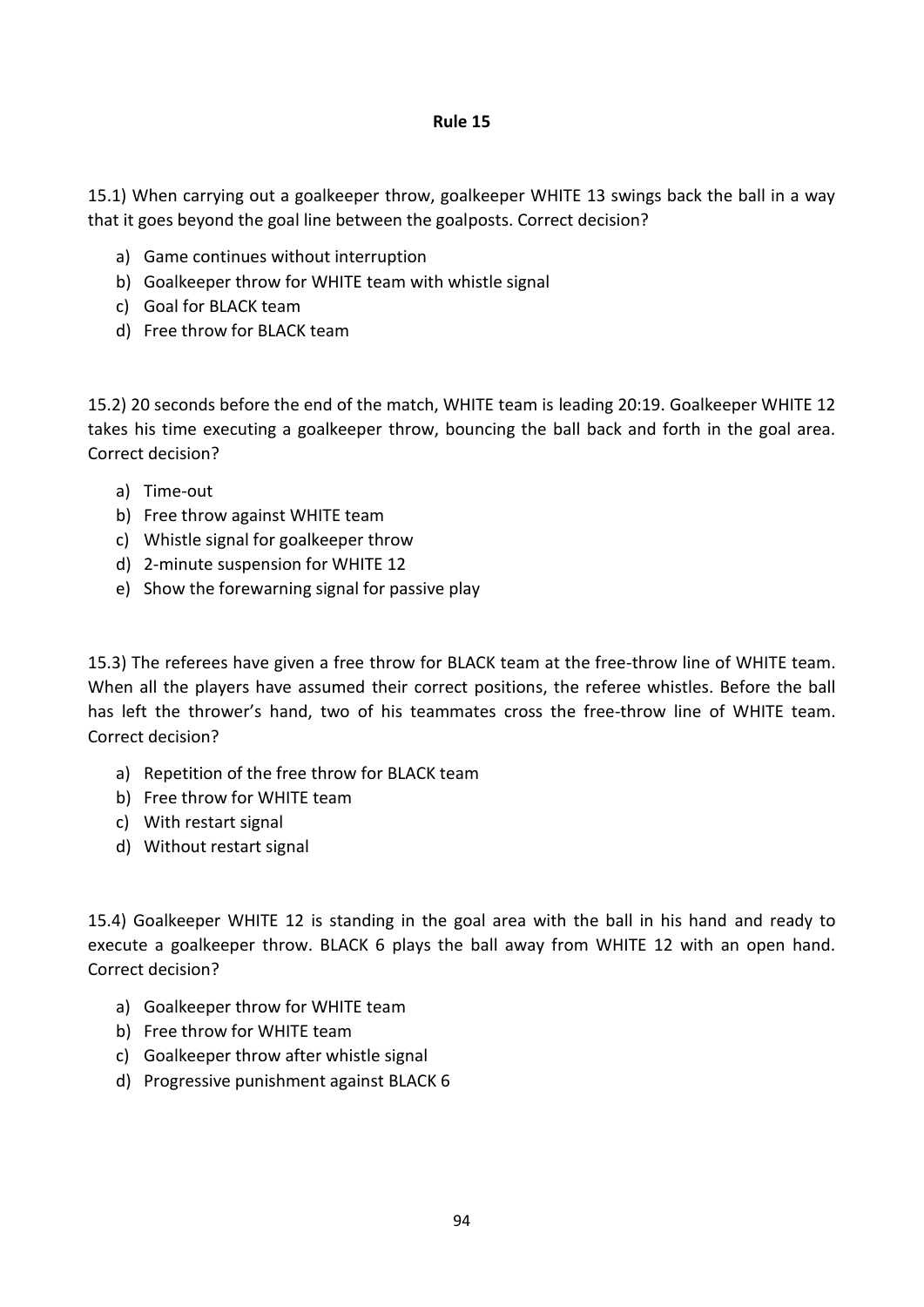15.5) A throw-in is awarded to WHITE team. WHITE 8 executes the throw-in as a direct shot on goal. The ball hits the goalpost and bounces back to WHITE 8, who catches the ball and scores a goal. Correct decision?

- a) Goalkeeper throw for BLACK team
- b) Goal for WHITE team
- c) Throw-in is retaken after whistle signal
- d) Free throw for BLACK team

15.6) Goalkeeper BLACK 12 has saved a shot on goal. He wants to immediately start a counterattack, but drops the ball in a way that it crosses the goal line into the goal of BLACK team. Correct decision?

- a) Goal for WHITE team
- b) Repeat the goalkeeper throw after whistle signal
- c) Throw-in for WHITE team
- d) Free throw for WHITE team

15.7) WHITE 6 executes a throw-in in the direction of his goalkeeper. Goalkeeper WHITE 1 notices the ball too late, and the ball crosses the goal line. Correct decision?

- a) Free throw for BLACK team
- b) Goal for BLACK team
- c) Goalkeeper throw for WHITE team
- d) Repeat the throw-in for WHITE team after whistle signal

15.8) WHITE 7 executes a throw-in, and the ball hits the referee. WHITE 7 picks up the ball again and throws it into the goal of BLACK team. Correct decision?

- a) Goalkeeper throw for BLACK team
- b) Goal for WHITE team
- c) Free throw for BLACK team
- d) Repeat the throw-in after whistle signal
- e) Free throw for WHITE team

15.9) There is a free throw for WHITE team. When everyone stands correctly, WHITE 10 puts the ball down to give some instructions. BLACK 7 quickly takes the ball and starts a counter-attack. Correct decision?

- a) Game continues without interruption
- b) Repeat free throw for WHITE team after whistle signal
- c) Free throw for WHITE team, warning for BLACK 7
- d) Free throw for WHITE team, 2-minute suspension for BLACK 7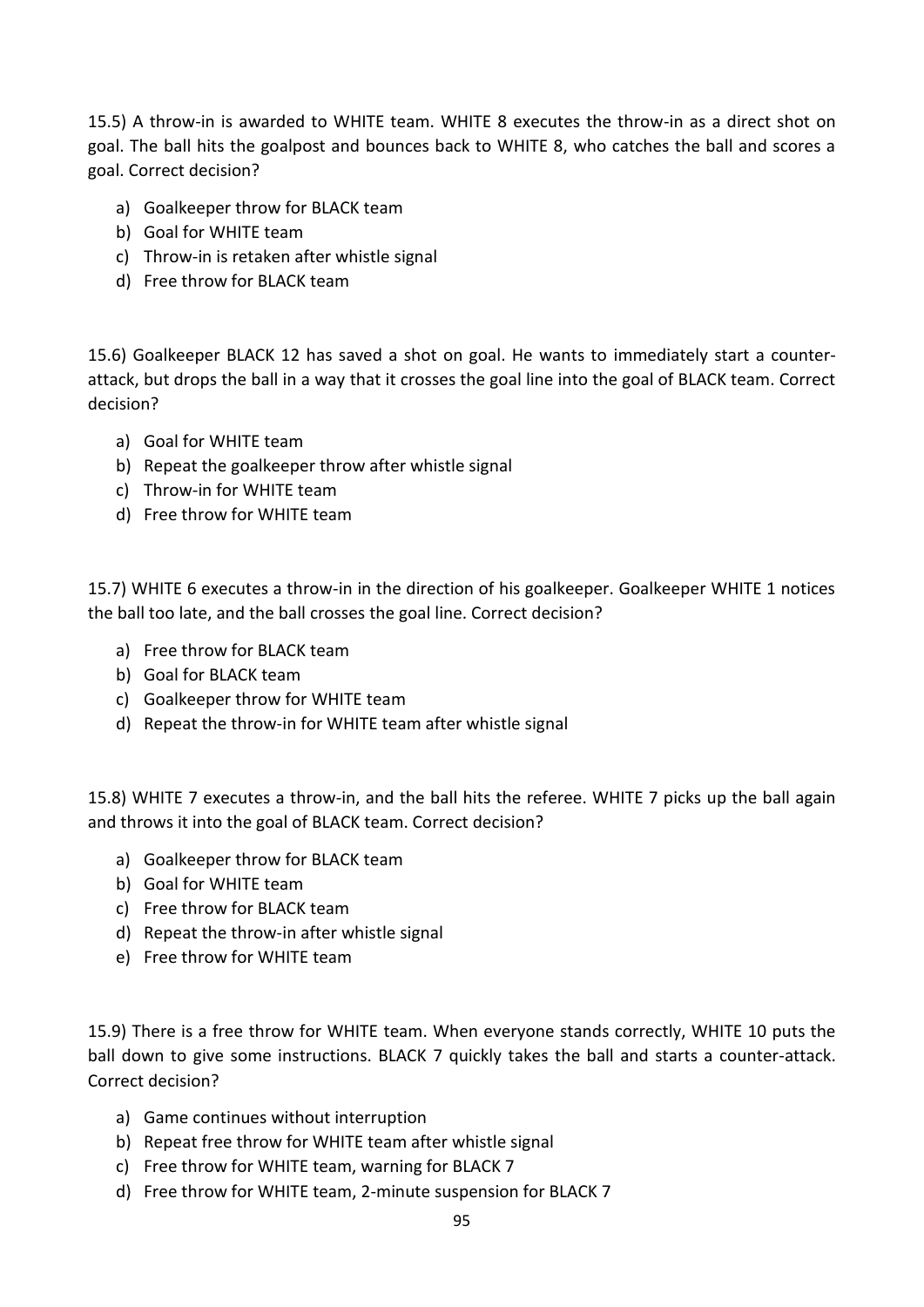15.10) BLACK 9 wants to execute a free throw, but WHITE 11 is only two metres away from the ball and tries to delay the throw. Correct decision?

- a) Personal punishment against WHITE 11, free throw for BLACK team after whistle signal
- b) Free throw for WHITE team after whistle signal
- c) 2-minute suspension for WHITE 11
- d) Correct the position of WHITE 11 and free throw after whistle signal

15.11) There is a free throw for BLACK team at the free-throw line of WHITE team. The referee overlooks that BLACK 8 is in a position between the free-throw line and the goal-area line. BLACK 8 receives the ball and scores. Correct decision?

- a) Repeat the free throw for BLACK team after whistle signal
- b) Free throw for WHITE team
- c) Goal for BLACK team
- d) Warning for BLACK 8

15.12) Goalkeeper BLACK 12 executes a goalkeeper throw towards the goal of WHITE team. No player from either team touches the ball, and it enters the goal of WHITE team. Correct decision?

- a) Goalkeeper throw for WHITE team
- b) Throw-in for WHITE team
- c) Goal for BLACK team
- d) Warning for BLACK 12 for unsportsmanlike conduct

15.13) WHITE 5 has already received a warning and two 2-minute suspensions. When BLACK team is carrying out a free throw, he interferes with the execution of the throw by not keeping his distance. This is the first time he does that. Correct decision?

- a) Warning for WHITE 5
- b) No punishment
- c) Third 2-minute suspension for WHITE 5 and disqualification (red card shown by the referees)

15.14) Shortly before the end of the game, WHITE team is leading 24:23. A free throw is awarded for WHITE team about one metre outside the free-throw line of BLACK team. All players are in a correct position, and the referee whistles for the execution of the free throw. WHITE 10, who is executing the free throw, takes one step before the ball has left his hand. Correct decision?

- a) Free throw for WHITE team
- b) Time-out
- c) 2-minute suspension for WHITE 10
- d) Free throw for BLACK team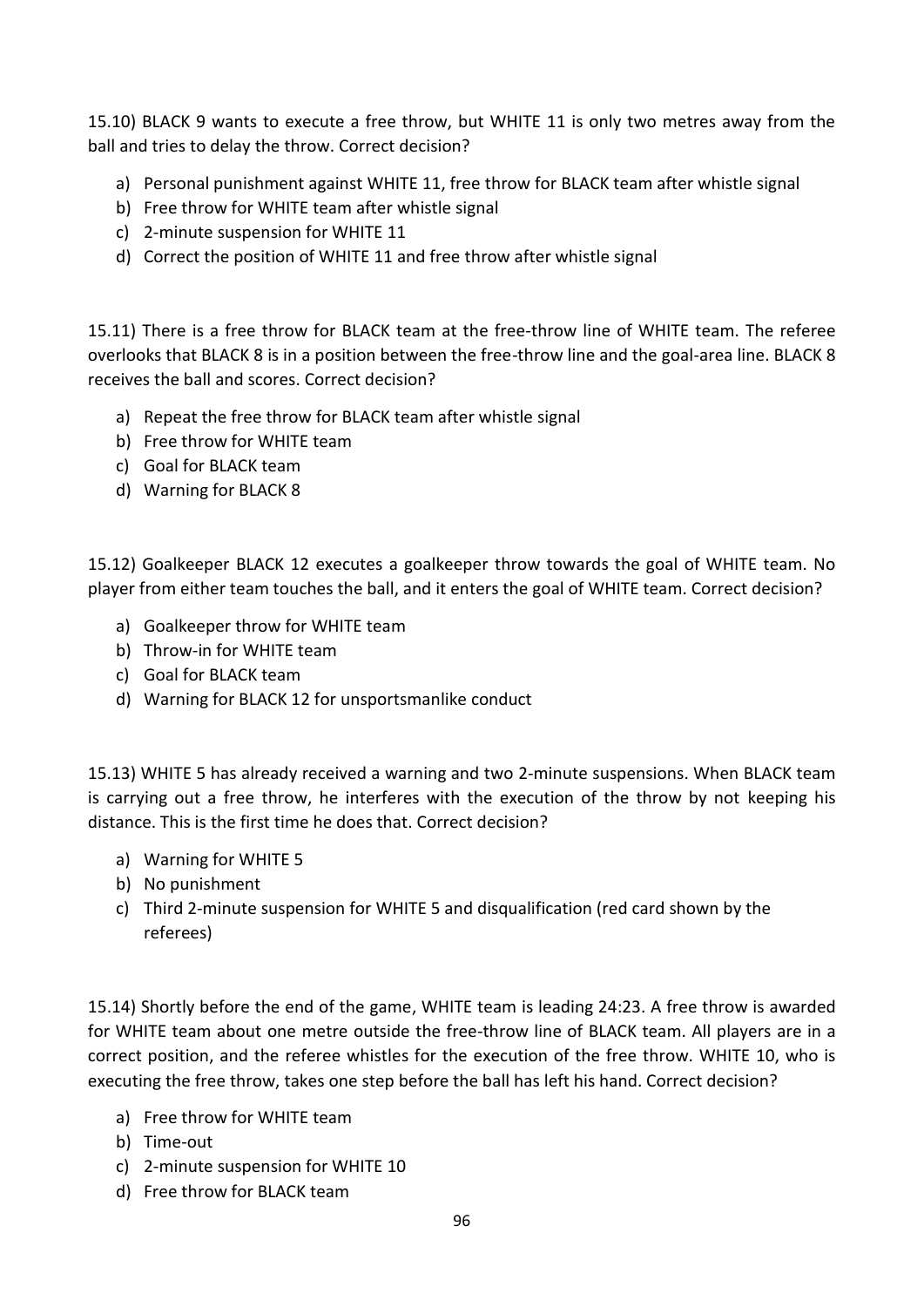15.15) WHITE 14 wants to execute a free throw without whistle signal at the free-throw line of BLACK team. He and his teammates are standing in correct positions. Before the ball has left the hand of WHITE 14, both WHITE 13 and WHITE 15 run across the free-throw line towards the goalarea line. Correct decision?

- a) Correction
- b) Free throw for WHITE team after whistle signal
- c) Game continues without interruption
- d) Free throw for BLACK team

15.16) Goalkeeper BLACK 1 is executing a goalkeeper throw. The ball touches the referee and goes back to BLACK 1, who in the meantime has left the goal area. Correct decision?

- a) Game continues without interruption
- b) Repeat the goalkeeper throw after whistle signal
- c) Free throw for WHITE team
- d) Free throw for BLACK team after whistle signal

15.17) While executing a free throw, BLACK 11 swings back his arm while moving the ball completely over the sideline. Correct decision?

- a) Game continues without interruption
- b) Free throw for WHITE team
- c) Throw-in for WHITE team
- d) Free throw for WHITE team, verbal caution for BLACK 11

15.18) Goalkeeper WHITE 1 stops the ball just in front of the goal line. When he tries to pass the ball to WHITE 4, the ball falls out of his hand and into his own goal. Correct decision?

- a) Goal for BLACK team
- b) Free throw for BLACK team
- c) 7-metre throw for BLACK team
- d) Repeated goalkeeper throw for WHITE team after whistle signal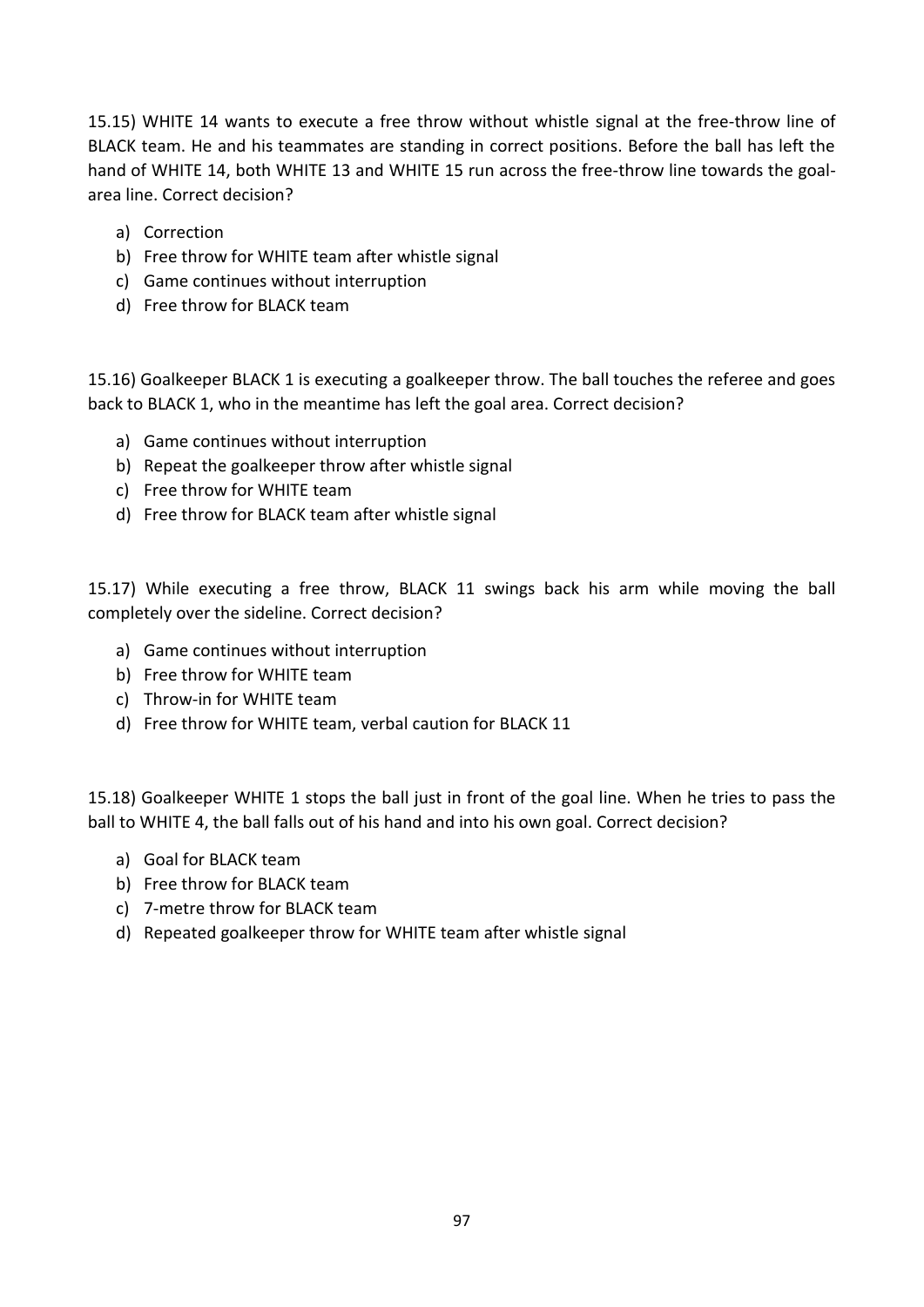15.19) WHITE team has a throw-off. The court referee gives the whistle signal for the execution. WHITE 13 takes the ball out of the hand of WHITE 9, who was standing ready to execute the throw. WHITE 13 does this because he saw that WHITE 7 and WHITE 3 are running into the half of the opponents and are in favourable positions. WHITE 13 throws the ball to WHITE 7, who scores a goal. Correct decision?

- a) Goal for WHITE team
- b) Correction, repetition of the throw-off for WHITE team
- c) Free throw for BLACK team
- d) Verbal caution for WHITE 13
- e) Verbal caution for WHITE 7 and WHITE 13

15.20) The score is 30:30 with just four seconds left in the game. WHITE team scores to make it 31:30. BLACK team tries to take a quick throw-off. BLACK 10 stands with one foot behind the centre line and the other one just in front of it. Without a whistle signal, he throws the ball into the goal of WHITE team. The automatic signal from the public clock for the end of the game sounds. Correct decision?

- a) Goal for BLACK team
- b) Repetition of the throw-off for BLACK team
- c) Wait for the result of the throw
- d) Time-out
- e) The game is over; no goal

15.21) There is a free throw for WHITE team at the free-throw line of BLACK team. WHITE 7 executes the free throw and, like his teammates, he is standing correctly outside the free-throw line. The free throw is executed quickly without a whistle signal, but before the ball has left the hand of WHITE 7, both WHITE 9 and WHITE 18 cross the free-throw line. Correct decision?

- a) Free throw for BLACK team
- b) Correction
- c) Free throw for WHITE team after whistle signal
- d) Free throw for BLACK team; warning for WHITE 9 and WHITE 18

15.22) From which of the following throws is it not possible to score an own goal?

- a) Goalkeeper throw
- b) Free throw
- c) Throw-in
- d) Throw-off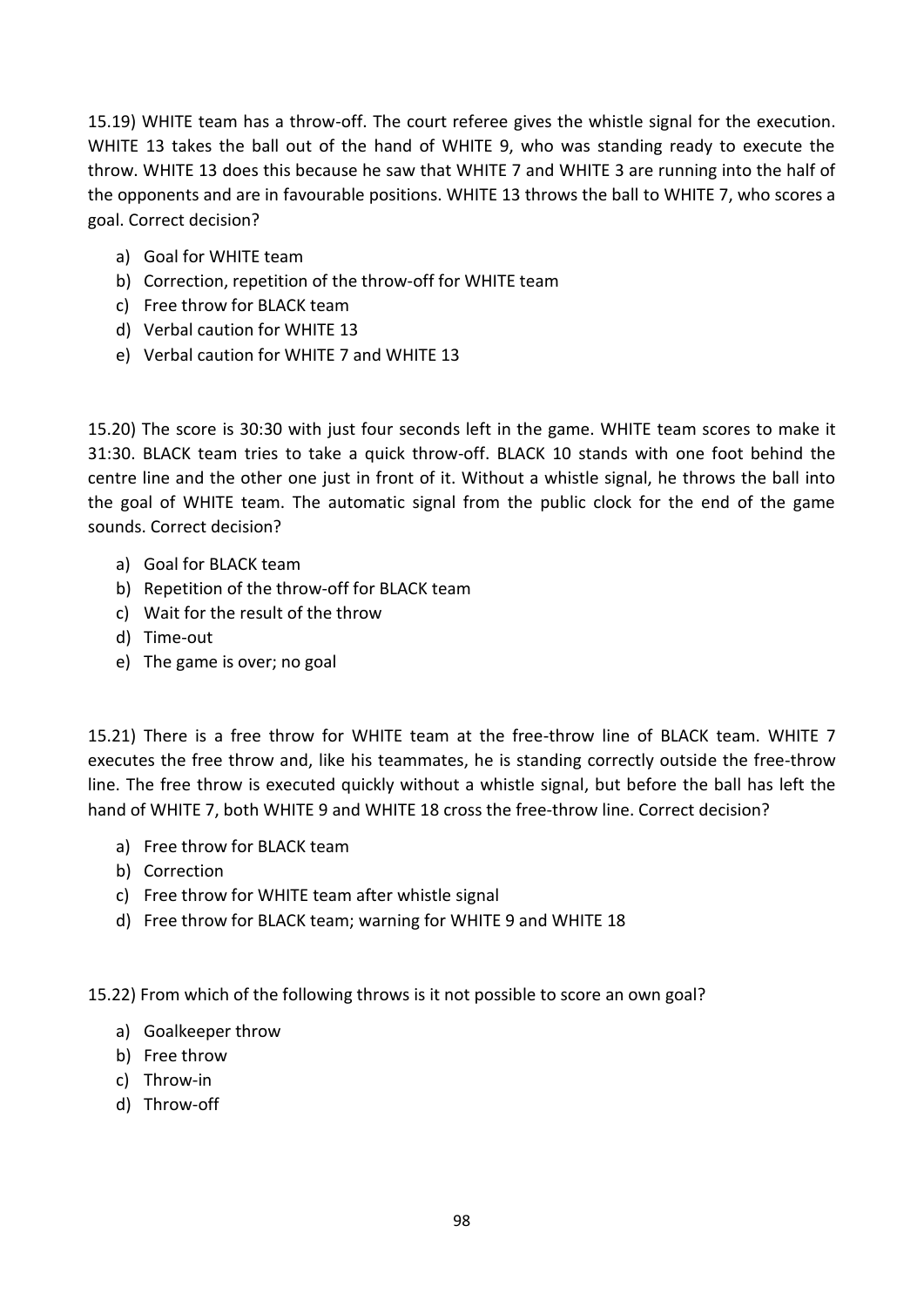15.23) BLACK 4 assumes a correct position to execute a throw-in that has been awarded to his team. As he cannot find a teammate to whom he could pass the ball he bounces the ball one time inside the sideline. Correct decision?

- a) Free throw for WHITE team without whistle signal
- b) Throw-in for WHITE team after restart signal
- c) Repetition of the throw-in for BLACK team after whistle signal
- d) Free throw for BLACK team after whistle signal

15.24) WHITE team receives a free throw. Without a whistle signal from the referees, WHITE 9 executes the free throw very quickly while jumping. The ball goes to WHITE 4, who finds himself completely unmarked in front of the goal of BLACK team. Correct decision?

- a) Game continues without interruption
- b) Free throw for BLACK team
- c) Repetition of the free throw for WHITE team after whistle signal

15.25) WHITE team receives a free throw. Without a whistle signal from the referees, WHITE 5 very quickly executes the free throw while running fast. WHITE 5 intends to play the ball to WHITE 4, but BLACK 3 intercepts the ball and finds himself unmarked in front of the goal of WHITE team. Correct decision?

- a) Game continues without interruption
- b) Repetition of the free throw after whistle signal
- c) Repetition of the free throw and progressive punishment for BLACK 3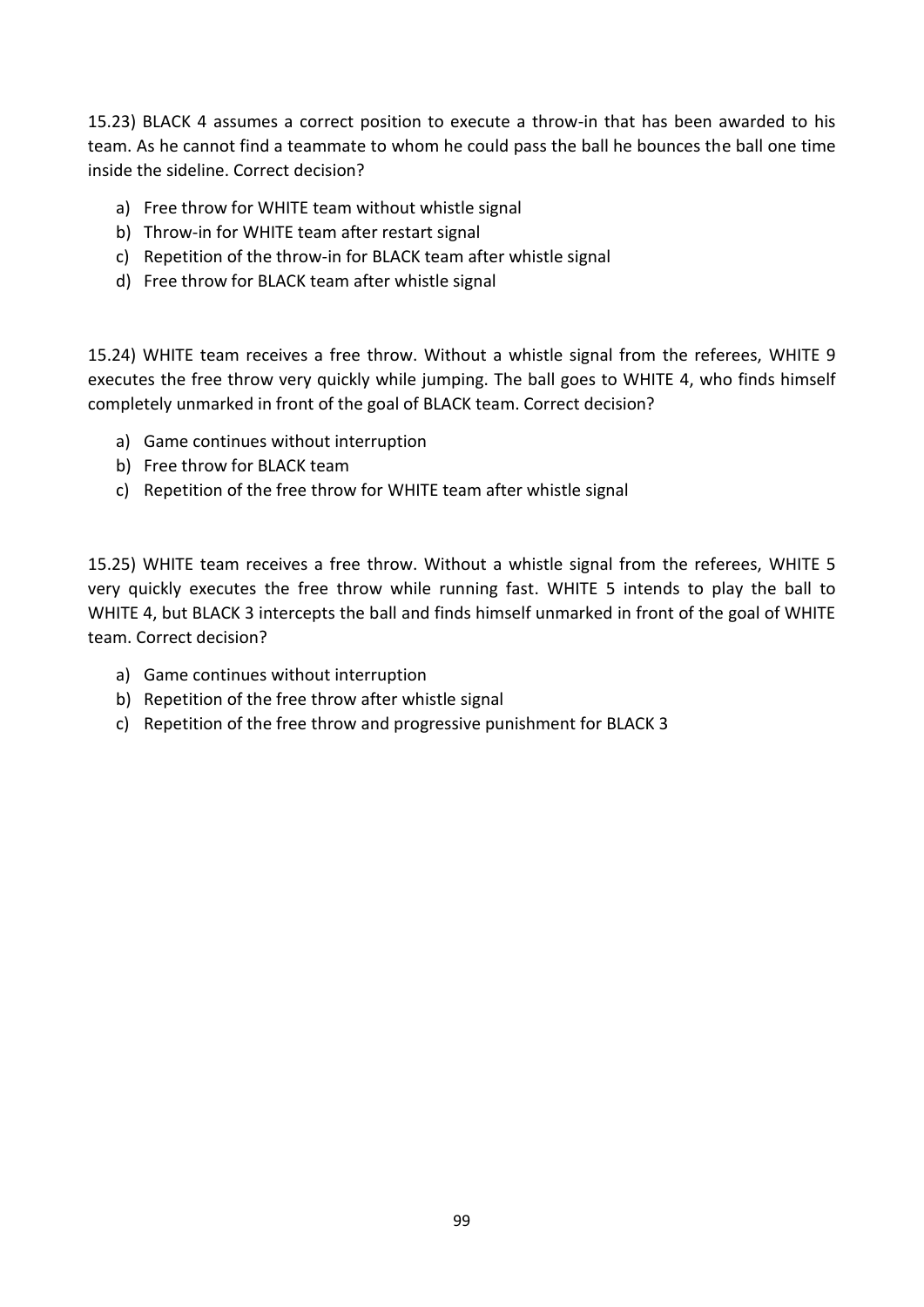16.1) Team official B from WHITE team is complaining and receives a 2-minute suspension. Before the game is restarted, he complains again and is therefore disqualified. Correct decision?

- a) WHITE team is reduced by 2 players on the court for 2 minutes
- b) WHITE team is reduced by 1 player on the court for 4 minutes
- c) WHITE team is reduced by 1 player on the court for 2 minutes

16.2) WHITE 8 receives a 2-minute suspension, as he has pushed an opponent. He approaches the referee to insult him with the following words: "You are stupid, you are an idiot, you will never learn!" Before leaving the court he spits in the referees face. Correct decision?

- a) Disqualification of WHITE 8, WHITE team is reduced by 1 player on the court for 2 minutes (red card shown by the referees)
- b) Disqualification of WHITE 8, WHITE team is reduced by 2 players on the court for 2 minutes (red card shown by the referees)
- c) Disqualification of WHITE 8, WHITE team is reduced by 1 player on the court for 4 minutes, written report (red and blue cards shown by the referees)
- d) Disqualification of WHITE 8, WHITE team is reduced by 2 players on the court for 2 minutes, written report (red and blue cards shown by the referees)

16.3) What is the maximum number of warnings that should be given to the officials of a team during a match?

- a) None
- b) 1
- c) 2
- d) 3

16.4) When does the suspension time of a player start?

- a) When the referee gives the hand signal for the suspension
- b) When the suspended player crosses the sideline
- c) When the referee whistles for the game to be restarted
- d) When the timekeeper starts the stopwatch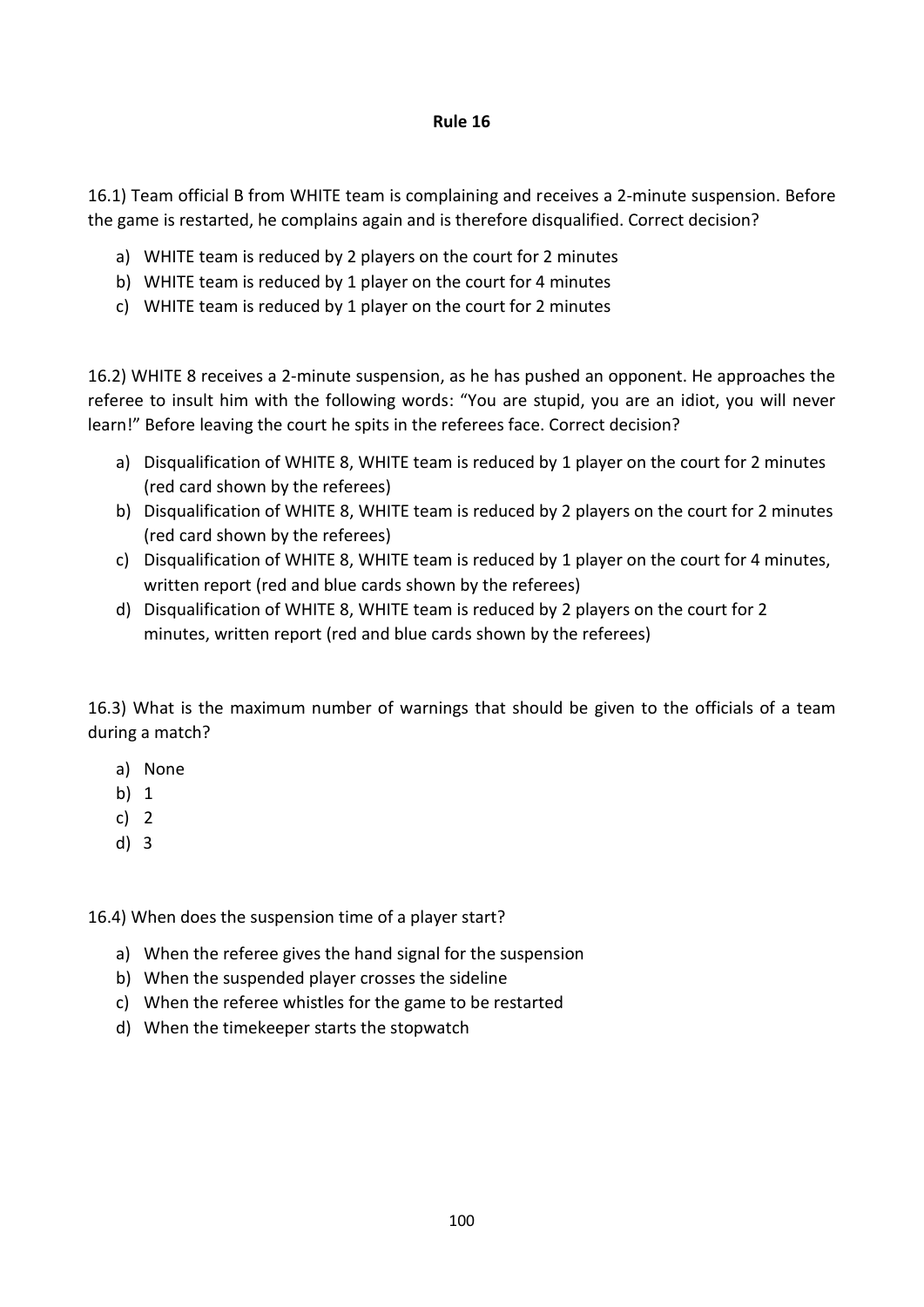16.5) To whom are suspensions to be indicated?

- a) The suspended player and the scorekeeper/timekeeper
- b) The responsible team official and the timekeeper
- c) Timekeeper/scorekeeper
- d) The suspended player, the responsible team official, and the scorekeeper

16.6) BLACK 5 has received two 2-minute suspensions earlier in the game. One suspension for a foul that was punished progressively, and one for throwing the ball away, when the referees gave a free throw for the opponents. Now he commits his team's second faulty substitution, and before the game is restarted, he commits an extremely unsportsmanlike conduct. Correct decision?

- a) 2-minute suspension for BLACK 5
- b) Disqualification for BLACK 5, written report (red and blue cards shown by the referees; BLACK team is reduced by 1 player on the court for 4 minutes
- c) Disqualification for BLACK 5, written report (red and blue cards shown by the referees); BLACK team is reduced by 2 players on the court for 2 minutes

16.7) WHITE 5 receives a 2-minute suspension for a foul. While leaving the court he insults the referees and is disqualified. WHITE 5 then gets so upset that he hits one of the referees. Correct decision?

- a) Written report (red and blue cards shown by the referees)
- b) WHITE team is reduced by 1 player on the court for 2 minutes
- c) WHITE team is reduced by 2 players on the court for 2 minutes
- d) WHITE team is reduced by 1 player on the court for 4 minutes

16.8) WHITE 7 has just been suspended for two minutes for unfair play. Before the game is restarted, he says to the referee: "You must be blind, you idiot!" Correct decision?

- a) Another 2-minutes suspension for WHITE 7
- b) Disqualification of WHITE 7 without written report (red card shown by the referees)
- c) WHITE team is reduced by 2 players on the court for 2 minutes
- d) WHITE team is reduced by 1 player on the court for 4 minutes
- e) Disqualification of WHITE 7, written report (red and blue cards shown by the referees)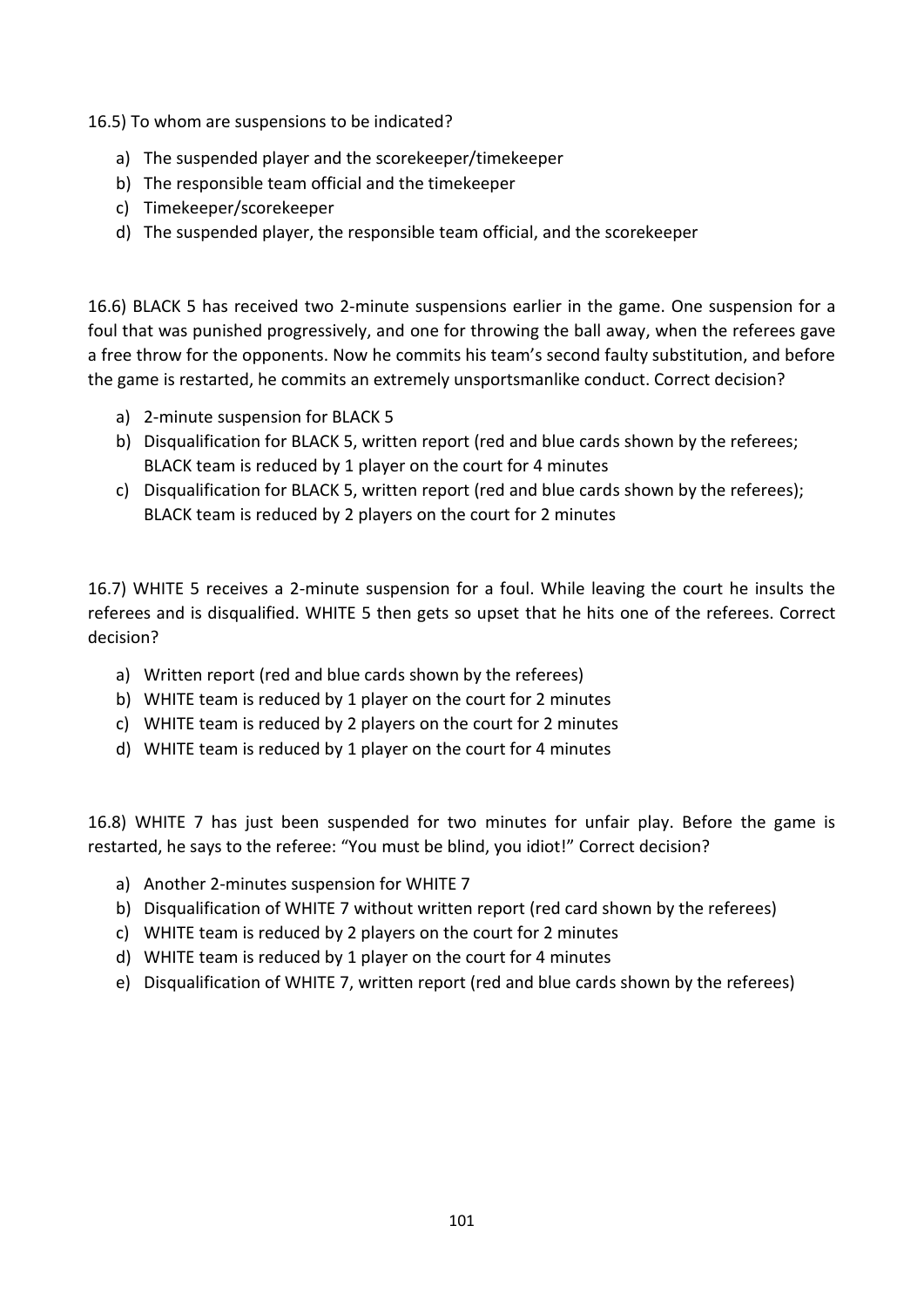16.9) WHITE 3 has been suspended for two minutes. After leaving the court, but before the restart of the match, WHITE 3 is guilty of a seriously unsportsmanlike conduct in the substitution area against official B from BLACK team. Just before that, official B from BLACK team ran out onto the playing court, even though no permission had been given. No sanctions have been called against the officials of BLACK team. Correct decision?

- a) Disqualification of WHITE 3 without written report (red card shown by the referees)
- b) Warning for official B from BLACK team
- c) WHITE team is reduced by 2 players on the court for 2 minutes
- d) WHITE team is reduced by 1 player on the court for 4 minutes

16.10) When a player is disqualified, the team is reduced by 1 player on the court for 2 minutes, unless the disqualification is given:

- a) For seriously unsportsmanlike conduct during the half-time break
- b) For an infringement outside the court
- c) Before the match begins
- d) For insulting the referees

16.11) During the half-time, break WHITE 7 assaults goalkeeper BLACK 12, while they are still on the court. Correct decision?

- a) Disqualification of WHITE 7, written report (red and blue cards shown by the referees); WHITE team is reduced by 1 player on the court for 2 minutes at the beginning of the second half.
- b) Warning for WHITE 7
- c) Caution for WHITE 7, because the match was interrupted

16.12) During the half-time break, a referee is insulted by BLACK 7 on the way to the changing rooms. Correct decision?

- a) Disqualification of BLACK 7 without written report (red card shown by the referees)
- b) 2-minute suspension for BLACK 7
- c) BLACK team is reduced by 1 player on the court for 2 minutes at the beginning of the second half.
- d) Disqualification of BLACK 7, written report (red and blue cards shown by the referees)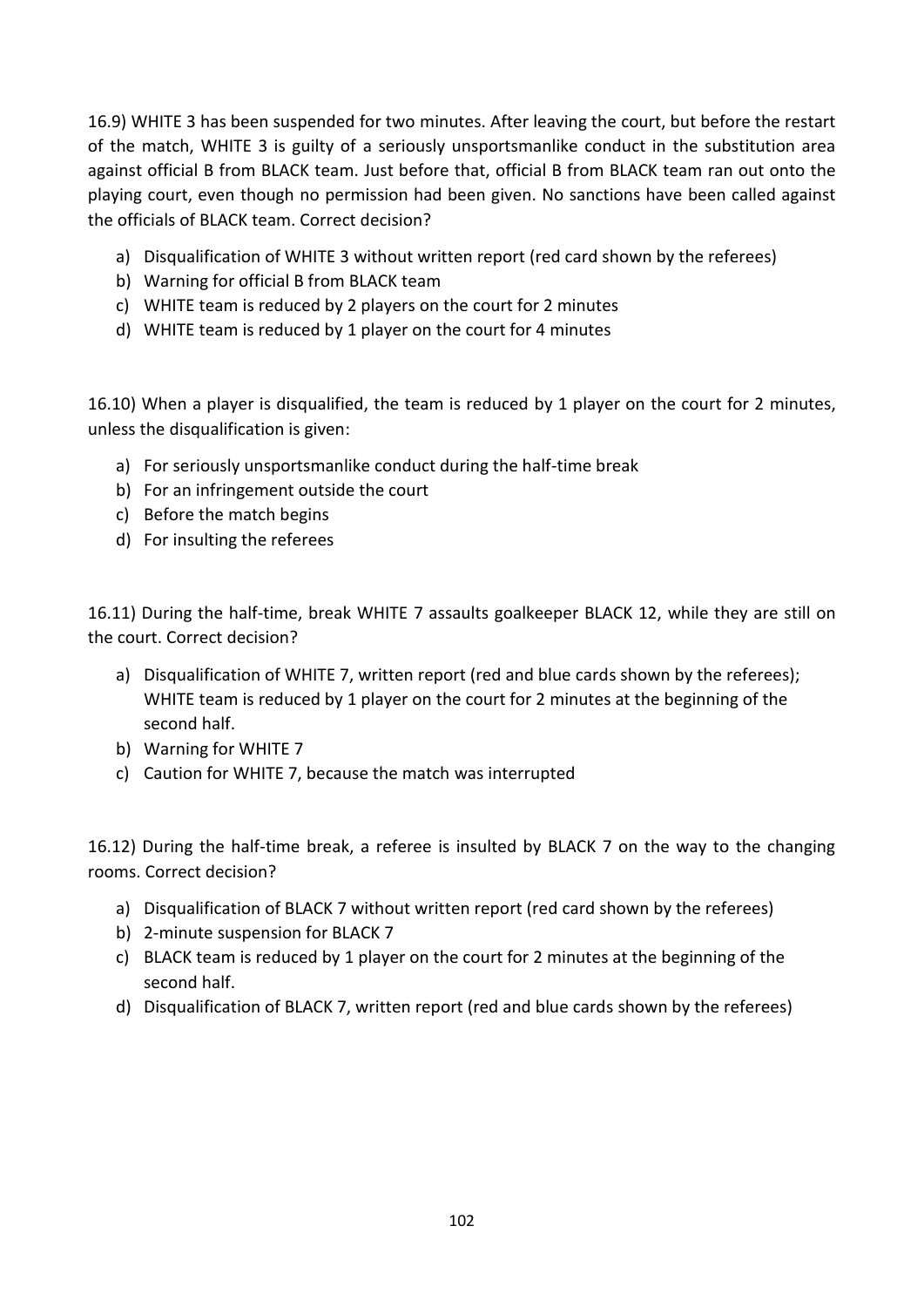16.13) After the whistle for half-time, BLACK 5 collides with WHITE 9 on the court, and they both start shouting at each other. WHITE 9 then pushes BLACK 5 in the chest with both hands, so that BLACK 5 almost loses body control. Correct decision?

- a) 2-minute suspension for WHITE 9 at the beginning of the second half
- b) Disqualification of WHITE 9 without written report (red card shown by the referees); WHITE team will be reduced by 1 player on the court for 2 minutes from the beginning of the second half.
- c) Disqualification of WHITE 9; WHITE team starts the second half without reduction.
- d) Disqualification of WHITE 9, written report (red and blue cards shown by the referees); WHITE team will be reduced by 1 player on the court for 2 minutes from the beginning of the second half.

16.14) After the game, WHITE 10 shouts at the referees: "You stole the game from us, you idiots!" Correct decision?

- a) Warning for WHITE 10
- b) Disqualification of WHITE 10, written report (red and blue cards shown by the referees)
- c) Written report
- d) Warning for WHITE 10, written report

16.15) During the half-time break, WHITE 9, on the playing court, commits an assault against official B from BLACK team, who subsequently insults WHITE 9. Correct decision?

- a) Disqualification of WHITE 9, written report (red and blue cards shown by the referees); WHITE team will be reduced by 1 player on the court for 2 minutes from the beginning of the second half.
- b) Disqualification of official B from BLACK team, written report (red and blue cards shown by the referees); BLACK team will be reduced by 1 player on the court for 2 minutes from the beginning of the second half.
- c) Disqualification of WHITE 9 (red card shown by the referees); WHITE team will not be reduced from the beginning of the second half.
- d) Disqualification of official B from BLACK team (red card shown by the referees); BLACK team will not be reduced from the beginning of the second half.

16.16) WHITE 7 is disqualified because he has just received his third 2-minute suspension. He tries to argue with the referees and does not leave the court. Correct decision?

- a) No further action
- b) WHITE team is reduced by 1 player on the court for 4 minutes.
- c) WHITE team is reduced by 2 players on the court for 2 minutes.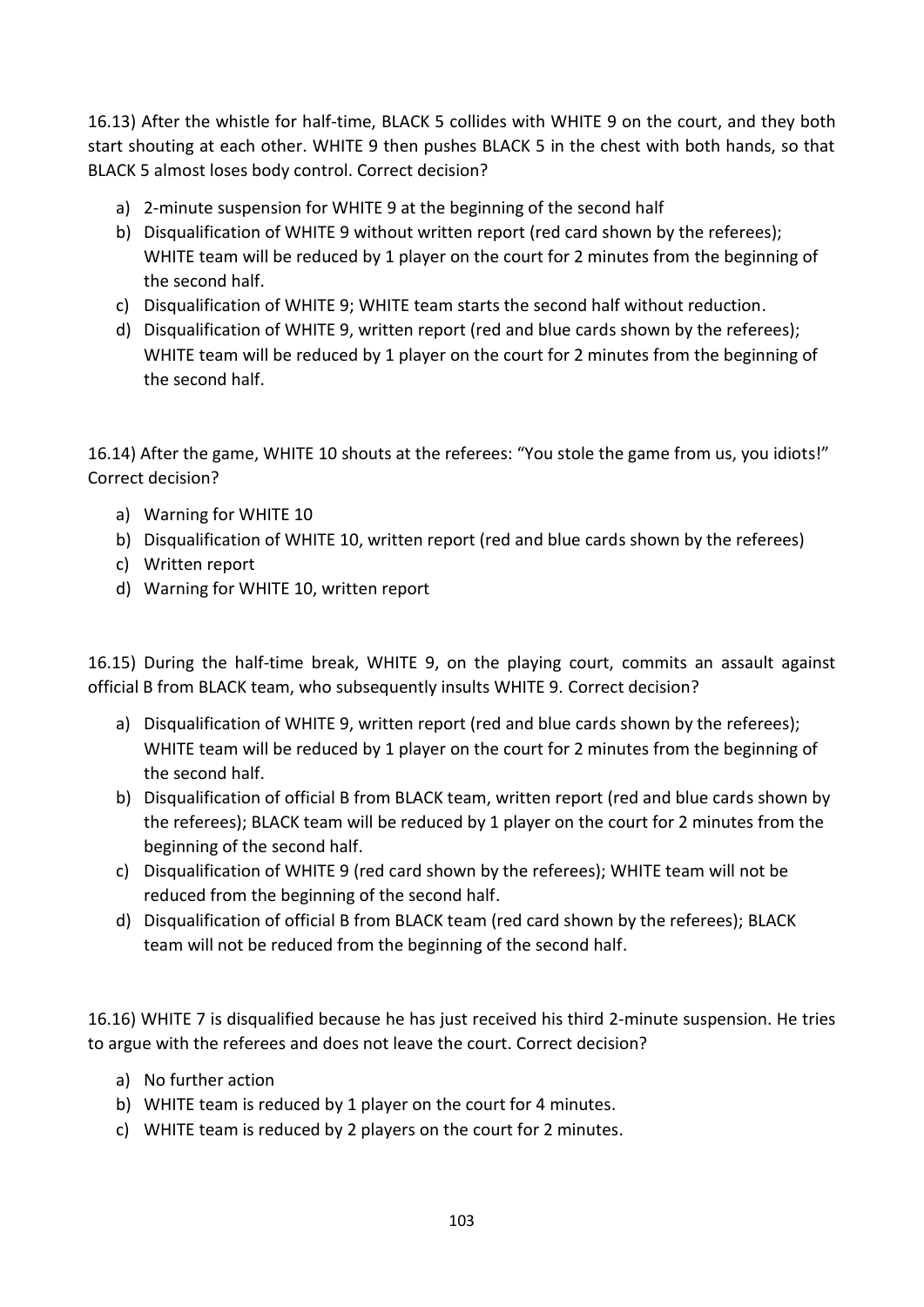16.17) WHITE 11 was warned in the first half and is again guilty of unsportsmanlike conduct during the half-time break. WHITE team was playing at full strength on the court, when the first half ended. Correct decision?

- a) Warning for WHITE 11
- b) 2-minute suspension for WHITE 11
- c) Disqualification of WHITE 11
- d) WHITE team will be reduced by 1 player on the court for 2 minutes from the beginning of the second half.
- e) WHITE team will not be reduced by players on the court from the beginning of the second half.

16.18) WHITE 4 is injured. The referees whistle for a time-out and give the hand signal to permit WHITE team to enter the court and take care of the player. Officials A and B from WHITE team, but also official A from BLACK team, enter the court. Official A from BLACK team already received a warning. Correct decision?

- a) No intervention
- b) When the game is restarted, BLACK team continues with the same number of players on the court as before the interruption.
- c) 2-minute suspension for official A from BLACK team
- d) Disqualification of official A from BLACK team (red card shown by the referees)
- e) When the game is restarted, BLACK team will be reduced by 1 player on the court for 2 minutes.
- f) After receiving medical care on the court, WHITE 4 must leave the court and can only reenter following the third attack of his team.

16.19) BLACK 9 is given a disqualification because of a serious foul against WHITE 9. Before the game is restarted, BLACK 9 hits official A from WHITE team in the face. Correct decision?

- a) Disqualification of BLACK 9 without written report (red card shown by the referees); BLACK team will be reduced by 2 players on the court for 2 minutes.
- b) Disqualification of BLACK 9 without written report (red card shown by the referees); BLACK team will be reduced by 1 player on the court for 4 minutes.
- c) No additional punishment is possible
- d) Disqualification of BLACK 9, written report (red and blue cards shown by the referees); BLACK team will be reduced by 2 players on the court for 2 minutes.
- e) Disqualification of BLACK 9, written report (red and blue cards shown by the referees); BLACK team will be reduced by 1 player on the court for 4 minutes.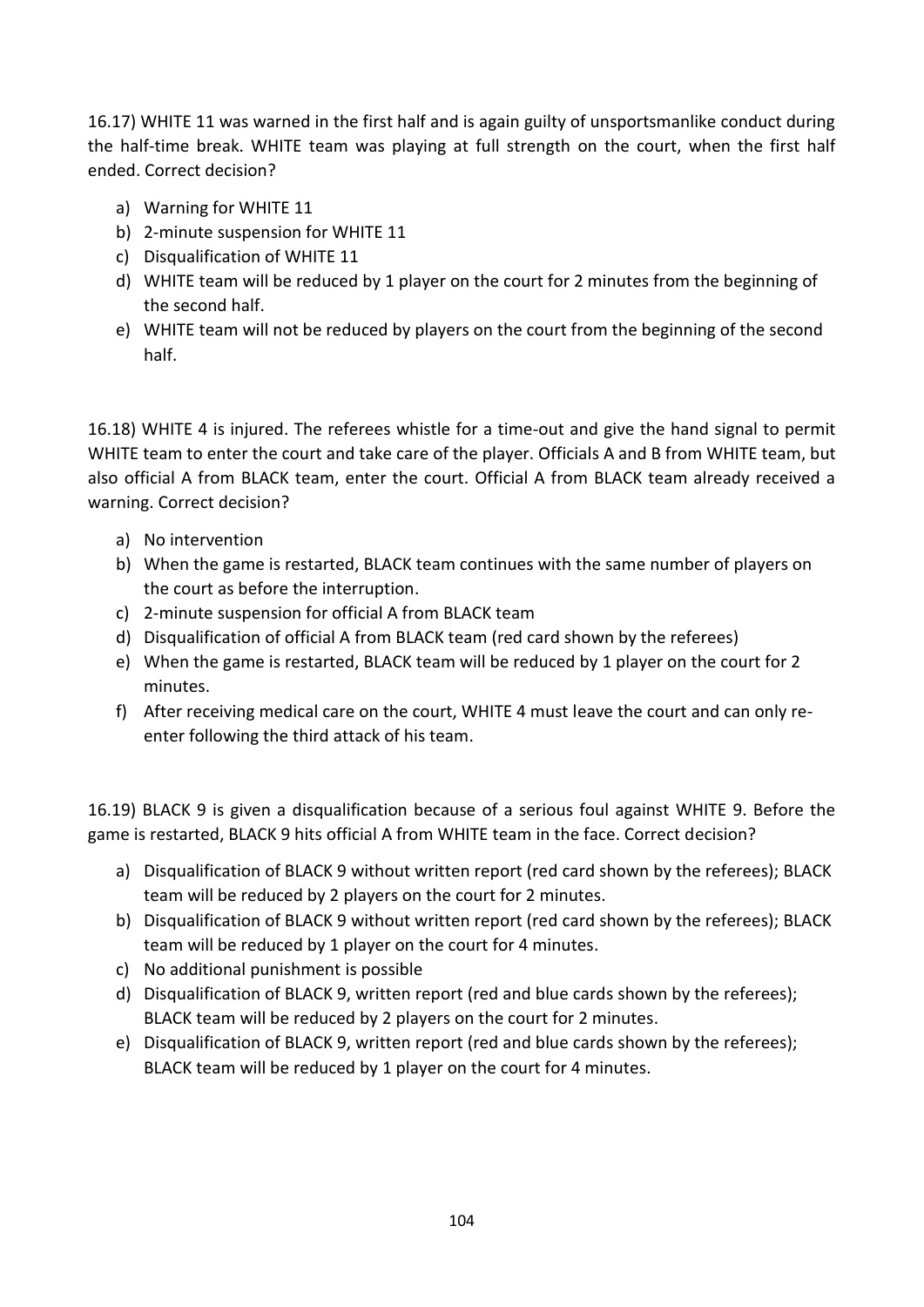16.20) BLACK 8 is given his first 2-minute suspension following a time-out signal. When he leaves the court, before the game is restarted, he addresses the referees in an unsportsmanlike manner. Correct decision?

- a) An additional 2-minute suspension for BLACK 8, BLACK team will be reduced by 2 players on the court for 2 minutes
- b) An additional 2-minute suspension for BLACK 8, BLACK team will be reduced by 1 player on the court for 4 minutes
- c) Disqualification of BLACK 8 (red card shown by the referees), BLACK team will be reduced by 2 players on the court for 2 minutes
- d) Disqualification of BLACK 8 (red card shown by the referees), BLACK team will be reduced by 1 player on the court for 4 minutes

16.21) In which of the following situations must a team be reduced by 1 player on the court for 4 minutes?

- a) A player has just been disqualified. When leaving the court, he protests in a way that justifies a 2-minute suspension.
- b) A player has just received a 2-minute suspension. When leaving the court, he insults the referees and is disqualified.
- c) A player has just received a 2-minute suspension for unsportsmanlike conduct towards an opponent. While he is still on the court, he hits an opponent in the face and is disqualified.
- d) A player has just received a 2-minute suspension for unsportsmanlike conduct. After crossing the sideline, he comes back onto the court and protests, and he is given an additional 2-minute suspension.
- e) A player has just been disqualified for spitting on an opponent. When leaving the court, he pushes a referee.
- f) A player has just been disqualified for a serious foul. After leaving the court, and after the match has been restarted, he insults the referees while sitting in the spectators' area.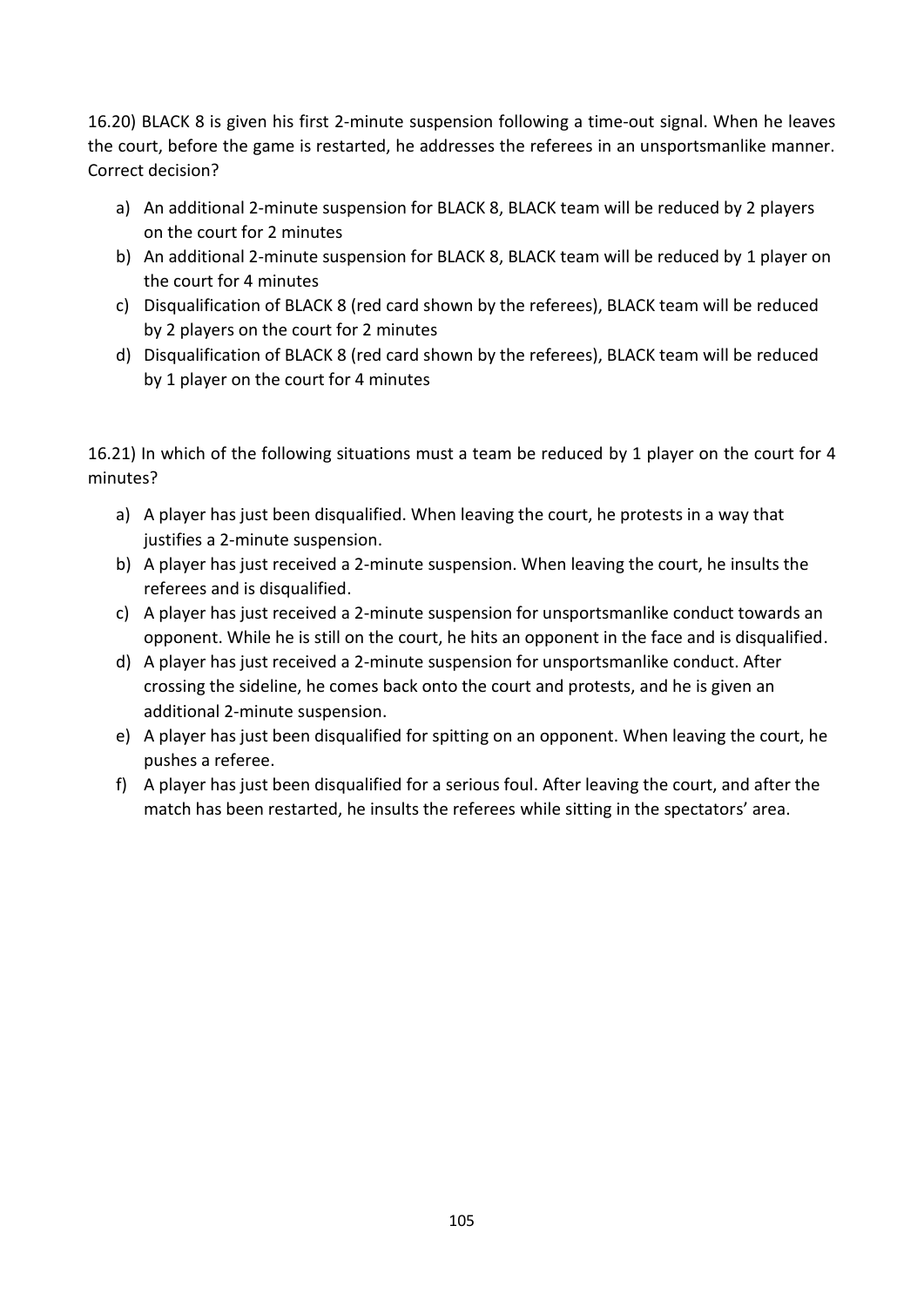16.22) WHITE 5 receives a 2-minute suspension in minute 7. He complains before the game is restarted and receives an additional 2-minute suspension. Exactly one minute later, he runs onto the court, and the timekeeper whistles. Because of the additional suspension for entering the court, he is disqualified. Because of this he now insults the referees. Correct decision?

- a) WHITE team will be reduced by 1 player on the court from 07:00 to 08:00, by 2 players from 08:00 to 10:00 and by 1 player from 10:00 to 11:00.
- b) WHITE team will be reduced by 1 player on the court from 07:00 to 08:00, by 2 players from 08:00 to 11:00 and by 1 player from 11:00 to 12:00.
- c) WHITE team will be reduced by 2 players on the court from 07:00 to 08:00, by 3 players from 08:00 to 10:00 and by two players from 10:00 to 11:00.
- d) WHITE team will be reduced by 2 players on the court from 07:00 to 08:00, by 4 players from 08:00 to 10:00 and by 2 players from 10:00 to 11:00.
- e) Disqualification of WHITE 5, written report (red and blue cards shown by the referees)

16.23) Official C from WHITE team receives a warning in the first half because of unsportsmanlike conduct. The playing time is 35:50, and official B from WHITE team, with forceful gestures, shows that he disagrees with a decision of the referees. For this, he receives a 2-minute suspension. Three minutes before the end of the match, official A from WHITE team enters the court without permission from the referees. What is the correct decision?

- a) Warning for official A from WHITE team
- b) 2-minute suspension for official A from WHITE team; WHITE team are reduced on the court by 1 player for 2 minutes; official A can stay in the substitution area
- c) 2-minute suspension for official A from WHITE team; WHITE team are reduced on the court by 1 player for 2 minutes; official A must leave the substitution area
- d) Disqualification for official A from WHITE team (red card shown by the referees); WHITE team are reduced on the court by 1 player for 2 minutes
- e) Disqualification for official A from WHITE team with written report (red and blue cards shown by the referees); WHITE team are reduced on the court by 1 player for 2 minutes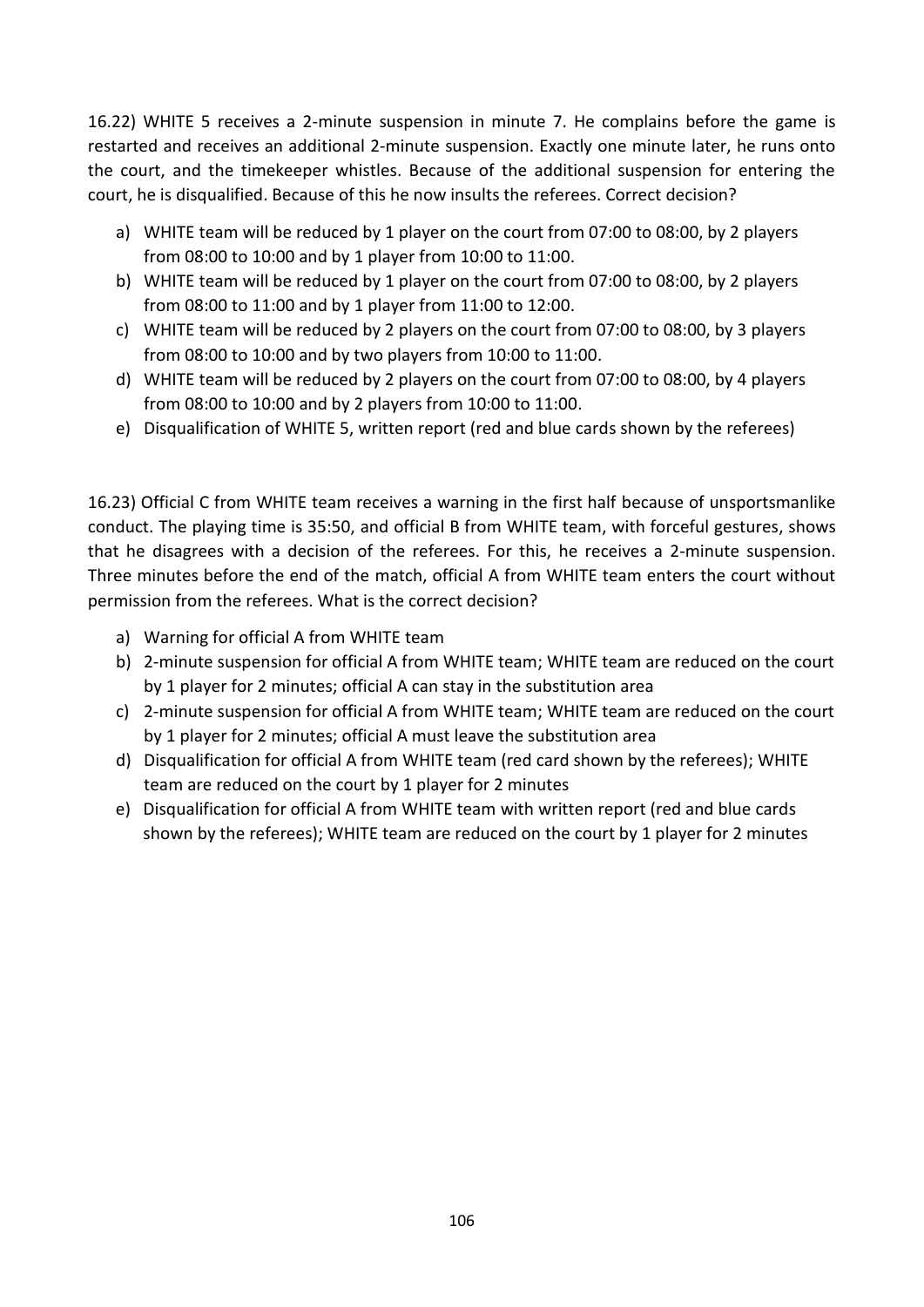17.1) The referees disagree on which team should have a throw-in. How should this be handled?

- a) The court referee decides.
- b) The goal-line referee decides.
- c) The two referees make a joint decision after consultation.
- d) Time-out
- e) No time-out, but throw-in executed after whistle signal

17.2) The automatic final signal from the public clock is not working. The timekeeper has not noticed the problem and therefore does not react, even though the playing time has already ended. Who shall give the final signal in this case?

- a) Only the scorekeeper
- b) Only the court referee
- c) Only the delegate
- d) Only one of the referees
- e) Only the timekeeper
- f) Either the timekeeper, the delegate or one of the referees

17.3) BLACK 2 has committed an infraction. The court referee decides on a disqualification of BLACK 2 (red card shown by the referees) and a free throw. The goal referee decides on a 2 minute suspension for BLACK 2 and a 7-metre throw. How is BLACK 2 to be penalised, and how is the game to be continued?

- a) 2-minute suspension for BLACK 2
- b) Disqualification of BLACK 2 (red card shown by the referees)
- c) Free throw
- d) 7-metre throw

17.4) In case of doubt, who decides about the accuracy of the timekeeping?

- a) The timekeeper and the scorekeeper
- b) The two referees reach a joint decision.
- c) The timekeeper
- d) The two referees and the timekeeper reach a joint decision.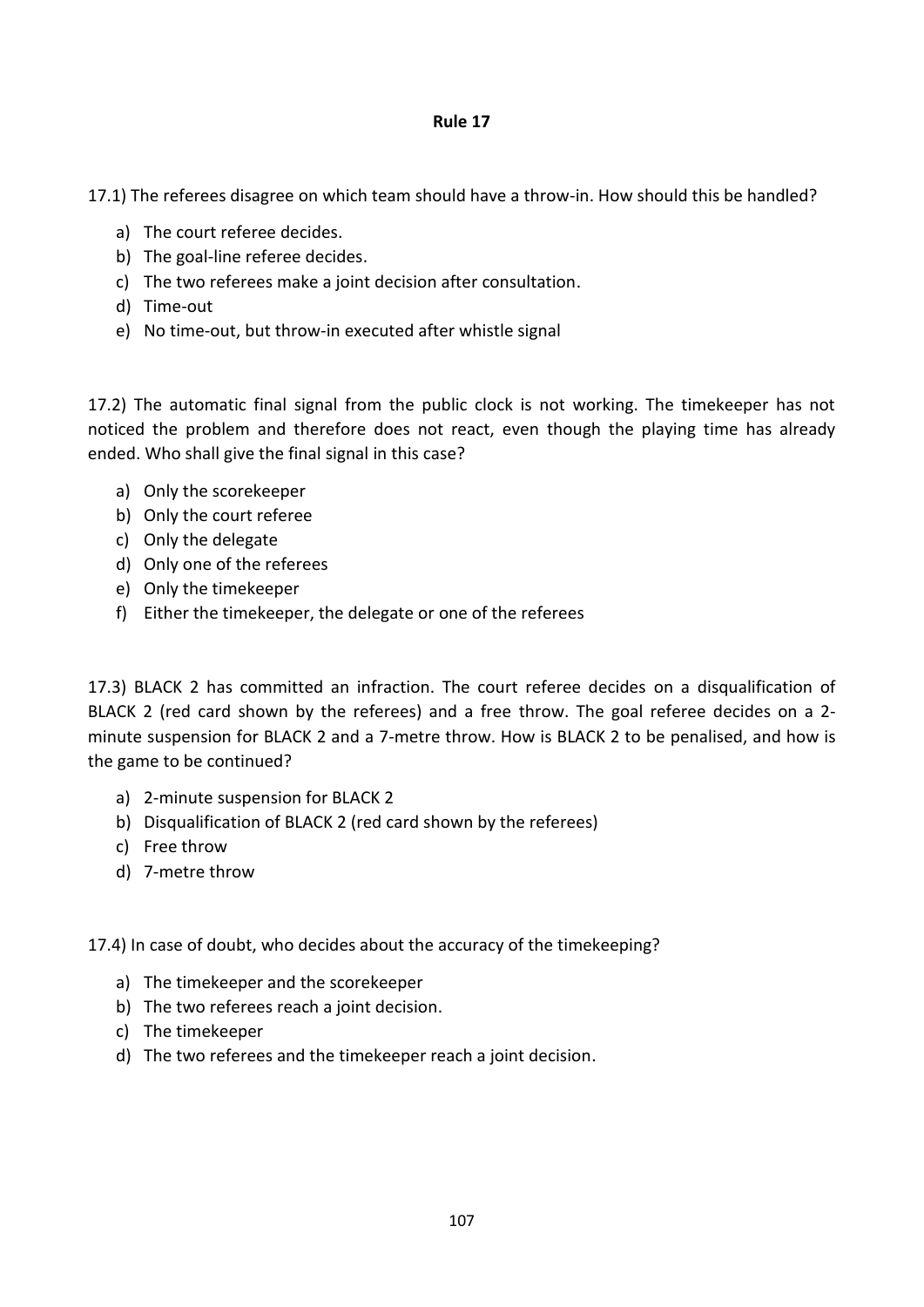17.5) Which punishments need to be explained in the match report?

- a) All disqualifications, except for those given because of three 2-minute suspensions
- b) All punishments, except cautions
- c) All suspensions and all disqualifications
- d) Disqualifications for dangerous fouls or seriously unsportsmanlike conduct in the last 30 seconds of the match, if the action is intended to prevent the opponents from creating a scoring chance
- e) Disqualification due to extremely unsportsmanlike conduct
- f) Any progressive punishment during the last 30 seconds of the game, if the action is intended to prevent the opponents from creating a scoring chance
- 17.6) Who is entitled to address the referees during a game?
	- a) Every player
	- b) Every official
	- c) The responsible team official
	- d) The team captain

17.7) The referees have different opinions about how much playing time remains. The goal-line referee (first mentioned referee) believes that 50 seconds remain, while the court referee believes that 42 seconds remain. Correct decision?

- a) The longer playing time applies (50 seconds).
- b) The first mentioned referee decides (50 seconds).
- c) The court referee decides (42 seconds).
- d) The two referees must reach a joint decision.

17.8) At the start of a match, which referee becomes the court referee, and which referee becomes the goal-line referee?

- a) The first mentioned referee becomes the court referee.
- b) The first mentioned referee becomes the goal-line referee.
- c) The referees use a coin toss to decide, who starts where.
- d) The referees are free to make their own choice.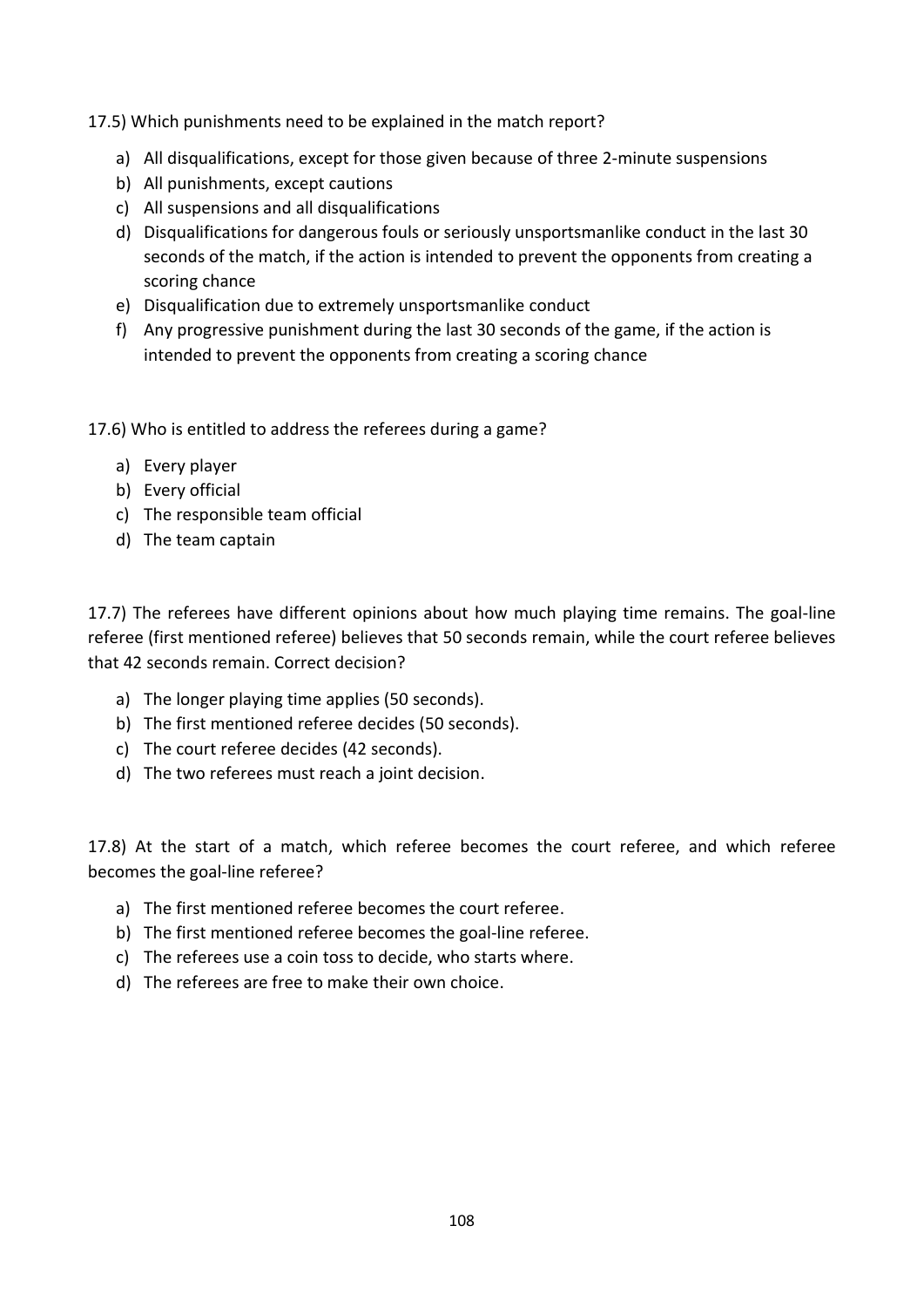17.9) The two referees whistle after a collision between two players. The court referee shows offensive foul, but the goal-line referee indicates a violation by the defender. How should this be decided?

- a) The decision of the goal-line referee is valid.
- b) The decision of the court referee is valid.
- c) The referees contact each other to reach a joint decision.
- d) Time-out is obligatory
- e) Time-out only necessary if the joint decision goes against the attacking team
- f) Time-out not obligatory, if the referees are using electronic equipment for their internal communication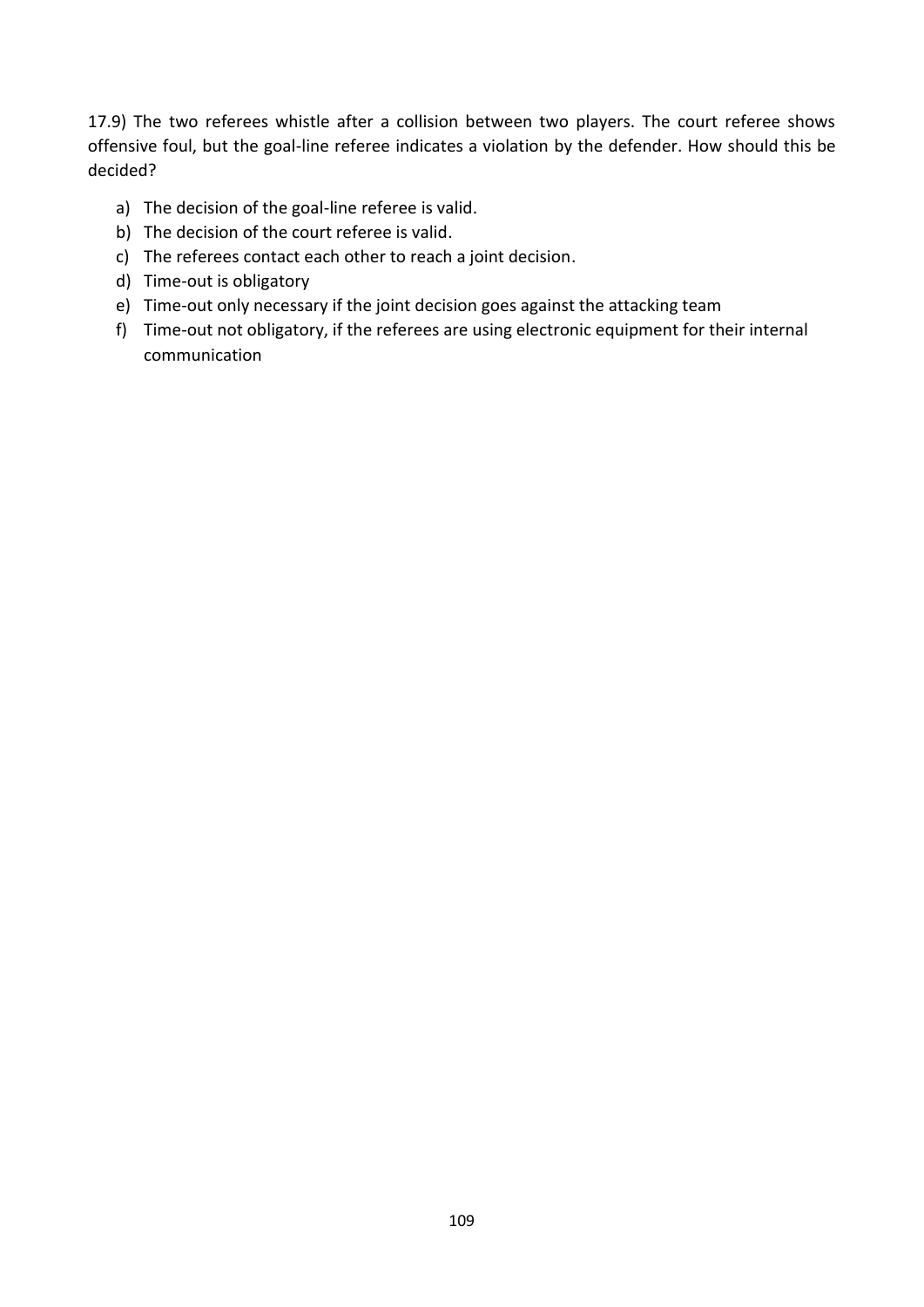## **Rule 18**

18.1) What do the Rules of the Game prescribe regarding the work distribution between timekeeper and scorekeeper?

- a) The control of the entry and exit of the substitutes is handled only by the timekeeper.
- b) Generally, only the timekeeper should interrupt the game, when this becomes necessary.
- c) The scorekeeper must whistle, if he observes that a substitute enters the court too soon.
- d) If there is no public clock, the timekeeper keeps the teams informed about how much time has been played or how much time remains.
- e) Counting the number of attacks when a player is serving 3 attacks after receiving medical care on the court is a shared task for the timekeeper and scorekeeper.

18.2) WHITE 5 has a clear chance of scoring. Team official A from WHITE team insults the timekeeper. The timekeeper whistles just when WHITE 5 is about to shoot. The action has been noticed only by the timekeeper. Correct decision?

- a) Free throw for BLACK team
- b) Punishment against team official A from WHITE team
- c) Free throw for WHITE team
- d) 7-metre throw for WHITE team
- e) Written report

18.3) The responsible team official from WHITE team insults the scorekeeper, without this being noticed by the referees or a delegate. During the next interruption of the game, the scorekeeper informs the referees about what has happened. Correct decision?

- a) Disqualification of the responsible team official from WHITE team, written report (red and blue cards shown by the referees)
- b) 2-minute suspension for the responsible team official of WHITE team
- c) Written report
- d) Warning for the responsible team official from WHITE team
- e) No personal punishment possible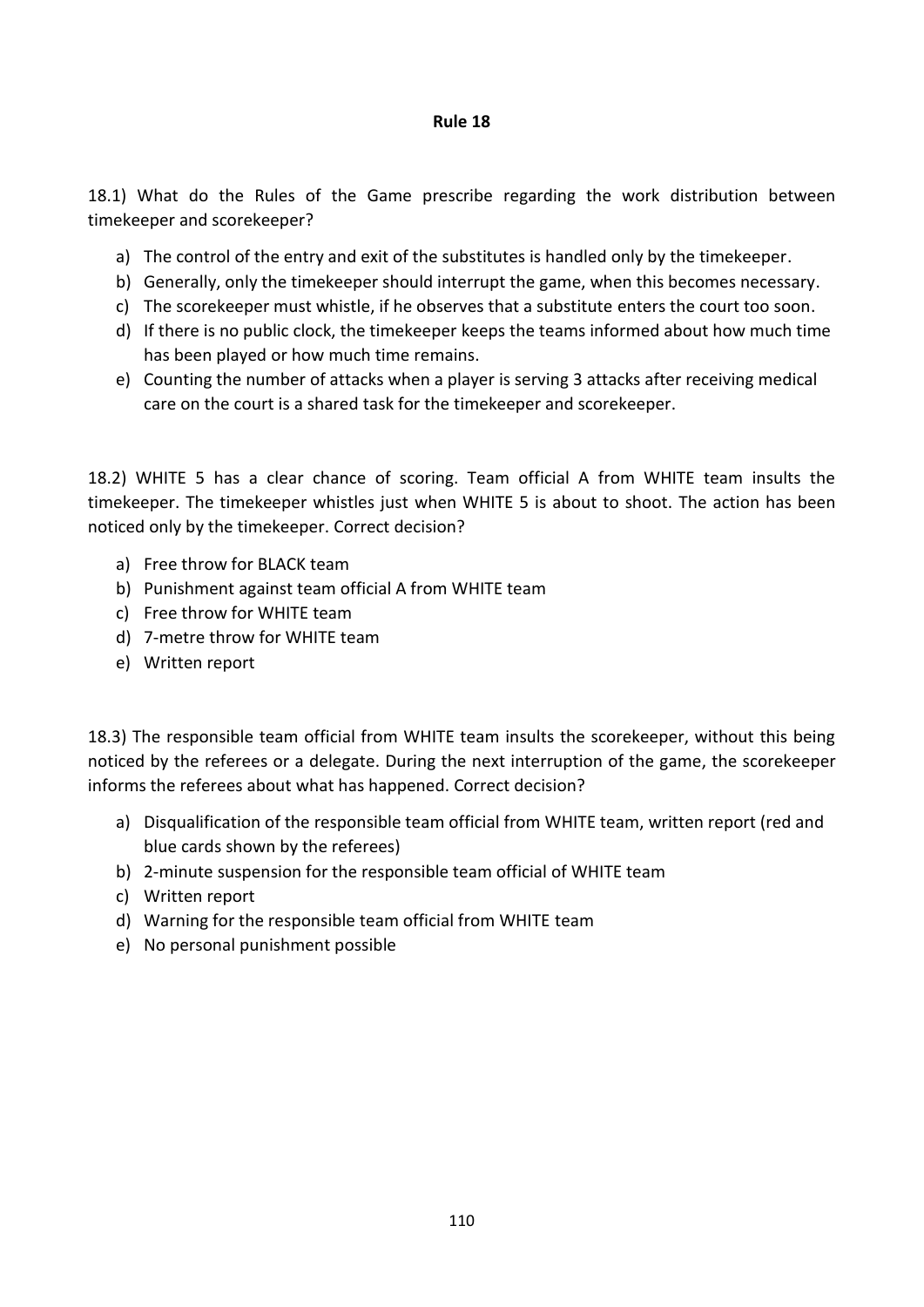18.4) WHITE team is in possession of the ball at the free-throw line of BLACK team. The technical delegate interrupts the game and explains to the referees that official A from BLACK team has insulted him. Correct decision?

- a) Caution for official A from BLACK team, written report
- b) Disqualification of official A from BLACK team, written report (red and blue cards shown by the referees)
- c) The game is restarted with a free throw for WHITE team at the substitution area of BLACK team.
- d) The game is restarted with a free throw for WHITE team at the free-throw line of BLACK team.

18.5) WHITE team is in possession of the ball at the free-throw line of BLACK team. The timekeeper interrupts the game and explains to the referees that official A from WHITE team has insulted him. The action has been noticed only by the timekeeper. Correct decision?

- a) Written report
- b) 2-minute suspension for official A from WHITE team, written report
- c) The game is restarted with a free throw for BLACK team at the substitution area of WHITE team.
- d) The game is restarted with a free throw for WHITE team at the free-throw line of BLACK team.

18.6) During the match, official A from WHITE team repeatedly moves to the timekeeper's desk to coach right next to it. While doing so he protests over referee decisions. Due to the noise in the playing hall, the referees do not notice this. Correct decision?

- a) The timekeeper immediately interrupts the game and informs the referees about official A's misbehaviour.
- b) The timekeeper waits until the next interruption of the game and informs the referees about official A's misbehaviour.
- c) Progressive punishment for official A from WHITE team
- d) No punishment possible

18.7) When should the timekeeper/scorekeeper inform the referees about a violation of the Substitution Area Regulations that has not been noticed by the referees?

- a) Immediately
- b) At the time of the next interruption of the game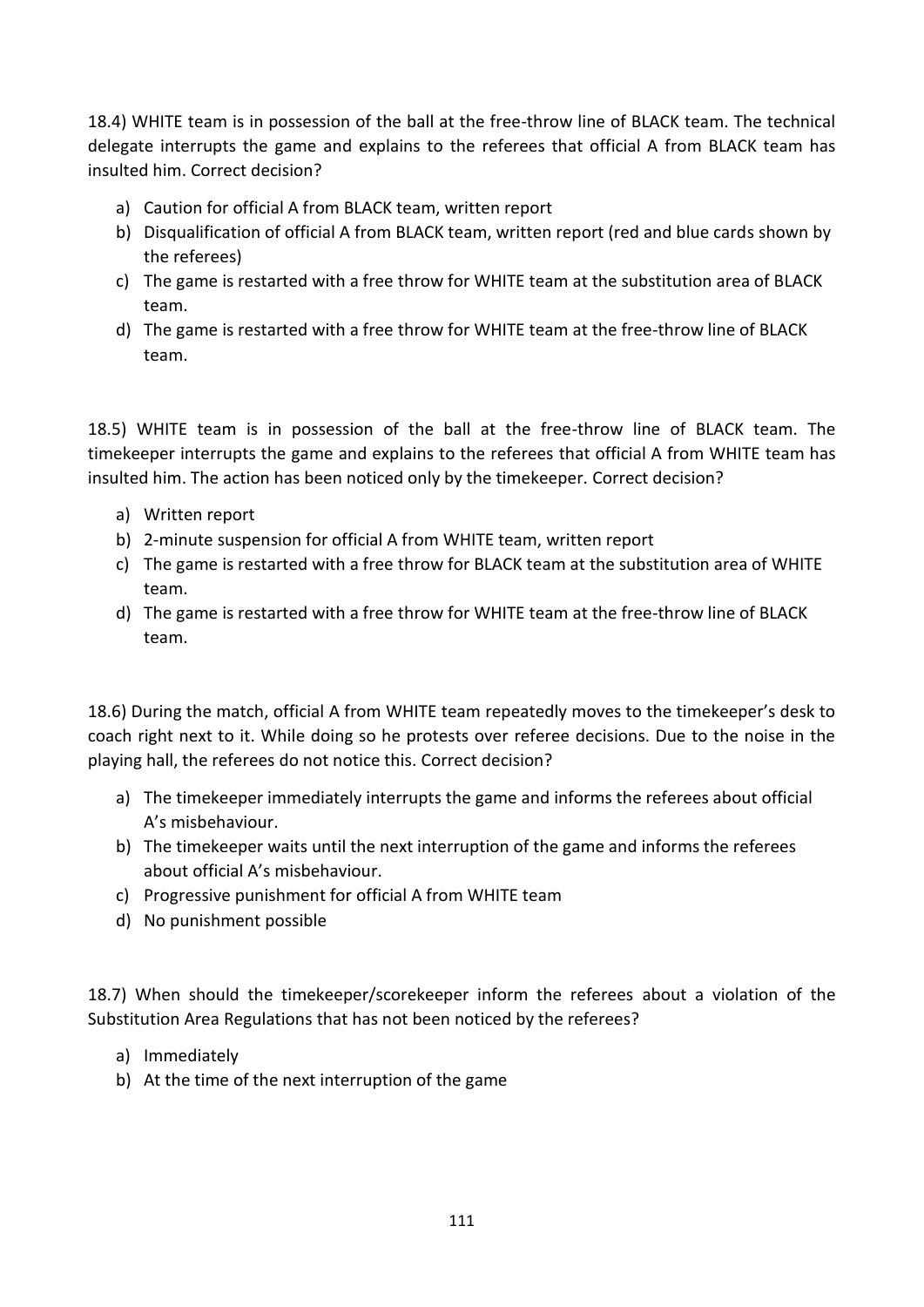18.8) If the technical delegate interrupts the game because of a violation by WHITE team, the game is restarted with ball possession by BLACK team. Correct?

a) Yes

b) No